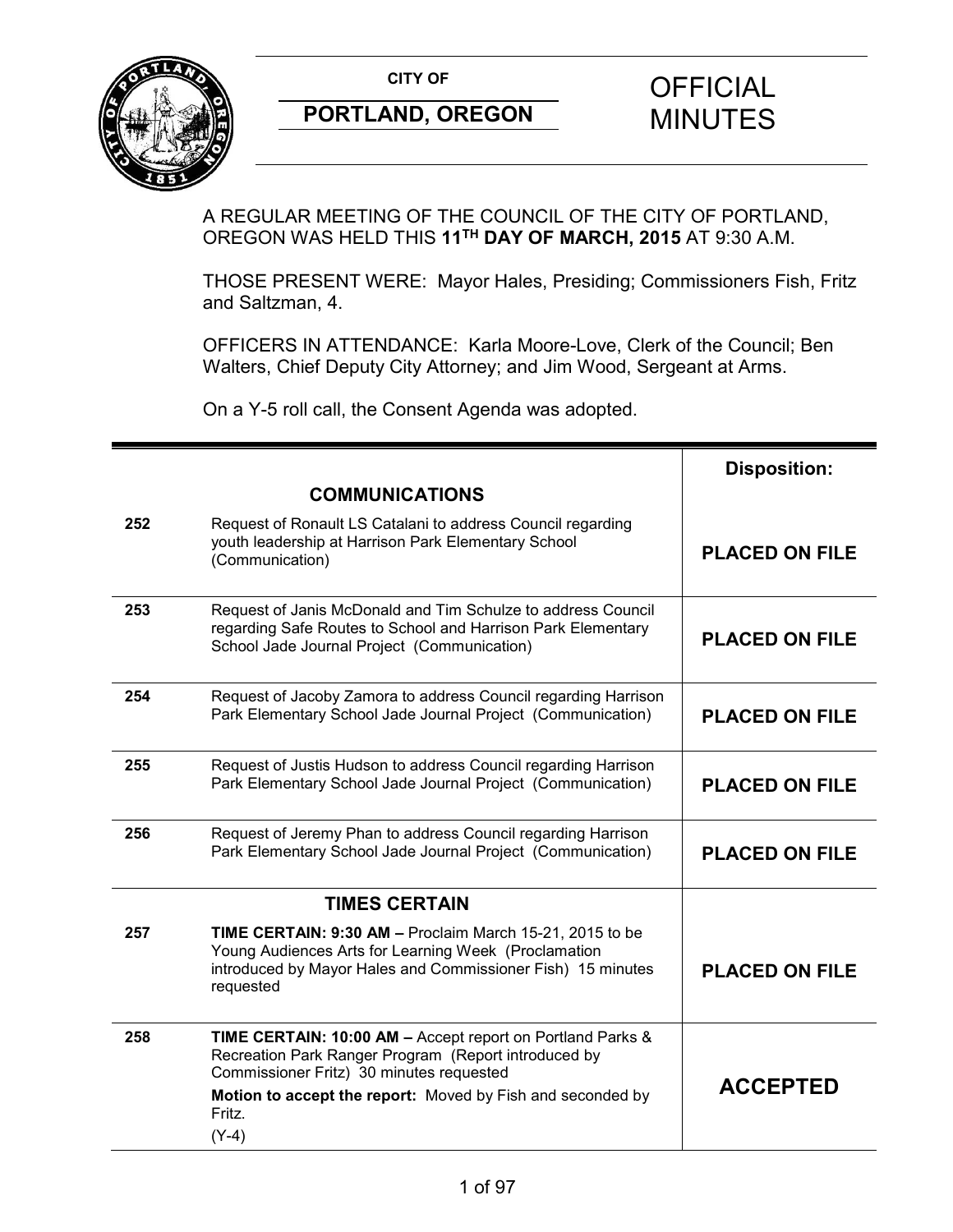|      | <b>CONSENT AGENDA - NO DISCUSSION</b>                                                                                                                                                                                                                               |                                                                                  |
|------|---------------------------------------------------------------------------------------------------------------------------------------------------------------------------------------------------------------------------------------------------------------------|----------------------------------------------------------------------------------|
|      | <b>Mayor Charlie Hales</b>                                                                                                                                                                                                                                          |                                                                                  |
|      | <b>Office of Management and Finance</b>                                                                                                                                                                                                                             |                                                                                  |
| 259  | Authorize a competitive solicitation and contract with the lowest<br>responsible bidder for construction of the Rose Quarter Planter<br>Box Project (Ordinance)                                                                                                     | <b>PASSED TO</b><br><b>SECOND READING</b><br><b>MARCH 18, 2015</b><br>AT 9:30 AM |
|      | <b>REGULAR AGENDA</b>                                                                                                                                                                                                                                               |                                                                                  |
|      | <b>Mayor Charlie Hales</b>                                                                                                                                                                                                                                          |                                                                                  |
|      | <b>Bureau of Police</b>                                                                                                                                                                                                                                             |                                                                                  |
| *260 | Authorize a grant agreement with Janus Youth Programs, Inc. for<br>\$15,000 to support one Outreach Specialist to continue outreach to<br>homeless and runaway youth and ongoing training and coaching of<br>volunteers (Ordinance) 10 minutes requested<br>$(Y-4)$ | 187044                                                                           |
|      |                                                                                                                                                                                                                                                                     |                                                                                  |
|      | <b>Commissioner Amanda Fritz</b>                                                                                                                                                                                                                                    |                                                                                  |
|      | <b>Position No. 1</b>                                                                                                                                                                                                                                               |                                                                                  |
|      | <b>Portland Parks &amp; Recreation</b>                                                                                                                                                                                                                              |                                                                                  |
| *261 | Authorize a contract with Land Morphology PC to provide planning,<br>design and construction administration services for improvements<br>to Leach Botanical Garden not to exceed \$433,314 (Ordinance)<br>10 minutes requested<br>$(Y-4)$                           | 187045                                                                           |
|      |                                                                                                                                                                                                                                                                     |                                                                                  |
|      | <b>Commissioner Nick Fish</b>                                                                                                                                                                                                                                       |                                                                                  |
|      | <b>Position No. 2</b>                                                                                                                                                                                                                                               |                                                                                  |
|      | <b>Bureau of Environmental Services</b>                                                                                                                                                                                                                             |                                                                                  |
| 262  | Amend contract with Brown and Caldwell, Inc. for additional work<br>and compensation for the SW 86th Ave Pump Station and<br>Appurtenances Project No. E09051 for \$316,194 (Second<br>Reading Agenda 244; amend Contract No. 30002215)<br>$(Y-4)$                  | 187046                                                                           |
| 263  | Authorize a contract with lowest responsible bidder for the<br>construction of the SE Hawthorne-Salmon Sewer Reconstruction<br>and Green Streets Project No. E08668 for \$4,590,000 (Second<br>Reading Agenda 245)                                                  | 187047                                                                           |
|      | $(Y-4)$                                                                                                                                                                                                                                                             |                                                                                  |
|      | <b>Water Bureau</b>                                                                                                                                                                                                                                                 |                                                                                  |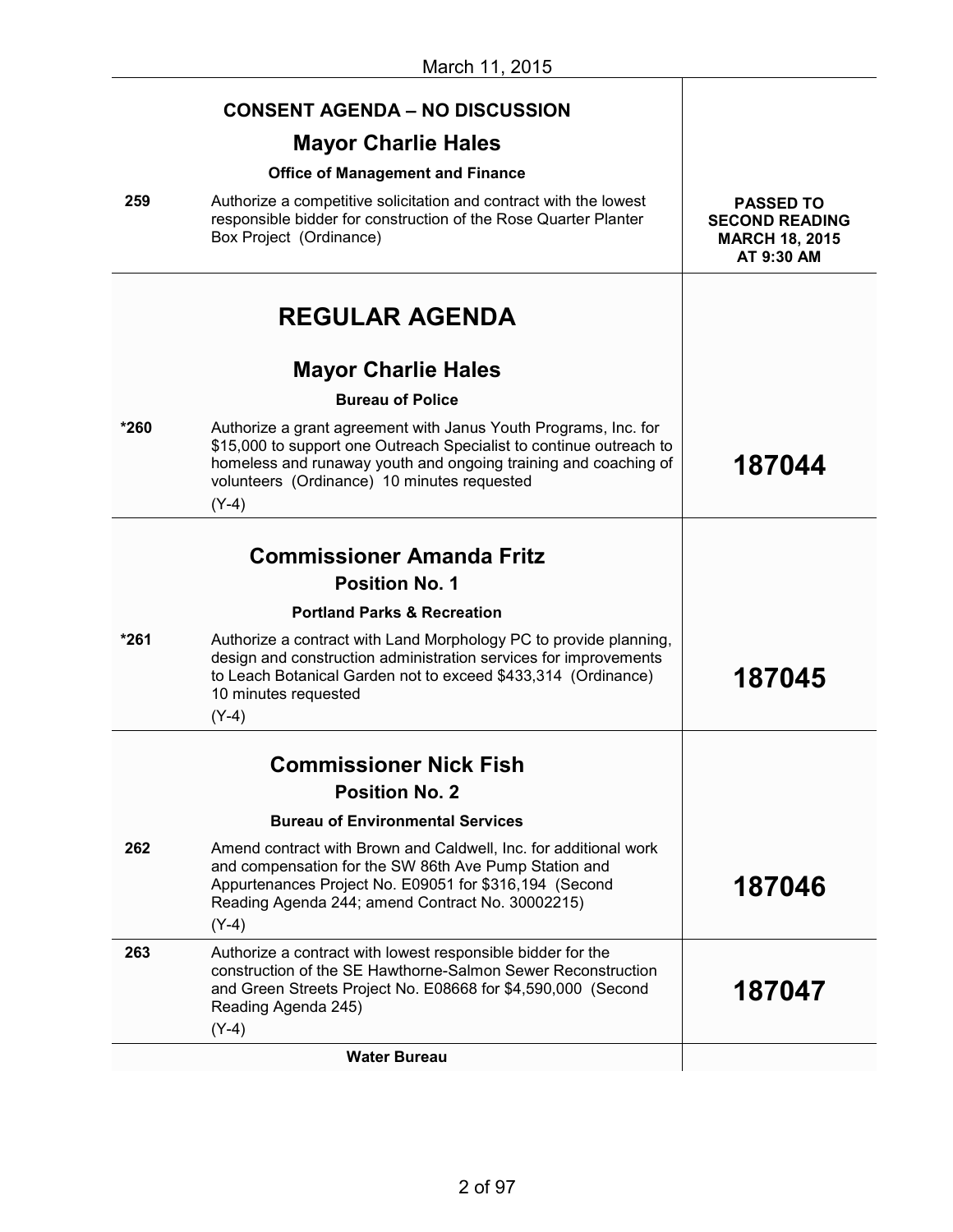**264** Authorize a contract with Raftelis Financial Consultants, Inc. for the Water Bureau Cost Allocation Audit Project in the amount of \$169,490 (Second Reading Agenda 246) (Y-4)

At 11:51 a.m., Council recessed.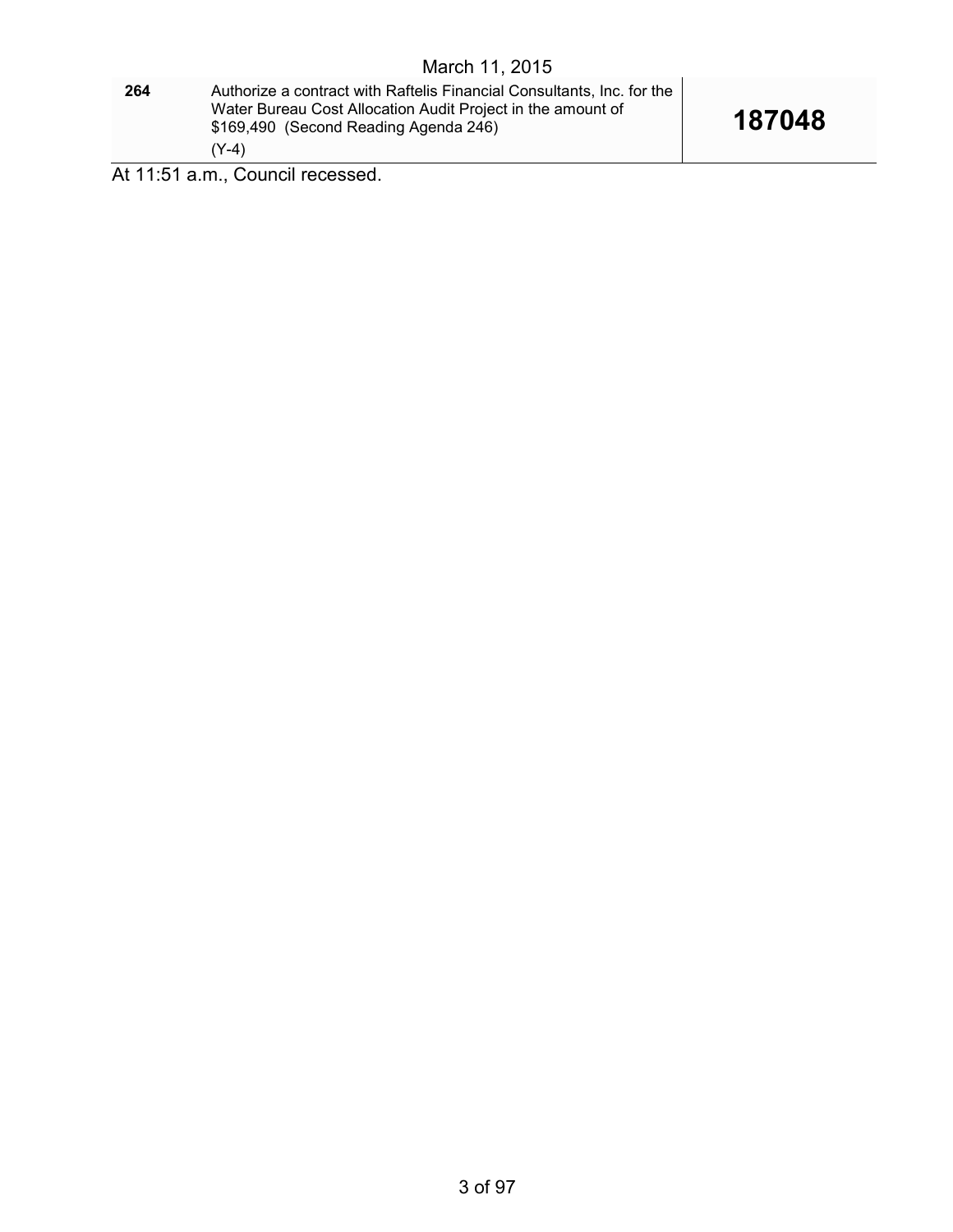A RECESSED MEETING OF THE COUNCIL OF THE CITY OF PORTLAND, OREGON WAS HELD THIS **11TH DAY OF MARCH, 2015** AT 3:00 P.M.

THOSE PRESENT WERE: Mayor Hales, Presiding; Commissioners Fish, Fritz and Saltzman, 4.

Commissioner Saltzman arrived at 3:05 p.m.

OFFICERS IN ATTENDANCE: Karla Moore-Love, Clerk of the Council; Tracy Reeve, City Attorney; at 4:30 p.m., Lisa Gramp, Deputy City Attorney; and Wayne Dykes, Sergeant at Arms.

| 265 | <b>TIME CERTAIN: 2:00 PM - Amend timeline and Case File Review</b><br>for Independent Police Review Citizen Review Committee appeals<br>(Ordinance introduced by Auditor Hull Caballero; amend Code<br>Sections 3.21.140 and 3.21.150) 1 hour requested | <b>Disposition:</b><br><b>REFERRED TO</b><br><b>CITY AUDITOR</b> |
|-----|---------------------------------------------------------------------------------------------------------------------------------------------------------------------------------------------------------------------------------------------------------|------------------------------------------------------------------|
| 266 | TIME CERTAIN: 3:00 PM - Transmit report on a potential city-<br>wide policy for removing barriers to employment for individuals with<br>criminal histories (Report introduced by Mayor Hales) 1 hour<br>requested                                       | <b>PLACED ON FILE</b>                                            |

At 5:38 p.m., Council recessed.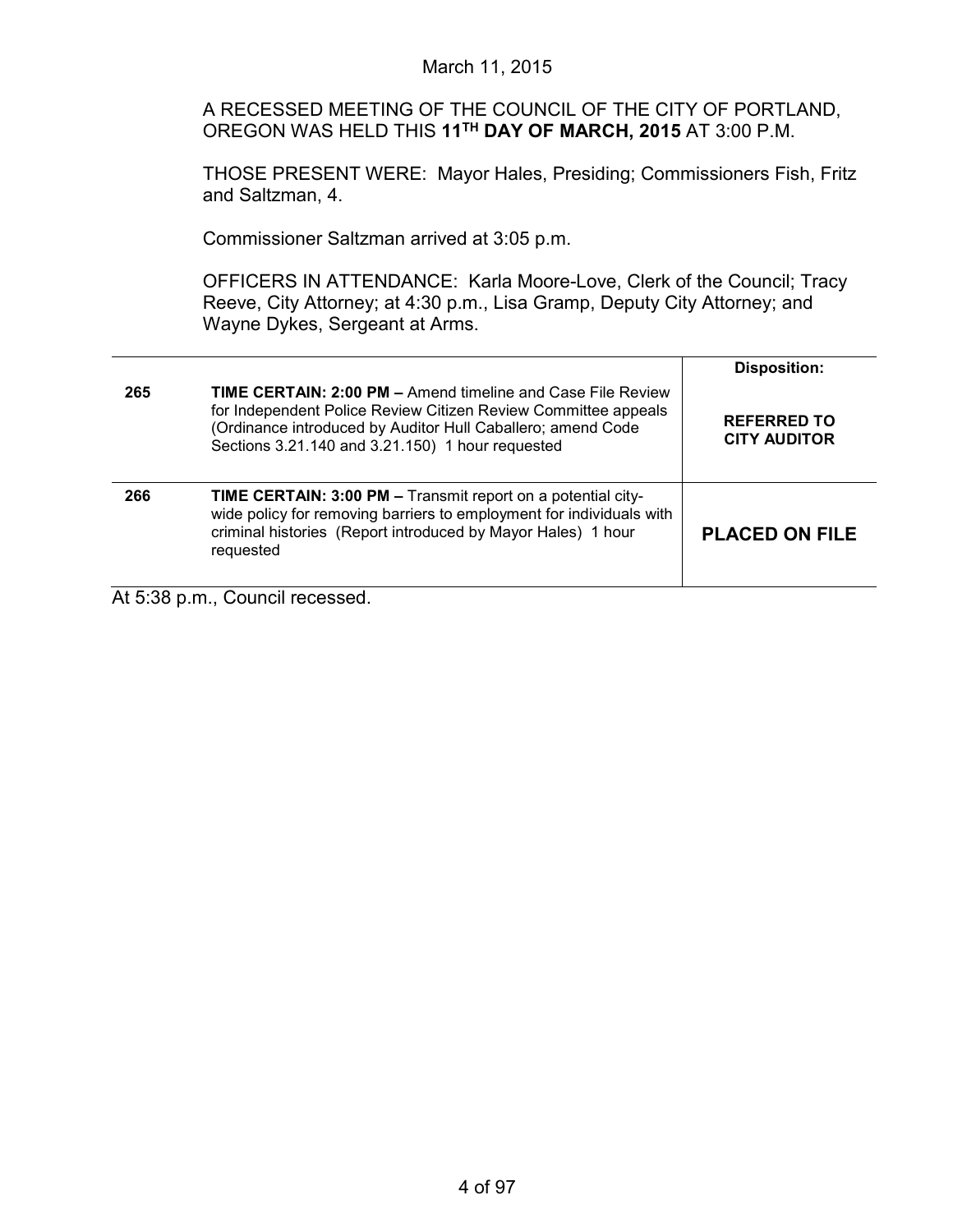# March 12, 2015

A RECESSED MEETING OF THE COUNCIL OF THE CITY OF PORTLAND, OREGON WAS HELD THIS **12TH DAY OF MARCH, 2015** AT 2:00 P.M.

THOSE PRESENT WERE: Mayor Hales, Presiding; Commissioners Fish, Fritz, Novick and Saltzman, 5.

OFFICERS IN ATTENDANCE: Karla Moore-Love, Clerk of the Council; Ian Leitheiser, Deputy City Attorney; and Mike Cohen, Sergeant at Arms.

|        |                                                                                                                                                                                                                                                                                                                                                                                                                                                                                                                                                                                                                                                                                          | <b>Disposition:</b>                                                                                                           |
|--------|------------------------------------------------------------------------------------------------------------------------------------------------------------------------------------------------------------------------------------------------------------------------------------------------------------------------------------------------------------------------------------------------------------------------------------------------------------------------------------------------------------------------------------------------------------------------------------------------------------------------------------------------------------------------------------------|-------------------------------------------------------------------------------------------------------------------------------|
| $*267$ | <b>TIME CERTAIN: 2:00 PM - Add definitions and permitting</b><br>requirements pertaining to Transportation Network Services to the<br>Private For Hire regulations (Ordinance introduced by<br>Commissioner Novick; amend Code Section 16.40.030 and add<br>Code Section 16.40.720) 15 minutes requested<br>Motion to accept Novick amendments: Moved by Novick and<br>seconded by Fritz. (Y-5)<br>Motion to accept Saltzman amendment: Moved by Saltzman                                                                                                                                                                                                                                | 187049<br><b>AS AMENDED</b>                                                                                                   |
|        | and seconded by Novick. (Y-5)<br>$(Y-5)$                                                                                                                                                                                                                                                                                                                                                                                                                                                                                                                                                                                                                                                 |                                                                                                                               |
| 268    | TIME CERTAIN: 2:15 PM - Approve the Eleventh Amendment to<br>the Central Eastside Urban Renewal Plan to add plan area and<br>projects, extend the duration of the Plan and increase the<br>maximum indebtedness (Previous Agenda 225; Ordinance<br>introduced by Mayor Hales) 1 hour requested for items 268-273<br>Motion to amend CEIC URA - Affordable Housing Covenant /<br>Clinton Station: Upon the sale or transfer of any Fire Bureau land<br>in the Clinton Triangle, an affordable housing covenant shall be<br>recorded against the deed. This would ensure that future use of<br>the land would include affordable housing: Moved by Saltzman and<br>seconded by Fish. (Y-5) | <b>PASSED TO</b><br><b>SECOND READING</b><br><b>AS AMENDED</b><br><b>MARCH 25, 2015</b><br>AT 11:00 AM<br><b>TIME CERTAIN</b> |
| 269    | Approve the termination of the Education Urban Renewal Area<br>Plan (Previous Agenda 226; Ordinance introduced by Mayor<br>Hales)                                                                                                                                                                                                                                                                                                                                                                                                                                                                                                                                                        | <b>PASSED TO</b><br><b>SECOND READING</b><br><b>MARCH 25, 2015</b><br>AT 11:00 AM<br><b>TIME CERTAIN</b>                      |
| 270    | Adopt the Fourth Amendment to the North Macadam Urban<br>Renewal Plan to add to the plan area, add projects and extend the<br>time frame of the Plan (Previous Agenda 227; Ordinance<br>introduced by Mayor Hales)<br>Motion to amend Table 10a - Estimated Project Expenditures:<br>remove Commercial Redevelopment Loans & Grants from<br>Redevelopment Through New Construction/Conservation. Remove<br>Infrastructure/Open Space, and Target Industry, and add<br>Infrastructure/Open Space/Redevelopment to Public<br>Improvements: Moved by Novick and seconded by Hales (Y-4;<br>Saltzman recused)                                                                                | <b>PASSED TO</b><br><b>SECOND READING</b><br><b>AS AMENDED</b><br><b>MARCH 25, 2015</b><br>AT 11:00 AM<br><b>TIME CERTAIN</b> |
| 271    | Approve the Eleventh Amendment to the Airport Way Urban<br>Renewal Plan to reduce plan area by approximately 970.5 acres<br>(Previous Agenda 228; Ordinance introduced by Mayor Hales)                                                                                                                                                                                                                                                                                                                                                                                                                                                                                                   | <b>PASSED TO</b><br><b>SECOND READING</b><br><b>MARCH 25, 2015</b><br>AT 11:00 AM<br><b>TIME CERTAIN</b>                      |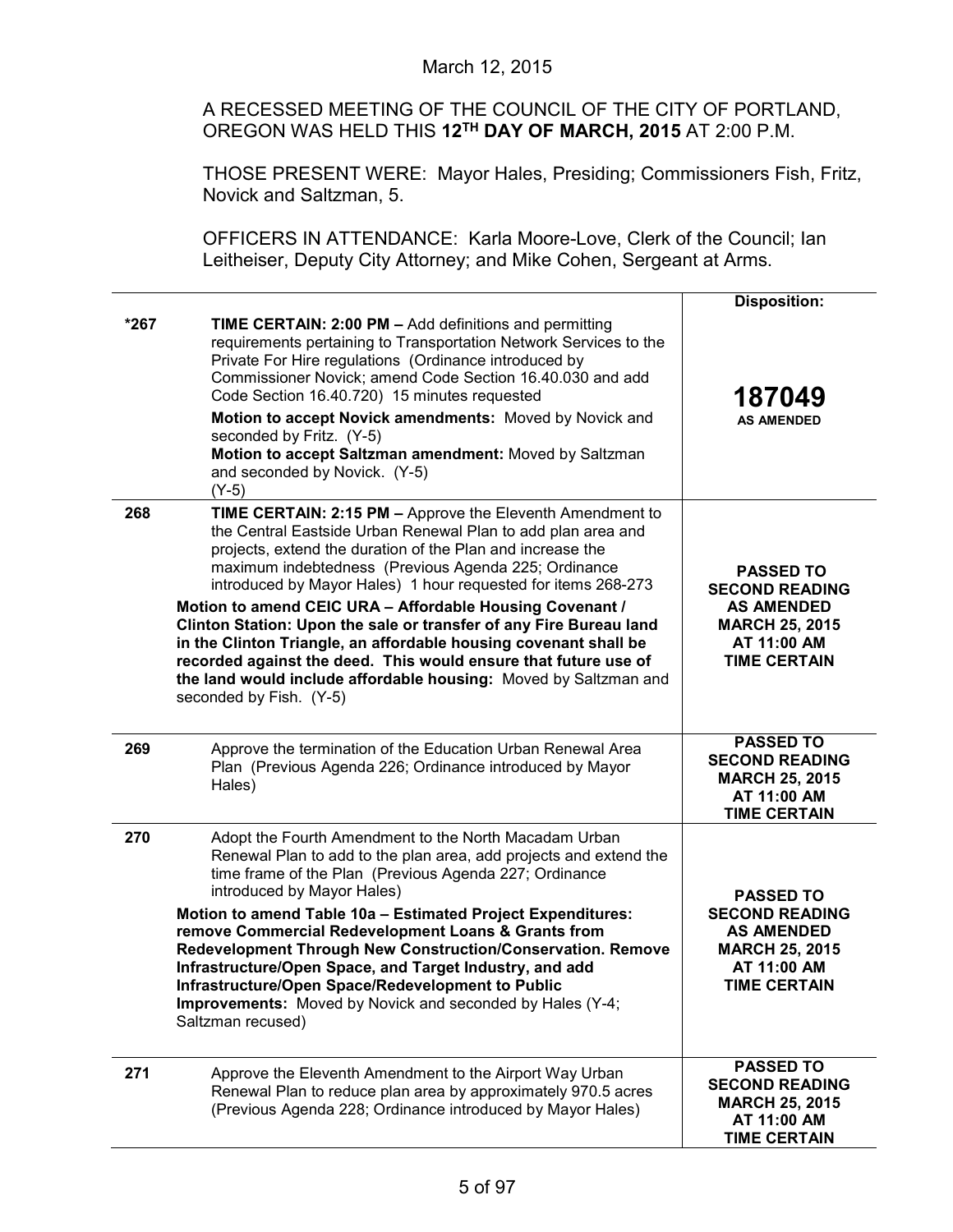| 272 | Approve the Second Amendment to the Willamette Industrial<br>Urban Renewal Plan to cease collections of tax increment<br>(Previous Agenda 229; Ordinance introduced by Mayor Hales)                            | <b>PASSED TO</b><br><b>SECOND READING</b><br><b>MARCH 25, 2015</b><br>AT 11:00 AM<br><b>TIME CERTAIN</b> |
|-----|----------------------------------------------------------------------------------------------------------------------------------------------------------------------------------------------------------------|----------------------------------------------------------------------------------------------------------|
| 273 | Approve the Fourth Amendment to the Amended and Restated<br>River District Urban Renewal Plan to reduce plan area by<br>approximately 36.4 acres (Previous Agenda 230; Ordinance<br>introduced by Mayor Hales) | <b>PASSED TO</b><br><b>SECOND READING</b><br><b>MARCH 25, 2015</b><br>AT 11:00 AM<br><b>TIME CERTAIN</b> |

At 3:21 p.m., Council adjourned.

# **MARY HULL CABALLERO**

Auditor of the City of Portland

By Karla Moore-Love Clerk of the Council

For a discussion of agenda items, please consult the following Closed Caption File.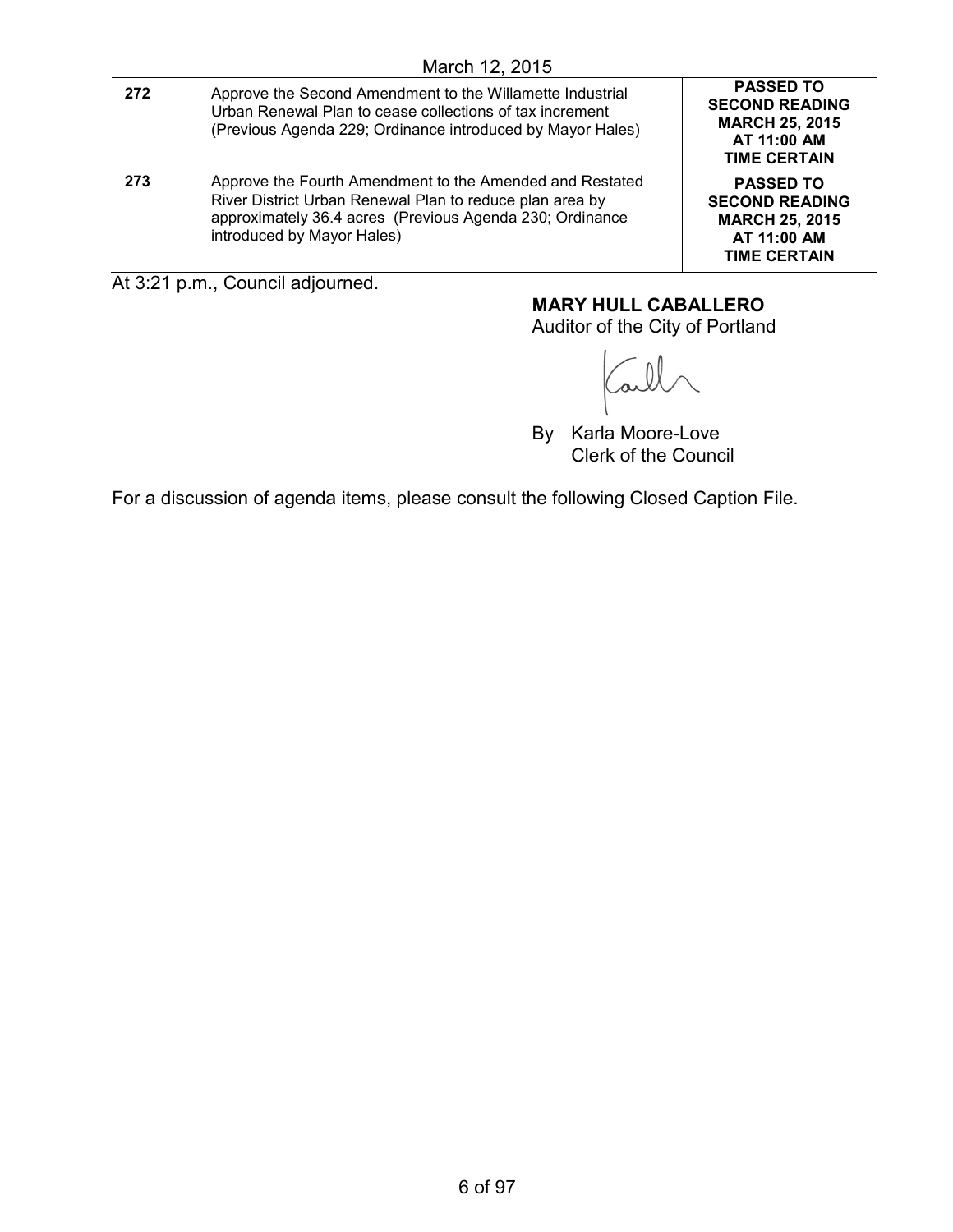# March 11, 2015 **Closed Caption File of Portland City Council Meeting**

This file was produced through the closed captioning process for the televised City Council broadcast and should not be considered a verbatim transcript. Key: **\*\*\*\*\*** means unidentified speaker.

# **MARCH 11, 2015 9:30 AM**

**Hales:** Good morning, everyone, and welcome to the March 11th meeting of the Portland City Council. Would you please call the roll, Karla?

**Fritz:** Here. **Fish:** Here. **Saltzman:** Here. **Hales:** Here.

**Hales:** Good morning, everyone. We have some very pleasant non-Council item business to do this morning because we've got students here. We're going to talk about literature and publishing and studying our city, so I just want to welcome everyone here.

First, I want to welcome back to Portland -- with another group of students – Professor Atsuya Yoshida from Tokushima University. He is here again with his students. Welcome to Portland, it's nice to have you here. [applause] And then we also have a proclamation up front and another one in the Council calendar, this one is also about literature and actually involves one person in particular on my team. So, I'm going to exercise this privilege.

It says, whereas, Portland is a city of readers and a city of writers; and whereas, Portland is home to Powell's City of Books, one of the greatest independent bookstores on the planet, as well as a wide array of smaller but also excellent independent bookstores; and whereas Left Coast Crime, an annual gathering of mystery authors and mystery fans, has chosen Portland for its 2015 convention; and whereas, the longstanding book club in Portland, Friends of Mystery, is being honored for its contribution to the genre; and whereas, mystery authors Chelsea Cain, Timothy Hallinan, and Gar Anthony Harwood will be honored at the convention; and whereas, who-done-it fans from all over the country will gather March 12th through the 15th at the Doubletree by Hilton Hotel in the Lloyd district - and this is not in here, but -- whereas, one of the participants will be our own Dana Haynes -- now, therefore I, Charlie Hales, the Mayor of the City of Portland, Oregon, the City of roses, do hereby proclaim March 11th 2015, to be Left Coast Crime Day in Portland and encourage all residents to observe this day -- not by committing an actual crime, but by reading one of these great author's books about crime. [applause] Dana, this for you. Dana has an amazing life discipline in which he is in his very little spare time writes books. [applause]

**Fish:** Mayor, normally in a moment like this, the guest that you've honored would hand out free copies of his books and take autographs.

**Hales:** [laughs] I'm sure that could possibly be arranged. Let's move on next to communications items because we have a group here to speak to us, as well -- also students.

# **Item 252.**

**Hales:** Polo, come on up. Why don't you bring the first of your team? Speaking of writers and writing.

# **Item 253.**

**Hales:** Good morning, and welcome.

**Ronault L.S. Catalani, Office of Equity and Human Rights:** Thank you, Mr. Mayor. Good morning, City Council. Thank you, Ms. Moore-Love, for your patience and persistence in getting us on the calendar this morning -- for getting our Harrison Park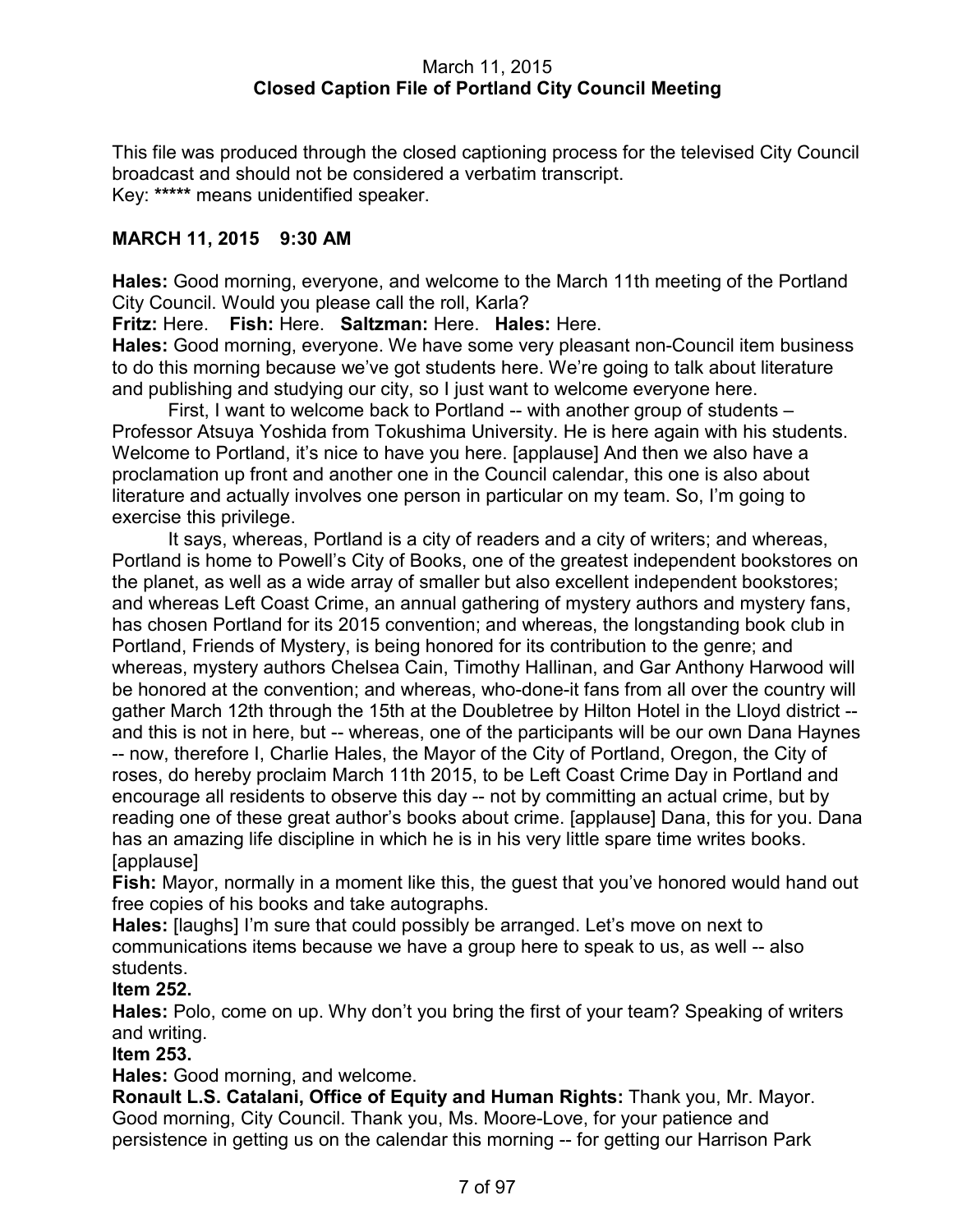students, their teacher sitting to the left of me, and our staff to the right in front of our City Council.

My name is Ronault Latang Sayang Catalani. I facilitate our City's immigrant and refugee integration programs. It's a constantly-changing set of eight City bureaus and newcomer community partnerships integrating our city's 70 or so vigorous ethnic streams into the life of our robust mainstream. Key word here is "integration," the integration of subtle Portland's wealth in parks and environmental stewardship, our nationally-envied livable neighborhoods and transportation alternatives, our priceless community policing blended deliberately with our new Portlanders' abundance of social, cultural, and spiritual wealth. This mix, this joint bank account is enormous and it's growing every day. It's complicated, but that content is for another discussion for another time.

This morning, I'm humbled to present to City Council the central ingredient of all of our equity and practice partnerships -- the love, of course, of Harrison Park teacher Mr. Tim Schulze. His love of education but more to the point, at the core of his curriculum is teacher Tim's love for his students' families. It is, of course, your Transportation Bureau staff Janis McDonald's love of biking, running and walking; but it's really about her love for our shamelessly ambitious immigrant families and their bright and brave children.

So, I'm really humbled. I'm honored to introduce my colleagues in this field. We want to make sure to thank Marc Moscato from Know Your City, who worked with a grant with the Regional Arts and Culture Council to deliver these children, to deliver these newspapers, to deliver this morning. We're so proud of everyone. And Janis, as folks may know, grew up in the Mexicano barrios of Houston -- I thought she was just another Mexican chica with crazy curly hair for years and years; and Tim has only one vowel in a family name of seven letters, and I'm happy to sell him some of my vowels. [laughter] So, I think we'll start with Mr. Schulze.

**Hales:** Thank you, Polo. Thank you very much.

**Tim Schulze:** Hi, my name is Tim Schulze and I'm a teacher at Harrison Park. I'm here to speak out for bald people everywhere -- just wanted to lighten it up for my students there a little bit.

I'm here to help give my students a voice with issues affecting their community. I want to share with you how the Jade Journal came to be and explain why my class wants to speak with you today.

In working with Marc Moscato and Travis Neel from Know Your City, we created a curriculum to create a classroom newspaper. Marc, Travis and I sat down with the writing curriculum and worked to integrate it with our newspaper project. We also organized guest speakers to teach the students specific skills that they would need to be able to create a newspaper.

Before each lesson, Marc, Travis and I would go over our goals for the newspaper project to make sure that we were staying focused in working together. We discussed how we wanted the paper to help all students understand and to feel a pride for their community and neighborhood. We wanted to give all of our students a voice to share what they think is important in their lives in the community.

It's really important that you know that the Jade Journal and the articles in it came from the students in the class. It was not given to the students by adults, these came from the students -- from their hearts and from what they cared about. Articles such as "How the Internet is Making Us Dumber" came from a homework assignment from one of the students in my class. Every class we had, we spoke to the students about how this newspaper would only be successful if it came from them and their hearts. The articles are a reflection of what the students in my class felt were important for people to know.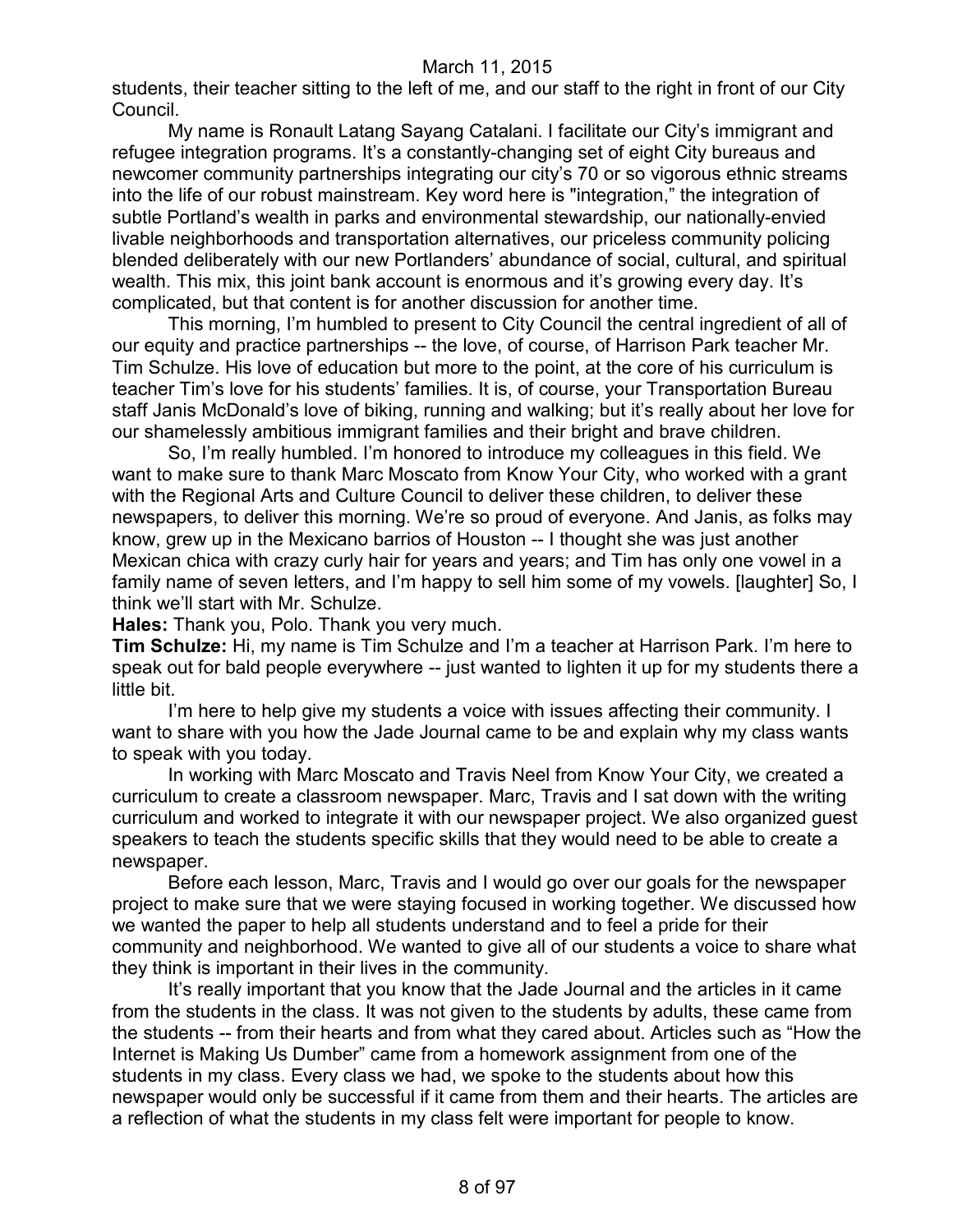The Jade Journal was created by the students of my class and is a reflection of the challenges they face and information they hold. It was inspired by kids who are incredibly talented and knowledgeable each in their own way. I sincerely hope you enjoy what my students share with you and are inspired by them like I am every day in their class as their teacher. Thank you so much for having us, it really means a lot to us. **Hales:** Thank you. Good morning.

**Janis McDonald, Portland Bureau of Transportation:** Good morning. Thank you for having us here. My name is Janis McDonald and I work in the Bureau of Transportation on Safe Routes to School.

As you know, Safe Routes to School is a partnership of schools, communities, City of Portland, community organizations, and agencies to make it safer for people to walk, bike, and roll around their neighborhoods and to school. The program started in 2005 with eight schools in three different districts, and has grown to over 100 schools in five different districts. Safe Routes encompasses six Es -- education, encouragement, evaluation, enforcement, engineering, and equity -- but I think it's time to add an A for advocacy.

In the Jade Journal, the students from Harrison Park are advocating for the livability of their city, neighborhood, and school. They are advocating for themselves and their safety of getting to and from school. The youth are becoming leaders in their community by voicing their concerns and taking initiatives and finding solutions.

In our work with schools, Safe Routes staff are building youth and adult partnerships. We have attended student council meetings and organized focus groups with students. We are asking how Safe Routes can benefit their school communities and the livability of their neighborhoods. We are listening to their voice and working together to come up with solutions.

We are excited about the initiative that these young people from Harrison Park have taken to get to know their city. The Safe Routes to School staff look forward to collaborating with these youth to build upon their efforts so students are safe to walk, bike, and roll to school. Thank you.

**Hales:** Thank you. Thanks all three of you. Appreciate you being here and having our kids understand they own this place and they have a stake in steering its future. So, thank you for taking that approach to these young people. Look forward to hearing from a few of them, as well. Thank you very much.

**Catalani:** Tim, maybe you and Karla can orchestrate what happens next.

**Moore-Love:** Why don't you bring up the children you have on your list?

**Hales:** You want to stay there, Tim? Tim, we can pull up another chair if you want to bring all three up.

**Schulze:** First up, we have Joe Chan.

**Hales:** Good morning.

**Joe Chan:** Hi, my name is Joe Chan and I'm a student from Harrison Park School. I am here to talk to you about our safety and how we can make it better and safer for people.

The first thing that I think will make our community better is more sidewalks. I think more sidewalks will make us more safe because we can walk on them so cars and trucks don't drive where we walk. One time when I was walking to my grandma's house, a car almost hit me because the street I was walking in had no sidewalks. It's really important to walk on sidewalks because it will prevent death and kids, teens, and grownups could walk to school or go to work easily. In our community, most kids get hurt because kids walk to school and home. There was a kid in my class who nearly got hit by a car while walking to school because there were no sidewalks.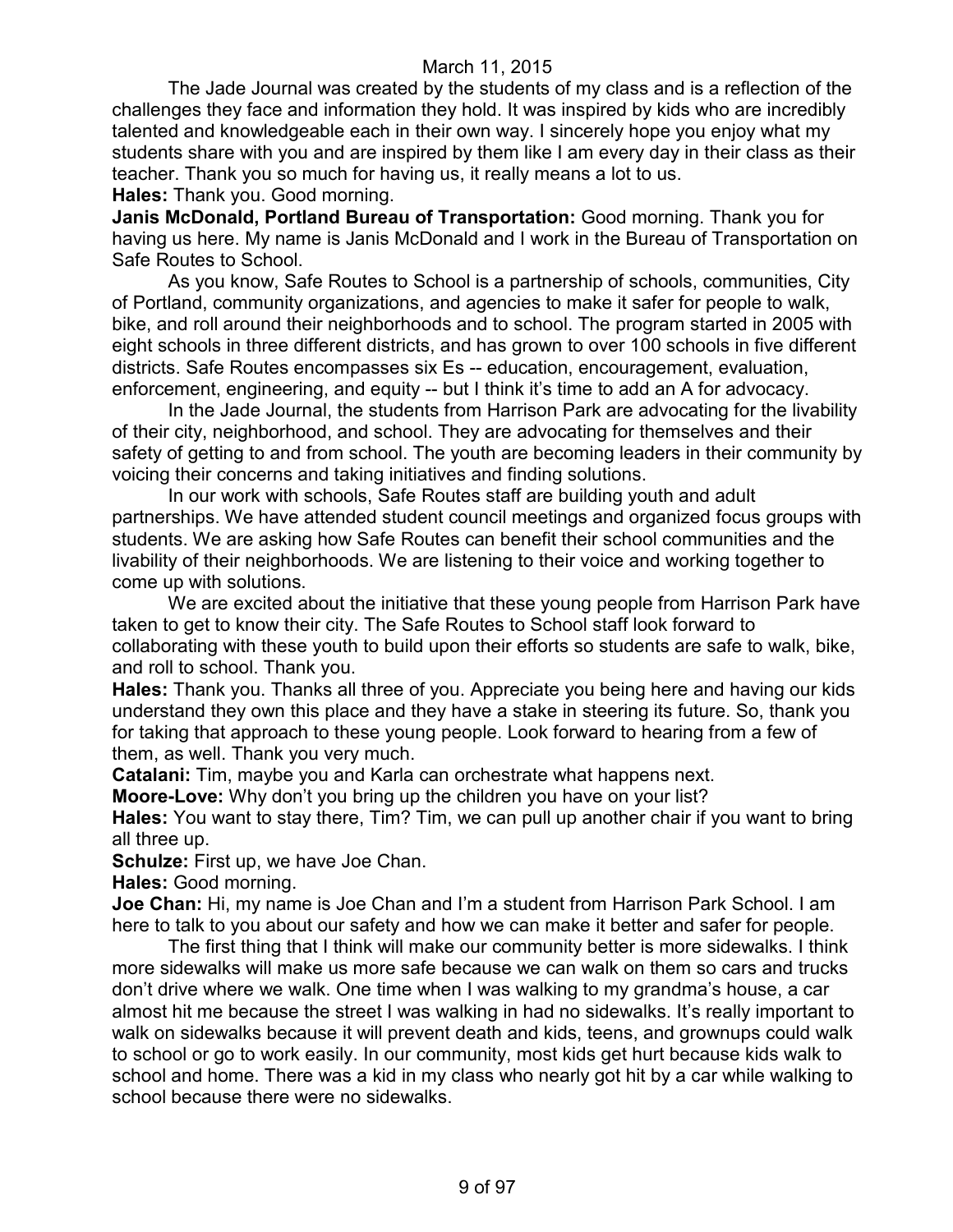There should also be police around places where kids walk and play, but the police should be nicer to us and help us out more. And to do that, they can watch out for bad people and help us when we get hurt.

The last thing that I think will make our community safer is more streetlights and crosswalks. It will make us safer because it'll stop cars from speeding, and people can cross without watching out for cars. I also think that the crosswalks should have more time for people to walk because some old people walk slower.

So there you go, those are the things that I think will make our community better. Remember, safety is important to everyone. I really hope that you make a change to our safety. It is really important to us and it might be for your family, too.

**Hales:** Thank you, thanks very much. [applause] Good morning.

**Samantha Martinez Mendoza:** Good morning. Hi, my name is Samantha. I am a student here at Harrison Park. I am here to speak up for what I think is wrong in my community. I want to share with you how unhealthy food affects my neighborhood.

I always have one of my friends inviting me to eat Hot Cheetos or Takis when I don't want to eat them. I live really close to a 7-Eleven and I sometimes wonder, why don't I live next to a healthy grocery store? I want to be able to walk to a store that has good and healthy food for my body. When we are almost out of our fruits and vegetables, my mom has to drive far to get what we need. Me and my family want healthy food because it's not only healthy for you, but you get nutrients and vitamins in your body.

I want my community to know that they are going to be able to walk to a healthy grocery store. I really do hope that when I'm playing outside, my friends are eating healthy snacks, not all those chips and candies. I hope that you can make that change in my community. Thank you for hearing what I have to say. Have a wonderful rest of the day. **Hales:** Thank you. [applause] Good morning.

**Joey Chambers, Jr.: Hello, Mr. Mayor and City Council. My name is Joey Chambers, Jr. I** highly doubt you know who I am, but I know who you are.

I'm just a normal fifth grader that have a lot of the same thoughts about Portland that other fifth graders have. The school that I go to is called Harrison Park. Our school is in the Jade District on 87th Avenue. I'm here to share my thoughts on the Portland Police department with you.

My thoughts on the Portland Police department are first, I think that the police need to be more social and observant because some people are walking around the streets scared of being killed, mugged, raped, kidnapped, or attacked. An example would be one day, my sister was walking to come and see me and my little brother at our old house on Powell. On her way to our house, a man in a blue car said, "hey, baby, get in." After that, she ran all the way to our house, and was OK once she got to the house.

Second, my old teacher, Miss McCormack was about nine when a man in a car started to follow her and her friend to school. So they started to run, and they eventually got away safely but almost got kidnapped. That's why the police need to be more vigilant and patrol more often and not just on one street. They need to patrol all the streets of Portland because if bad people can't do one thing on one street, they'll do it on another.

The reason I care about this stuff is because first of all, I don't want my hometown that I'm from to have a bad reputation because I'm going to be a famous baseball player when I grow up. Second of all, I don't want my kid to grow up the way I did. I hope you put some thought into what I said, instead of just listening to what I said and be done with it, thank you.

**Hales:** Thank you. [applause] Thanks for that.

**Fritz:** Perhaps you saw the announcement we're going to have a new baseball team in Portland that will be playing in Lents Park starting in 2016. So, you'll have a lot of good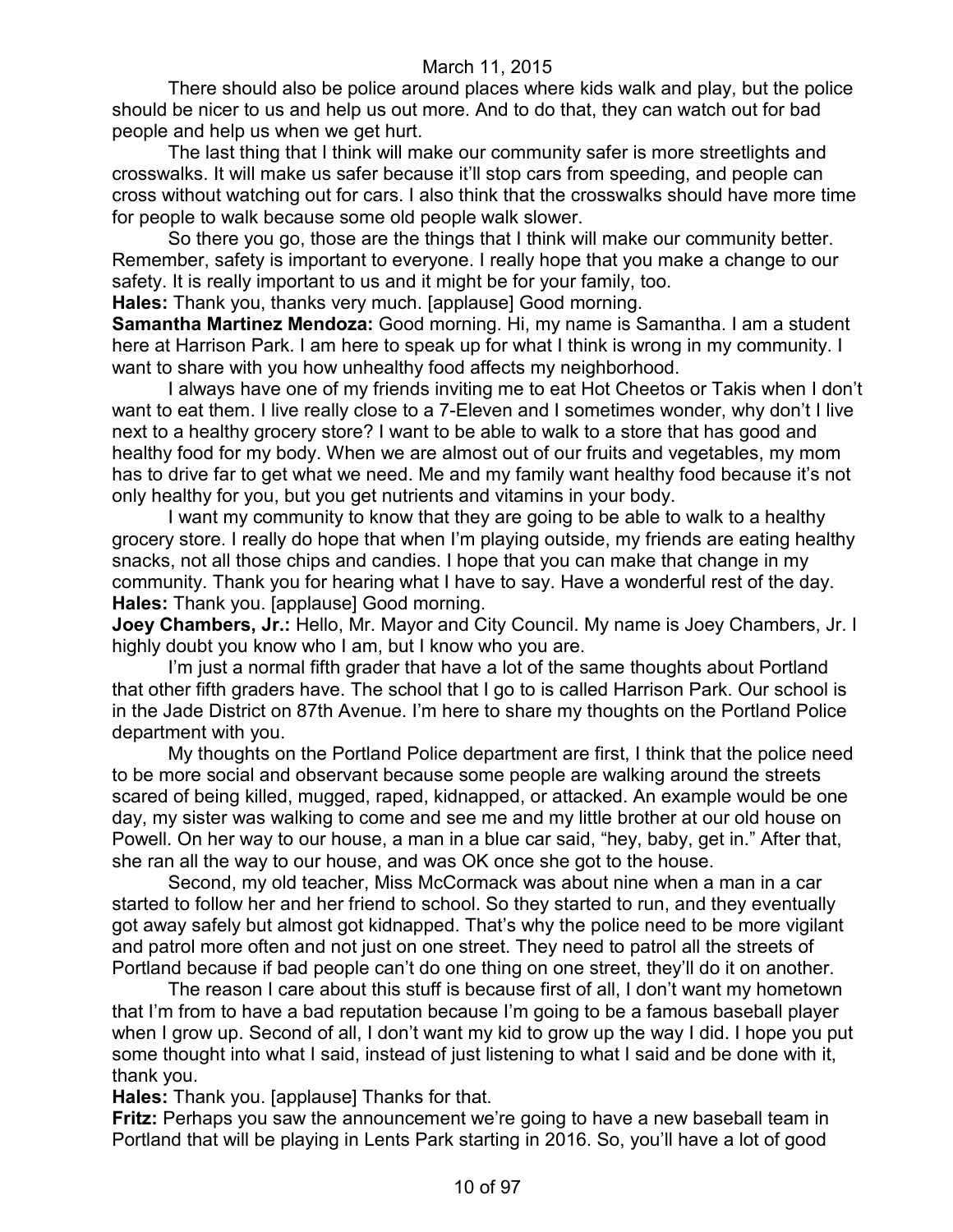college players coming to play over the summer. There will be 30 home games in Lents Park and better little league facilities, too. So yes, we are listening, and thank you for your testimony.

**Hales:** Good job, all. Good morning.

**Andy Nguyen:** Hello. My name is Andy Nguyen. I'm a student at Harrison Park School. I'm here to give a voice in my community. I'm here to talk about police.

There are things happening in my community that shouldn't be, so I'm here to put that to a stop. I want people to know kids and teens are getting hurt. Police should be driving around neighborhoods -- people are mugging other people on the street. Robbers are breaking into houses with guns and scaring families.

Police should also walk around schools. Homeless people are just sitting around and looking for cans. Police should be more focused on kids.

Police should also worry about things on the ground. Kids see all types of things - they find gun shells, drugs, and broken beer bottles. They might get cut or even die.

Other things are when people speed. Last week, I was walking home in a car almost hit me. I had to jump out of the way before I got hit. If the police were on that street at that time, they could have stopped the person in the car. I'm just worried that kids in my neighborhood aren't safe, so I'm going to stop that.

**Hales:** Great job. Thank you. [applause]

**Vicki Tran:** Hi, my name is Vicki Tran. I am here to tell you that we need a change in our school lunch. The food makes me sick. We need a change in our food.

I want you to know that our food is bad. The food is dirty when I eat it. I find hair in my food. We need real food because some of the food is fake -- like, for example, cheese, because won't stretch like real cheese. The cheese that we have breaks.

People need to donate money for real food and better food to eat like a fundraiser.

We also need cooked food because the food is sometimes uncooked and it makes me sick sometimes. Lunch ladies should be able to cook the food. The food we eat is boxed, and it should be made, not boxed. Boxed food is unhealthy for your body. I get sick when I eat the food.

Also, when I eat the food, it's either dry, uncooked, soggy, or dirty. When I eat the food, it dries out really quick, like macaroni and cheese, for example -- it dries out within a minute.

I think that we should have better foods to eat because the foods are not clean. Portland Public Schools serves snack leadership every day, and when I get the fruit, it's either dirty or rotten. The lunch ladies need to wash the fruits better so we can eat them. We also have different drinks besides milk, like juice. Thanks for listening to what I have to say. I hope you make the changes soon. Have a great day.

**Hales:** Thank you. [applause]

**Elaine Tang:** Hi, my name is Elaine Tang. I am a student at Harrison Park School, and I am worried about the community's eating mostly unhealthy food. I want you to know that we need a change in our food.

I want everyone to know that they are putting unhealthy foods in their body. I also want some more healthy foods added into stores. Also, removing the unhealthy food. A lot of people are eating sodium, calories, fat, sugar, uncooked, and overcooked.

Some stores are even hard to get to. Where I live, there are not a lot of healthy stores around. Healthy stores are at least seven miles away from me. I think that there should be more healthy stores around for the community to get to. I think healthy stores should be somewhere around 82nd street.

Our community is getting sick eating the unhealthy food. What people eat gives them bad or good health. One time, I saw a group of guys eating unhealthy junk food. After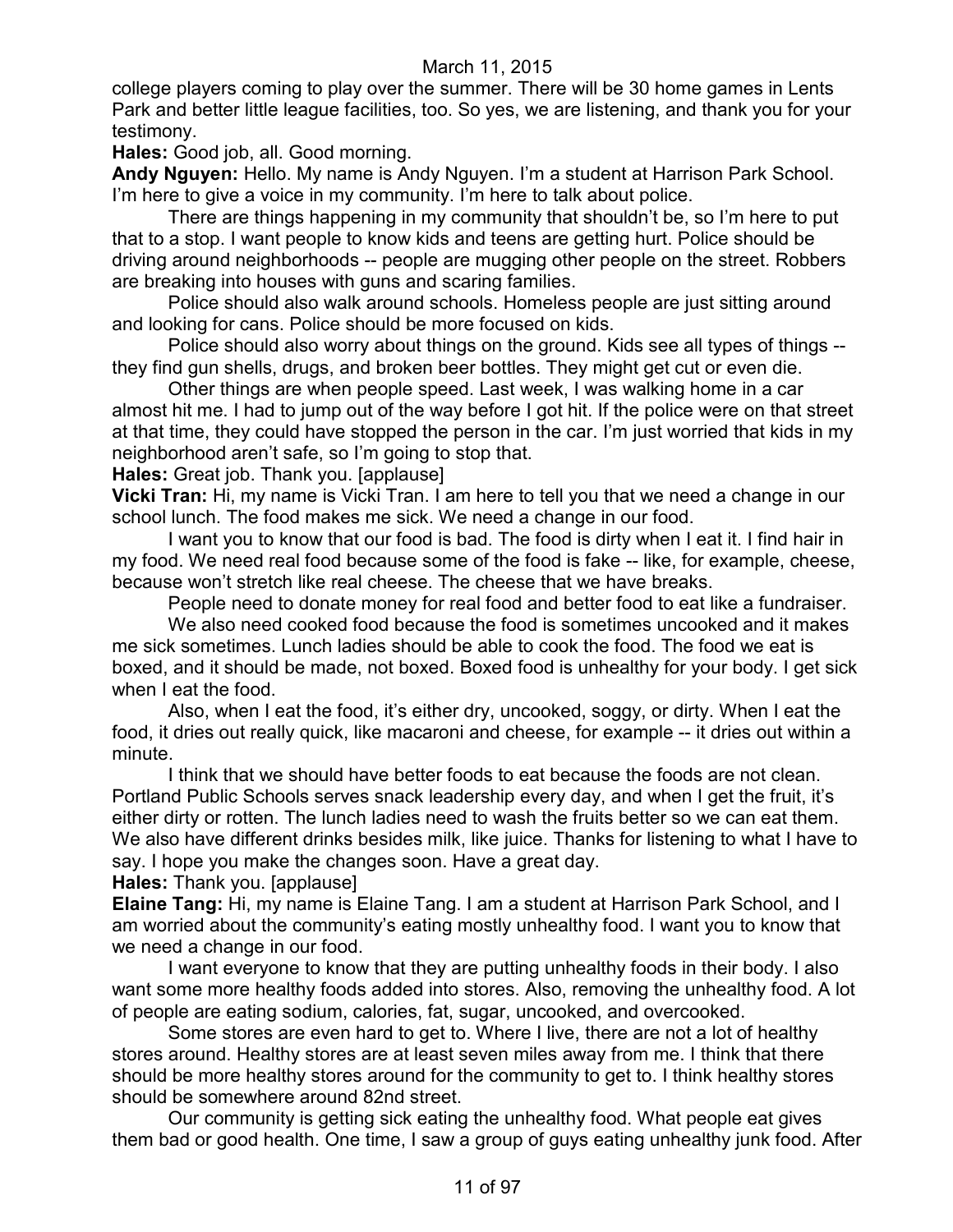an hour, the group of guys were getting sick and laying on the ground. After that, the group of guys got help.

Our community means a lot to me, that's why we need a change in our food. The food is very unhealthy for kids like us. I sincerely hope Portland, Oregon could help my community.

**Hales:** Thank you, thank you very much. [applause] Thanks for doing this. Thanks so much for bringing these kids today and for getting them involved in our community, making really good points to us as community leaders about healthy food and safe streets and better police protection.

So, we get a lot of testimony in this room -- not all of it is this well thought through or this well presented. So, nice job. Let's hear it for the kids. [applause] We have copies of this here for everyone, the wonderful publication that was mentioned. I read it yesterday, and I think it's great. Nice work. Keep up the good journalism as well. Thank you all very much. Let's hear it for Harrison Park. [applause] Thank you.

Well, that was a great start, and we really appreciate them being here and for all of us to have the chance to hear that. So, we'll move on to the regular calendar. We have a proclamation and then a report as time certain items. Very brief consent calendar, and a few regular agenda items. So, let's start with item 257, please.

**Moore-Love:** Did you want to dispose of the one item on consent first?

**Hales:** We can do that. We have one item on consent -- anyone want to take it off consent? OK. Going, going -- roll call, please.

#### **Roll on consent agenda.**

**Fritz:** Aye. **Fish:** Aye. **Saltzman:** Aye. **Hales:** Aye. **Item 257.**

**Hales:** Commissioner Fish.

**Fish:** Thank you, Mayor. This morning, I'm pleased to welcome our honored guest. Would Cary Clarke, Young Audiences' executive director and his special guests please come forward?

2015 is an important year for the arts. We're celebrating a number of milestones, including Portlandia's 30th birthday, the 35th anniversary of our Percent for Art program, the 10th anniversary of Work for Art, and thanks to the generosity of Portland voters this year, approximately 70 teachers will be in schools spread out over six school districts teaching the arts to over 30,000 children. That's quite a year.

Today, we get to take some time and recognize one of our great local arts organizations, Young Audiences of Oregon and Southwest Washington. Before I introduce Cary, who is no stranger to this building, I'm pleased to read the following proclamation that the Mayor is issuing today.

Whereas, Young Audiences of Oregon and Southwest Washington has been inspiring the young people of Portland and expanding their learning through the arts since 1958 -- 1958, by the way, was a pretty good year -- and whereas, the City of Portland recognizes the critical role that the arts plays in the development of young people by fostering creative thinking, grit, collaboration, and the 21st century skills they need to succeed in school, work, and life; and whereas, Young Audiences of Oregon and Southwest Washington is the region's largest and most dynamic arts in education nonprofit organization serving nearly 80,000 young people in over 200 schools annually; and whereas, Young Audiences leverage the considerable artistic resources of Portland to benefit children in partnership with educators through innovative programs such as Arts for Learning, the Run for the Arts, the Right Brain Initiative, and the new Live SET, which stands for sound engineering for teens; and whereas, the nation-wide network of 30 Young Audiences affiliates is rallying together for national Young Audiences Arts for Learning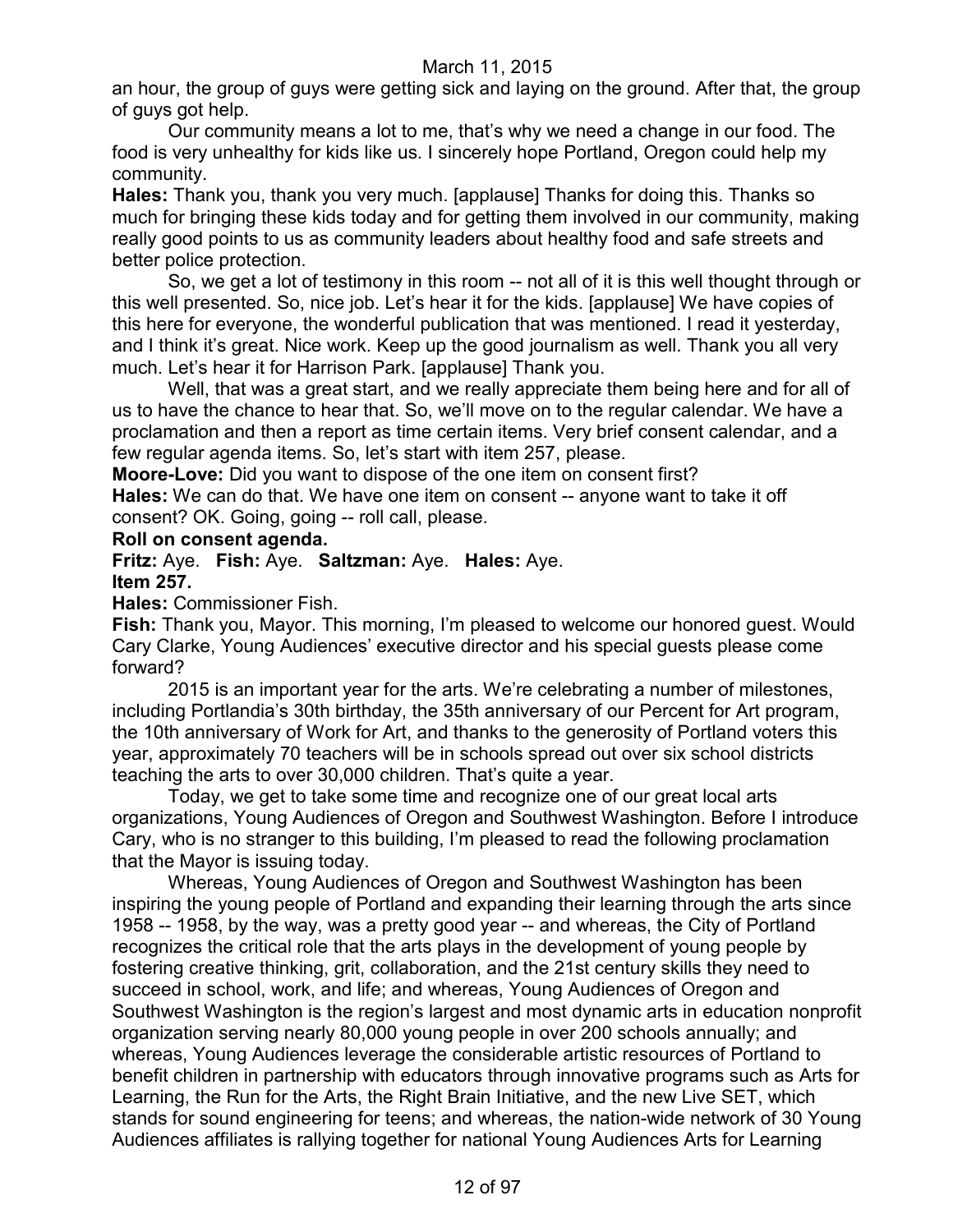Week to raise awareness for art and education initiatives in the schools and community venues; and whereas, the City of Portland stands proudly with other cities, counties, and states throughout the country to celebrate the vision of, quote, "all the arts for all the kids," end quote, to consider how far we have yet to go to achieve that goal and to thank Young Audiences for its leadership in making real progress towards it; now therefore, I, Charlie Hales, Mayor of the City of Portland, the City of Roses, do hereby proclaim March 15th through the 21st, 2015, as Young Audiences Arts for Learning Week in Portland, and encourage all residents to observe this week. Let's give them a round of applause. [applause] Cary, congratulations, and take it away.

**Cary Clarke:** Thanks so much for the proclamation and for making the time to have us in the important work that you have going on both to mark a milestone for Young Audiences, and to celebrate the work that our community is doing to ensure the arts are part of all kids' education and life. Joining me today are Judy Rompa, the president of our board of directors; and Audrey Kuo, our development director.

We're honored to be here to commemorate Young Audiences Arts for Learning Week with you, as is happening in many communities across the country. But before we get to that, we wanted to share just a bit of information about how we at Young Audiences of Oregon and Southwest Washington are doing our best to serve this community about which we all care so much.

Young Audiences has been bringing the creative resources of the community into collaboration with classroom teachers for the benefit of kids since 1958. We are the largest and most comprehensive arts education nonprofit in the region, serving as you said nearly 80,000 children annually, and nearly 200 schools, in partnership with over 100 teaching artists and arts ensembles. That service takes many different shapes, and I'm pleased that you've actually seen one example recently here in council chambers.

Just the other week during the Regional Arts and Culture Council State of the Arts presentation, Young Audiences' teaching artists, Aaron Nigel Smith, led a classroom of fourth graders from King Elementary in a civil rights resistance song, which they'd learned as part of the explanation of civil rights issues in their class. This was a part of a Right Brain Initiative residency program that we at Young Audiences couldn't prouder to be a partner on.

Across Portland and beyond, Young Audiences teaching artists are working with students and teachers in countless different art forms from theater to music, animation to textiles, and beyond -- all to explore all manner of curricular and cultural questions.

You can see that service taking place in the shape of residencies, workshops, and performances and classrooms throughout the city, but some of Young Audiences' most important work take place behind the scenes, through our professional development offerings for classroom teachers and teaching artists. We're proud to be the go-to resource for quality teaching artist training in this community.

Now at this point, I would like to turn the mic over to Audrey to share with you about a new signature program that we're launching and an exciting milestone that we've just crossed.

**Audrey Kuo:** Thank you, Cary. Good morning, Mayor and Commissioners. My name is Audrey Kuo, and I'm the development director for Young Audiences.

We've very excited to be launching a new program next month called Live SET, which is a live sound engineering training course we're producing at Mississippi Studios in North Portland. Live SET will offer 10 underserved Portland high schoolers from North and Northeast Portland this spring an opportunity to get real world hands-on experience in the art and science of live sound engineering, giving them an employable skill in connection with the professional community and a cohort of peers. We're excited that this program will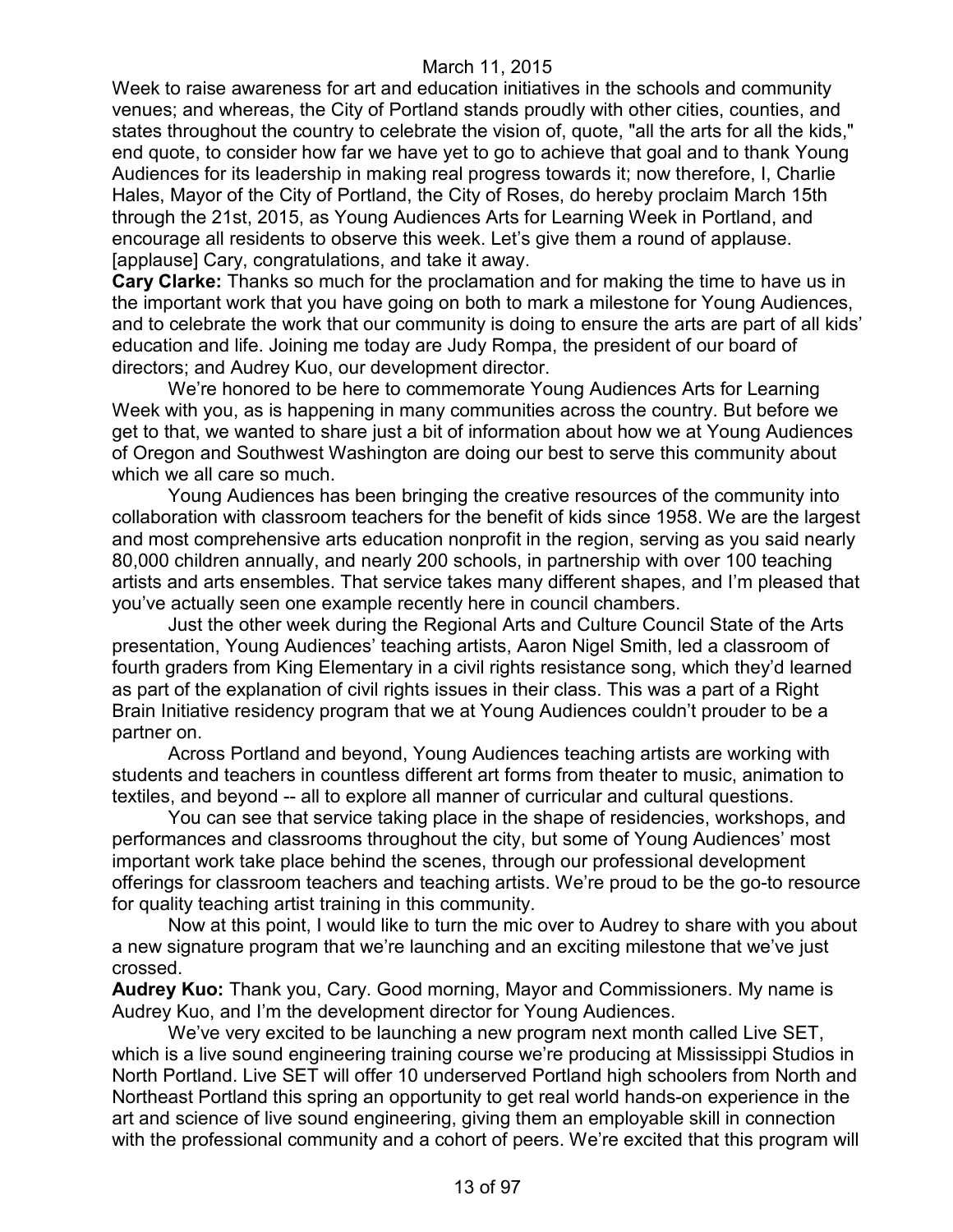be free for students, and we invite you to join us on May 3rd at Mississippi Studios for a concert that the Live SET students will engineer to showcase what they have learned.

I'm also delighted to be able to make an announcement here for the first time anywhere. Many Portlanders are familiar with Young Audiences' program, Run for the Arts, which has been helping students raise money for their schools for their arts programming for 37 years. Just this year, we have hit a critical milestone, and the Run for the Arts have now raised more than \$15 million for the arts over its history. And it just happens to be great timing that's happening in 2015, so hopefully we'll raise another million in 2016, and we'll come back and announce the 16 million mark.

But that \$15 million is helping schools engage students through the arts, which has been proven in study after study to approve academic performance, literacy, graduation rates, and just about every other positive outcome you can name, especially for English language learner students and those coming from low income backgrounds. Young Audiences very proud to be a part of that. With that, I will yield the floor to Young Audiences board president, Judy Rompa.

**Judy Rompa:** Thanks, Audrey. Good morning, Mayor and Commissioners. Young Audiences of Oregon and Southwest Washington is part of a national network of Young Audiences affiliates who are uniting together across the country to draw attention to the importance and power of arts education next week. By proclaiming March 15th through the 21th Young Audiences Arts for Learning Week, you are helping Portland declare its support for arts education and the role of creativity and joy in the lives of all children.

As the board president of Young Audiences, a parent, violinist, teacher, and lifelong Portlander, I want to thank you for your steadfast support of the arts and arts education. The work of our organization simply wouldn't be possible without the critical grant funding we receive from the Regional Arts and Culture Council, the Arts Education and Access Fund, and Work for Art. Your support is truly making a difference in changing young lives, opening up worlds of possibility. Please know your support is vital, and that we appreciate it tremendously.

**Clarke:** Now, it's one thing to hear thank you from us, so we wanted to try to bring you one step closer to the thank yous that we represent and that really matter, those of Portland students. And to that end, we've brought each of you an individual thank you note from the students from Woodstock Elementary School that they wrote to Young Audiences' teaching artist ensemble, Dragon Arts Studio, who visited their school recently to share the art of Chinese puppetry with them. And I think you'll agree that these illustrated thank-you notes are pretty darn special -- and we'll bring those to you in a moment.

We are also extending an invitation to the Night on the Town with Young Audiences gala that we have coming up this Saturday, March 14th at Pure Space in Northwest Portland. We'll be celebrating 56 years of inspiring children and expanding their learning through the arts in Oregon and Southwest Washington and we'd love for you to be a part of that. So, thank you once again for having us and for all that you do to help service organizations like ours ensure that creativity is a part of every child's life.

**Fish:** You know, Mayor, I have the honor of representing the City Saturday night at the gala, and I will read the proclamation you have issued. But I just want to take a moment to reflect on a number of events that we've celebrated over the last two weeks. And this was not intentional but it's just played out this way. It began with the State of the Arts presentation where, as you noted, there were the young people from the elementary school who sang, and there was also is a young woman who won the poetry slam contest. And we were very inspired by that.

Fast forward -- Portland Public Schools hosted a showcase at the Newmark Theater where artists from all throughout the school district came and performed, and the visual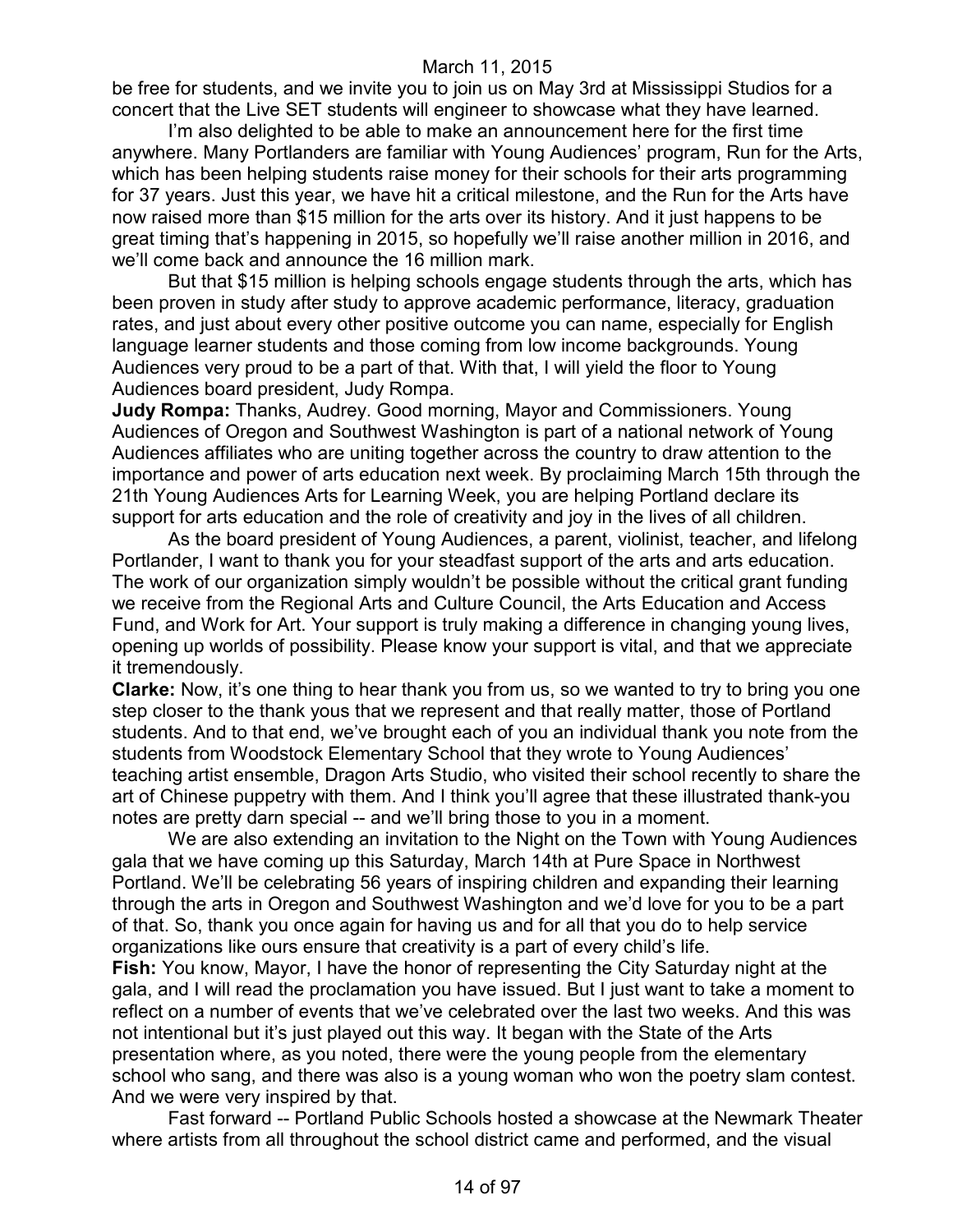arts were displayed throughout the theater and they're now downstairs. We have paintings and sculpture and representative work. And then Friday night, Josh Alpert and I were at the Schnitz for a concert of the Metropolitan Youth Symphony, which is a world-renowned symphony. But what was truly amazing about that night is that they were joined by artists and musicians from Beaumont Middle school and Grant High School and Wilson, who all participated with them both as musicians and choirs celebrating the arts.

Every one of those events highlights something very important, which is the importance of investing in young people at an early age through the arts. And when we got our report a number of months ago on the Right Brain Initiative, the Council was flabbergasted by the data because it turns out that young people were performing well in all kinds of areas because of the arts. And so we know that's working. We know that the kinks in the arts tax have been worked out, and more money is now going into the classroom and going out as grant money and then we have all of these nonprofit organizations that are doing amazing work.

I've had the great pleasure on two occasions of writing a check for one of my children who did Run for the Arts and then going to every house in our neighborhood contributing to that \$15 million.

Cary, you made a big difference when you were here in this building working with Mayor Adams and working on arts issues, and you are now continuing to make a great difference at Young Audiences. So on behalf of the council, I want to thank you all for your great work.

**Hales:** Thanks very much.

**Fish:** Can we get a photograph, Mayor?

**Hales:** Yes, please.

**Clarke:** Can we acknowledge the rest of our Young Audiences supporters in the room, and would they be welcome to join us for a photograph?

**Hales:** Of course.

**Clarke:** Great, thank you. Come on up, gang. [photo taken]

**Hales:** Great, thanks very much. I suspect Commissioner Fritz was reminiscing -- those of us who are veteran parents of the Portland Public School system and many, many Run for the Arts efforts with our kids.

**Fritz:** Yes, I was explaining it to my staff yesterday, some of whom do not have children, and basically children run around in circles. And the question was, well, how is that different? And the answer is the parents count how many circles they have run around, and those of us with extremely competitive children practically drop dead at the end because they've run so hard to do so many laps.

**Hales:** They do, they work hard at it. Thank you very much. Let's move on to Item 258. **Item 258.**

**Hales:** Commissioner Fritz.

**Fritz:** Thank you, Mayor Hales. This is in response to your request in the budget to have our report on Portland Parks and Recreation's Park Ranger program. Here to present this morning is Galina Burley, the Parks security manager; and Parks supervisor Hasan Artharee. Assistant Director Warren Jimenez will be manning the PowerPoint.

**Warren Jimenez, Portland Parks and Recreation:** Good morning. Thanks for having us here today. My name is Warren Jimenez. I am the assistant director of Portland Parks and Recreation, and it's a pleasure being here with a couple of colleagues, Galina Burley, who is our security manager; and Hasan Artharee, who is our Ranger supervisor who gets to go in and give you that update today. So, it's a pleasure being here to talk about the Ranger program.

**Fish:** Warren, are you doing a PowerPoint?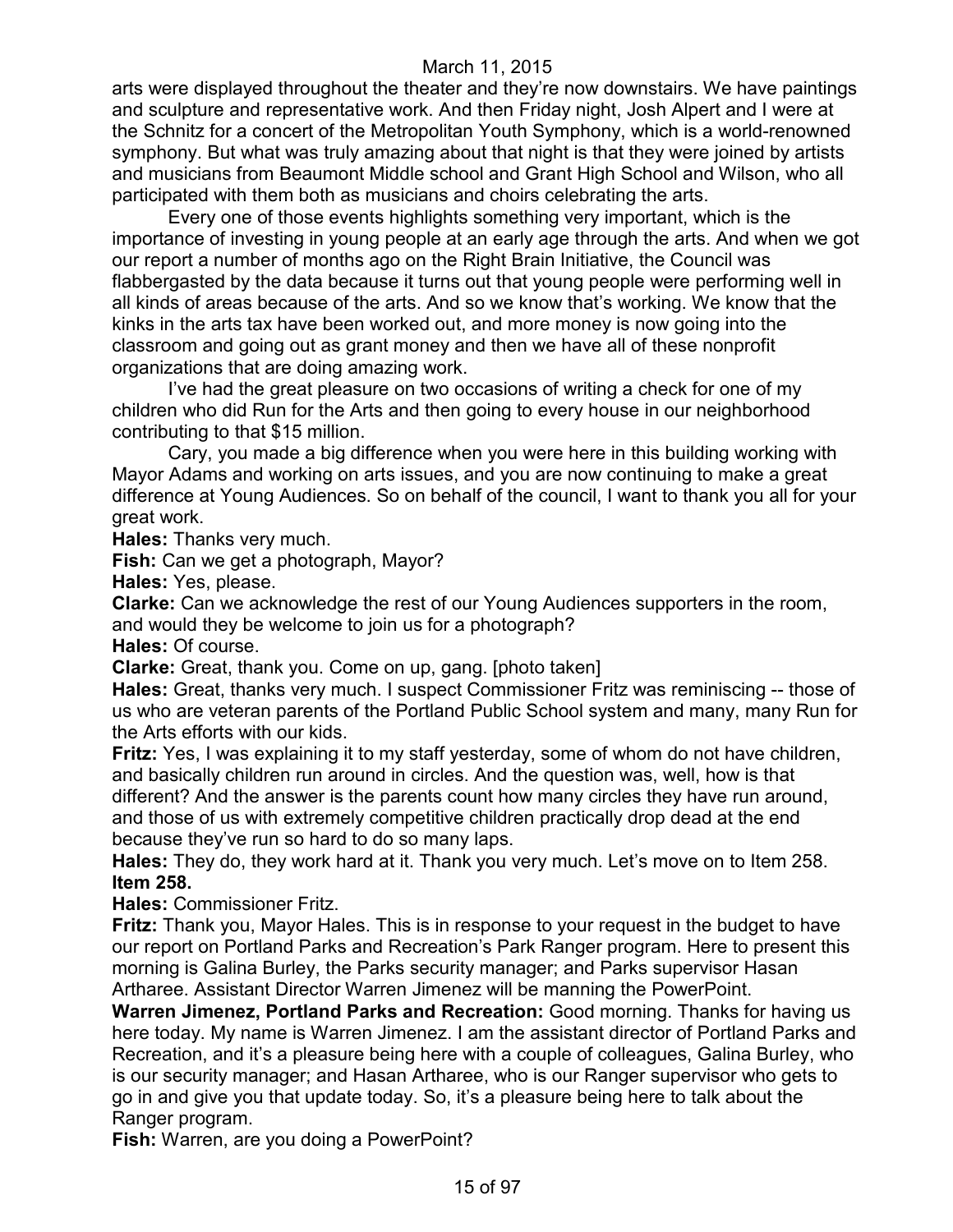**Jimenez:** I am.

**Fish:** Because apparently our monitors don't work. Do you want us in the audience -- oh, here it is.

**Jimenez:** We are pulling that up right now.

**Hales:** There we go.

**Galina Burley, Portland Parks and Recreation:** We'll go ahead and get started. Thank you for having us here today -- and I should say "Доброе утро" which means "good morning" in Russian -- I just had to do that.

Before we go into our report, this report is just a synopsis of current state and some history. We will provide you information about our current staffing levels. What's very important in this report is that we had to divide the city in eastside and westside -- basically the river is the dividing point -- and that's going to be very helpful when we talk about the data and our staffing numbers.

In front of you is a really nice quote from one of our community partners. I'm not going to read it, it speaks for itself. And then I'm going to go ahead and dive into a few points that we'll cover in this presentation.

As I mentioned earlier, we'll go through the program overview and background, we'll talk a little bit about performance measurements, current staffing levels, and a few policy options for City Council to consider.

In Portland, our rangers are ambassadors, which means that they are charged with providing information and educating park users, gaining voluntary compliance, as well as enforcing park rules throughout the city of Portland.

I don't know if you knew, but our program started about 25 years ago. Back in the early 1990s, the program was started to provide support, eyes and ears on our growing system. At that time, we did not have any permanent Rangers. We had one ranger supervisor and about 10 seasonal staff. Our program continues to have a seasonal component March through approximately October.

In 2010, thanks to Commissioner Fish, we were able to receive our very first permanent ranger in Forest Park. In 2011, again thanks to Commissioner Fish, we were able to convert some of our private security dollars from central business districts -- I will refer to it again in my PowerPoint -- and that helped us to create three more full-time Rangers.

In 2013, we had converted our contract to lock up bathrooms. Citywide, we lock up approximately 60 bathrooms all over the City, and that led to a creation of a few seasonal positions.

And very recently, in 2014, we started our Washington Park program. Dedicated funding from parking revenues pays for three full-time rangers and approximately 3000 hours of seasonal staff up there.

So, what does all of this mean, all of this history and all of these great commitments? It means that today, we have about 14 rangers on daily duty available to patrol our entire system -- 11,000 acres, 200 plus properties. Those 14 rangers -- that number varies a bit. Again, I mentioned that we have a seasonal program. We have a few extra rangers in the summertime but we have seven full-time rangers paired up with seven seasonal rangers. We do work seven days a week, by the way.

So, as I mentioned earlier, the previous commitments in Washington Park, Forest Park, and CBD let to all of our fulltime rangers being on the westside of the city -- again, use the river as your dividing point. And on the eastside of the city, typically on a daily basis we have a couple of rangers available to respond to what we call calls for service, and our capacity east of the river has been very limited.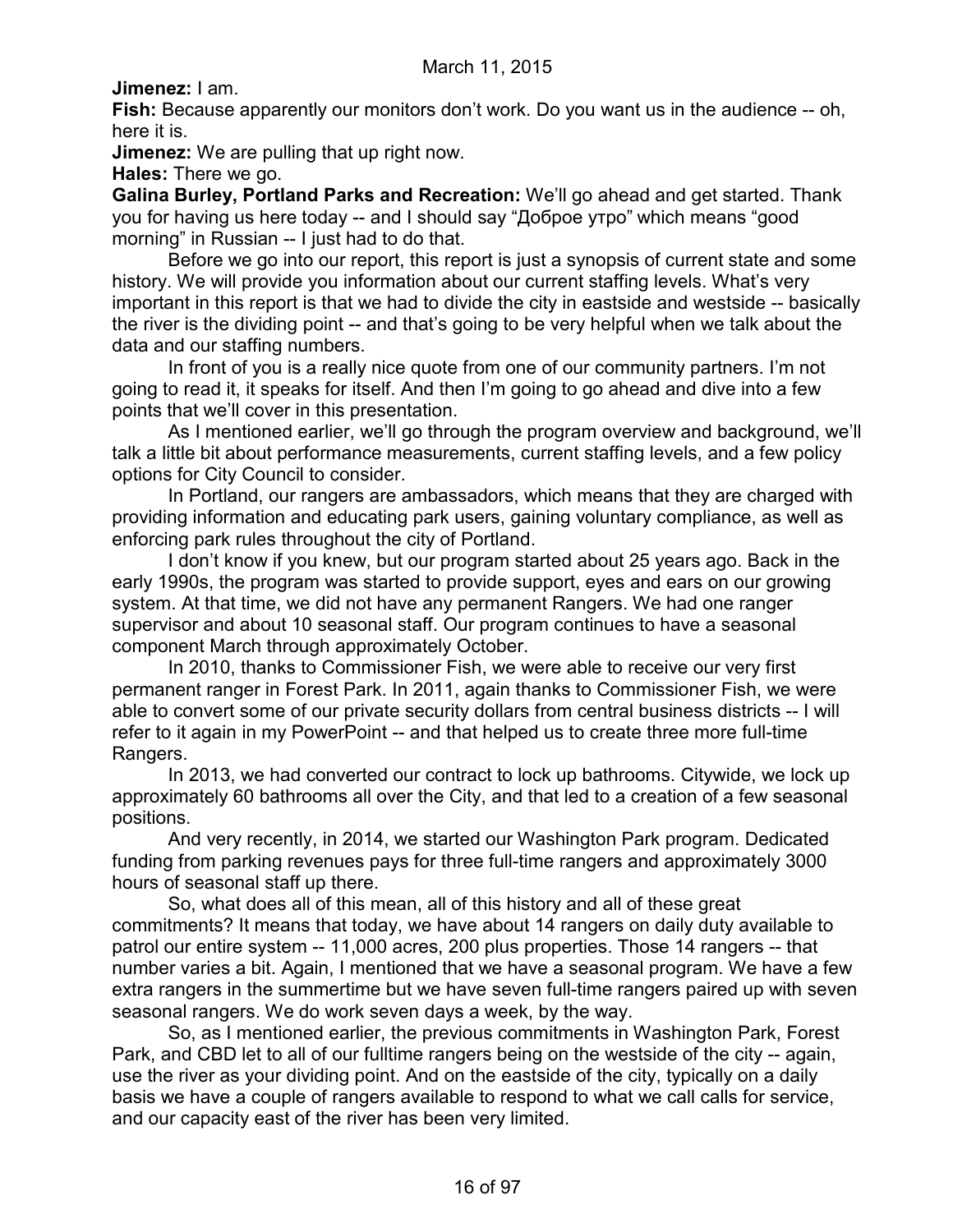Calls for service is something new to us. We've always responded to calls for service, I should say, but we started a new customer service program a few months ago. It really came to fruition to help us be a customer service point -- a storefront, as well as a place where residents could call and make a report about any issue in the park system. We get about 200 to 300 calls for service per month, and we are educating community members as well as our partners to use our dispatch customer service function to make their phone calls to the program so we could then prioritize our resources and deploy rangers to places where we have chronic problems.

In the next visual, you will see that our calls for service at the moment are much higher for the eastside, an average base that's about 60% of all calls that come for the eastside of the city. This illustrates the points that I made a little bit better -- the city is divided on west and east. Again looking at the westside, you will see that calls for service average rate is about 36%, 86% of our rangers, again, mind you, it's daily staffing level. We do use management discretion to assign them to different parts of the city if need be, but most of them are assigned to westside. And then eastside --

**Fritz:** That's because of the funding -- it's dedicated.

**Burley:** Dedicated funding, there's commitments that were made over time -- yes, ma'am. Eastside, which again geographically includes all of North Portland, all of East, inner Southeast, Southeast -- we have 14% of our rangers assigned. The model has been very reactive, to be completely honest. We have to dispatch rangers to different parks like Lents Park when things come up. And then as I mentioned earlier, the calls for service are a lot higher for that part of the city.

I think that I have a couple more slides to go. One of them is our performance measures. I should add that we have quite a few more performance measures, and they're all noted in the report, the document that you received earlier. Some of the measures we are developing currently and making some changes to how we track that in general.

But for the purpose of today, what we will cover our percentage of residents feeling safe walking in the park alone -- that's an auditor survey outcome. It's a very important outcome to us, the number of positive and educational contacts. As I mentioned earlier, rangers are ambassadors and counting positive contacts is very important.

Number of park warnings and exclusions we write -- we do have authority to issue both; nuisance abatements -- Hasan will talk more about what that means; and then various camping contacts we make throughout our system.

Before I turn it over to Hasan -- I know I've pointed to him a couple times -- very last thing for me is we have this slide here. It's the City Auditor's survey. I don't know if you can see the different colors, but if you look at the very, very top line -- it's blue on my end -- you will see that the overall perception of safety according to the Auditor's survey -- and they do it based on the neighborhood coalitions, I believe -- has gone up. We've gone up over the last few years from 79 to 83. A small margin, but a good one.

If you look at North Portland below that and East Portland, way below at the bottom on the dotted green line, you will see those two are tracing behind the rest of the city. East Portland, gone up in [indistinguishable] currently tracking at about 57%. Now, Hasan will tell you a little bit about our performance measures and our successes in the field.

**Hasan Artharee, Portland Parks and Recreation:** Thank you, Galina. As we review the next few slides and data, please note that one-time funding to increase the ranger staffing in 2012 carried to 2013 and created additional capacity to respond to and address more issues in the field. As such, in June of 2012 and 2013, we have more rangers -- excuse me, in the summer of 2013, for example, the program had close to 30 seasonal staff, compared to the summer of 2014 with a program capacity decreased to only 12 rangers.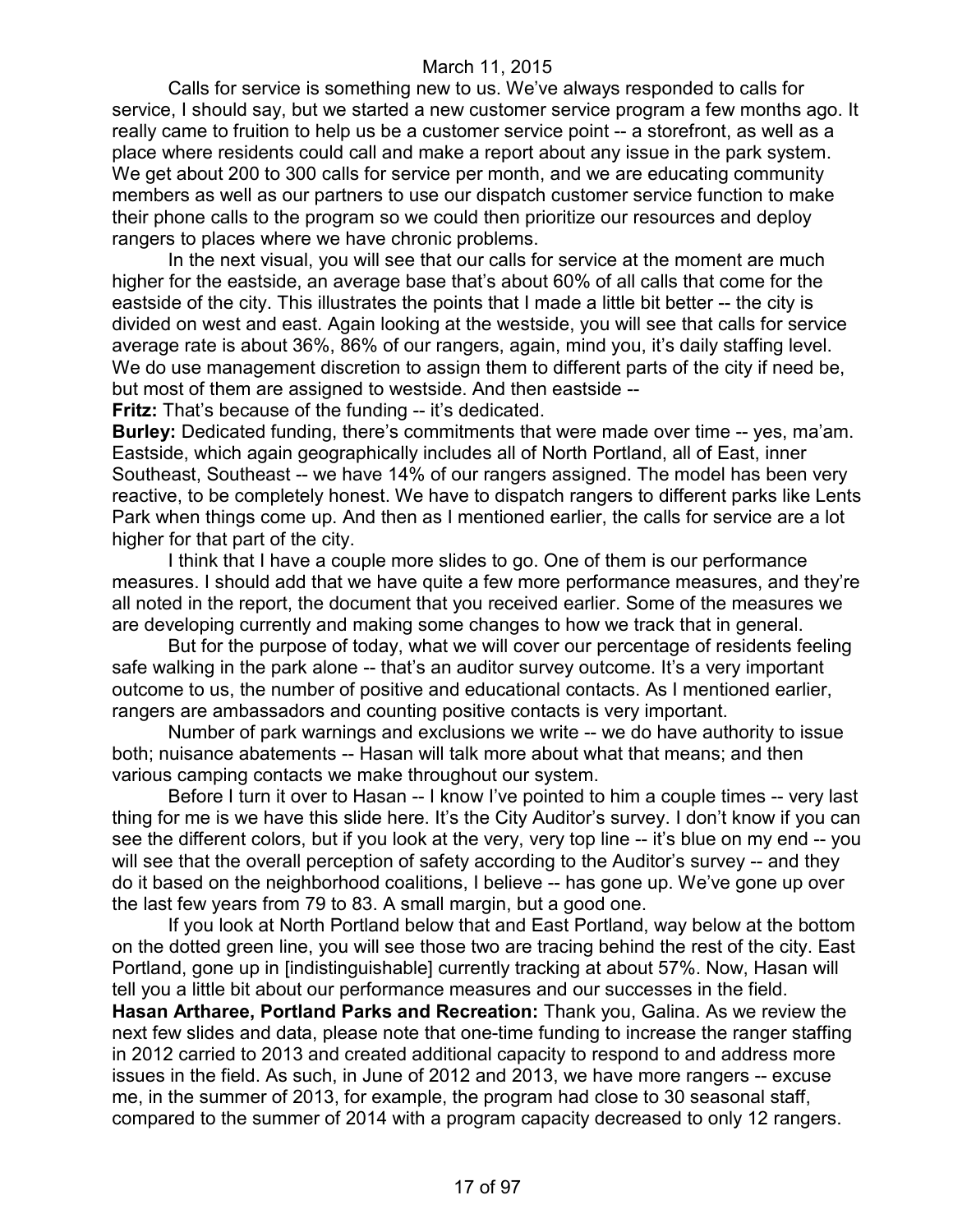The reports by rangers typically go up in the summer months because of additional seasonal capacity for March through October.

As Galina mentioned earlier, rangers are trained to be ambassadors first and do their work on an enforcement continuum. Their primary job is to ensure that each park user enjoys their time at Portland parks. They attempt to make positive and educational contacts first and use exclusion authority only when is necessary.

As you can see in the data, the number of positive and educational contacts rangers make greatly outweighs the number of exclusions and warnings. With that said, the top three parks where exclusions and warnings were issued in 2014 include Washington Park, Governor Tom McCall Waterfront Park, and South Park blocks. The top three reasons for warnings or exclusions include alcohol, controlled substances in parks, and camping.

Rangers also address about 2500 nuisance issues per year. These activities range from litter pickups to the disposal of hypodermic needles. In addition, the rangers work with community groups and agency stakeholders such as the Office of Neighborhood Involvement graffiti abatement and the Willamette Riverkeepers to keep parks clean and safe.

In addition, rangers assist people living outdoors with access to social services, and they also address to attempt to abate property-related impacts. All rangers are trained to assess the situation and attempt to help campers find alternative sleeping arrangements, and most contacts made in the field do not lead to camps needing to be posted or removed. If a posting of a camp is necessary, rangers provide those individuals with information to JOIN and also let them know of other social service opportunities. We work with JOIN to find shelter for anyone who is medically fragile or with child.

Rangers also provide advanced notice prior to cleaning -- up to seven days but at least 24 hours unless there is a significant safety risk. We provide campers time to gather their belongings as well. Rangers coordinate removal of trash and if campers have any salvageable personal property, we tag it and take it to a storage for 30 days. Now, I will turn it back over to Galina to let you know how the ranger presence makes a difference. **Burley:** I think you've already covered how it makes a difference -- let me highlight a couple very special examples. And really, the key here is consistent ranger presence. Most of my examples are going to be west of the river or nearby.

In Washington Park, we started the program as I mentioned in January of 2014, and we put three full-time dedicated rangers, as well as a number of seasonal staff to support about 500 acres of property in various venues. What we've seen in Washington Park is refreshing. According to police data, the number of reported crimes -- type one and two - for the park has declined by 50%.

Now, I will tell you more research is needed to understand the link between rangers and crime data and it declining by half, but it certainly is refreshing and these early results are encouraging.

Another great example -- how many of you know Holladay Park? Holladay Park had a great private and public partnership there last summer. We received funding from a private partner who paid for both ranger security capacity and for programming in the park -- I need to make sure that both of those are included. Rangers were in the park seven days a week, approximately eight to 10 hours per day, and we also did programming, everything from yoga to various activities for kids, and we had a little library in the park.

What we have seen during the Holladay Park pilot program is that ranger presence combined with programming in the park made a huge difference. We've seen a decrease in gang activity and park violations. We've seen an increase in the number of people coming to the park just to enjoy it and to participate in the programs. And certainly, we've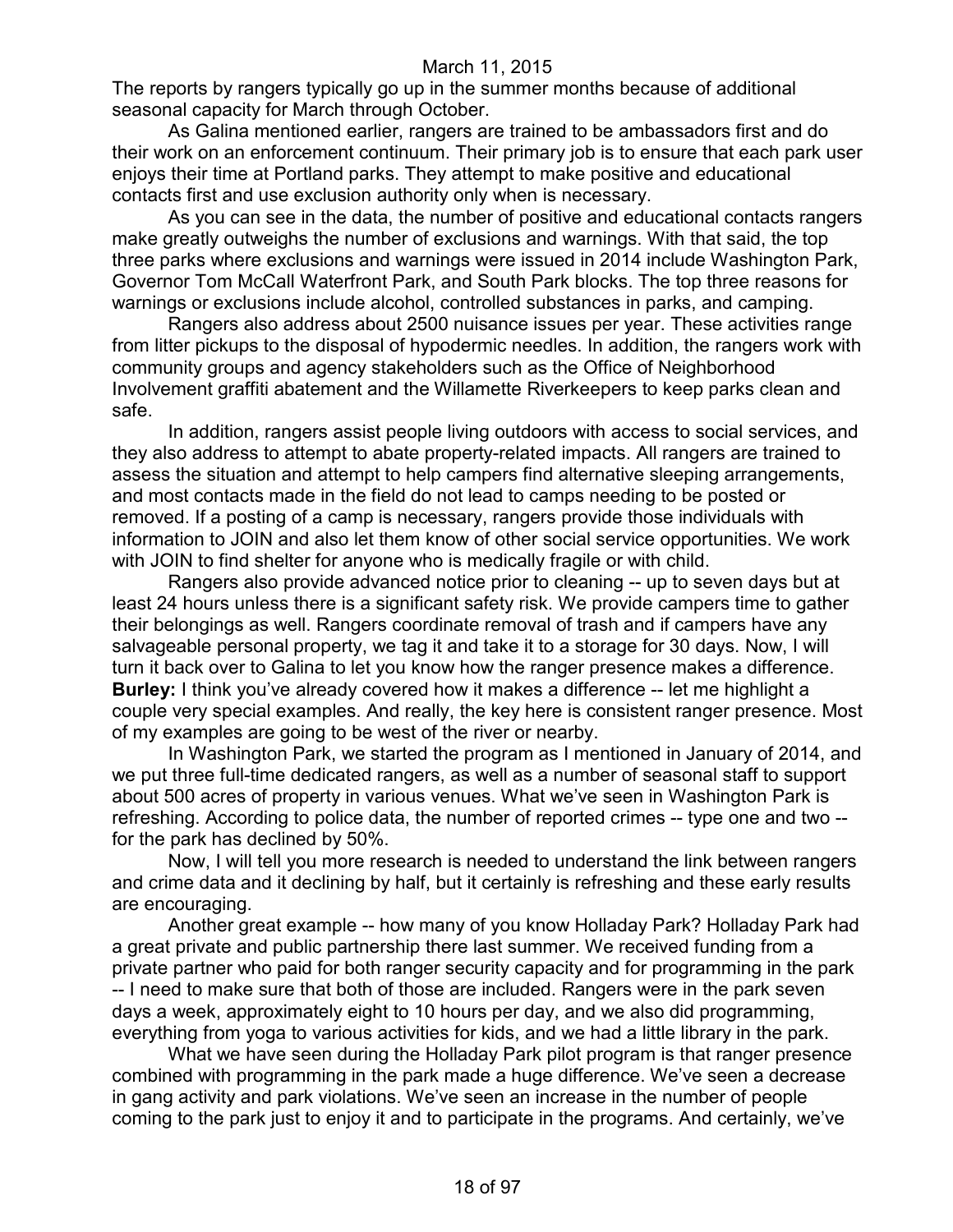seen that the not so positive activity was displaced, and positive use patterns have emerged.

Another great example -- in 2015, thanks to Commissioner Saltzman's Office, we participated in the 2015 street count outreach. We did it as civilians, we did it for a couple of weeks, all of our enforcement was suspended. Our rangers had a great time and they gave out a number of hand warmers and socks to people living outdoors.

And one that's very close to my heart -- I wish those kids from the earlier presentation stayed because we work with kids a lot. We have a very successful summer playground program and last summer alone, our rangers have made over 2700 contacts with kids. Kids absolutely love to see rangers -- you know, we have those junior ranger badges that we bring with us, and of course we teach them about parks and how important they are for future generations.

Before I turn it over to our Commissioner, we do have a couple of invited guests that I would like to ask to come forward to say a few words. Jean Quinsey, who is a member of Oregon Marine Board and a resident of Portland; and we also have Randy Teig, who's the neighborhood response team supervisor for East Portland.

**Fritz:** Before you do that, are there any questions from Council for this panel?

**Hales:** I have some, so maybe we could wait until the end?

**Fritz:** OK. I'll have you come back later.

**Burley:** Thank you so much. Alright, so Randy and Jean. We also had a few people sign up for public comment.

**Fritz:** We'll have that too, thank you.

**Hales:** Good morning.

**Jean Quinsey:** Mayor Hales and Council members, my name is Jean Quinsey, I am here as a member of Wasabi Paddling Club and as a citizen concerned for our green spaces. I wish to start by expressing gratitude for the additional funding that was allocated to start cleaning up RiverPlace dock. Due to this funding and the additional presence of Park Rangers and law enforcement, we are now hopeful that the RiverPlace area is on the return to being a safe, clean, and enjoyable place to engage with the river. Thank you for making the safety of your boating citizens important.

The funding truly has made a difference. We ask that it become permanent so that the progress continues to be made, as there is still much work to be done. When our waterfront groups reached out to help with the continued lawlessness on the river, it became apparent that there was simply not enough Park Rangers and/or law enforcement officials to get the job done.

And the waterfront is just one of Portland's many outdoor gems. I also bike along the eastbank esplanade and I hike the trails of the park such as Hoyt and Forest. Our green spaces are fabulous, but all of them are prone to this same influx of abuse by those that would use the spaces not for recreation or engagement with nature, but for dealing illegal substances, prostitution, and general lawlessness.

In a city proud of its parks and green spaces, we must ensure that our citizens utilize these spaces in the manner intended and that the spaces are safe. Simply, we need more Parks Rangers and law enforcement. I think we even heard that from the children earlier.

From the website of the Park Rangers -- what do they do for us as citizens? Couldn't be said better than the first two paragraphs. They serve as goodwill ambassadors, provide positive presence in Portland parks. Park facilities rangers serve multiple roles by providing information, helping solve conflicts, and enforcing the City Code. We like to say the rangers are the eyes and ears of our parks.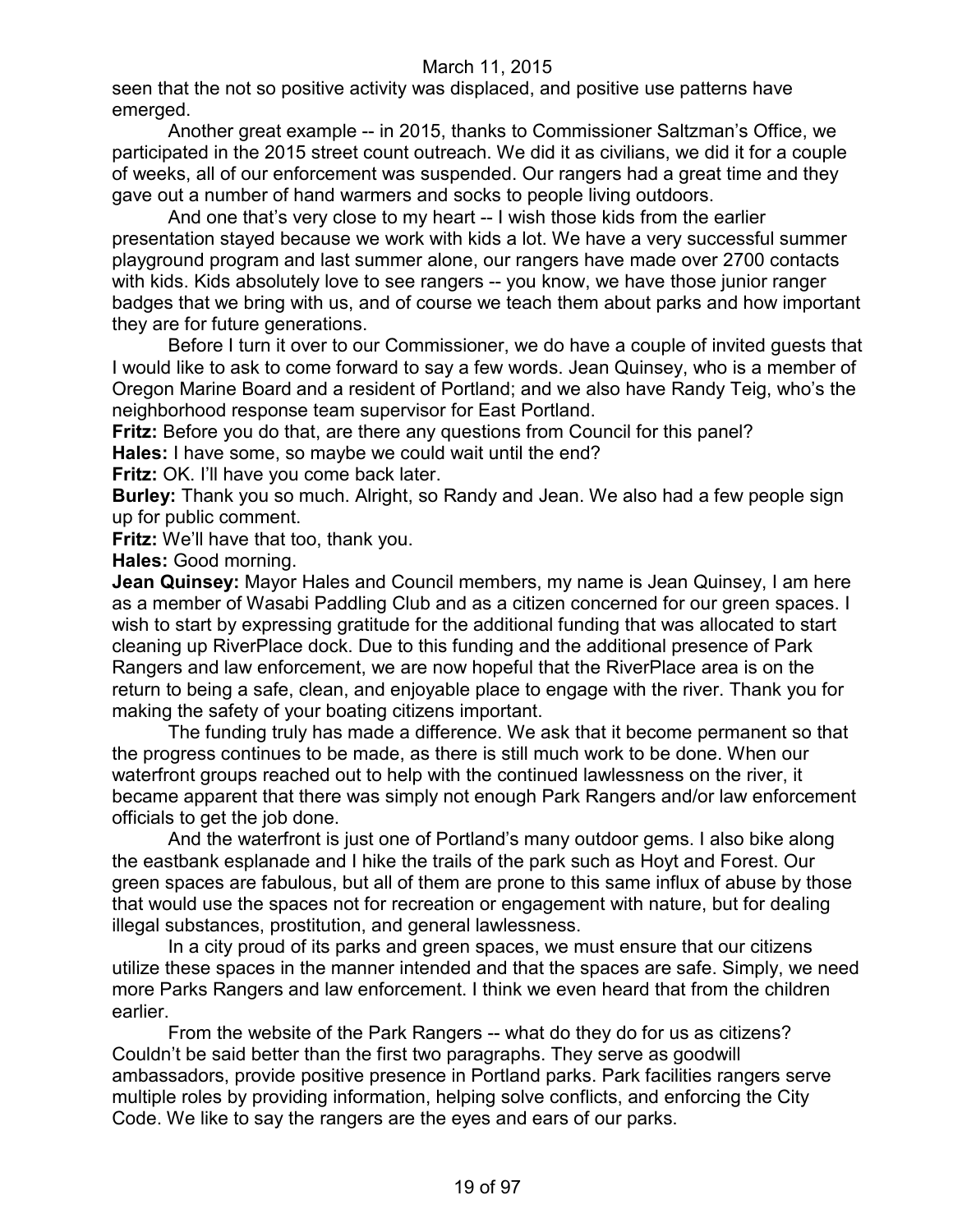Park Rangers work closely with our maintenance crews and other staff, such as those in customer service. They maintain relationships and contacts with the Police Bureau and other criminal justice agencies, animal control, neighborhood associations, youth services, and other social service agencies to identify, prevent, and address concerns within parks.

Parks Rangers are crime prevention. It's like having an ADT sign in my home window -- the presence says, "not here." Please continue to provide rangers and law enforcement in our parks and green spaces and waterways, so that all of the citizens of the city and our visitors may safely enjoy the beauty that we have built. Thank you for your time.

**Hales:** Thank you.

**Burley:** I'm going to turn it over to my partner in crime prevention, Randy Teig. **Randy Teig, Portland Police Bureau:** Mr. Hales and Council. I was actually coming down here today -- it was gratifying for me to be able to see all these kids and to witness firsthand your commitment to the children in this community. Obviously, in my occupation, sometimes you don't see a lot of these positive things, and I really appreciate that -- just want to say that much up front.

It's important to know that 40% of our children live east of 82nd. And that community is a large immigrant community, and my work with the Africa House -- they've expressed the desire to have positive role models in the community, and the parks are really an opportunity for Council to extend your intent. And the intent that I saw here today can be extended to the citizens.

In working with Galina and Mr. Artharee over the last year, they are very committed and they are doing an outstanding job. These Park Rangers are professionals. They provide me from the law enforcement side a valuable set of eyes and a perspective that is different than law enforcement's perspective. And it's very valuable to see and to have that information, and then along with the green spaces that are a little less controlled than parks -- having these men and women walking around, they provide a safety net that we're unable to provide, frankly. We don't have the personnel to have people walking these green spaces and paying attention to people and the consistency that -- and I know that the ranger program has attempted to have this consistent presence in the community on the eastside and be responsive to the citizens who have complained and really want some -- that vitality in the park they see on the westside.

I've been getting a lot of positive feedback especially on the south end along the Springwater Corridor, and it's really helpful to me to have these consistent eyes that can first spot -- we have people that live along the trail that are displaced, and they have mental health issues, they have physical issues, they have addiction issues. And to have these consistent eyes out there that can see this person on a day-to-day and see that they are starting to decompensate or they have problems -- you know, they are members of the community and they deserve protection -- this gives us some continuity in that effort and it's been extremely helpful.

I've worked with Parks off and on in the 22 years I've been here in many capacities, but in my current capacity and in the last year, especially, working with Galina has just been way more intense, way more engaged, and I appreciate the efforts that Parks is putting out. I really appreciate the ranger program and that's why I came here to talk. **Fish:** Mayor, I have a question.

**Hales:** I do, too -- go ahead, please.

**Fish:** Is it officer?

**Teig:** Sergeant.

**Fish:** Sergeant -- excuse me. Want to get it right. Sergeant, thank you for joining us.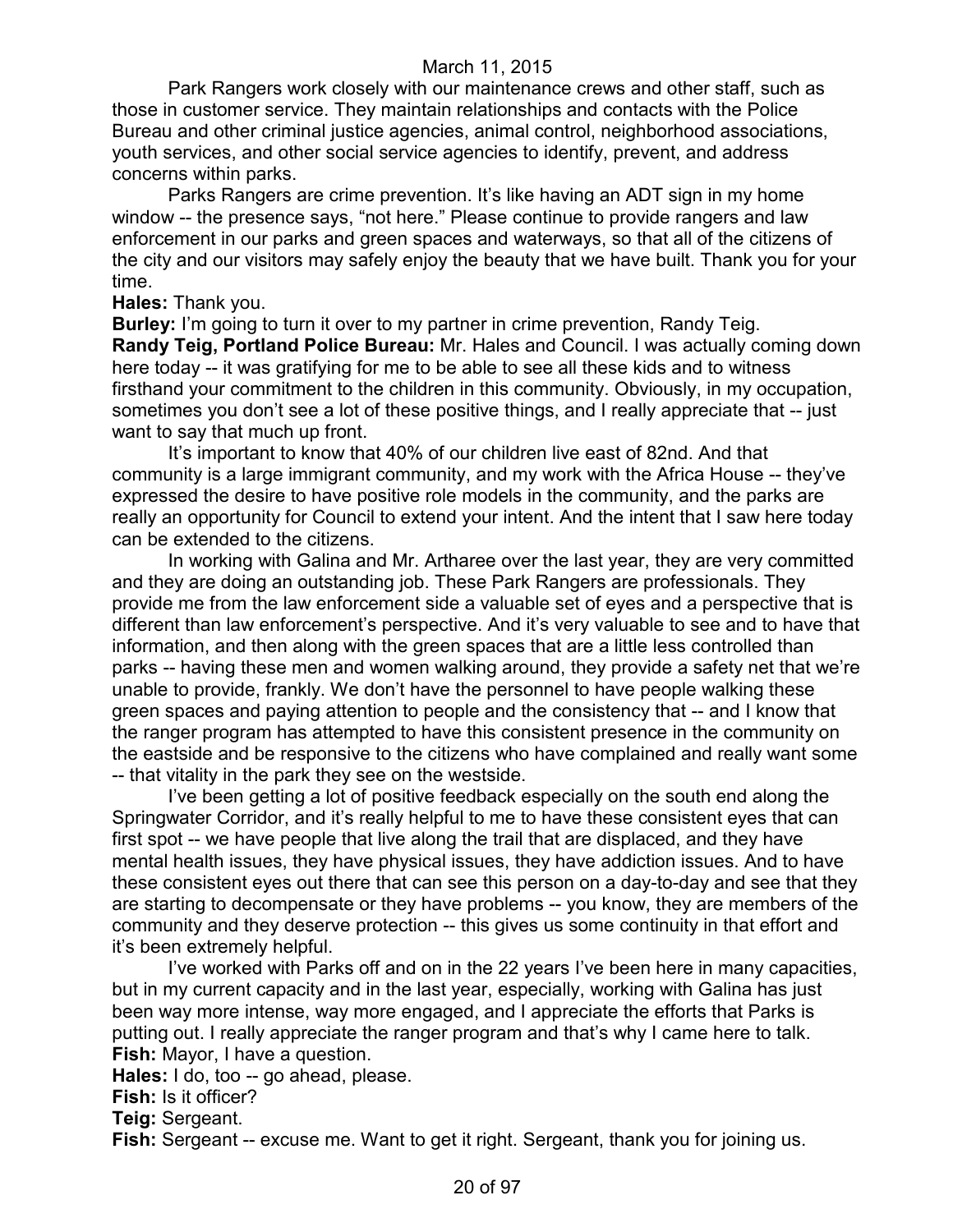Back in 2011 when the Parks Bureau made the change, there was some concern that was expressed that -- and I'll just try to paraphrase it -- some people were concerned that with a more robust ranger program, the communication between the Police Bureau, the Rangers, and Clean and Safe might not go as well as hoped. We heard from Commander Day back in 2011 and 2012 that the communication was pretty good. But since you're here, could you tell us -- since we are talking about coordinating among three different entities -- how is that communication going?

**Teig:** It's very good, actually. A number of the team -- we hold a monthly meeting, a problem-solving meeting that covers the entire community -- so all issues. So Parks always has someone there listening to the concerns and presenting the concerns, and I doubt there is a day that goes by that I don't hear from Galina.

My guys report daily on the days they are working that the Parks Rangers are out there, they communicate specific things, regarding people on the trail, regarding campsites, regarding people who may be becoming a problem. So, my assessment of the communication between law enforcement -- at least, as far as East Precinct is concerned and Parks right now -- is very good.

I think that the management -- I have met with Lynn Barlow, who has come and talked to me and laid out her concerns for the green spaces. I've met with Galina as I said many, many times. I'm very appreciative of the program, and when asked to come down here, I had absolutely no problems. I think that it is improving. I can't speak to 2011, but I can speak to -- I've been on the response team since 2012, and it is just improved incrementally over the years. I'm going to say 2014 has been very significant increase in communications and what I see as outreach from Parks.

**Fish:** Thank you, Sergeant.

**Hales:** That was my question as well, let me just follow up on it a little bit just for you and for the Parks Bureau. I'm glad to hear the level of coordination is good. Now and/or later let us know -- particularly me as the Commissioner-in-Charge of the Police Bureau -- what changes we ought to make in terms of communication protocols or anything else to make it seamless between the two sets of folks. And particularly with respect to the fact that we plan to continue to expand walking beats in the Police Bureau, so we're going to have more officers on foot doing what they did over the last year, and downtown and Hawthorne, other parts of the city. So, as we expand that effort, how does that need to dovetail with what the rangers are doing?

Again, happy to hear we're generally working well together. Good. But what do we need to do to make that better? And then how does the combined effort accommodate the fact that we're going to have more officers on foot or on bikes over time?

**Teig:** Well, I think -- we have had this -- we already talked about this, we had a meeting last month about this topic. In the area of improving, I would like to see -- of course, it will cost you money -- but I would like to see if we can get rangers on ATVs so they're more mobile. It's just a training issue, it's a training program -- I just put four officers on it. **Hales:** We have a couple of ATVs in East Precinct, right?

**Teig:** We do, we have five ATVs, and I think that having Parks and Police doing patrol together is effective. I also think that having them just out there together -- because our roles are different. I think that that's by design -- you need to do that by design. So, I think it would be up to Parks management how they want to present themselves -- if it's a more enforcement-oriented piece, then I think that you bring blue shirts with you. I think if it's an outreach piece, we govern our response according to that.

I think that there is a fit, I think it does dovetail. I think that the professionalism of the organization dovetails nicely with the expectations of the Police Bureau. And I think that when we start increasing the walking beats, you're just going to increase your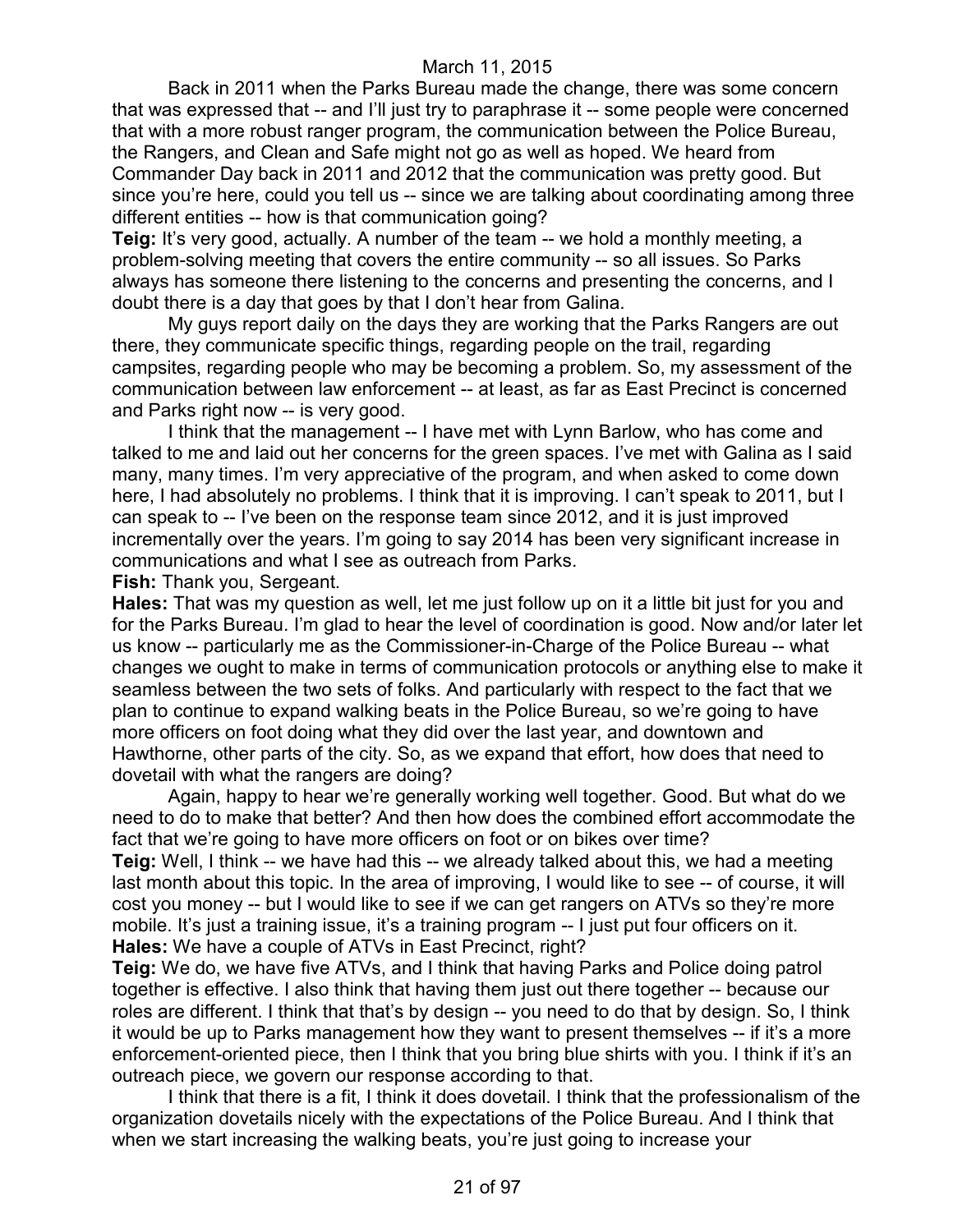effectiveness by putting a ranger with a police officer. That's a similar model to what we did in the Fun Center. For some time, we would split gang enforcement officers up with security personnel and with patrol officers in order to spread the expertise around, and I think that the Parks Bureau brings a certain expertise the officers aren't gonna have, and I think that's a positive thing there.

**Hales:** Great, thank you. Thanks very much. Galina, anything that you want to add to that question?

**Burley:** Absolutely. Just to add that we made a number of tactical decisions specifically for that reason to improve upon the amazing relationship that we already had with the Police Bureaus. So, our rangers attend calls for service. We have different expertise. We also attend many of the community problem-solving meetings, we go to every problem-solving meeting at each precinct, and that's been very helpful. The one that we have here in the Central Precinct is attended by Clean and Safe and many of our other partners. So, we are at the able together talking, brainstorming, coordinating, and it's just been really great to have everyone be on the same page. So, that's been helpful.

**Fish:** Can I ask another question?

# **Hales:** Please.

**Fish:** This is to either of you or both. One of the issues that the council grappled with a few years ago is how do you measure success? I'll give you a specific example. It was the hope of the council that rangers would be working upstream preventing bad things from happening, building relationships, convincing someone not to escalate a problem, maybe using persuasion to get someone to move along rather than lead to an arrest. But it always raised the question for us -- how do you measure that? How do you quantify that? How do you measure the positive benefits of having someone deescalate a situation or work upstream so that you don't have a downstream problem?

**Burley:** We could look at the outcomes, we could look at specific parks where we have consistent presence. Washington Park and Holladay Park are great examples of that. While you can't really put a number -- and maybe you can, maybe you have to be more scientific than me -- on prevention specifically, the value of the outcome of having Rangers present on a consistent basis is clear. Crime goes down. Positive use goes up. You could quantify that and do a baseline assessment is something that we're considering. We're actually looking at possibly adding to the way that we measure our data -- some of those less concrete measures. But even with concrete data that we have now, we can see a huge difference. We see that the crime goes down and we see the positive use in parks with consistent presence make a huge difference.

**Hales:** Yeah, actually, let me follow up on that. You may have something else to add, Sergeant -- and jump in, please. We've got, you know, we've got location-specific criminal defense data from the Police Bureau. You've got education contacts. Now that we have a performance dashboard system at the City, we might want to consider graphing those two things together. Presumably, if everything is working, we'll see that pattern -- that there will be more educational contacts and less arrests in the same place in roughly the same time. So, it will be -- I think we have -- it looks like now that you provided us with this data, which is good, we ought to be able to put those two sets of numbers together and look at them, and I think that that would be very helpful for us.

**Teig:** Directly on point for this, we have utilized strategic services -- basically, our comp stat people. They have been very good about providing us -- we just did a study of the trail, and what we did was we went four blocks on the other side of the trail just to get an idea of what's happening not only on the trail but how it impacts the neighborhoods. So, we had the ability to capture data from the perspective of part one, two arrests -- those types of things.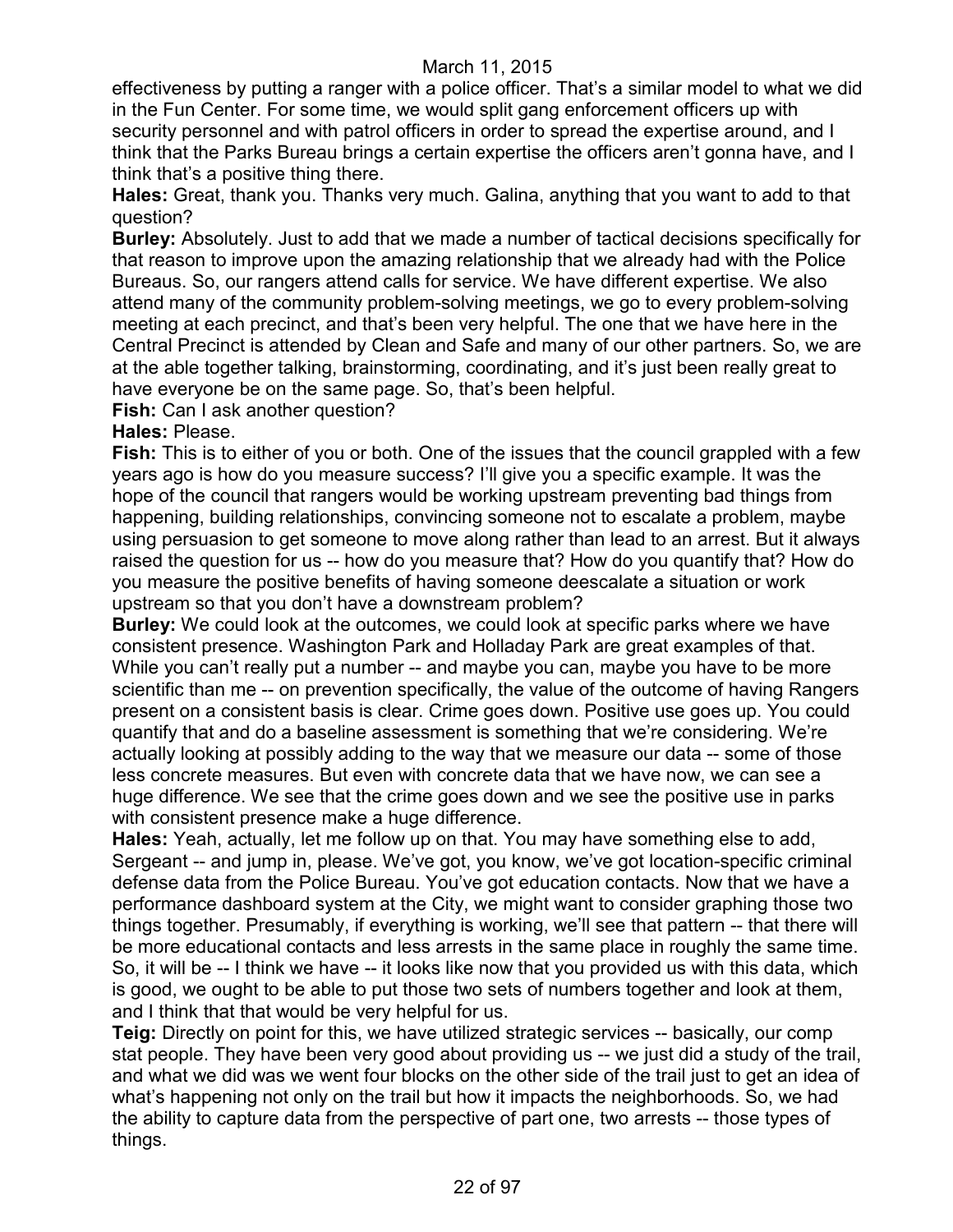You know, if you asked me this question after I had been here for five years, I probably answered it differently than I will now. I've come to learn that responsiveness is as important as effectiveness. If you measure effectives and numbers of arrests or however you measure that, I think that the responsiveness and communicating effectively is extremely, extremely important. People understand that we can't just make problems go away, but when we don't respond, they don't understand that. And our responsiveness is 90% of the battle. The rest of it is easy. I can't emphasize that enough -- if I learned anything in my time, it's that.

Consistency is the other piece to address how do you measure and how do you get to where you're managing civilized and good behavior versus compelling civilized and good behavior? And I think it's just consistency. I spent the first five years of my career in corrections, and you can enforce the rules because there's a lot of them. But you can enforce two rules consistently and get a lot of compliance. And I think that it's consistency, and I think that's what Parks Rangers are asking for, is the ability to provide that consistent coverage. And I concur that consistent coverage is going to go a long way into tamping down the spikes of bad acts and maybe keep those acts into just little things that can be managed on the very lowest level. But it's going to require consistency.

**Jimenez:** I'll just affirm, Mayor, that goal. I think there is a lot of agreement on working towards those performance metrics and finding the right ones. And I think what you see in the report is good baseline type of data, and we want to continue sort of to improve those to determine and measure the success of the program.

**Hales:** Exactly. Thank you. Other questions? Thank you very much.

**Fritz:** Galina, what's the maximum number of hours that a seasonal worker can work over the course of the year?

**Burley:** They could get paid for 1400 hours. They do have sick and vacation and so that's included -- 1400 hours max.

**Fritz:** Right. And so what we do -- since we do have year-round work -- we have to lay people off and hire somebody else, and that also impacts the consistency of coverage. **Burley:** Yes, ma'am.

**Fish:** And can I follow up on that? When you lay people off, you run the risk that you can't hire them again and we lose talent.

A question that I had is -- the written memo that you have given us concludes with some policy options and some funding options. And my question to my colleague is, do you have any current budget asks in the system for any portion of it?

**Fritz:** Why yes, I do, Commissioner. I want everybody to know I didn't pay him to say that - -

**Fish:** Actually, I didn't know --

**Fritz:** No, I know --

**Fish:** I'm asking innocently.

**Fritz:** So, actually what I would like to do is take the public testimony and then get down to those policy questions, if we could.

**Burley:** Thank you very much.

**Hales:** We have no other invited testimony, Commissioner?

**Fritz:** Correct.

**Hales:** So, whoever signed up, please?

**Moore-Love:** We have nine people signed up. The first three, please come on up. **Hales:** Good morning.

**Susan West:** I'm Susan West, I'm chair of the RiverPlace Condominium Association security committee, and I'm turning in 154 signatures that I've collected this week in support, and you've also received many emails.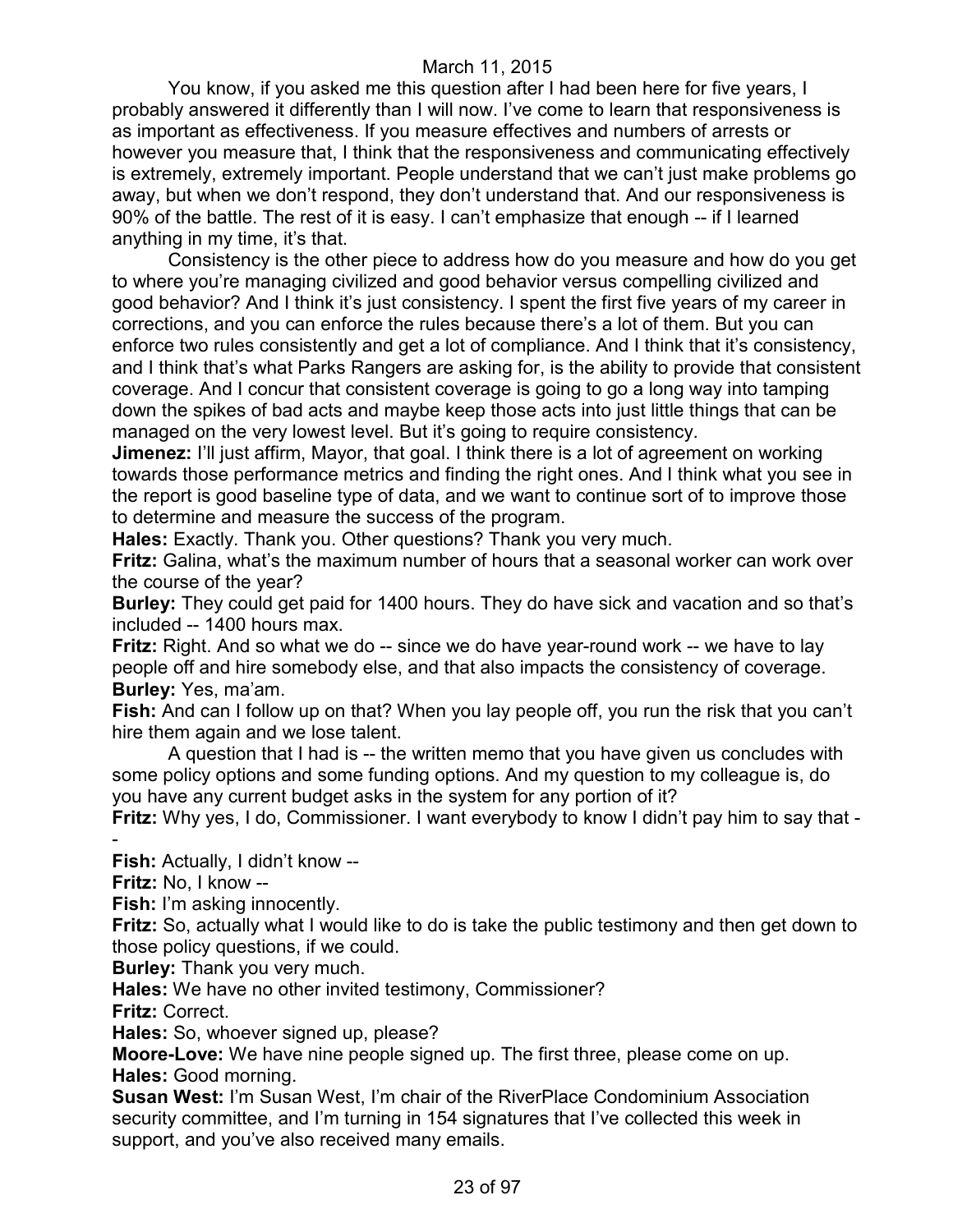We want you to know that the RiverPlace docks, parks, and waterfront are loved and used by thousands of Portlanders as well as hundreds of us residents. But in the last five years, it has gone downhill. The waterfront has gone from being a jewel to an armpit. It is an embarrassment to our city and a danger to our citizens, and citizens are in an uproar down here.

My 90-year-old mother, visiting teenagers, paddlers, and tourists cannot safely walk alone now in our RiverPlace neighborhood on some days and most nights. My family and friends are offered narcotics on the esplanade. There is human excrement floating near our docks. I pick up drug needles all the time and see excrement all over our neighborhood. Our cars are prowled and our residents are intimidated. Bikers with children going to OHSU daycare or the international school right here, Portland State students, and commuters pedal on dangerous roads and sidewalks to avoid the new vagrant population that have taken over the wonderful and expensive new bike path under the Harrison overpass.

Enough. Volunteers have been cleaning this area weekly, but we want the City to pass a budget sufficient to consistently clean up and care for high-use areas like RiverPlace. Our parks need enforcement -- which calls for an adequate budget -- and our citizens need protection. Galina Burley, Parks security, has been very responsive to our efforts to improve things, the contract between Parks and the Sheriff's River Patrol putting deputies and the crew down 10 to 20 hours a week has been a huge improvement. In the month, we have gone from 25 boats controlling the dock to now that we have 15 on the dock and around it, plus eight dingies tied up there. It has made a huge difference in safety, so please renew the contract. It's a little dangerous. We want the rangers safe, and we want other people to back them up to come in, which is the Sheriff's River Patrol.

Please put money in the budget to clean up parks and city public places. A very few people are holding hundreds of us hostage as they use our public spaces as their living rooms, criminal stashes, and drug dens.

Now, we're doing our share really supporting the City of Portland. Down there, we've started RiverPlace walking patrol, under ONI's [indistinguishable]. We've started a SOLV partnership and are cleaning up continually, and we're doing a wonderful spring cleanup headed by the Portland Parks on April 11th. So, we're volunteering. We love you and back you, but we want you to pass budgets that your City and the Parks staff need to do their job. We're 100% in support of the parks and your police and the walking patrol. Please give them more money in the budget. Thank you.

**Hales:** Thank you, thanks very much. Thanks for your volunteer effort as well. Good morning.

**Joe Walsh:** Good morning. My name is Joe Walsh, and I represent individuals for justice. We are in full support of the Park Rangers. We would like to see Park Rangers on the eastside. We were stunned to find that you have seven positions -- if I understood it -- and zero on the eastside except for hollywood park, apparently, being paid by one of the corporations on that side.

So, we're also mindful that -- to have seven Park Rangers as permanent positions and then laying off people -- as Commissioner Fish pointed out -- you lose that talent all the time. And that's sad, because you need the Park Rangers, and you need them permanently. I know Commissioner Saltzman gets nervous on this, about having more Park Rangers, but to have seven permanent Park Rangers and how many parks? **Fritz:** 212.

**Walsh:** I mean, that's obscene. And the Park Rangers obviously do a better job than our police department, where we're more friendly being advocates from the homeless with the Park Rangers than we are with the police department. And they do act as ambassadors,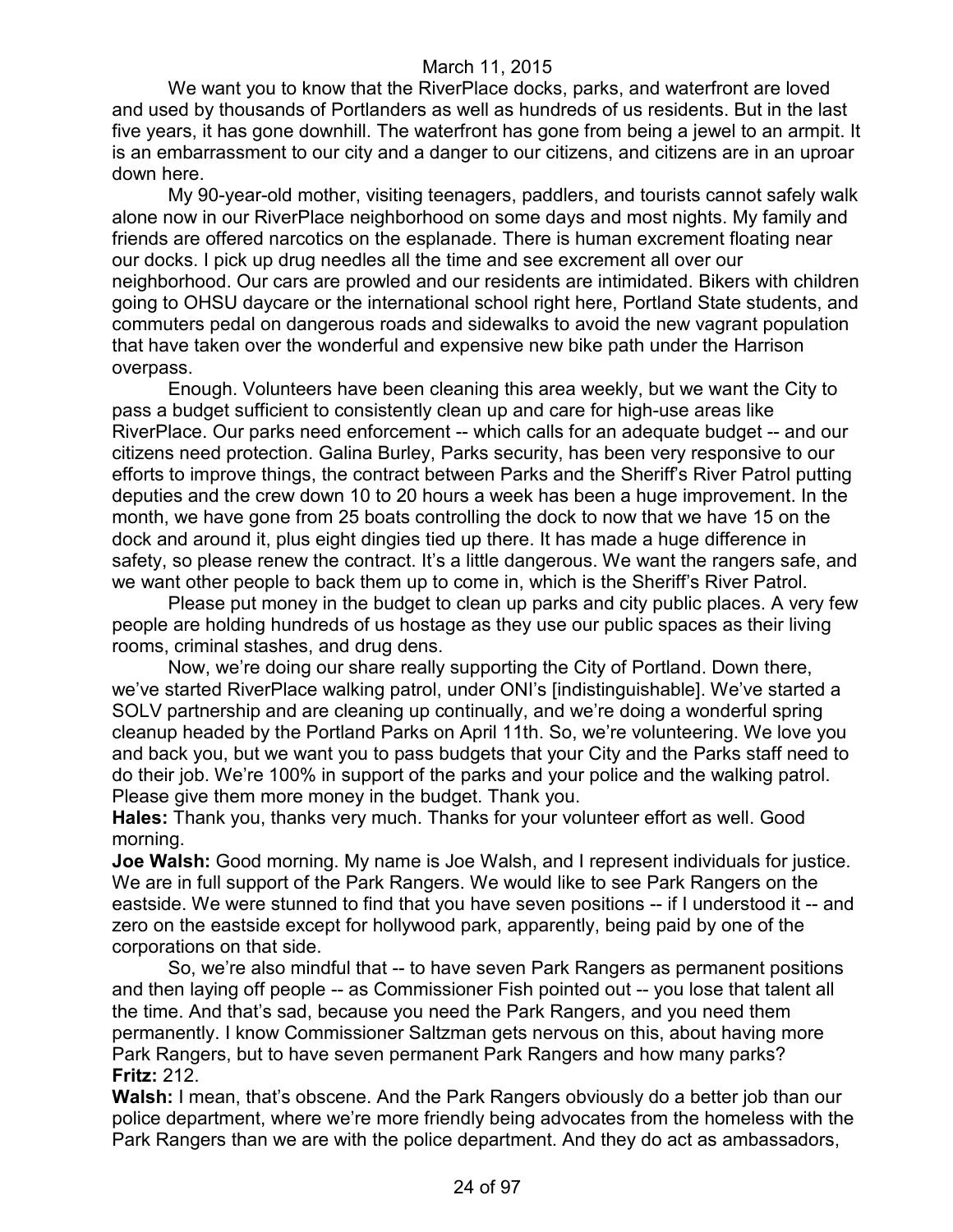but we are concerned that they don't move into law enforcement. We are a little bit nervous about them excluding people and having that power and not going to their heads. We're all human beings and when we have power, it's hard not to misuse it.

So, we would like to see the program expanded. We would like to see permanent funding. We join in the question about can we clean up better and can we patrol our parks better? You can't do it with seven permanent employees. Again, that's obscene. You know, we spend so much money on so many other things -- we need more and they should be permanent, and we should keep them and value them and thank them often. Thank you.

**Charles Johnson:** Good morning, Commissioners. For the record, my name is Charles Johnson. And as has been pointed out, what's really behind the employment and staffing level of the rangers is human beings in crisis. So, it's actually -- although we have to look at budget figures according to the department and such, what we really know is that we're not managing the City of Portland budget well enough to deal with human beings in crisis.

Some of these people are hopelessly addicted to drugs that they're injecting and leaving their needles around, and that means -- with the County and the State -- that we have to find more money to put them in treatment in rehab. We don't yet want to find that money, so we push them around from an area that's enforced by rangers to an area that's enforced by private security to an area that's enforced by the police. So, when we talk about budgeting for the rangers, we have to remember that -- joy of joys -- it's a competitive situation.

We're also talking about creating more stabilizing housing, like we have in the Bud Clark Commons, and now is not really the right time to get into the discussion of substance abuse in that building. But rangers are deprived of effective tools -- just like the police are - - to manage these things because they know that when R2D2 is full, the only option is to send people to jail, depending on what level the arrests officer or ranger charges them with. They will either be released in a few hours on recognizance or they'll sit in there eating up spaces.

So, while I'm very supportive and glad that our fellow voters have found additional funding for programs in parks, mostly capital programs, we need to realize that the situation that was talked about with the RiverPlace docks is not going to be fixed citywide by more enforcement. We're just going to push troubled and addicted people off the RiverPlace dock to the next place that has a slightly lower level of enforcement. So we're really just chasing our tail.

What we need is for the rangers that are going to speak after me to keep the pressure on you and to educate all of our fellow citizens about how we need to shake loose money for stabilizing housing and for treatment programs so that there aren't as many injecting drug-users being pushed around from one place to another, being transient and vagrant as they try and escape from different levels of enforcement. Thank you. **Hales:** Thank you. Good morning.

**Maggie Skenderian, Bureau of Environmental Services:** Maggie Skenderian, I am the Johnson Creek watershed manager at City of Portland's Bureau of Environmental Services. So, I'm here really not to provide public testimony, but really want to provide some perspective from BES. We only recently found out about the report and wanted to be sure to have the opportunity to highlight the important multi-bureau, multi-issue nature of the implications that are here.

In the nearly 20 years that I have spent working in the Johnson Creek watershed, it's hard to identify any issue that's been as troublesome or as entrenched as those that we faced in the last three to four years keeping our city natural areas safe and clean. BES has partnered with Parks for decades to acquire and protect hundreds of acres of sensitive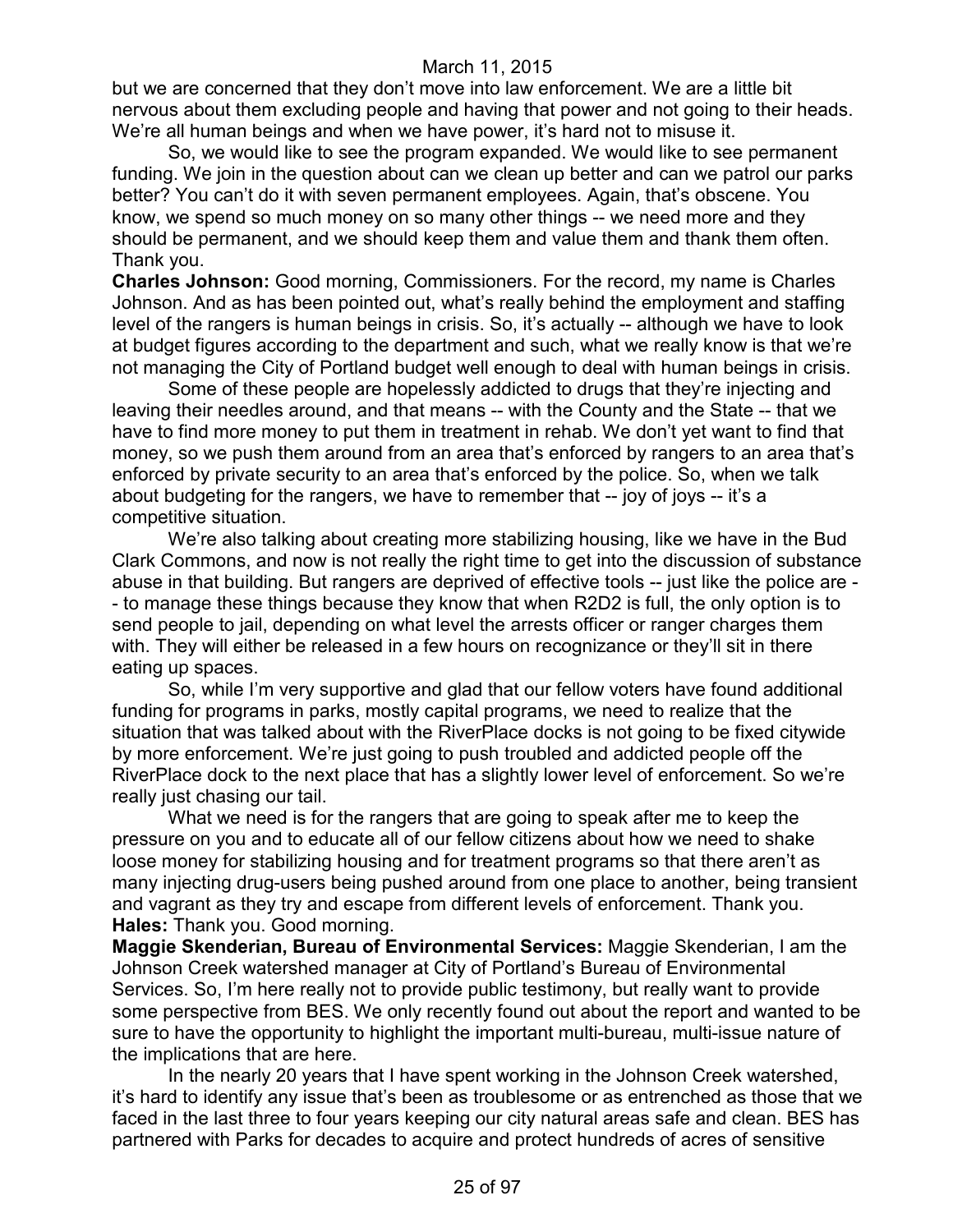natural areas citywide, with about 140 of those acres specifically in the Johnson Creek watershed. Additionally, BES has acquired over 300 acres that support our ability to implement the Johnson Creek restoration plan, which helps us reduce the impacts from nuisance flooding in Johnson Creek.

As a result of that land acquisition, we've done a number of restoration projects, and some of the land that's been purchased simply is protected to maintain the natural benefits that it provides. The lack of ranger coverage for our eastside property makes it nearly impossible to keep up with the calls that we get about illegal camping and other dangerous situations on the eastside.

I would ask you to pay a particular attention to page 20 of the report that discusses the camping and the dramatic increase that we have seen in this situation all the time. As the last speaker mentioned, the ranger program -- these folks are doing an incredible job, and I just want to make sure you all know that the staff of these various different bureaus work together remarkably well. Astrid Dragoy is an amazing individual at Parks -- she and I talk multiple times a week. We're at wit's end, and we really feel like there is just a compelling need for a comprehensive approach to this problem.

And as the last speaker said, we can get more rangers and we can then do additional enforcement, but what we're doing is moving people from place to place and really not addressing the root problems. So, if we could get folks together from Housing, Parks, BES, Police -- we already work together to some degree, we would like to work to go more. We would like to have tools that we could use to help actually address the problem.

So, I hope that there would be some funding in place to not only increase the Parks Ranger coverage but help us address the root problems that are creating a fair amount of the demand upon them and that puts them quite frankly in danger and doesn't do anything to address the public health and safety issues that are at play. Thank you.

**Andrew Jansky:** Hi, I'm Andrew Jansky, also known as Andy Jansky. I wanted to be a Forest Ranger my entire life, and I handed out the drawing I did when I was in Raleigh Park grade school in 1974. This is a gem. It's pretty hard to find those things -- save those little drawings that kids give you. Anyway, right there I say I like nature and animals. I like trees. I would like to study trees and animals.

**Hales:** And then you did.

**Jansky:** And then I did. I'm here to support Parks about funding rangers. I'm involved professionally in parks management, and it's a very challenging job. I've done a lot of parks where we end up pushing people to the next park that we have to build, and then do the same thing.

So, I know that they get to deal with problems that no one else will, they're not paid enough, and it can be extremely scary when they're out on the patrol. They provide a key role as being an ambassador, being seen and visible, and the members requested probably don't accurately touch what is needed. But I do have one idea how to fix the problem.

I'm part of an organization that provides volunteer trail patrol -- imagine the ski patrol with little red shirts on. Four or five volunteers roam the trails. They have positive contacts, they wear red shirts with crosses and are trained in first aid and help direct people. They call police and rangers when they need to. They're all volunteers -- limited cost, save the City money. What's the problem? They are on bikes, and they're part of the IMBA National Mountain Bike Patrol and certified volunteers. We could easily get 25 of them around here.

Bikes have been systemically excluded from Portland for 25 years. The next exclusion is coming up on Monday, provided by Commissioners Fish and Fritz, so rather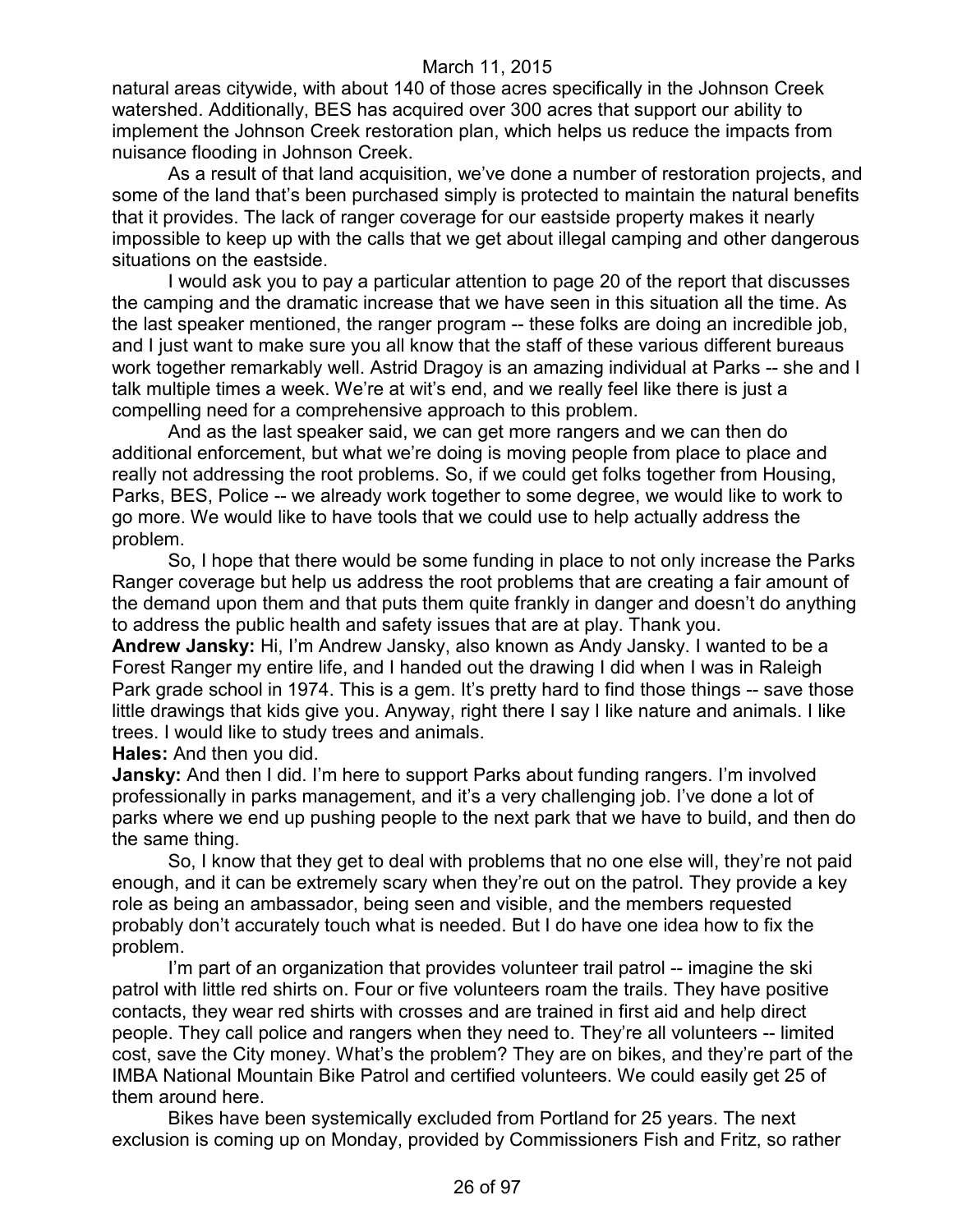than solving problems and saving money, this action will just add another place that Rangers need to focus their enforcement. It's a lose, lose, lose.

So at this point, we need some leadership from the top. We need a ranger to put on his hat and say we're going to solve this problem, not divide the community. Thank you. **Hales:** Good morning.

**Scott Gibson:** Good morning. My name's Scott Gibson. I work with Laborers Local 483, and I'm here today to speak out in support of the ranger program. It's a very good program, and we really hope that Council sees their way to move more seasonal Park Rangers into permanent positions and give them some job security and good jobs. And we look forward to working with the contingent workers task force to look at the seasonal Rangers and their duties. Thank you very much.

**Hales:** Thank you. Others? Good morning.

**Allen Field:** Good morning, Mayor Hales and Commissioners. My name is Allen Field, I'm on the Richmond Neighborhood Association board, but I'm not here speaking for them at all.

I've been very involved with Sewallcrest Park over the past 10, 15 years - everything from Movies in the Park to the community garden to being the site steward for the off-leash area. I have close contact with Jeff Milkes and Betsy Redfern about park upkeep.

Galina asked if I wanted to provide any comment related to rangers, and my focus has always been dogs. I did have a very bad, troubling experience with rangers a year and a half ago with my leashed, very old arthritic dog. And since then, I've worked a lot with Brian and Galina and I have to say, over the last year and a half, the quality and training of the rangers has improved.

My message has as always been -- for rangers concerning dogs, education is always the key, the ranger program isn't a dog-catching group. And that's not what it is, so it's very encouraging to hear that. What's always important is somehow if the City can involve the off-leash site steward groups, that would be great. Dog owners patrol themselves. We have a 45-person list serve, and the rangers should show some discretion in dealing with dogs.

One issue that's focused in Sewallcrest that probably happens at other parks is in the mornings, you have a group of transients camping in the off-leash area. And for the most part, they're harmless and want to be left alone. But what happens is the dog owners will stay away from the off-leash areas, saying that the transients scare them.

So, I don't know if there's an easy fix to that, but it's nice that the rangers know that that's a problem and they show discretion and don't necessarily ticket people.

For Sewallcrest, what I've been telling people -- trying to educate them that homelessness is not a crime. If you see a crime in presence, call 9-1-1. What I've been telling people -- another way to do it is to ask the Mayor and the Police Chief to expand the Hawthorne foot patrol to cover Sewallcrest Park. So, it's encouraging to hear Mayor Hales say that they're going in that direction. I think that would really help to have a growing partnership between the police department, the foot patrols and the rangers so it's not just the rangers' responsibility to deal with the transients in Sewallcrest.

This last year, there was a noticeable difference in the quality of the transient population. It's a younger crowd, many obviously in an altered mental state. A lot of metals collecting. And if the Hawthorne foot patrol could expand to cover Sewallcrest, it would help out the rangers and help all the neighbors who write to me as a neighborhood association and complain about that. So, that's going to be a growing issue this summer and I'm optimistic that that can be a new focus this summer.

**Hales:** Thank you, appreciate that. Mr. Boyer?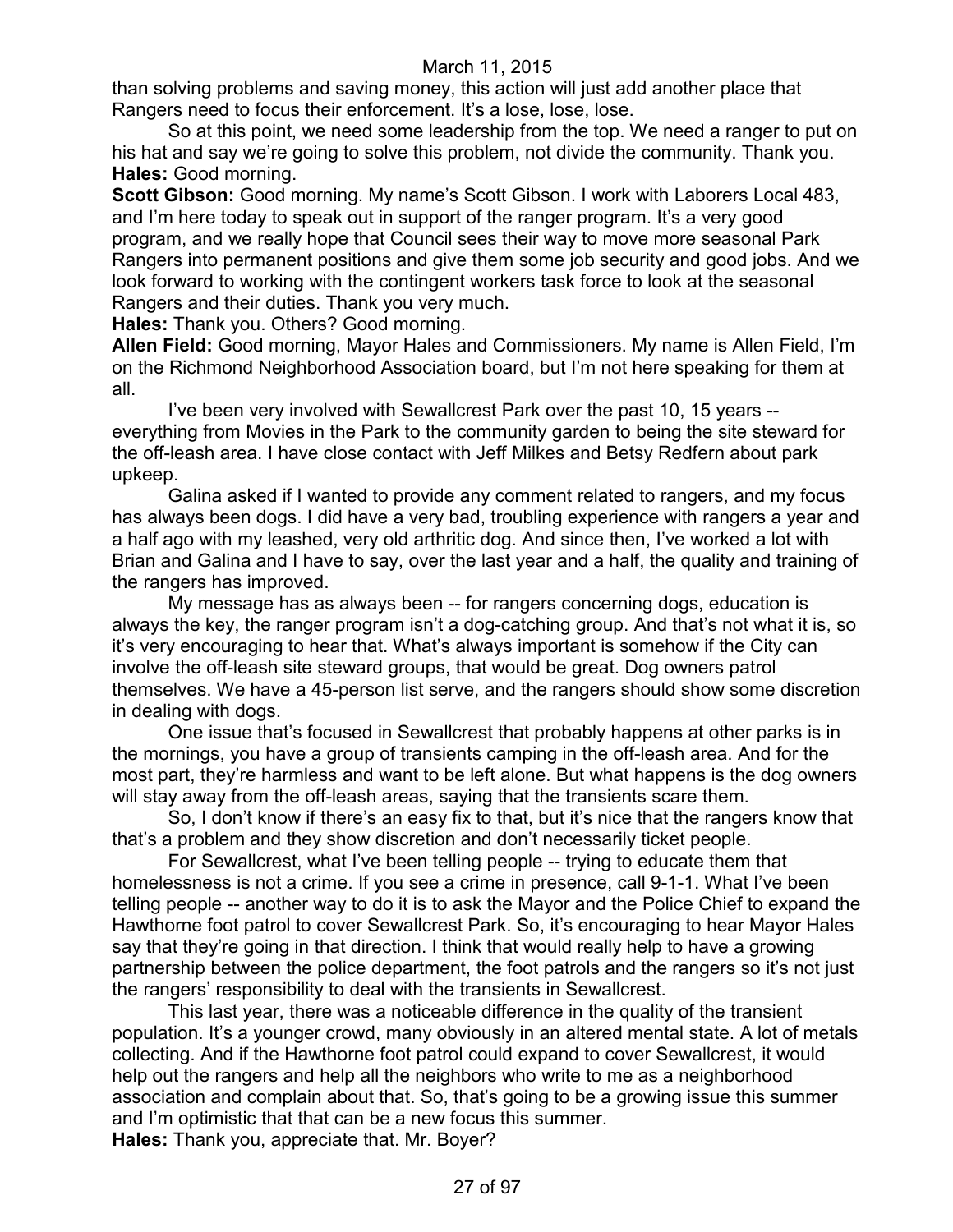**Michael Boyer, Office of Neighborhood Involvement:** Mayor Hales, Commissioner Fritz, Commissioner Saltzman, Commissioner Fritz, appreciate the time. My name is Mike Boyer, I'm an employee at the Office of Neighborhood Involvement. Up until this past January, I was the crime prevention coordinator assigned to the downtown area -- in particular, from 2008 through 2014. So, I was there for the inception of the funding through the central business district to improve the ranger staffing.

At ONI, we are all about partners. And the men and women behind me right now have been phenomenal partners. They have been engaged in trainings with the community, showing up the community meetings, anything you need in terms of problem solving on particular issues with Parks, clear communications -- I can't say enough positive about the work that they've done in the downtown area.

I'm here on behalf of myself, I don't necessarily speak for the entire bureau. But I can say at ONI we definitely value the Park Rangers. Personally, I'm a little indebted to Galina Burley. She was a crime prevention coordinator, she hired me as an intern, which is how I ended up here at the City. As much as I am not a fan testifying in front of Council with the TV and all, I would do anything for the Park Rangers and Galina.

I think Galina's report made it very clear the equity issues that are going on with the rangers. In downtown, we've been able to have the resources there -- their services -- and they have been a tremendous asset. And seeing those stats up on the big screen -- how clearly there's a disproportion of what's going on on the eastside -- I can't say enough how important their services would be for the issues that the police are expressing in their report to help them address public safety and livability issues.

Beyond that, they have been a tremendous skill set in dealing with vulnerable populations. Being involved in their training processes and hiring processes in the early phases, that was such a huge emphasis. And to see how they have interacted with the social services, the houseless community and other vulnerable populations has been impressive, and they've carried through on the training. Again, I appreciate your time this morning in hearing me provide some support for the Park Rangers.

**Hales:** Thanks. Good morning.

**Lightning:** Good morning. My name is Lightning, I represent Lightning Watchdog X. Seven rangers per 212 parks -- I mean, anybody can look at that number and have a concern about that.

One of the issues I haven't heard today is where does Multnomah County fit in on this type of funding? We are talking about a shortage of Rangers on the eastside. I think it's time that Multnomah County steps up and offers funding to do an IGA with the City of Portland and offers funding on the eastside parks.

Another issue I have again is pertaining to Multnomah County River Patrol. Again, I am absolutely against any funding going from the City of Portland to Multnomah County River Patrol. If you hear the term Multnomah County -- they have a surplus of funds. The funds need to be coming from Multnomah County to River Patrol for more security patrols in various locations on the river -- which is their job to do anyway, not to be funded by the City of Portland. They have ample funds to fund this.

Another issue I have is that we're getting up to that July 1st no smoking in the parks. During those discussions, everybody said there won't be any additional Rangers needed to do that. Obviously, you can see by the numbers here there needs to be additional Rangers. So, let's not focus on the smoking issue, let's focus on the fact that the eastside parks have a limited amount of Rangers and there needs to be ample funding. I see seven full-time -- it needs to be probably 14, if you're looking at the eastside. I think that's a reasonable assessment to look at and get the proper data to determine that.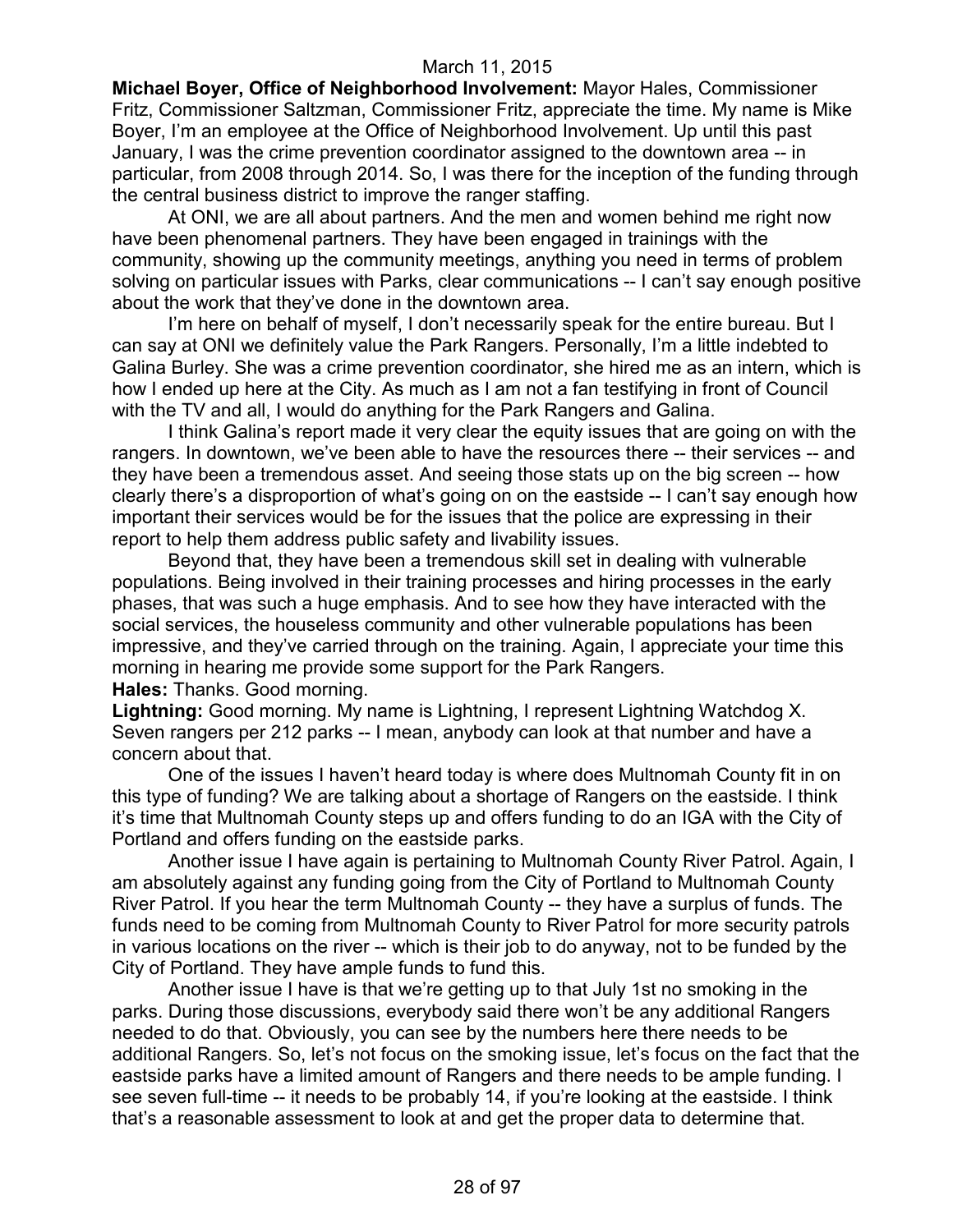But Multnomah County needs to step up to the plate and begin to fund this and they need to begin to fund the River Patrol and make sure that they have adequate funding. They've saved over 85% of their overtime pertaining to the suicide watch. That is up in the millions of dollars in savings alone right there just on one issue that they have ample funding to fund additional Rangers to handle this problem. Thank you.

**Hales:** Thank you. Others?

#### **Moore-Love:** That's all who signed up.

**Hales:** OK. We would like to have staff back up for a couple of questions. **Fritz:** OK. While staff is coming back up, I just wanted to tell you a couple of reports that I had regarding the Park Rangers working with people living in parks. One was in Forest Park, where there was a couple with a baby, and the rangers tried to connect them to services. There weren't any services available, and so the rangers went above and beyond and were able to connect with the families of the man and woman who were in the park. There had been some estrangement and the rangers were able to work with them to get the family to come together. And the parents of those campers then came later to thank the rangers for their intervention. So, that's one example of a happy ending.

One with a less happy ending was a camper, a mother with a small baby in Lents Park. The rangers tried to connect her with services and were told that the wait for a mother with a baby is six weeks to get into housing. And in fact, about a little less than six months ago I was in Lents for a neighborhood association meeting and talking about the challenges of people living in Lents Park, and there's just nowhere for them to go. So, I did appreciate the suggestion that there needs to be a multi-bureau look at how we help people who have live outside pending finding more affordable housing.

Certainly, there is a challenge on the Springwater Corridor, in particular in Foster flood plain, and I agree with Maggie Skenderian's characterization of Astrid Dragoy and her amazing work trying to find services in partnership with the rangers. If we were to get funding for additional full-time rangers, I think certainly assigning one or more to the Springwater Corridor would be a high priority for me.

But first, let's go to questions from Council and then I'd like to frame the discussion. **Hales:** OK. Great, thank you. First of all, great report. I think you've done a good job of following the direction that we gave and that I asked for in asking for this in the first place. I want to see some additional data to follow up on this, and that is I asked -- you know, this sort of conversation sort of got started when I asked Mike Abbaté, "so the Park Rangers program is great. How will we know when we have enough of them?" I mean, we clearly don't -- everybody gets that -- but how will we know when we have enough of them? And that's obviously a matter of judgment as well as data. We are not going to be able to do that by data alone.

But I'm very interested in seeing what national best practices are. What other cities our size larger or smaller who have both a police force and ranger program -- how are they allocating that effort? How are they measuring level of effectiveness, level of coverage? And what lessons we can learn from them?

In policing, there are some ratios like two officers per thousand that are crude and imperfect but at least they're commonly used. So, we can at least look at those ratios and say, OK, well, Denver has 1.6 officers per thousand and we have -- you know, that's not enough and it isn't even all that helpful, but at least it's something. It's something sort of numerical.

Again, you've provided some great data here. I think when we start crossreferencing those data with police calls for service with arrests -- you know, one of the great successes of foot patrol work in the Police Bureau is they had a huge number of contacts and very few arrests. Success! That's great -- we don't want crimes, we don't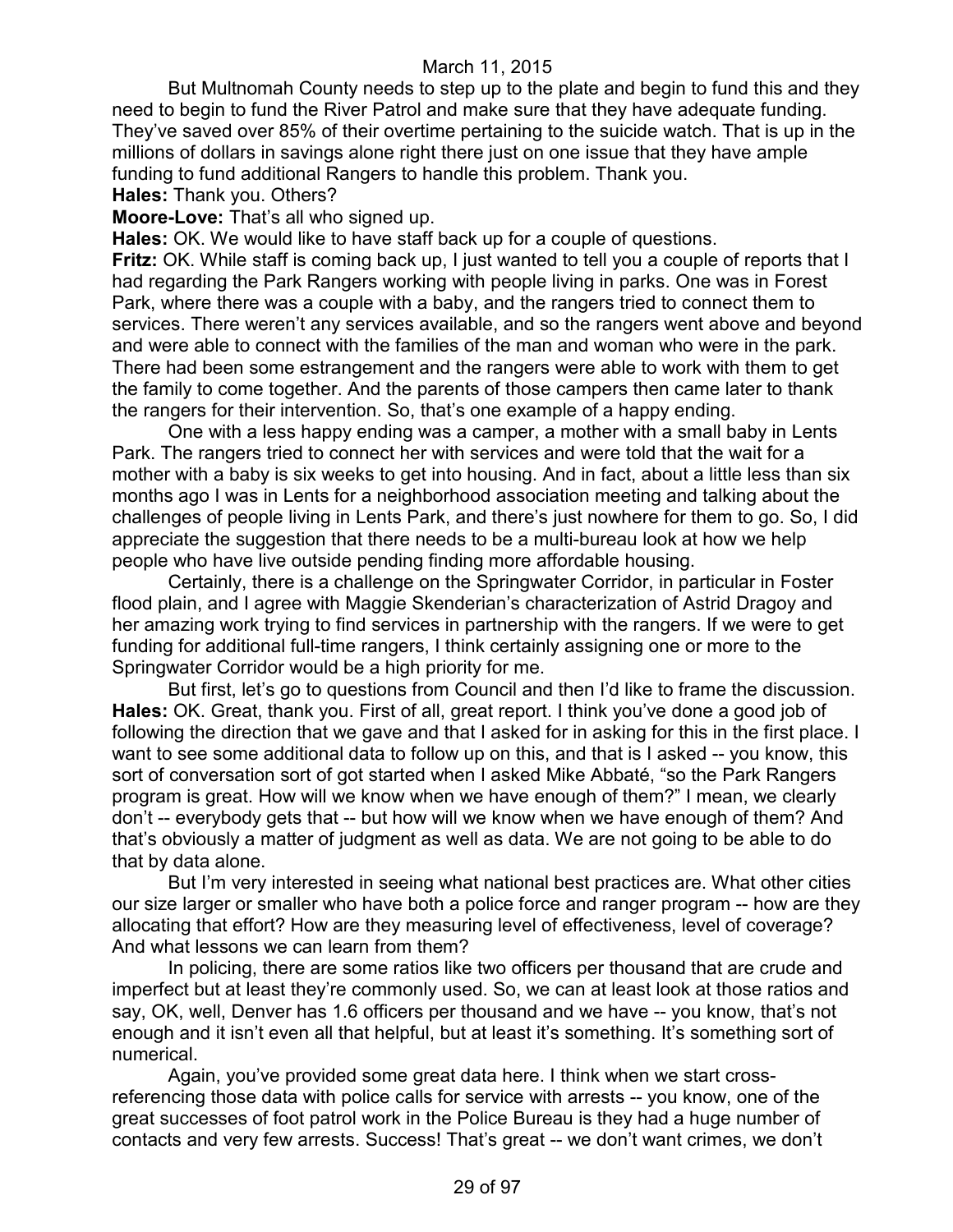want to arrest people. The more situations that are intervened early by rangers or police officers that don't result in an arrest is a better outcome for everybody.

So, please keep trying to find those kinds of data or those kinds of national best practices, and let's see how our ranger program compares to others in the country. Again, that won't necessarily dictate what we do, but it should help inform it.

Second question that I have is, what did we learn from the Holladay Park experience? I don't know if you want to take that up now, but this was kind of a one-off of a single property owner, Cypress Equities paying for enhanced services. How did that work out? What did it cost?

**Burley:** A couple of things. In reference to your first question, absolutely. And we recently became members of International Ranger Federation, so that will give us an opportunity to not only look within our national programs and local programs, but also internationally. So, stay tuned.

Holladay Park -- one of the significant I believe take-aways from that was when you put rangers and programming together, you see a tremendous change in the use of the park. That rangers alone do change the dynamic of behavior -- not-so-positive behavior is displaced -- but bring in the positive usage back up? Very important to have that programming component.

Hasan did a lot of work with my predecessor, and I don't know if you want to add something more specific?

**Artharee:** When we looked at the issues that Holladay Park had previous to a ranger presence, it was negative image of the park even though it's in a beautiful area next to a mall around a lot of businesses. A lot of people avoided walking through the park just because of the element they perceived was in the park. Once ranger presence was consistent on a daily basis and we provided programming and just a happy face for people to see, we saw people walking through the park that normally would walk around from the MAX station just to avoid going into the park just because of who was in the park.

And so, it was great to see people really coming in, eating lunch in the park, spending time with the rangers, talking to the rangers. People really asking about the ranger program. How do they -- people also inquired, how do they become a ranger? Because they saw the work we did in the parks, they saw the impact we had, they saw the negative element that was in the park basically go away, and so we received a lot of great compliments from the Portland Police that work in that area because we were the eyes and ears there, a consistent presence where we worked closely with them and some of the issues that they normally had to deal with were no longer an issue because there was a Ranger presence in the park. I do believe just that presence alone and consistency does make a difference.

**Burley:** Mm-hmm. We do have a pilot program planned for this next summer as well. Our goal is to look at exactly what you said earlier, look at the data from the police perspective and then our own data and compare it and see what kind of changes we will be able to actually measure in terms of decreases in crime and criminal activity. We did not do that for the pilot last summer.

**Hales:** How much did that program cost this summer -- last summer in Holladay Park? Do you remember?

**Jimenez:** I don't remember off the top -- we will get you that, though.

**Hales:** Later. So, Janet Bebb is here, so we are going to invoke the spirit of Fred Kent for a moment, and that is -- most people know the story of Bryant Park in New York, right? Surrounded by a high berm, lots of trees, big grass lawn in the middle. It was drug deal central.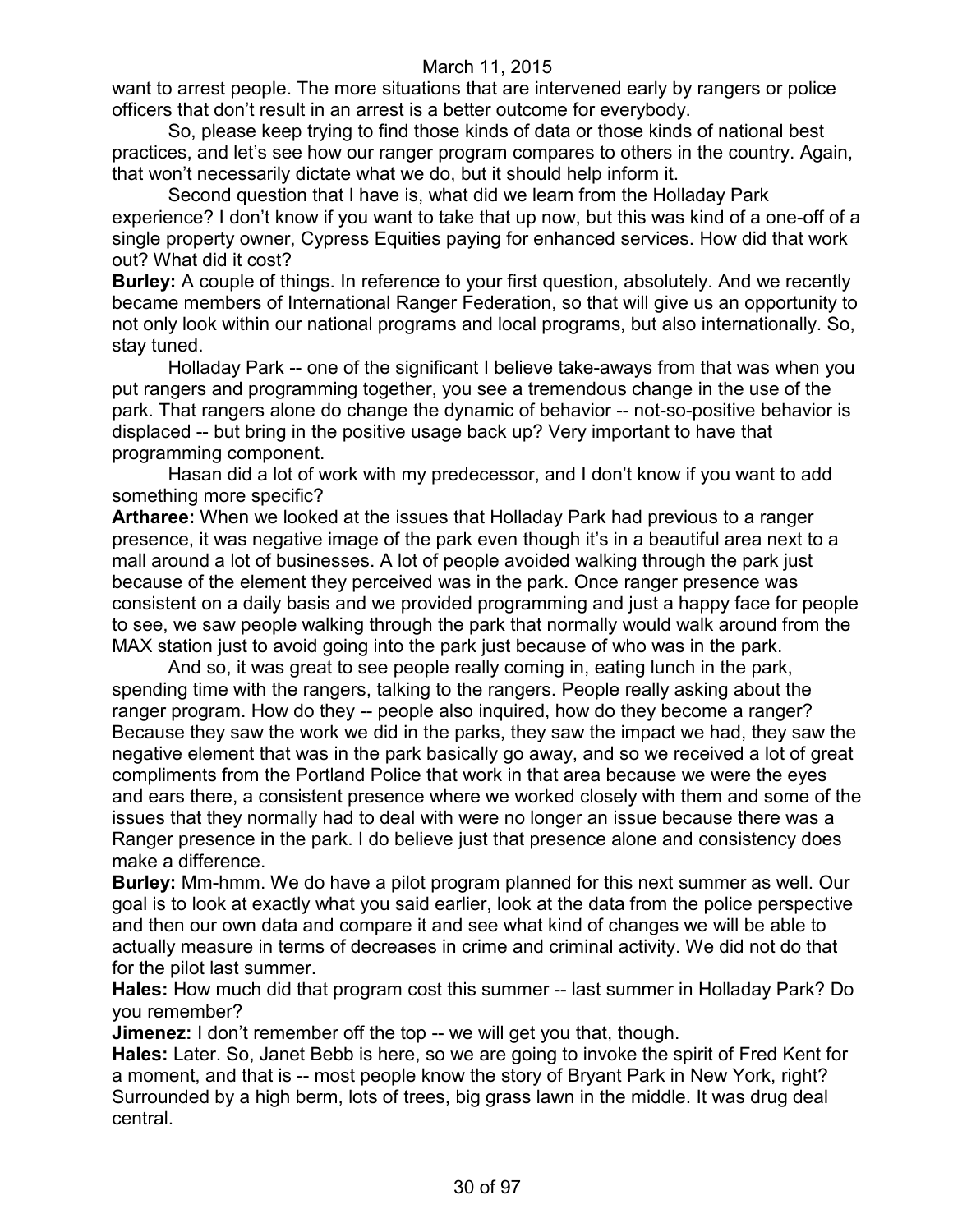Fred Kent, under the Lindsay administration, removed a lot of trees, lowered the berm, added entrances, and put a thousand folding chairs in the park. Behavior changed radically overnight. Notice there was no mention of police presence -- Rangers or otherwise. So, I hear the voice of Charles Jordan in my ear, and I want to pose a question to the Parks Commissioner and staff later.

Love the ranger program. Want more of you. I stopped by Holladay Park with my wife and played ping-pong on national night out. Here's the tough call: would you rather have a rec worker out there supervising ping-pong or a ranger if we're going to put more effort into Holladay Park? I know what Charles Jordan would say -- sorry, Rangers. He would say, "put that rec worker out there and give the kids something positive to do and you will never need the ranger."

So, the principle that Fred Kent demonstrated in Bryant Park is still true, which is positive activity drives out negative activity. So, I want to pose this fairly rhetorical question now for when we get into the budget process and make choices about how to enhance the level of programming in parks, because the right solution to a park with unsavory activity might not always be more rangers.

**Fish:** Mayor, can I respond to one part of that? Because I actually was involved in in the Bryant Park transformation. I think the one thing you left out is that the City of New York decided to privatize Bryant Park. It is not a public park. And just to give you an example, there is one of the safest restrooms in the City of Portland in Bryant Park, and that's because it has an attendant. The reason Bryant Park is safe is that have actually private security force.

One of the things I was going to ask our friends in terms of data is when you follow through on the Mayor's request for data about the ratio of rangers to parks or park space or whatever the national best practice is -- which I think is very important data -- if you could drill down and ask the question, how many of those rangers are publicly funded and how many are privately funded?

And I'll give you an example. New York City has made a judgment that they are gonna to allow businesses to pay for rangers in Manhattan parks. Now, there is an equity component to that because the fact is if a major company is located across from a park, they can afford to pay for a ranger. But if you're in a low-income section of the Bronx, how do you have the same model? So, it raises equity concerns.

But a lot of the rangers that you see that are full-time dedicated to parks in Manhattan are actually paid for by private companies. And you know that because as you enter the park, there's a sign saying "the Gap company is paying for this ranger" or whatever. So, I would also ask you to consider to what extent in those ratios at peer cities are the rangers publicly funded or privately funded. And I'm not advocating for privately financing, but for example, at Holladay Park in Northeast Portland, Dan Biederman -- who is the gentleman who actually did Bryant Park -- has come out to Portland hired by the company that is revitalizing the mall and he wants to bring a Bryant Park model.

I think that's great. The only problem is we can't do that in every part of the city. It's additional resources because there is a public spirit of business that wants to do that, but that doesn't help Commissioner Fritz build parks in East Portland or maintain those parks.

I would also like to see the ratios but I would also like to also separate out the privatization. And in New York City, there are now -- I don't know -- two dozen business improvement districts? And almost all of the public spaces, all of the major parks have a private partner. And you can do that in a city that has that kind of wealth. That's not currently our model. And I'd love to see more private support for our parks, but if it is something that we are going to fund publicly, let's also figure out how we can afford it and what is the right model.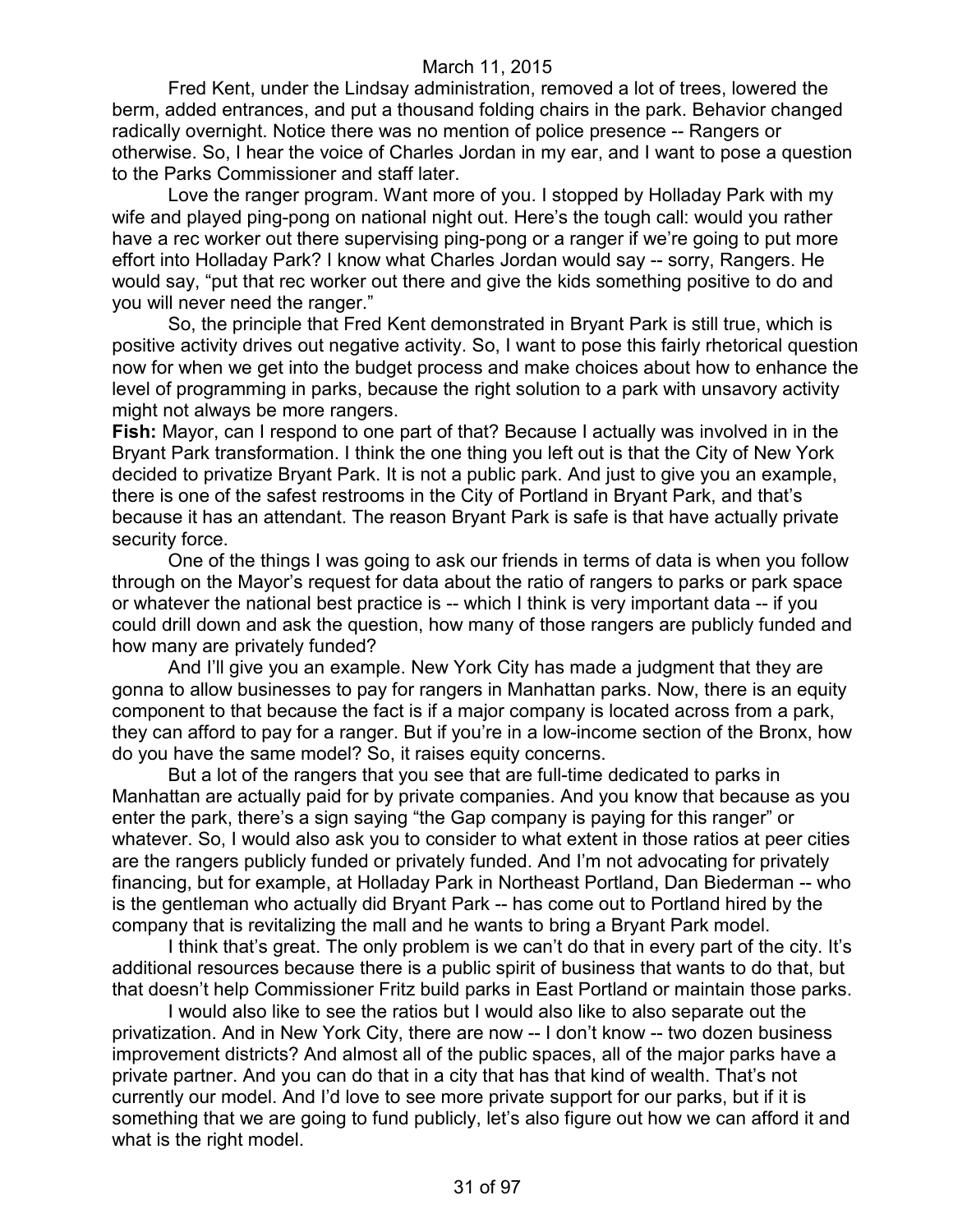**Hales:** Very good point.

**Fritz:** Thank you, Commissioner. That's very helpful framing. I would like to respond to the Mayor's question. I would absolutely go for more rangers, and I'll tell you why.

When we went to Shaver Elementary to announce that Beech Park was going to be built next door to their school, I got up there and I'm in charge and make decisions for the city and, you know, polite applause. The Rangers got up in their uniforms talking about how they're going to be present in the park -- every single kid afterwards -- the was a conversation about what do you want to do when you grow up? "I want to be a ranger. I want to be a ranger." So by being uniformed and by being in green uniforms -- and what we heard today was a great respect and even love for our ranger program. That's unusual for people who have to deal with some behaviors that are not right.

I agree with your question, when will we know when we have enough? I know right now we do not have sufficient. That we shouldn't wait to figure out what's enough because if we did, I think the number would be overwhelming.

So, thank you very much for your presentation and thank you to the rangers who are here today in support of this report. I would like you all to -- and if the cameras -- we don't have our monitors going on here, but if the cameras could just pan to the front row here -- this reflects the beauty of our city with the people that we serve are people reflected in the rangers that are here today. And I'm really proud of you.

Commissioner Fish, you were the birth parent of this expanded program. I've been honored to be the adoptive parent of it, and Galina has done an amazing job since she has been appointed to be the manager following in the footsteps of Art Hendricks, who is now the equity and inclusion manager for Parks.

And these things don't just happen. Galina's experience with the Office of Neighborhood Involvement -- we're talking about building communities through parks, which is one of the reasons that I feel so honored to be in charge of the Parks Bureau.

So, to summarize, we have only 14 rangers on duty for over 200 parks. Twelve of them are assigned west of the river because of the funding sources. So, the parks east of the river are underserved.

We have a few options. We have the status quo, which leaves the glaring inequity and underserved. We have more flexibility from historical commitment to patrol Forest Park and central business district. That then would leave those areas underserved, and we heard from RiverPlace that the temporary funding there much-needed and appreciated. And we can add additional funding and FTE. And what I have in the Parks Bureau budget is a conversion of seasonal rangers into full-time ranger -- \$80,000 to create six permanent positions.

# **Fish:** 80,000 of ongoing?

**Fritz:** Yes, and that's for six positions and that's because of the great work done by Laborers 483 and the formation of the union and the great work done by Human Resources to set the salaries and the benefits of the seasonal rangers pretty close to the full-time, because essentially they do very similar work. But the offset that we were required to put into the Parks budget -- because we weren't allowed to just ask for new ongoing -- the offset is to have fewer seasonal rangers. So to be clear, that request does not expand services. In fact, in some ways it will decrease service.

**Fish:** In fairness to you, that request was made before the City announced they had a \$31 million surplus in the budget to carve up.

# **Fritz:** Right --

**Fish:** I think that's a big issue for Council to grapple with.

**Fritz:** We now have additional ongoing resources which I would hope that we would have a discussion on the principles of how we're going to decide how to allocate those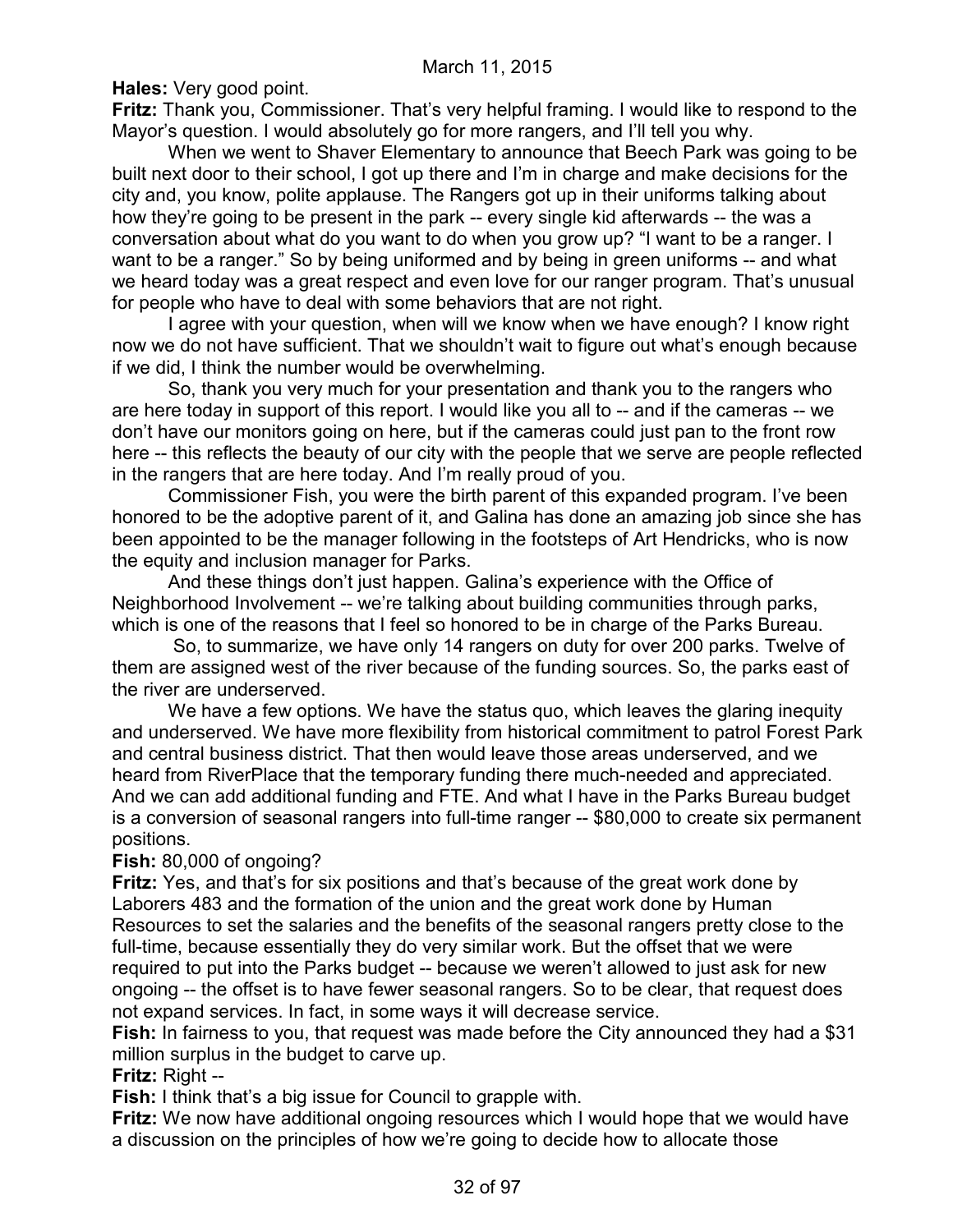resources. I would like -- so what we really need is seven more full-time rangers in addition to the seasonal rangers. We have done the analysis of what is the coverage citywide and what do we need in the winter. Clearly, the challenges in the winter are more people sheltering outside -- not having enough sheltering space for them, and how do the rangers help them to live where they are?

And we are going to be having a contract with Right 2 Dream Too to further improve our training of rangers on how to interact with people living outside. I appreciate Hasan and Galina working on that.

We need -- we have city that we have, not the city that we wish we had. We are working toward the city that we wish we had. In the meantime, we need to give the rangers the compensation and the tools to do what they can given that the many of the 2000 people living outside in Portland are living outside in parks.

**Fish:** I'm a little concerned, Mayor, we're going to lose a quorum. I know you have a commitment coming up and we have --

**Hales:** I do, but I have a couple more questions. I do want to get them on the record. One, you're going to be preparing a business plan. Please include in that what you envision as the role of volunteers in addition to rangers. I want to see that -- don't have to see it now.

Secondly, when we get to implementation and budget issues, we're currently have an intergovernmental agreement with the Multnomah County Sheriff for \$98,000. Is that in your packages as a proposal to continue that?

**Jimenez:** It isn't currently right now.

**Hales:** So, that will go away at the end of this fiscal year?

**Jimenez:** Correct.

**Hales:** So we probably need a package to come forward from the Parks Bureau to continue that intergovernmental agreement with the Sheriff's Office unless you have some other solution for how that service is --

**Jimenez:** It's not-to-exceed, so it could carry forward into the next fiscal year depending on how we've much we utilized it.

**Hales:** OK, let's take a look at that. Because if the Sheriff is backing our play, obviously, there are people in the community -- and I agree with them -- that don't want that to go away. I'll save the rest of my comments for when we vote, I have more instructions for the budget proposals.

**Fritz:** Great, thank you very much.

**Fish:** Mayor Hales, I move the acceptance of the report.

**Fritz:** Second.

**Hales:** Any further discussion? Roll call of the three of us, anyway.

**Item 258 Roll.**

**Fritz:** Thank you, most of all to our Parks Rangers and the work you do on the frontlines every day. I'm really proud of the work that you do. And thank you, Galina Burley and Hasan Artharee for preparing this report -- it's excellent. And thank you, Commissioner Fish, for really starting this program and giving it the attention that it deserved even during the course of the recession. Let it be noted that we funded extra services through the ranger program during the recession and it's now paying benefits, so thank you everyone. Aye.

**Fish:** I want to start by thanking Andy Jansky for this -- [laughter] -- I archive all of my son's art and schoolwork, and he thinks I'm nuts. And so I really appreciate this. I can take this home and say this, is why we do it, because someday you will want me to reclaim something you did when you were younger. I love that.

I am so proud of the work of the rangers, and I want to echo what the Commissioner-in-Charge said thanking our team here for the excellent presentation and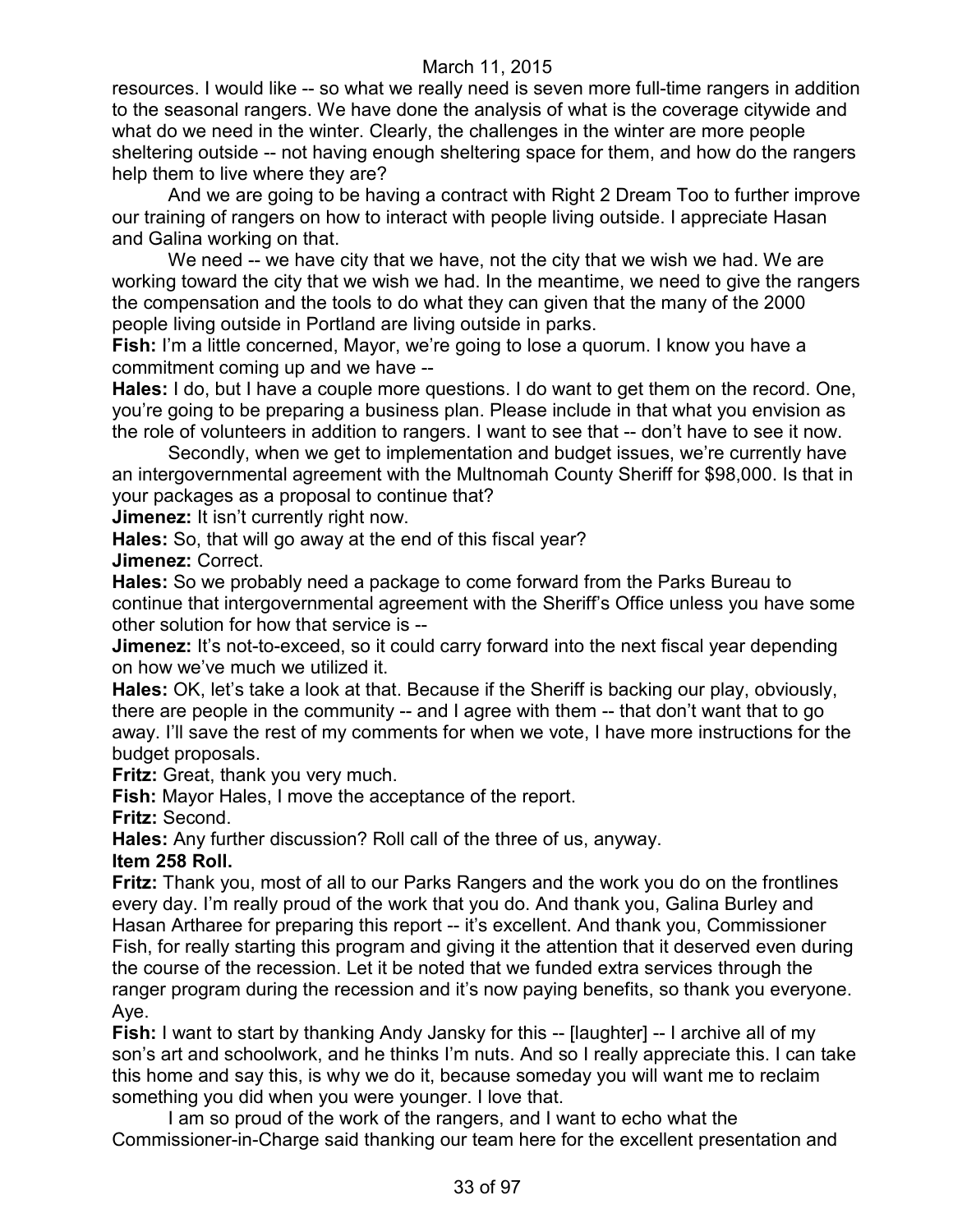thanking the men and women who wear the uniform. While the presentation was going on, I had my office pull a few things from the internet because I want to be reminded about a different conversation we had in 2011. And I pulled some of the press coverage.

It was pretty scathing when the issue first came to Council. We had some very big critics, there were some very caustic editorials, and there are a lot of people scratching their heads saying "if it ain't broke, why fix it? Why shift away from the Clean and Safe model? Why expand the ranger program?"

One of the things I learned through that exercise was we need to do a better job articulating the why. And so we did, and we took the challenge. And we articulated the why and when we were finished, we had the whole community telling us we were on the right track. And that wasn't because we were making the case any more thoughtfully, it's because they were experiencing what it meant to have rangers performing these functions, building relationships.

In effect, I would say, Mayor, this is the essence of community policing except they don't carry a gun. And instead of arresting people, they build relationships and go upstream and they prevent things from happening. And we started to hear from people all over the city saying, "I know who my ranger is, I have their phone number and I can call them when there is a problem." And we hired great people to lead this effort.

In fact, I think -- I can only find one story that was positive and it was from The Mercury. And Dennis has now gone over the dark side, he's now over at another newspaper. But when he was there, he did a story saying, "the City succeeds with gentler touch in the parks." And what he did was he interviewed all of the stakeholders -- and this is in 2012 -- and they to a person said this program was making a difference. Law enforcement, business, community -- everyone was saying this was making a difference. You are the ambassadors doing great work in our community.

And we have a basic principle in this city, which is when people demonstrate that they are providing a valuable basic service and they do it as efficiently as you do, I think we are compelled to support your mission. I think we're compelled to. This is a basic service and you've made a case today that you have exceeded our expectations. So, I think we have to invest in your success and I will look forward to working with Commissioner Fritz and my colleagues in the budget to do that.

Finally, someday I hope to get a hat that says "ranger" on it, but I'm reminded that until I give Sam Sachs my head size, he can't order one. And I am prepared to pay for it.

All of us spend a lot of time out in the community. And when we're in our parks, particularly at official events, it is a point of great pride when our rangers are there with us and when they are doing such a great job and seeing how they interact with the public. This is our chance today to thank the team for the report, thank the men and women who do the hard work for their service, and I hope have this Council commit to continuing to improve the terms and conditions of the folks who serve.

And one final note -- in 2011, when we were getting a lot of flak for talking about doing something different, Commissioner Fritz stood shoulder-to-shoulder with me, and everything we did she supported. And then when she became the Parks Commissioner, she put this program on a stronger foundation and she ensured that the men and women who work for the City got to choose the representative of their choice, and through the bargaining process, secured better terms and conditions of employment. So I thank you, Commissioner Fritz, for being such a strong supporter of this program. And as long as I'm on the Council, I will be a strong champion of what you are trying to do. Aye. **Saltzman:** Thank you. Aye.

**Hales:** First, I have to start with two warnings for Commissioner Fish. First of all, we should check the City Code, Commissioner, because I know it is illegal to impersonate a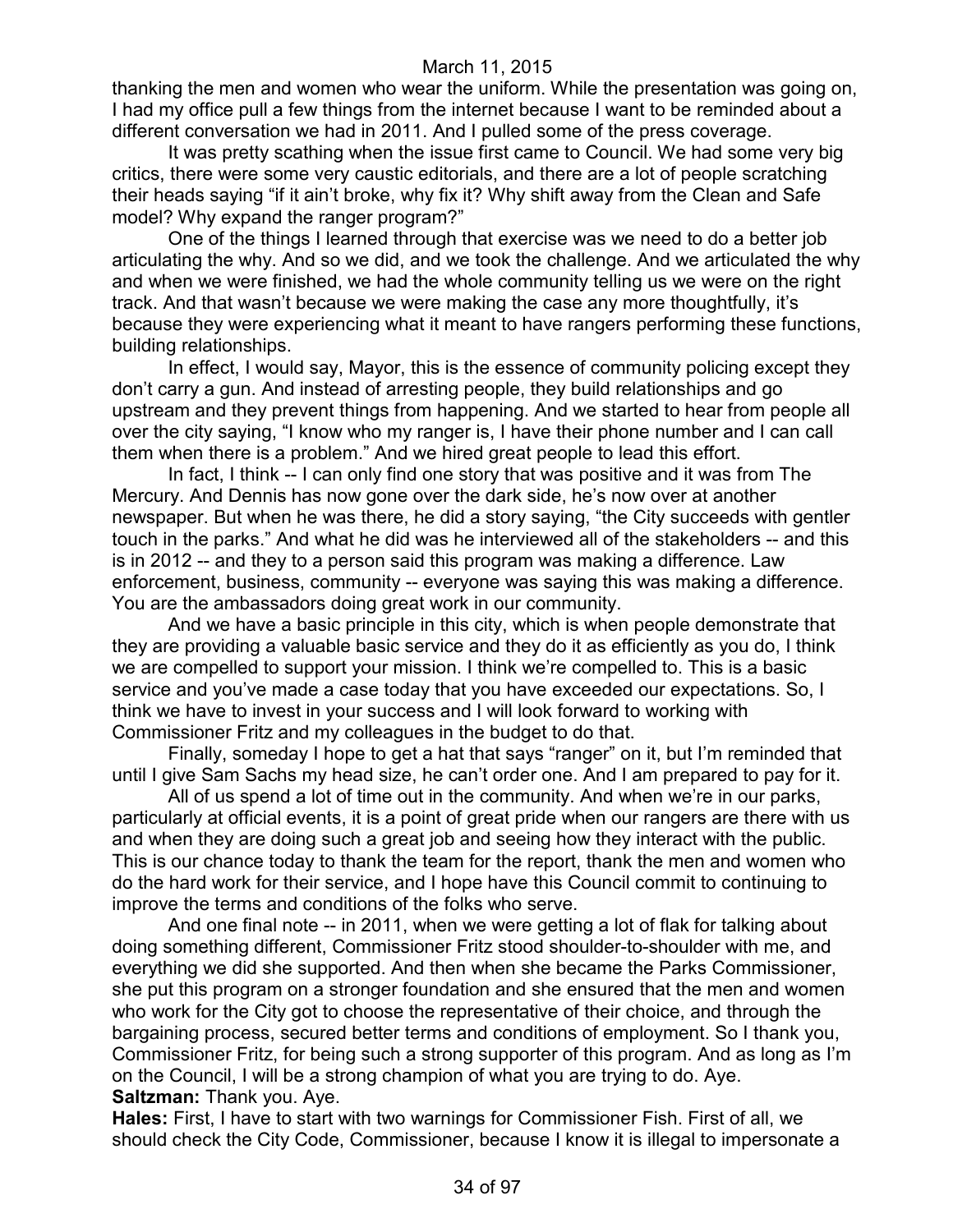police officer and it might be illegal to impersonate a ranger. Before you put that hat on we should make sure that you won't be arrested for that. [laughter] Secondly, someone whose as son's --

**Fish:** I'll be sending a letter to the Iranian government on any nuclear deal, Mayor. **Hales:** Please -- don't on your own email, either. Secondly, as a father of sons older than Chapin, I'm sorry to report you can take this home all you want -- [laughter] -- but it won't convince your son that you're not crazy until the testosterone starts to wear off around the age 25.

Let me go directly to some issues here. Sometimes, I'm flummoxed in this role of being a community leader, because you say things and you think you say them clearly and people pick them apart and say "what he really meant was" -- so I'll try to do this. I'm not smart enough to do that, I want our folks from the press to know that -- they probably already do -- I'm not smart enough to not say what I mean.

So, I'm going to say what I mean. I love the rangers program. I want to see more rangers. I want to pay them properly and we should have more of them full-time. No argument about those issues. But --

#### **Fritz:** And -- [laughter]

**Hales:** But before we get to simply funding more rangers with the money we have, we have some things to work out. The Sheriff is backing our program right now. Lightning is right, we've got to sort out the question -- and this is partly my job, I sit down with the County Chair and figure out who does what. We've gotten through the last couple of City-County budgets by getting a little more clarity about whose lane is which. And frankly, we've fuzzed this one up again because of an urgent situation on the docks and river that required the rangers' help and we had to pay for it in order to get it. So, that's an issue to put on the list for Chair Kafoury and I and others to talk about, but we have to figure that one out before we write checks to solve problems.

Secondly, I am not suggesting that we privatize parks when I bring up the question of the Holladay Park example. But we have three business improvement districts in Portland in which property owners tax themselves to pay for enhanced services. I think we have three. We have the Downtown Clean and Safe district and we have two transportation management associations, one which is in the Lloyd district. Seattle has 28 BIDs. Let me say that again. A city same size as Portland 150 miles north of here has 28 such districts in which businesses tax themselves extra to pay for enhanced public services.

I will be very favorably inclined -- I'll say this sentence as clearly as I can -- I will be favorably inclined towards budget proposals which leverage other funds in addition to the momentary good fortune of us having more of our own. I will be very favorably inclined towards having BIDs and other localized revenue measures pay for enhanced local services. I want those who want more to help more.

I think Cypress Equities demonstrated that there is capacity in the Lloyd district and probably elsewhere to ask property owners to help fund enhanced services in places where we don't now. I think if you look at the situation in the Central Eastside, you would reach the same conclusion that I've reached, which is it's time for a Central Eastside Business Improvement District to fund enhanced services there. So, I'm going to be pushing that idea and I want us to not simply rush to pay for services elsewhere in the central city that people in the Downtown Clean and Safe district are paying for through a BID. I hope I have been clear about that.

So, I will be very interested in budget proposals which rely on those principles of leverage because good times means others have more resources, not just the city general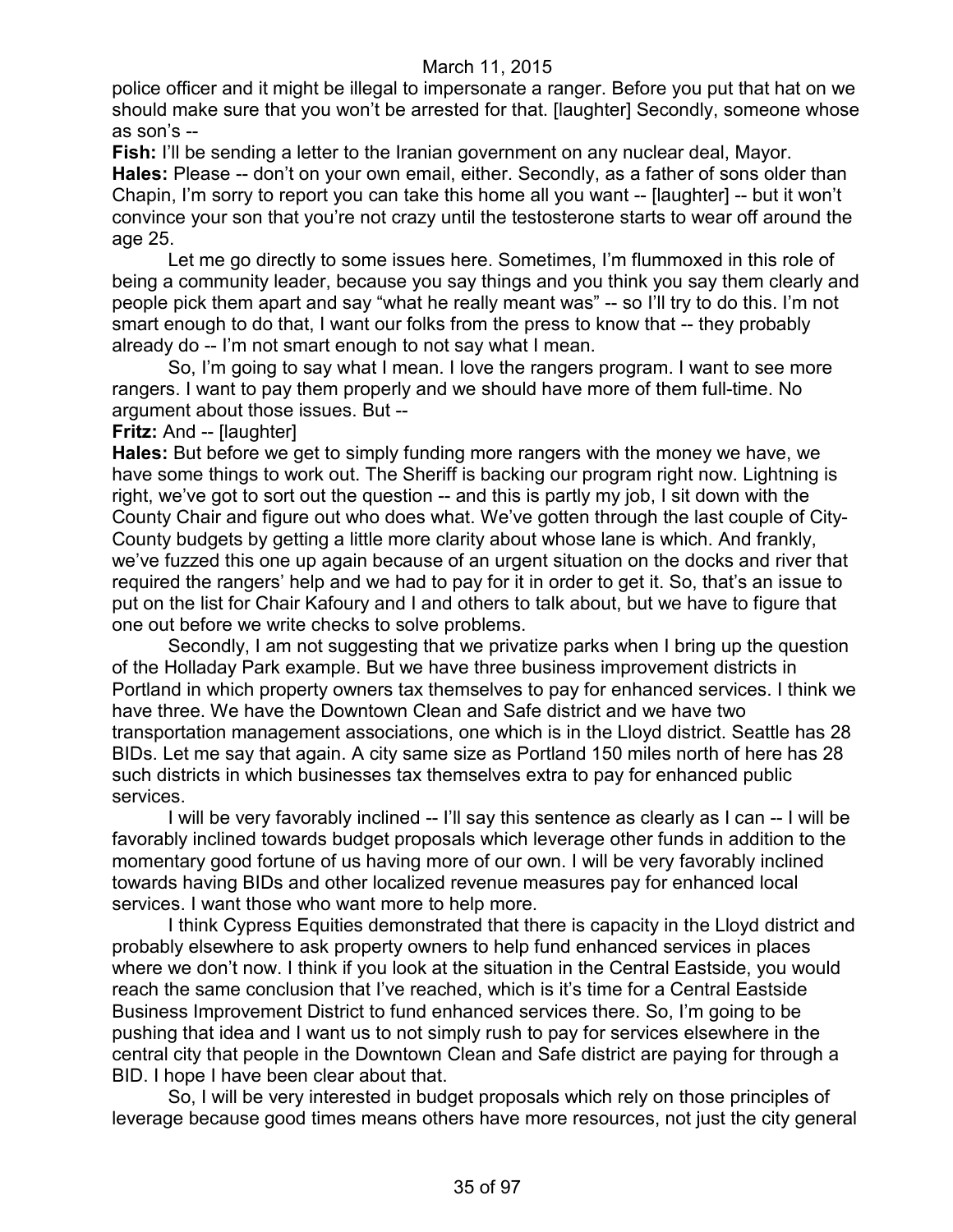fund. Great work so far, more conversations to come. Thank you very much. Aye. [applause] Good work everybody. Let's move on to the regular agenda. **Item 260.**

**Hales:** Do we have a presentation on this? Yes, we do -- Sergeant DeLand. Good morning. It is still morning.

**Ric DeLand, Portland Police Bureau:** Apparently I have been abandoned by Dennis again. [laughter] So, I'm here today -- I was supposed to be here with Dennis Lundberg from Janus Youth. I'm not sure where he is at, but I'm here representing the Police Bureau and giving our support for this proposal.

As you know from previous testimony, due to a clerical error through their grant program the Yellow Brick Road portion of Janus Youth was unfunded as of October of last year, and they're not able to apply again until October of this year. In response to that, we spent the fall campaigning for funds from other sources. The Clean and Safe board responded by donating \$15,000 for the program, and I'm very proud of Council for matching that. I think that speaking for the foot patrol of Central Precinct, the program was vital to our success and to give us additional options in trying to address the various things that we were addressing in downtown Portland.

They were our greatest partner in this. Not once did I call and not get exactly what I needed from them. And so if I may call it a personal crusade of mine to continue this program and to continue funding of this program, they have my full support. **Hales:** Thank you very much. Questions for Sergeant DeLand? Thank you.

**DeLand:** Thank you.

**Hales:** Anyone else want to speak on this item? Come on up.

**Joe Walsh:** Joe Walsh, I represent individuals for justice. I just want to take advantage of speaking in a positive sense twice in a row.

Obviously, our organization would support the continuation of this program, and we urge you to support it. Unfortunately -- our understanding is it was some kind of a clerical mistake that they were excluded from applying and to keep the funding going. So, we hope you support it. We need more of these things. I know we're always asking for more money but that's kind of what we do as activists -- we ask you for money and more involvement. So, we would just support your continuation of this program. Thank you.

**Hales:** Thank you. Good morning.

**Charles Johnson:** Good morning -- still morning, I think. My name is Charles Johnson for the record. There is some connection between this and the earlier item where we had the 25-page good report from Galina, the new Parks security director.

We didn't talk about distressed juveniles that are encountered by the Rangers, an area that really should get specific attention. And although it's one particular agency -- Janus here who had a paperwork glitch -- I want you to know that all citizens want to see tight cooperation between you and the different semi-private organizations such as NAFY and Janus that are not just a safety net, but a lifeline for homeless children. So, I'm glad that the police officer was able to come up here and present the fact that we did find a bridge solution. That's certainly what needs to happen in a City that just talked about its \$30 million revenue ahead of projection and surplus.

I hope that Janus and NAFY will be facilitated in the conversation with the Rangers to really make those numbers and reach out. Social science research shows -- as you mentioned in the past couple of weeks -- that when children have adverse experiences, that really sets them up for failure. So, I hope that in addition to this bridge financing, we can expand the program and cooperate with the rangers to get more outreach to distressed youth.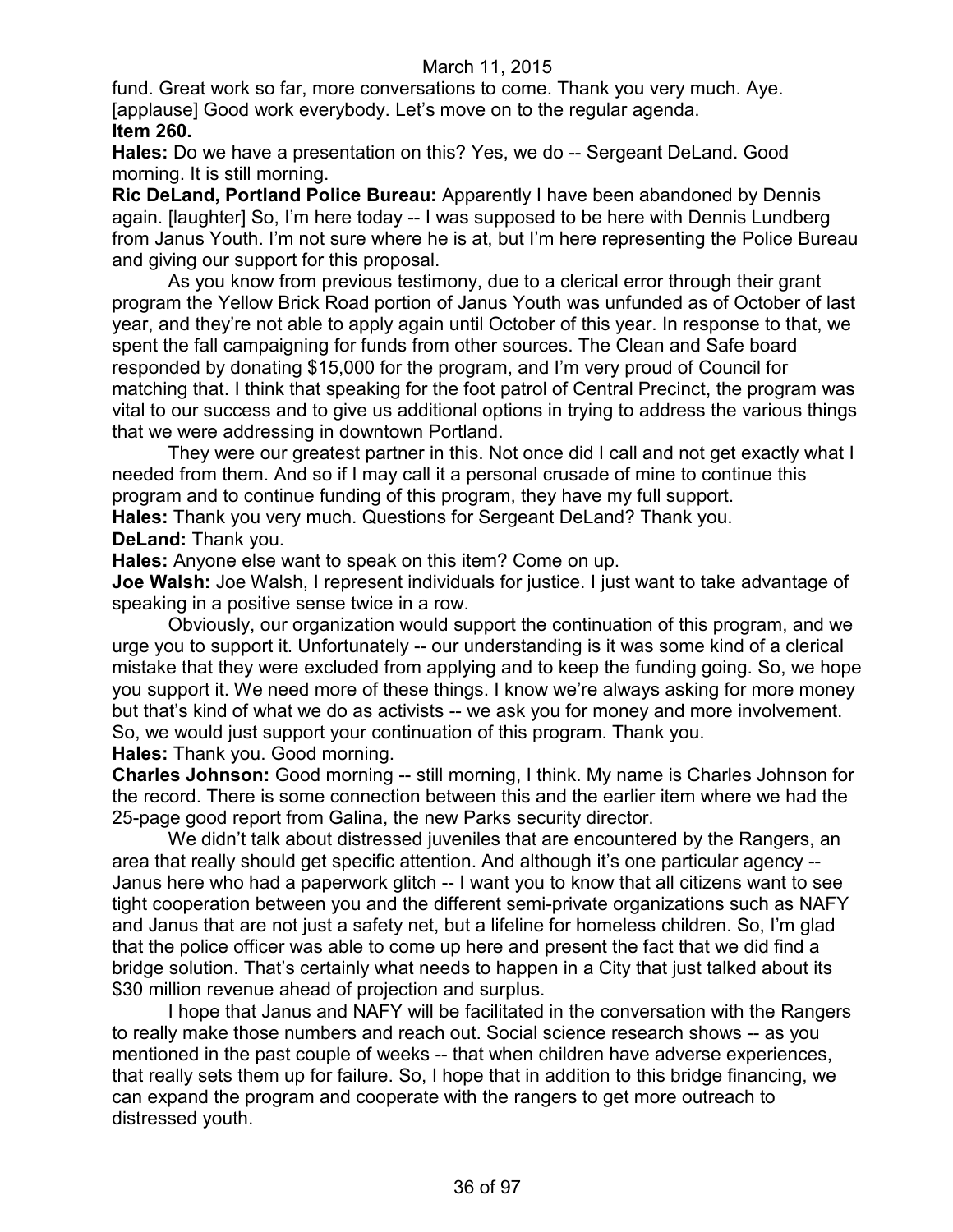**Hales:** Thank you very much. Anyone else? Then it's an emergency ordinance, roll call, please.

**Item 260 Roll.**

**Fritz:** Aye. **Fish:** Aye. **Saltzman:** Aye. **Hales:** Great partnership. Aye. **Item 261.**

**Hales:** Commissioner Fritz.

**Fritz:** Good morning, thank you for your patience. Kia Selley? **Hales:** Go ahead.

**Ross Swanson, Portland Parks and Recreation:** My name is Ross Swanson, capital project manager for Portland Parks and Rec --

**Fritz:** Sorry.

**Swanson:** I am joined by Kia Selley, the planning and development manager for Portland Parks and Rec, and we are here for questions.

But I am here today to request City Council approval for the contract with Land Morphology landscape architects for the Leach upper garden development project. Again, the contract amount is \$433,314.

The contract's scope of work will provide design for the recently-expanded upper garden property. Recently, we acquired 1.3 acres adjacent to the garden and this kind of catalyzed the need for this design work. The second task as hand will be to develop a strategic development phasing plan for the garden, and then finally we will have construction documents prepared for catalyst project to help provide better access to the garden.

In particular, I'm excited about this design firm because they occupy a niche market in botanical garden design, including they've designed gardens for the Brooklyn Botanical Garden and [indistinguishable] to the north of us. But more importantly, their lead designer -- a guy putting pen to paper worried about scope, schedule, budget like myself -- has also been an executive director for small gardens himself. So, while he is worried about my worries, he is also going to be worried about David Porter's worries and how to move forward in the garden.

Some of the nuts and bolts. The contract has 23% MWESB participation. The contract is funded through a combination of Parks SDC and PDC's TIF funds through the Lents district. We anticipate construction to start in spring of 2017, and we do already have a rather extensive public outreach committee put together, and we will be meeting on March 19th. It's an 18-member committee with broad diversity. That's it. Thank you. Questions?

**Hales:** Other questions? It doesn't sound like there are any. Thank you. Anyone want to speak on this item? Come on up.

**Linda Morrow:** Hi, I'm Linda Morrow, and I'm president of Leach Garden Friends board. Most of you were here in 2010 when the Leach Botanical Garden master plan was approved by City Council. The master plan has served as the City's guide for the future development of Leach. In 2012, the plan was updated to further define the upper garden development project. And with the approval of this contract today with Land Morphology, we will begin to realize the vision for Leach outlined in this master plan.

We feel this is a critical importance to the community immediately surrounding Leach, but it will also have benefits for all of Portland because botanical gardens offer a needed respite from the nature deficit that's talked about so much these days because so many people live in urban areas.

Botanical gardens are places of stunning beauty and sources of education and conservation. They inspire people to preserve and to conserve. But in order for people to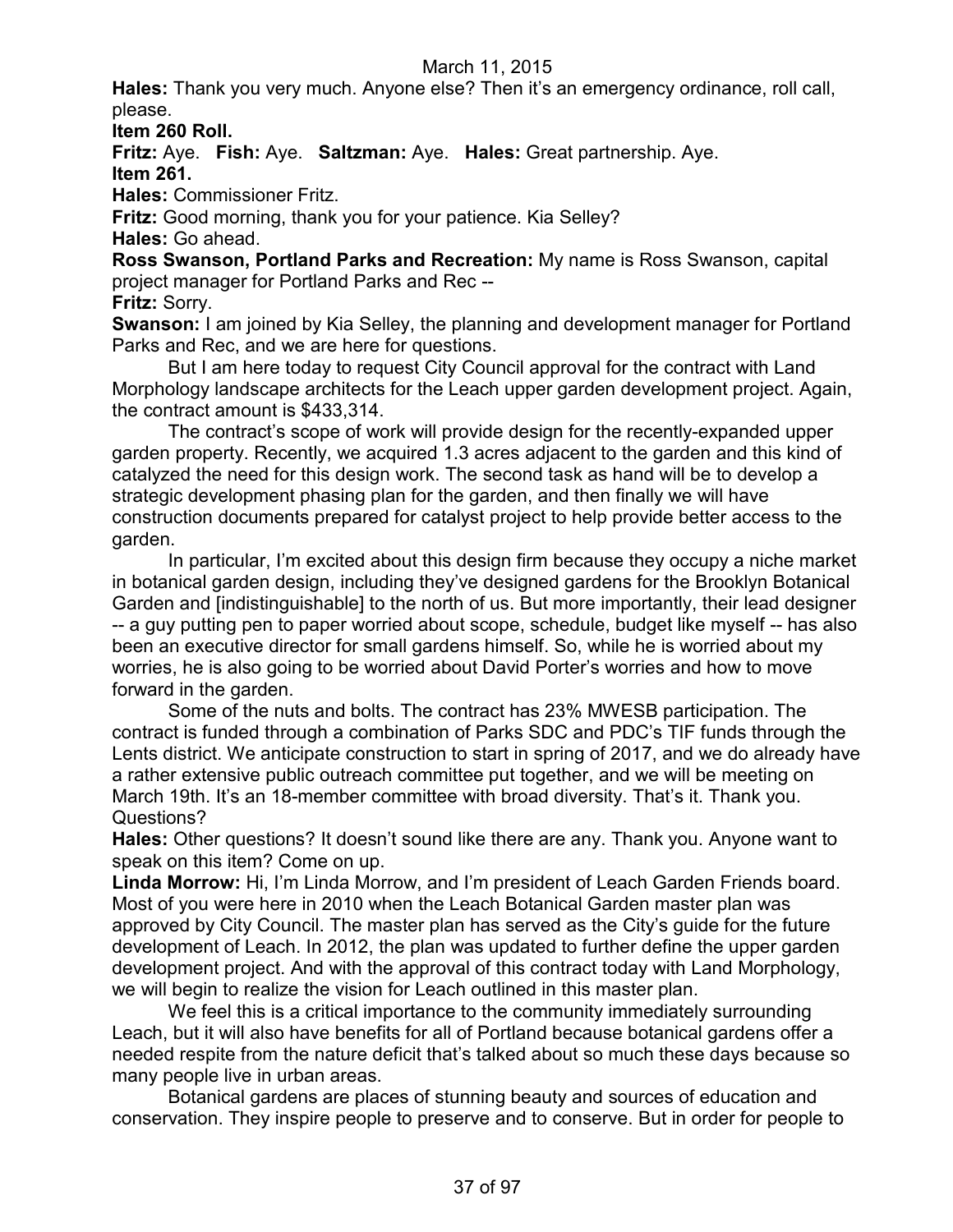embrace these values and pass them on, they need to have access in their own neighborhoods to places like this.

Realizing the potential of Leach is critical to this East Portland neighborhood -- a highly diverse, underserved area with few amenities currently in place. I think we need to keep in mind that Leach is more than a park, more than a natural area. It's a botanical and cultural treasure where education happens, where culture happens, where art happens, and healthy communities are formed.

Raising Leach to the standard of our other world-class botanical gardens here in Portland, like the Japanese Garden and Chinese Garden and Hoyt Arboretum will enhance Leach's financial sustainability and it will make Leach a regional attraction, which will enrich both East Portland and the city as a whole. We are very excited to move ahead on this project. It's been 30 years in the making, and we are grateful for your support. **Hales:** Thank you.

**David Porter, Portland Parks and Recreation:** I'm going to defer for a moment to Carol Herzberg.

**Carol Herzberg, Portland Development Commission:** Hi, I'm Carol Herzberg. I'm a PDC project manager and I'm working with Ross on this Leach project.

Just very quickly -- Leach is very important to us because it is a key cultural landmark in an area that has few, and many are unknown. And Leach I'd say outside of the immediate area is unknown, and we want to change that.

The other thing that excites me about this project is it is a real partnership between Parks and PDC. And this is a new model that we would like to follow and we are really, really thrilled that it's happening.

**Porter: I'm David Porter, executive director at Leach Botanical Garden. First off, I would** like to thank Kia and Ross and the City Parks staff. We could not do this project without their leadership and organization and wisdom. It's very important.

Second point that I'd like to make is that in many ways, Leach's partnership -- as I think all of you know, we are the host also for Portland Audubon's eastside operations. The wonderful TALON youth program operates there, they have bird programs and education programs, and their eastside base is there. We are growing relationships that make Leach a resource, a platform in which many different things can take place, not just the beauty and the botanical collections. It's important but it's a very nuanced place.

I'm very, very excited about the outreach program that is accompanying this new design, and I'd like to introduce James Draznin, who is our new development director who will be helping us raise private sector money to match public money for the garden. James has some printouts that he would like to hand to the Mayor and Commissioners.

We are so conscious of being in East Portland in a very extraordinary place in the city, and one of our donors was kind enough to give us an anonymous donation to support really significant outreach to people in East Portland. So, we are engaging with a community engagement group called the NICE, Northwest Institute for Community Engagement, who will be doing surveys at places like New Portland Mercado and the Jade District, talking to people in their places and in their languages about Leach Botanical Garden.

What you are seeing almost finished version of a full-page ad that will be in the East Portland News dropping to 50,000 East Portland households on April 15th. The ad will be in four languages -- one of them being English -- Vietnamese, Russian, and Spanish identified by an AmeriCorps person that we had working who showed that the city's most prominent language other than English were Russian, Vietnamese, and Spanish.

So, there will be ways for people to participate in talking and learning about Leach that will help inform our really great design team as we move forward. I think it's going to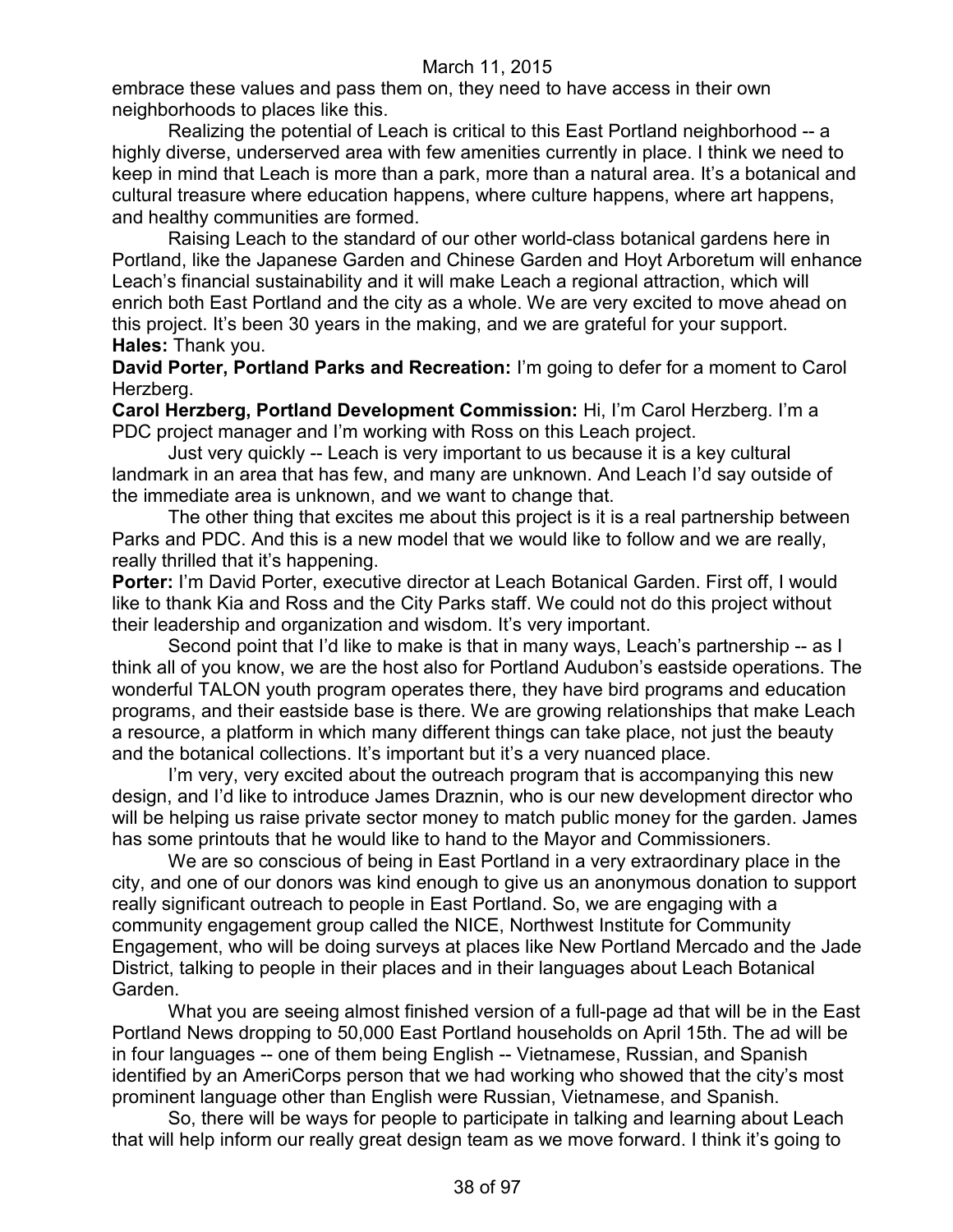be one of the most exciting phases of Leach Gardens' existence. We will learn a lot and we hope that leach will no longer be Portland's secret garden after all of those people hear about it. Thank you.

**Morrow:** Sorry, I forgot partnership is absolutely with Friends of Leach Garden, too. **Porter:** Goes without saying.

**Hales:** Thank you all very much. Questions for the team?

**Fish:** I just want to note, Mayor, that one other thing about the Leach Garden is it has a terrific gift store. And they have holiday sales during the year and you can actually buy herbs, you can buy -- there's a beautiful book about the Leach legacy and family, and the space in their home is available for rental. And it's really one of the gems in our system. Congratulations.

**Hales:** Thank you. Anyone else want to speak on this item? If not, then it is an emergency ordinance, let's take a roll call.

# **Item 261 Roll.**

**Fritz:** This is an emergency because we want to get the money out of the door and get going on the project as quickly as possible. Thanks to Kia Selley and Ross Swanson. I have to say, as the Leslie Knope of Portland Parks and Recreation, I enjoy having an R. Swanson in the bureau.

Thanks to Commissioner Fish, whose vision and insistence on assigning Portland Development Commission's tax increment financing money to this project was visionary and it is the reason we're able to do this today in partnership with some Parks system development charge money that we now have, recognizing that the community around Leach Botanical Gardens and the business district in Lents doesn't have the capacity to help fund things like this absent public resources.

This is an underserved area of the city and it does indeed have an absolute gem both in the house and garden. It's open for business even today, so I encourage folks to go out the next beautiful day that we've been blessed with and enjoy it. Thank you for your support. Aye.

**Fish:** Commissioner Fritz, I love what is on the handout that we've been given: Leach Garden is an East Portland public garden. And that's why it is very important to us. In addition, as I learned, it is one of the great botanical gardens in the world. The Leaches were really visionaries, and it's a wonderful place to visit and we're lucky to have such great leadership.

Ten years ago, you wouldn't have said that if you went out to Lents and beyond that you'd need more than a day to hit all of the great attractions, necessarily. But today, in addition to Leach Botanical Garden, the Foster natural area, Zenger Farm and the new urban grange, Lents Park, the Mercado -- all of the vitality that's going on because of the community members advocating to make sure that they got their fair share of resources is very exciting. Congratulations to all and we look forward as a Council to joining you when the work is completed. Aye.

**Saltzman:** This is a great step forward and I appreciate all of the efforts to make and keep Leach Botanical Garden a great place to go. Thank you. Aye.

**Hales:** Great place, great team. Look forward to more great results. Thank you very much. Aye.

**Hales:** OK, we have three second reading items remaining. **Item 262.**

**Hales:** Roll call, please.

**Item 262 Roll.**

**Fritz:** Aye. **Fish:** Aye. **Saltzman:** Aye. **Hales:** Aye. **Item 263.**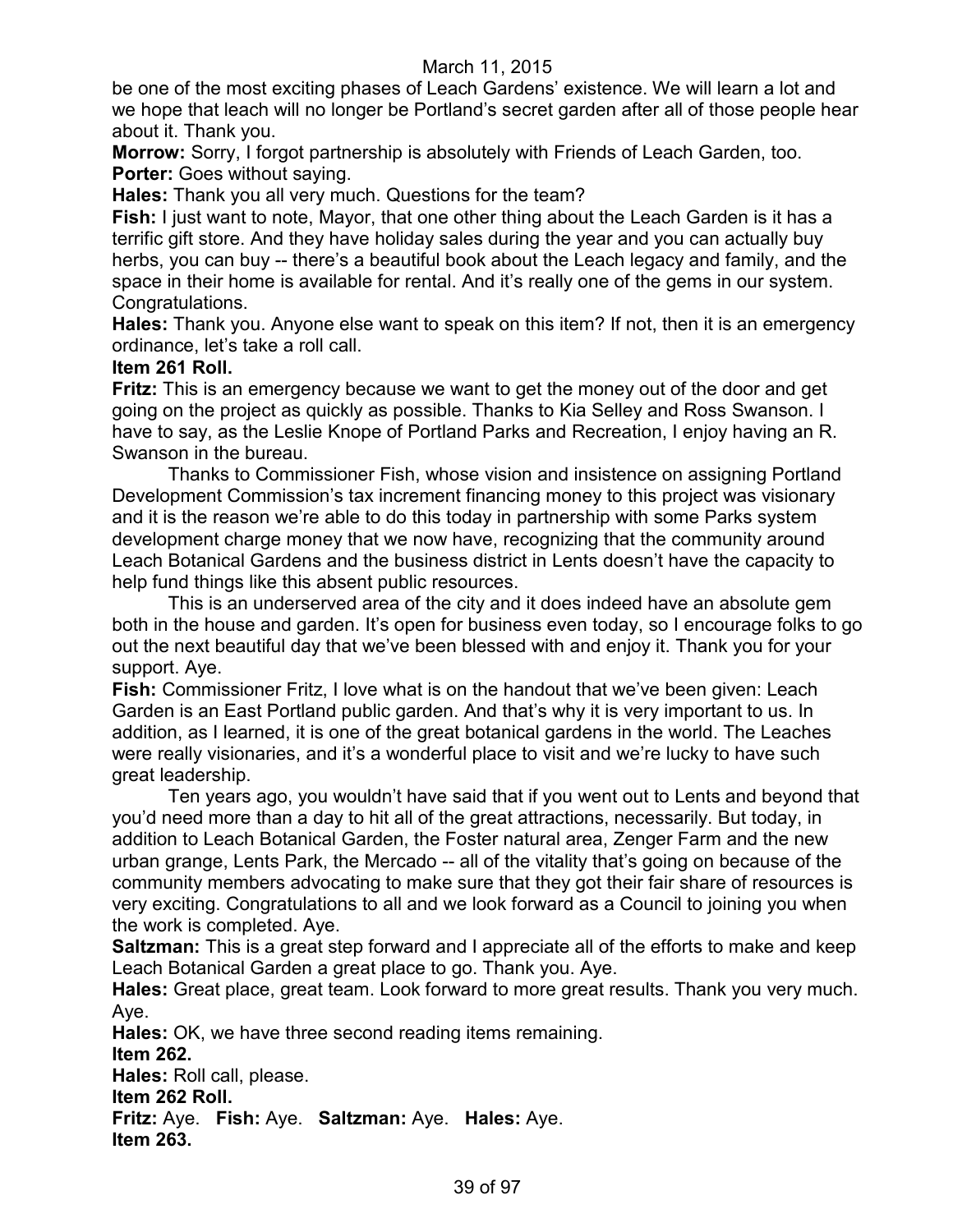**Hales:** Roll call, please.

# **Item 263 Roll.**

**Fritz:** I particularly appreciate the extra effort to ask the community about the hours and duration of this project. So thanks, Commissioner Fish. Aye.

**Fish:** We're also -- based on the conversation we had during Council -- we're going to schedule an event before the construction begins just to make sure that the community and the businesses understand what is planned and give us one last chance to fine tune it. I was pleased -- and I think in response to your question, Amanda -- that they confirmed that holidays and the business and the community festivals have been carved out as days that there will not be construction. So, we will be trying to limit the impact. Aye.

**Saltzman:** Aye. **Hales:** Aye.

# **Item 264.**

**Hales:** Roll call, please.

**Item 264 Roll.**

**Fritz:** Aye. **Fish:** Aye. **Saltzman:** Aye. **Hales:** Aye.

**Hales:** The Auditor has requested that Item 265 scheduled for 2:00 p.m. be referred back to her office. Without objection, I am referring that item to her office and we will reconvene at 3:00 p.m., not 2:00.

**Fish:** Mayor, do you have a sense how long that program will last?

**Hales:** I would estimate an hour and a half. We're recessed until 3:00 p.m.

At 11:51 a.m., Council recessed.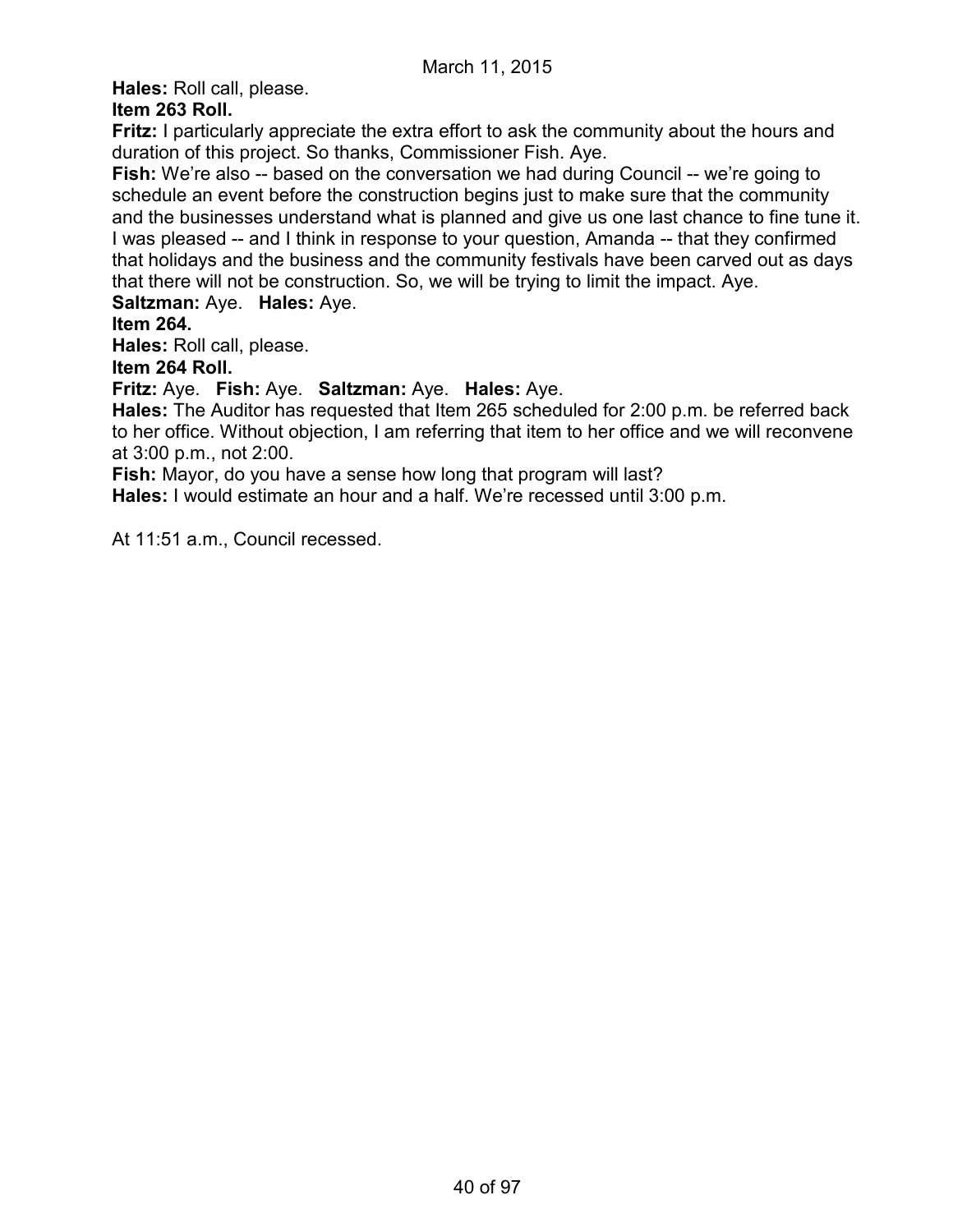### March 11, 2015 **Closed Caption File of Portland City Council Meeting**

This file was produced through the closed captioning process for the televised City Council broadcast and should not be considered a verbatim transcript. Key: **\*\*\*\*\*** means unidentified speaker.

# **MARCH 11, 2015 3:00 PM**

**Hales:** Good afternoon, everyone, and welcome to the afternoon session for Portland City Council on March 11th. Would you please call the roll?

**Fritz:** Here. **Fish:** Here. **Hales:** Here.

**Hales:** Commissioner Novick is away. We expect Commissioner Saltzman to join us shortly. So, welcome everyone. We have one item on the calendar this afternoon. Would you please read that, Karla?

#### **Item 266.**

**Hales:** Thank you. Well, I'm very pleased to kick off this discussion this afternoon and to welcome folks here who want to talk about this subject and about this important idea. I think this is one of the times when we as a community come together and do the right thing, and we do it in consultation with everyone involved. There are advocates here that we'll hear from today. There are business people who have figured out how to bring new people into their workforce who have come out of the criminal justice system. I think we're going to learn a lot this afternoon and we're going to move forward on something where this community once again does the right thing.

The City of Portland has already adopted policy which we call banning the box. We'll hear a little more about why we can't quite use that phrase to describe what we do here in Oregon. We've already banned the box for City employment, and Multnomah County has done the same. Our Human Resources Director reports that that's a great success, and we want that success to spread.

It's our intention to have first our City Attorney who's worked on this idea come up and make a presentation, then to be followed by invited testimony from a number of people who are here today, and then have public testimony after that. We want everyone obviously to try to be as succinct as possible because we have a lot of people lined up. So, I don't make any longer speech than that to kick this off other than again to say thank you for caring and for being here today about an area where we can do the right thing for our friends and neighbors. I'll invite Judy Prosper from the City Attorney's Office to make a presentation to get us started. Welcome, Judy.

**Judy Prosper, City Attorney's Office:** You gave me a promotion! The City Attorney is Tracy Reeve, I'm actually a deputy -- [laughs]

**Hales:** I know you're a deputy -- we use that term of art. We didn't promote you yet and Tracy is doing a great job. [laughs]

**Prosper:** Good afternoon.

**Hales:** Good afternoon, welcome.

**Prosper:** Again, I'm Deputy City Attorney Judy Prosper. It's always my privilege to be before you, especially today to discuss a very important policy initiative to eliminate barriers to employment for people with criminal histories.

Many Americans have had contact with the law either by being stopped or arrested by police, prosecuted in courts, and convicted of varying degrees of offenses. The purpose of this proposal to amend the Portland City Code that I will outline will be to remove barriers to employment so that people with criminal histories may provide for themselves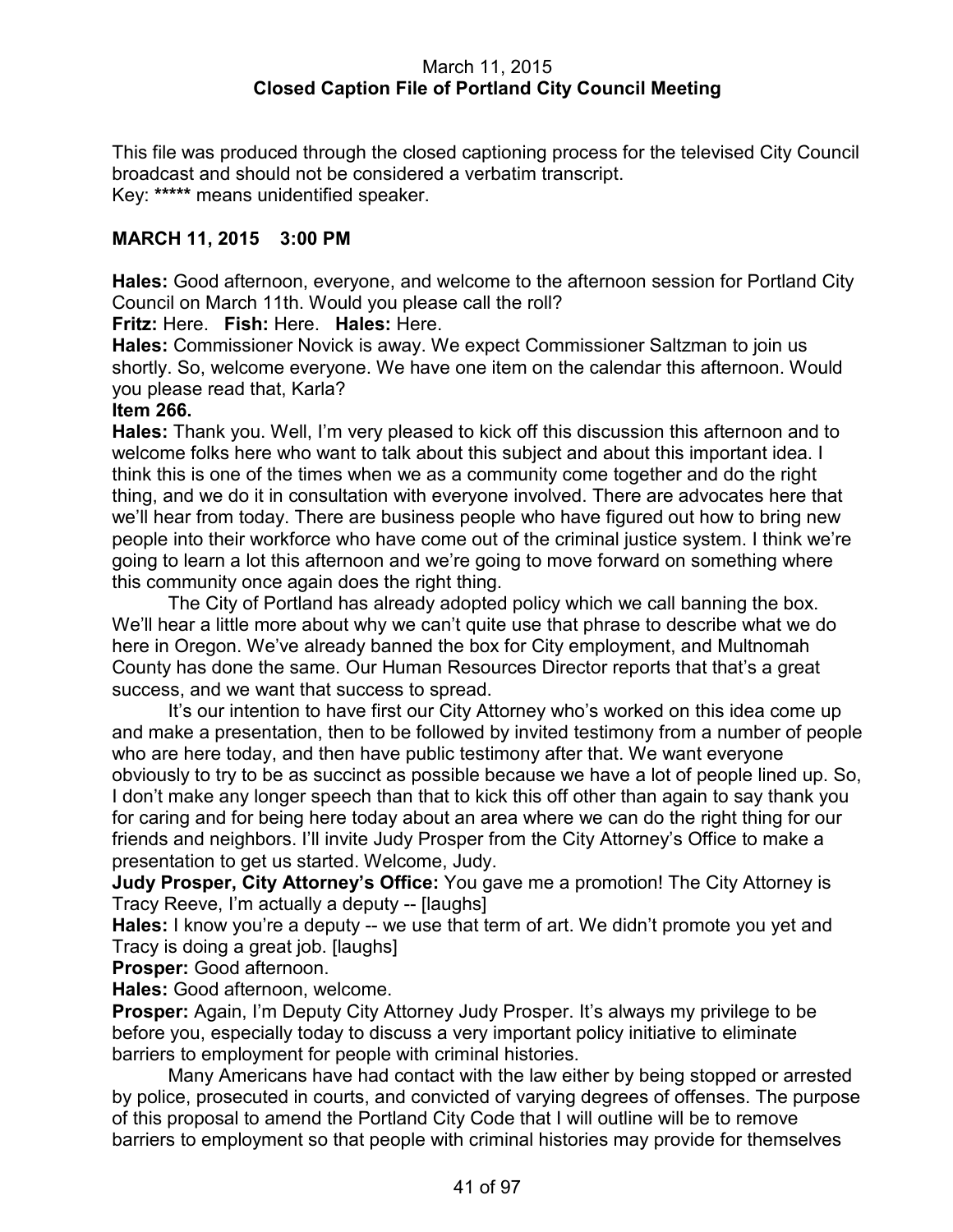and their families, to reduce the impact on people of color that result from the use of criminal history information in hiring and employment decisions, and to assist with the reintroduction of formerly incarcerated persons into community life and to reduce the recidivism rate.

Even those who do not spend time in prison or jail can be adversely affected by employment practices that exclude candidates with criminal histories. The policy proposal I will lay out would create a fair employment process to evaluate these candidates.

Full-time employment is the best predictor for reducing the chance that a person with a criminal history will reoffend. Questions about past criminal history can be a deterrent for applicants, and can be used too easily by employers to screen out people before their other qualifications for a given position are fully considered. Blanket exclusions also do not take into account any rehabilitation.

The City of Portland -- as you mentioned -- and Multnomah County have already implemented internal policies for delaying inquiries into a person's criminal history until the conditional offer stage. There are exceptions, of course, for law enforcement related positions, positions that involve vulnerable populations, and where otherwise required by state, federal, local laws or policies. 109 cities and counties in over 30 states also have policies that delay a review of a person's criminal history.

The National Employment Law Project has been at the forefront of advocating for what are colloquially known as "ban the box" initiatives. The box refers to the question often asked on employment applications "have you ever been arrested or convicted of a crime?"

Over the last few months, I have reviewed ordinances and laws passed by other municipalities and states. Portland would be at the forefront of this growing trend to require that inquiries into a person's criminal history be delayed until later in the employment process. Nine cities, including San Francisco and Seattle, have been pioneers in instituting this policy in their private sectors. Two other cities -- Newark, New Jersey and Chicago, Illinois -- later had their policies superseded by statewide laws. Six states and Washington, D.C. have instituted policies to delay criminal background inquiries. Two counties in Maryland have done the same.

Most jurisdictions impose an outright prohibition on having such a question on an employment application, be it in paper form or online. Oregon's expansive free speech clause article one, section eight, would arguably trump any effort to impose such a limitation on an employer's speech here in Portland. Instead, we have outlined the substantive process for delaying the consideration of a person's criminal history until after a conditional offer of employment has been extended.

Portland has often been a leader in Oregon, extending protection to ban discrimination against vulnerable populations before other Oregon cities or the state legislature in Salem. This Council enacted code prohibiting discrimination in employment and public accommodations on the basis of a person's sexual orientation, gender identity, source of income well before our state leaders. We continue to be ahead of the state in prohibiting discrimination based on familial status. We passed and successfully implemented the sick leave ordinance.

Portland should be proud of its leadership role in advancing employment rights and continue its track record by considering this proposed policy initiative to remove barriers for people with criminal histories.

Let us be clear, employers would never be prohibited from reviewing a person's criminal history, nor would they be required to hire a person with such a history. The proposed policy would merely delay inquiries so an employer and applicant could together flesh out a person's qualifications and experience first.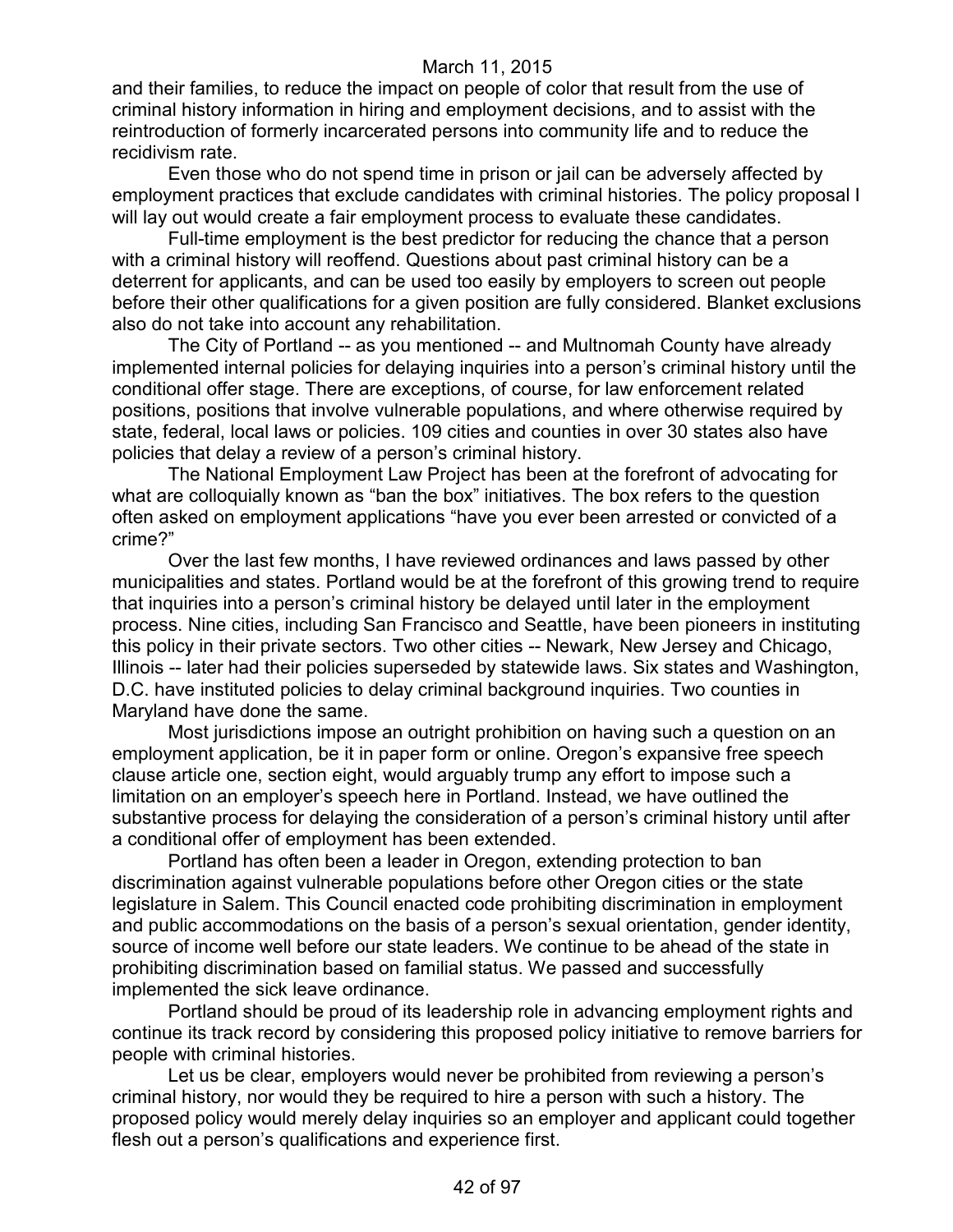So, the following slides -- there are a few of them so we could fit all of the states in - - will demonstrate some of the statistics that I just spoke of. I'll just flesh out -- obviously the first column are states and cities or counties. The second set of columns -- private, vendor, or public -- indicate in the respective places whether the delaying of consideration happens just on the public level, whether it relates to vendors, or whether it relates to public sector employers.

So, as we go through, we will see places like San Francisco, as I mentioned; the state of Hawaii; the state of Illinois; Baltimore, Maryland; the two counties in Maryland; the entire state of Massachusetts. Also, I'll go across all of the columns.

One of the important ones that I'll speak more to later is the last column, the EEOC criteria. You'll see that's a very popular criteria -- I'll flesh that out for a little bit later.

As we go through, we find places like Kansas and Michigan. It's state law in Minnesota. State law in New Jersey. North Carolina. Ohio has extended it for the public sector. We here in Oregon, as you mentioned. Pennsylvania, Rhode Island, Tennessee. Places like Texas and Virginia.

This slide shows a summary. Since we are a municipality, I decided to compare other municipalities. This chart shows the cities that have passed ordinances that extend to the private sector with their populations, the effective date of these ordinances. If you'll see, Philadelphia's effective date was in 2011. They hold the longest ordinance for this type of delaying of the review of a criminal history. Their process is a little bit different than some of the other processes, they only receive complaints and there is a fine imposed of \$2000 per violation, and that \$2000 goes into the Philadelphia coffers.

So, as you can see, these have been implemented as of 2013 and 2014, so there is not a lot of history or case law following those. So, the next --

**Fish:** Can I ask a question off of that slide?

### **Prosper:** Absolutely.

**Fish:** I hadn't seen this slide before -- it's very, very helpful. We know that in the civil rights arena -- and let's use Oregon as an example -- there are some statutes that the federal law applies to employers of 50 or more employees. The Oregon counterpart in some instances is 25 or more employees. There are other statutes that are tailored to the unique jurisdiction. We have a requirement on earned sick leave at the City that has a magic number of six. So, you are proposing that this only apply to employers of six or more employees?

**Prosper:** Yes, sir. We've ticked it to the sick leave ordinance. We don't want employers to have a whole bunch of different requirements that differ from ordinance to ordinance. So, we did use that number just to relate to another ordinance recently passed.

**Fritz:** So let me dive in right there and say that was a real mistake and we shouldn't have done that. It makes it very difficult to do. So I recommend that we look at everybody. Our experience with sick time was it's so difficult to figure out when six and five and other disincentives for people to then hire more employees. My recommendation and what we've been asking at State level in their sick time ordinance is not to have that.

**Fish:** One of the questions that comes up is the profile of the workplace so that we know who's impacted. And I think the data point that will help guide our deliberation on that is it's just some updated numbers on the profile of our workforce -- workplace. So, how many companies do we have that are six or fewer? How many of the next size? And the like.

Do you happen to know, though, in having done your research why San Francisco settled at 20 or Philadelphia at 10? Those are not numbers that are pegged anything that we're familiar with at the federal level. Were they just compromises worked out by the jurisdictions?

**Prosper:** I think you've got the word.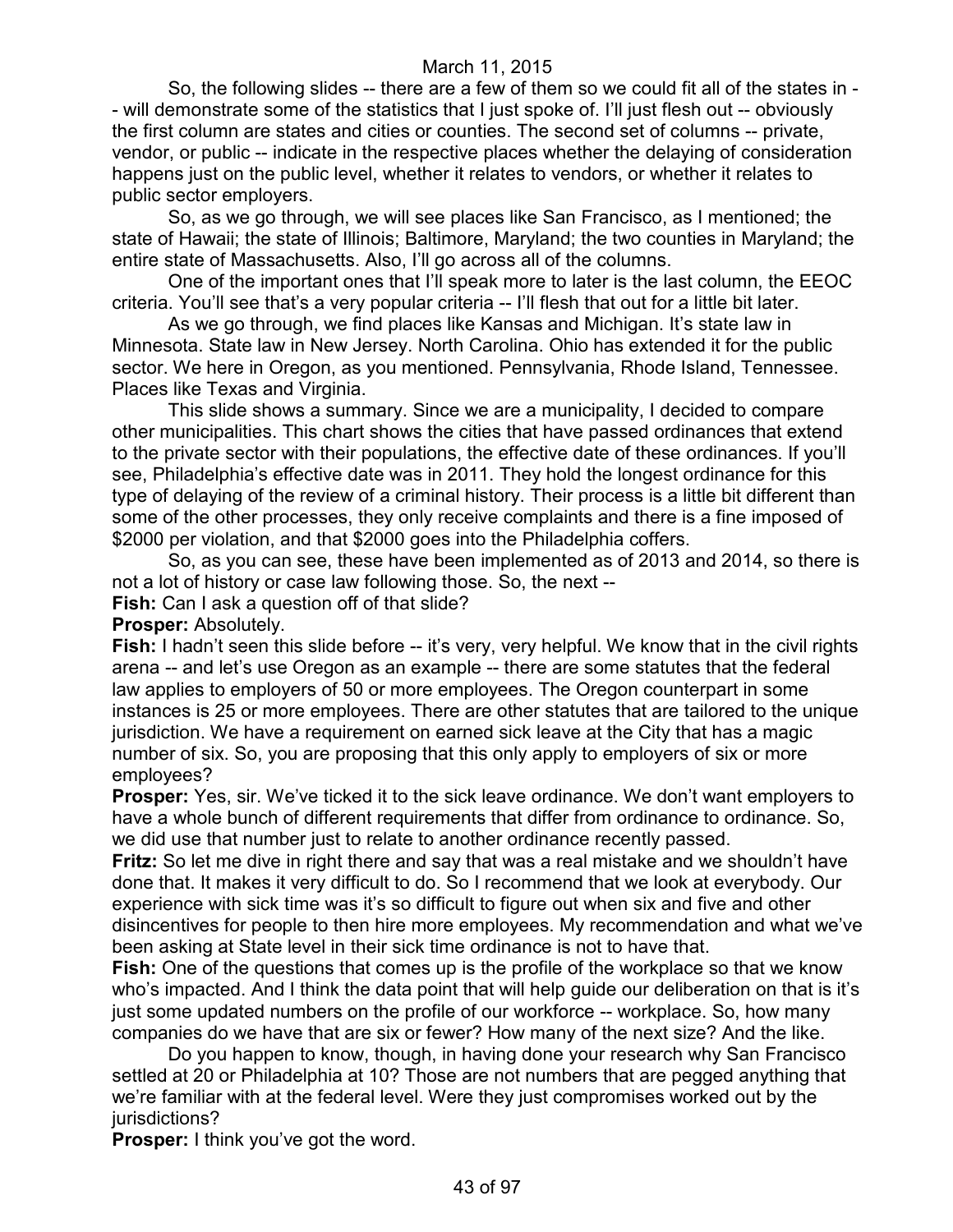**Fish:** Thank you.

**Prosper:** You'll see on the chart that the fourth criteria, when in the process employers allowed to review criminal history, varies from the first interview or good faith interview all of the way to conditional offer. And that's something I will talk a little about a little later.

You'll also notice that all of the jurisdictions except for Rochester and Portland have an administrative agency that handles the first line of complaints. That's very important for talking about enforcement later on today. The penalties range from \$50 to 90 days in jail as a misdemeanor.

**Fritz:** And to clarify, this box says when the employer is allowed to review. That means not only asking on an employment form, that means during -- they're not allowed to do a background check on everybody?

**Prosper:** No, they are not allowed to do a background check on everyone. Moving it to the conditional offer scale -- which is what we're proposing -- is after candidates have been fully evaluated on their merits, their experience, and qualifications. A conditional offer would be extended, and the condition would be that you need pass a criminal background check. And again, I'll flush out some of the other details later. There could be other criteria, like you have to pass a typing test and prove you can type the 60 words a minute you said you did or some other kind of test, but it's at that stage after the employer is satisfied with the candidate and really wants to hire them.

The jurisdictions are split about half and half -- we're talking about eight -- as to whether a private right of action exists. But to be noted is that the jurisdictions without a private right of action have robust administrative procedures. And I put the titles of the ordinances so that we could -- just to make it interesting, actually. [laughs]

So, I'm going to go through and highlight the policy being proposed now by the City. The City Attorney's Office and the Mayor's Office have reviewed these statutes and ordinances, and we are proposing today -- and I'm sure there'll much discussion on the various pieces of it -- a process. And here it is.

When it comes to advertising and applications, employers would be encouraged to remove the box on their employment applications, whether they be in paper form or online. While this proposed policy would not impose a ban on the question of whether a person has a criminal history, in assessing whether an employer violated the policy the presence of the box could be evidence that criminal history was improperly considered.

**Hales:** Again, the reason you're suggesting that we take that approach is that the Oregon constitution's free speech provision probably does not allow an outright ban as a mandate, right?

**Prosper:** Exactly. And the ban itself does not necessarily lead to more hiring. You can remove it from your application and then ask them when they drop the application off or early in the interview process. So, removing the box from the piece of paper or on an online questionnaire may not actually achieve such a great result.

Our proposal is that the employer could only consider the criminal history of a person after making a conditional offer of employment. And as Commissioner Fritz asked and I mentioned earlier, the conditional offer means that you have the job, but you'll have to -- now, as I do an assessment of your criminal history, that it's going to be contingent on that assessment and there may be other contingencies as well, as I put here -- a drug test or some kind of skills test.

**Fritz:** Could you tell me how criminal backgrounds are checked? Are there companies that are like rental checks?

**Prosper:** Yeah, it's a very good question because I believe it's scattered. It used to be you could only get the criminal background either from the FBI or state or local law enforcement agency. But there's a website called ZabaSearch.com -- I'm not sure, I'm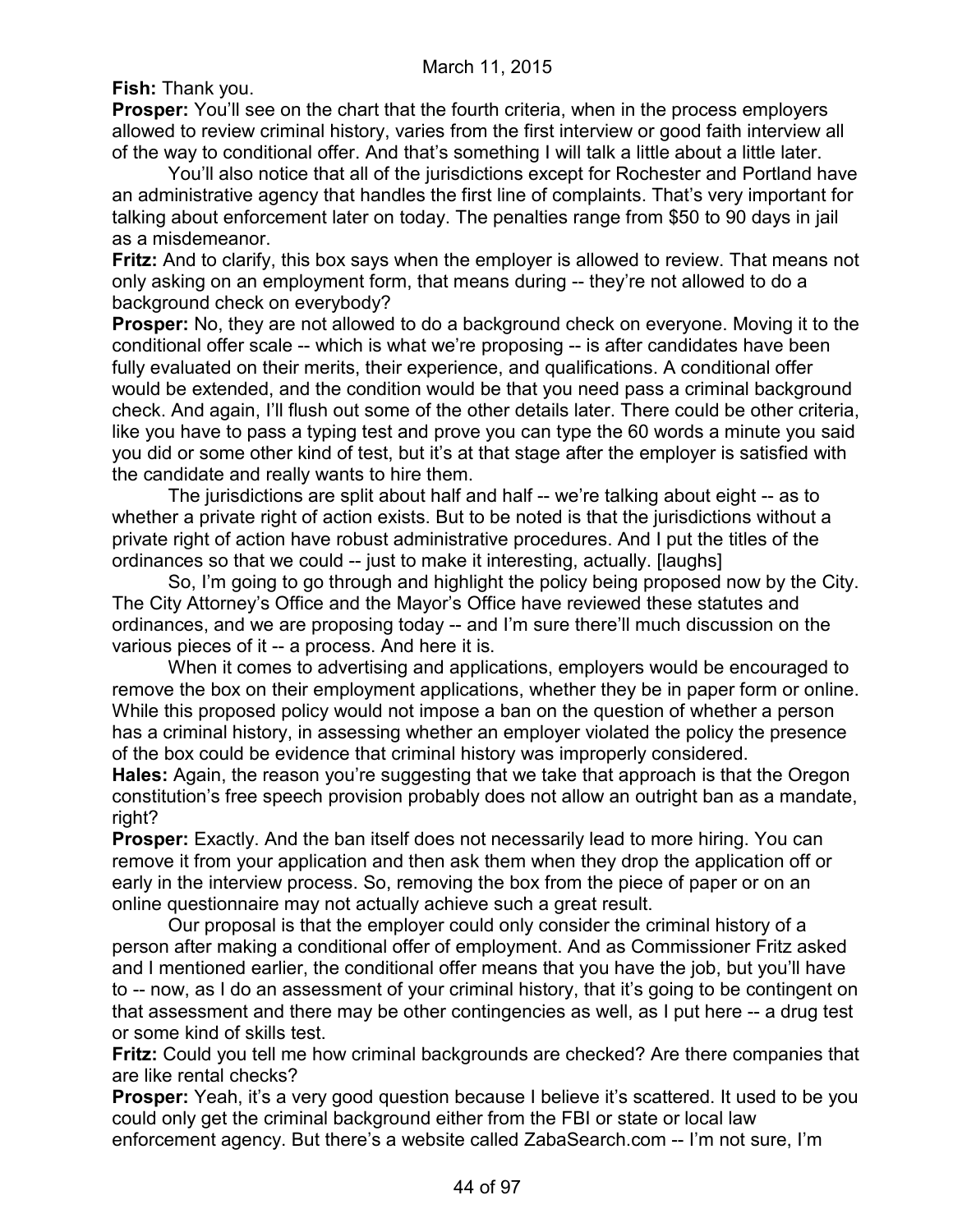digressing a bit -- but what it does is it pulls public records from all over and puts them online. And so, companies have decided that it is profitable to cull criminal regards -- which are public regards -- and create data bases, so if you pay them, you can get a criminal record check.

The unfortunate thing -- and I'm sure people who are much more versed in this will tell you after my presentation -- is that they tend to be fraught with mistakes. Arrests are on there, things that were expunged might be on there. Again, this is not something that I'm expert in, but I do know anecdotally that they tend to be fraught with errors.

**Fish:** Can I ask you a practical question? Someone who has been incarcerated for a period of time may very well have a gap on their resume. So, what's the interplay between the resume and the review of a resume by an employer? And secondly, is it typical that an employer checks references before or after a conditional offer is made?

**Prosper:** I'm going to be careful not to say I know what typically happens. I'm not an employer. And I know there'll be employers here who can speak maybe a little better and some advocates who will speak more clearly than I can on the interface. **Fish:** OK.

**Prosper:** I agree that that is an issue, and those are the kinds of things that need to be fleshed out in the education piece we are offering as part of the proposal. And I think advocates for people who were formerly incarcerated will have to work with crafting resumes and talking about different ways to put your best foot forward without highlighting the gaps in your employment.

**Fish:** And I think one of the things we'd be interested in is how other cities have crafted administrative roles to deal with that. So for example, one of the things that we often highlight in job interviews -- let's say someone has had 10 jobs in five years and they're in a job every six months. I mean, that might prompt a question about "gosh, you've had a lot of different employment things. Why?" Right? "Well, I kept taking the wrong job or forgot to show up for work" or whatever. But you'd ask that question. Here, you may very well have on a resume a gap that someone would naturally ask, and how do you deal with that? That's a big question.

**Prosper:** Again, I think that's a question we can flesh out a little bit later, and where advocates and employers can talk about ways when we do an education pieces and training on how this is going to go about, go forward.

To answer your second question about when in the process -- I think that when there is a box on the application, sometimes that's the point in the process because that application is never considered if the box is checked.

**Fish:** Right. Thank you.

**Saltzman:** So, I'm not sure I understand about checking references. Does that have to wait until a conditional offer or can that occur at the first step or the second step or whatever?

**Prosper:** References can be checked. An inquiry into whether or not the candidate has a criminal background would not be allowed.

**Saltzman:** So, if I don't do a criminal background, check out the references, and the references are bad, I don't have to -- I have no further obligation --

**Prosper:** You would have no further obligation. The point at putting it at the conditional offer stage is that all of those things are "yes." You've had a meeting of the minds with this candidate. They have the qualifications. You like their personality. You think that they're going to fit in well in the office. It's the last step or one of the last steps of the process and not one of the first steps or one of the eliminating factors off the bat. Does that answer your question?

**Saltzman:** So references can be an eliminating factor.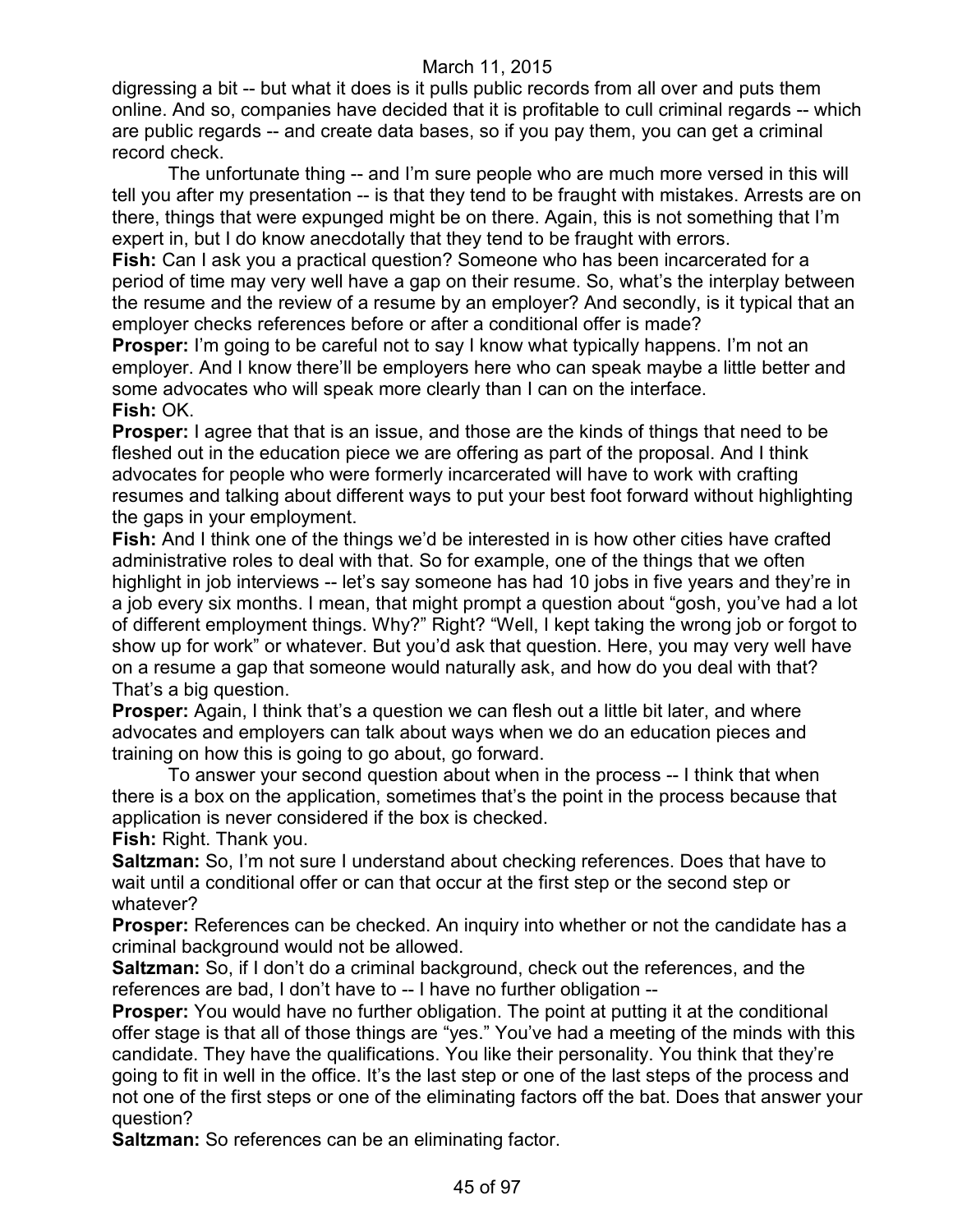**Prosper:** References can absolutely be an eliminating factor. If you called my old boss, and they said, "no, she is not a good candidate" there would be no reason to get to a conditional offer. You would never get to that stage.

**Fish:** Here's an example of how it works in the civil rights context. Someone says, I didn't get the job because the employer wouldn't hire me because I was gay, because I was African American, because I was a woman with children, because I was over 40 years old -- whatever the category. The employer then has to have a neutral nondiscriminatory reason for the action taken. Employer says, I had a requirement that you lift 100 pounds on the job. You couldn't do that. I required X or Y, checked your references and they weren't so good. But the employer's burden is to show that that impermissible factor was not driving the decision making. That's what I understand you are trying to structure here -- a way of making sure that that factor does not automatically disqualify someone. It doesn't preclude someone from saying there's other reasons why you are not a good fit for the job, but we're trying to eliminate the front door being closed on someone to even get to the point about whether they're qualified.

**Prosper:** Said better than I could have. [laughs]

**Fish:** I'm just restating.

**Prosper:** Thank you, sir. So, we've reached that individualized assessment criteria. What would happen after the conditional offer was extended -- an employer could now inquire into the criminal history. They could simply ask them, "do you have a criminal history?" Or they could obtain a criminal history report.

An employer would then be required to make an individualized assessment to determine whether a specific offense has a direct relationship to the person's ability to perform the duties and responsibilities of the job they are seeking. So, conviction matched up with what the duties of the job are.

This individualized assessment analysis comes from the EEOC's paper that recommends -- it's a 2012 guidance relating to the disparate impact of the use of criminal histories on protected classes that an employer can utilize --

**Fritz:** Can you tell me what EEOC stands for?

**Prosper:** Sorry -- Equal Employment Opportunity Commission.

**Fritz:** Thank you.

**Prosper:** Thank you. So, the EEOC recommended some guidelines to use when cases of use of employment history came up and there was a disparate impact on a particular protected class. And the factors in the seminal case Green are the nature and gravity of the offense, the time that has passed since the offense occurred, the conduct or the completion of the sentence, and the nature of the job held or sought. So, that links into the individualized assessment that I spoke of a moment ago.

What kinds of things should not be considered by the employer? Again, these are the common factors among the ordinances that have been passed around the country An arrest not leading to a conviction except where crime is unresolved or where charges are pending against someone -- if they haven't yet gone to trial for the charge that they were arrested for; convictions that have been judicially voided or expunged; and charges that have been through resolved through the completion of a diversion or deferral of judgment program.

I just want to say a little bit about the judicially voided or expunged. A lot of statutes talk about juvenile offenses. The reason we didn't put that in here because in Oregon unlike some other jurisdictions -- New York, for example, which I'm familiar with -- juvenile offenses are sealed. If you committed a crime and it was adjudicated in family court, no one's ever going to see that record. It shouldn't show up on a criminal background check.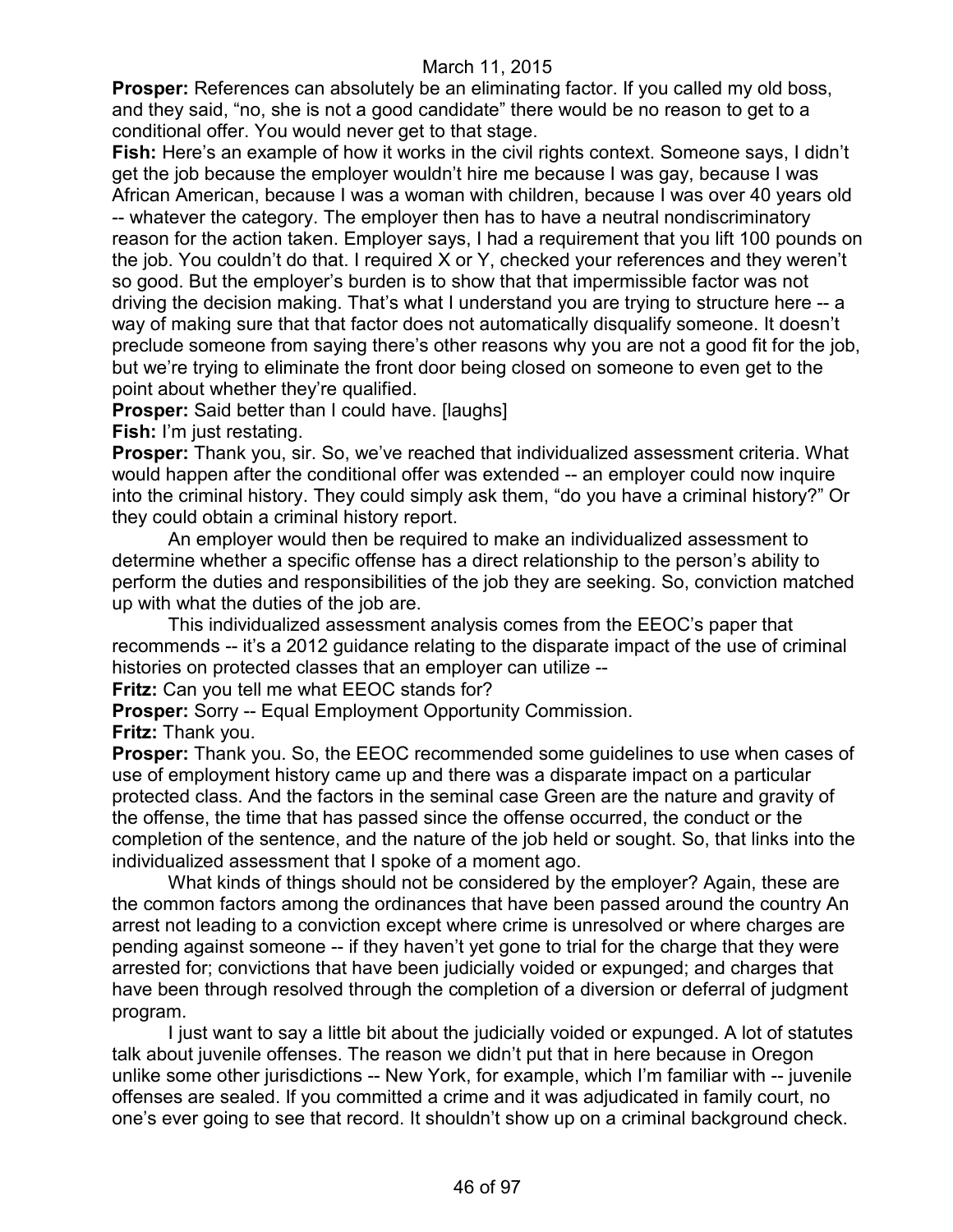In Oregon, you have to take active steps to expunge your record. So, if you committed an offense as a minor, after five years of a clear record, you apply for expungement. So, the reason you don't see juvenile offenses on there is because we'd have no way of removing them from the record unless someone actively expunged it. And that may be a question that others later will talk a little bit more about.

**Fritz:** And what's the reason for allowing in when charges are still pending given that we have an innocent until proven guilty ethic? Why allow discrimination based on something which may or may not turn out to be true?

**Prosper:** That's a good question, and I think that is another one of these compromises because most employers -- and again, I don't want to speak for employers, they'll speak for themselves shortly -- want a quick turn-around. And maybe there's sort of this unknown question as to whether the person will be convicted. Will they be able to continue the job? Are they going to be incarcerated? That kind of iffy question is put in as one of these exceptions to give the employer some confidence that the person that they're hiring is going to be available to do the job long term.

Exceptions. The proposed policy would not apply where a federal, state, or local law regulation requires or authorizes the consideration of a person's criminal history. Such situations will include employment of law enforcement or people working in the criminal justice system; private security employment where a license is required by the Oregon Department of Safety Standards and Training; employees that would have direct access to or provide services to the children, elderly, persons with disabilities, persons with mental illness, or individuals with alcohol or drug dependence or substance abuse disorders; employees required to be licensed, registered, certified, or otherwise authorized to practice a profession or trade in this state; and individuals applying for licensure, certification, or authorization to practice such a profession or trade in this state; and lastly for now, positions designated by the employer as part of a federal, state, or local government program designed to encourage the employment of those with criminal histories. **Fritz:** Is this an example list or -- are these the only --?

**Hales:** They're the typical.

**Prosper:** These are the typical. They come in all shapes and sizes. I pulled these from existing state law that has prohibitions on its funding of such service providers. So, for example, a nursing home that receives state funding with need to be accepted because the have actually a matrix, a list that was compiled by the Department of Human Services with actual offenses. And so a facility could not avail itself of state funding if they didn't follow those guidelines. So, each are more individualized to their state. I put this in sort of Oregonese so that we could look to something as guidance and not sort of makeup categories.

We're proposing a process. If after a conditional offer is extended, an individualized assessment of job relatedness is made, and an employer decides "I'm not going to hire this person" or "I'm not going to promote this person," "I'm not going to transfer them to a different department," or "I'm going to discharge this person after finding out about this criminal history." If all of that is the case, here is what would have to happen.

The person would need to be informed of the adverse employment decision, and the portions of the criminal history would need to be outlined -- outline is the wrong word. Would sort of need to be pointed out. How I describe that is if you have a written criminal history, you take a highlighter and you circle or put a checkmark next to the convictions that influence the adverse employment decision.

The person would need to get a copy of the criminal history report. As I mentioned earlier, a lot of times they have errors, so it would be good for them to see it and be able to say "yes, this is true" or "this isn't true." A written notice of rights with a timeline for an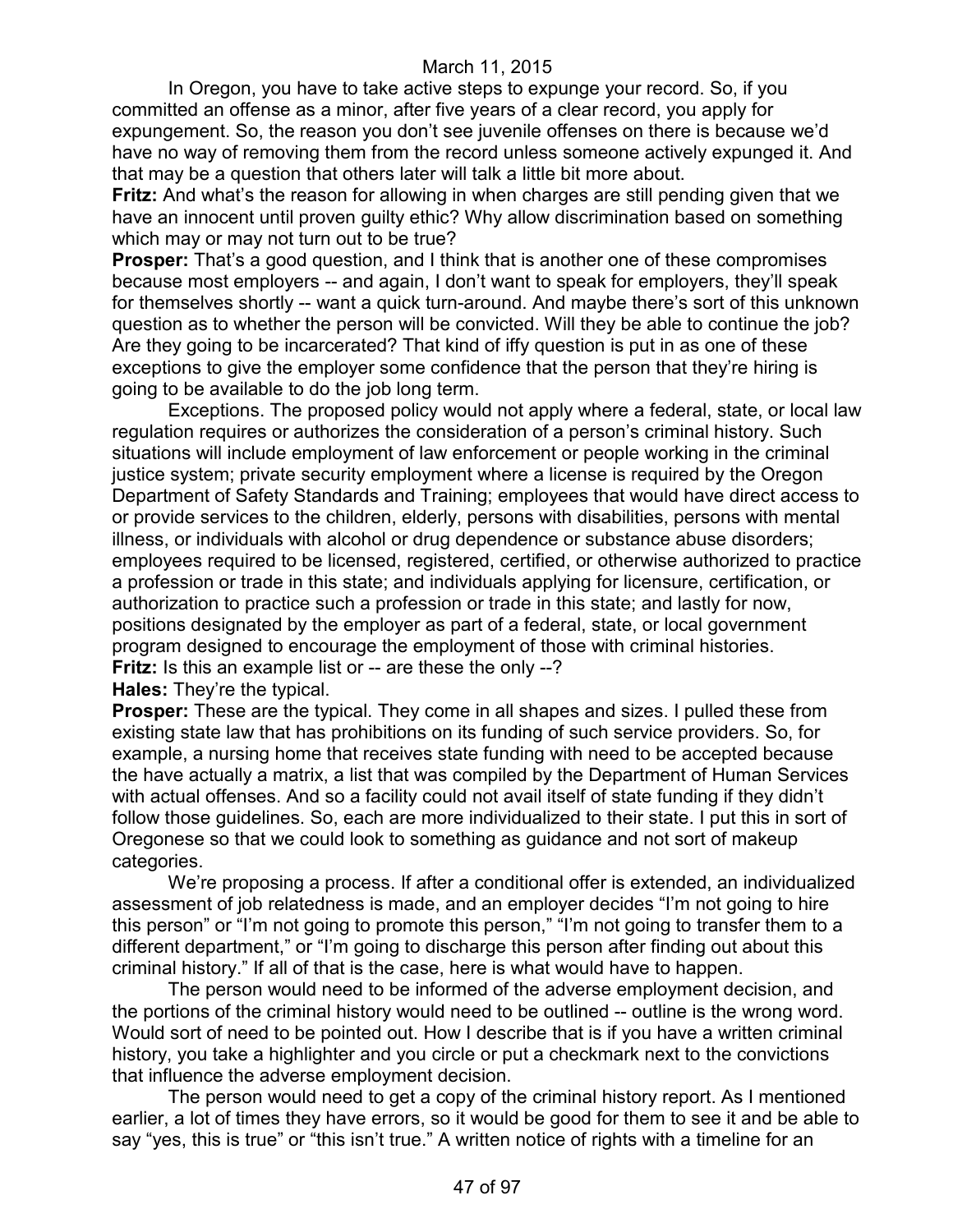opportunity to request reconsideration. I don't want to go back to the other slide because I may not be able to get back here -- but there are various deadlines. They go from two days to 14 days. We thought two days was reasonable. Folks talked about too much time between offer and reconsideration would not be good for either the job seeker or the employer. So, we put in two days to request reconsideration.

**Fritz:** Two days from what?

**Prosper:** Two days from receiving an adverse employment decision, a copy of the criminal history, and an indication somehow of what items in the criminal history caused the employer to make the adverse employment decision.

**Fritz:** And is that two days by certified mail with receipt requested? **Hales:** Good question.

**Prosper:** That is a very good question.

**Fritz:** Otherwise -- the mail is not necessarily that reliable, or somebody might be out of town for the weekend, in which case you're out of luck. Two days seems a very short time. **Fish:** Normally, I think we'd have to consider actual notice and then figure out the timeline and then different options. Actual notice is handing something to someone and having them acknowledge receipt -- that's the best. The next is the presumption of delivery of a letter, or certified mail and getting a receipt. That's probably the least efficient for a lot of reasons. So, I think Commissioner Fritz raised a very good question. We should be looking to the extent possible actual notice, because that's the best. There's a receipt that says I got this notice from you, and that avoids all of the sort of complexity of figuring out whether they actually got notice and running the clock.

**Prosper:** I agree, and this is something that we can flesh out in the rules in the administrative regulations that the City Attorney would write up if such an ordinance were to pass. Those are the kind of nuanced details that we can work out.

**Fish:** But the next one on the list has got my attention, because I'm trying to think -- what other areas of our civil rights laws in particular are employers required to give a notice of enforcement options? What's the analogy -- where did you find that and what's the analogous requirement that you can think of? And if you can't think of it now, perhaps at some point we can come back to it. But you know, employers are required to do reasonable accommodation analysis. They're required to do many things. I'd be interested in knowing currently, when does an employer have to give someone a notice that says, "and if you disagree with me, here are all of your legal rights"?

**Fritz:** Land use notices, for sure.

**Fish:** I'm talking about employment law.

**Hales:** There are people look like they can answer that question, too. I'm writing these down. That's a good one.

**Prosper:** I'm writing them down, too.

**Hales:** OK.

**Prosper:** So, reconsideration. If the person requests reconsideration in whatever we decide is a timely matter based on your comments, the employer would then have two business days to reconsider the adverse employment decision, and they would again conduct an individualized assessment of relevant factors that could be offered by the person.

And this isn't an exhaustive list, but these are the kinds of things that other jurisdictions have put as rehabilitative or mitigating factors. So, the facts and circumstances surrounding the incident; the number of offenses; the age of the person at the time of the conviction or release from prison; that the person perform the same type of work post-conviction with the same or different employer with no known incidents of criminal conduct; the length and consistency of employment history before and after the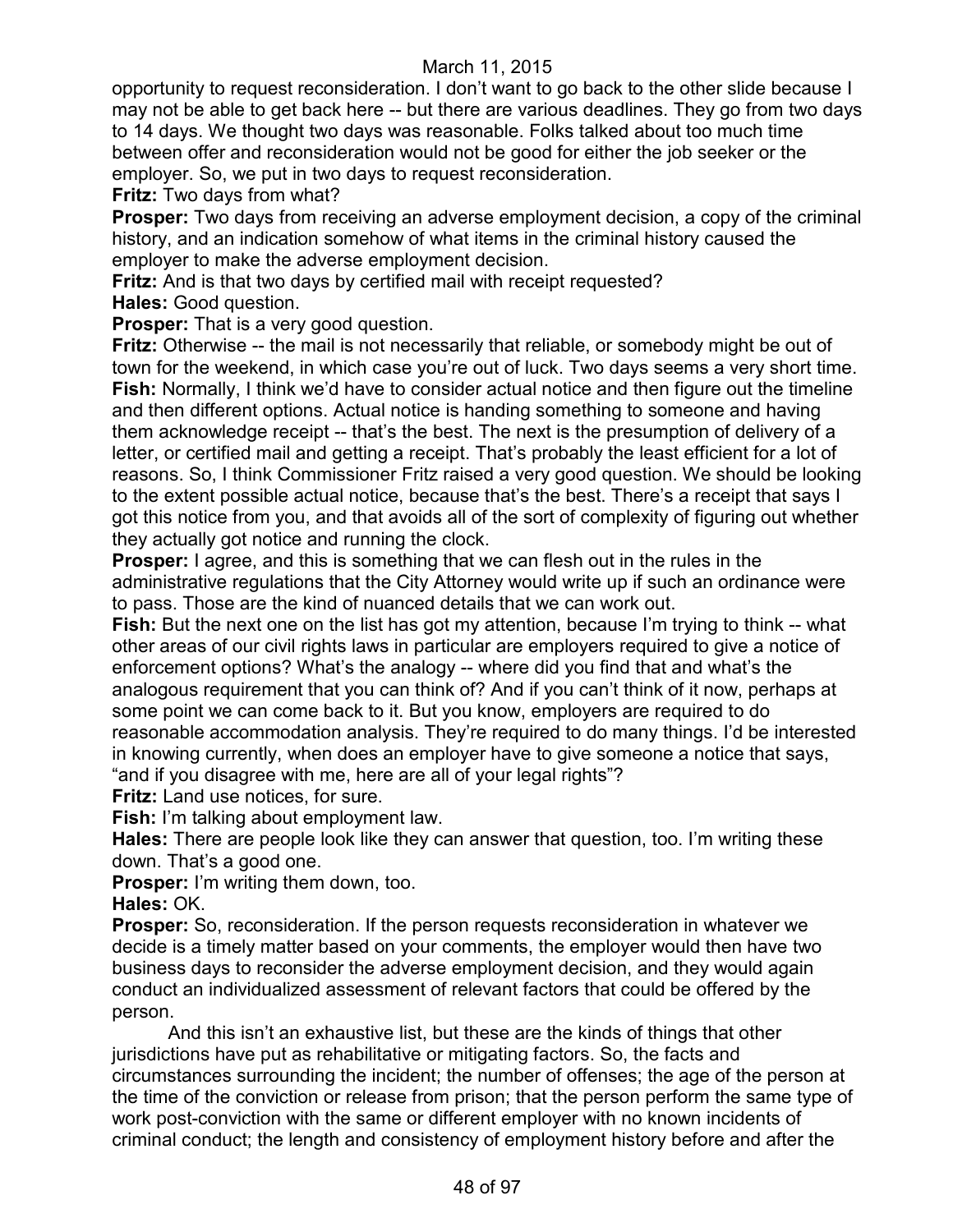offense or conduct; the person's participation in rehab efforts such as education, training or substance abuse treatment; employment or character references and any information regarding a person's fitness for a particular position; and whether a person is bonded under state or federal or local bonding program.

Unless the employer reaches a different decision after reconsideration, the adverse employment decision would become final four business days after the initial notice. Again, we will keep in mind that notice requirement and how many day lapse between the request for reconsideration and the final decision.

**Fish:** Can I raise a little red flag here?

#### **Prosper:** Absolutely.

**Fish:** I think we have to think about some safe harbor provision so that these cases don't get litigated on the question of the timeline and instead around the substance. I think there has to be some safe harbor around reasonable compliance with these rules, otherwise what you're going to have is a game of "gotcha" about whether the two days, the three days, the four days, the notice, and everything else. And hopefully someone later will lay that out, but I would want to at least consider a safe harbor provision so that we're not just getting hung up on these deadlines. These deadlines are designed to bring this process to a prompt conclusion, to be respectful of both parties' interest, but I don't think we want to have that be the primary issue in dispute going forward. So let's -- we'll come back to that. **Prosper:** Definitely, and I totally agree. That brings us to this enforcement. And again, that timing -- remember, we are talking about only after a conditional offer, so we're not talking about the universe of people who applied for the job, we're not talking about the universe of people who were interviewed, but specific people. And yes, that timing issue has to be addressed.

On to suggested enforcement. We have two outlined. There could be action by the City Attorney who already has the authority to bring code violations. So, if the City Attorney determined that a violation of the policy occurred, she could initiate a code violation proceeding after giving the employer notice of and an opportunity to explain the allegations. Again, we don't want it to be a "gotcha" -- we are giving you a summons. We envision some kind of back and forth, like a letter outlining the allegations and some time for response before a code violation proceeding would be initiated.

**Fish:** Let me ask you on this one -- because this one got my attention because it's not typically what City Attorney does in this arena, and yet we do have an agency that typically does these kinds of things which is the Bureau of Labor and Industries. Was there some considering to simply contracting administratively with BOLI to handle the administrative component of this rather than essentially creating an enforcement unit within the City Attorney's office to duplicate what they do routinely?

**Prosper:** Well, historically the City Attorney has not exercised its general law enforcement authority, unlike other cities of our size and offices that actually prosecute criminal offenses. There is currently no law enforcement capacity within the City Attorney's Office. This is something that would have to be fleshed out.

In terms of BOLI, BOLI is a state entity familiar with the state laws. As the City of Portland passes civil rights laws, having the opportunity to litigate those laws here in the city, having an administrative process that could be quick and efficient to adjudicate those is something that could be beneficial. Again, this is a proposal, and in it we outline sort of a possible way to go about adjudicating these.

**Fish:** The Mayor has invited us to ask the questions. We're having a forum to ask questions not to debate, but to sort of put them out there and see if they stick.

Let me just express the concern. I have tremendous confidence in the City Attorney and in her ability to administer anything that we set up. And I'm sure she would come with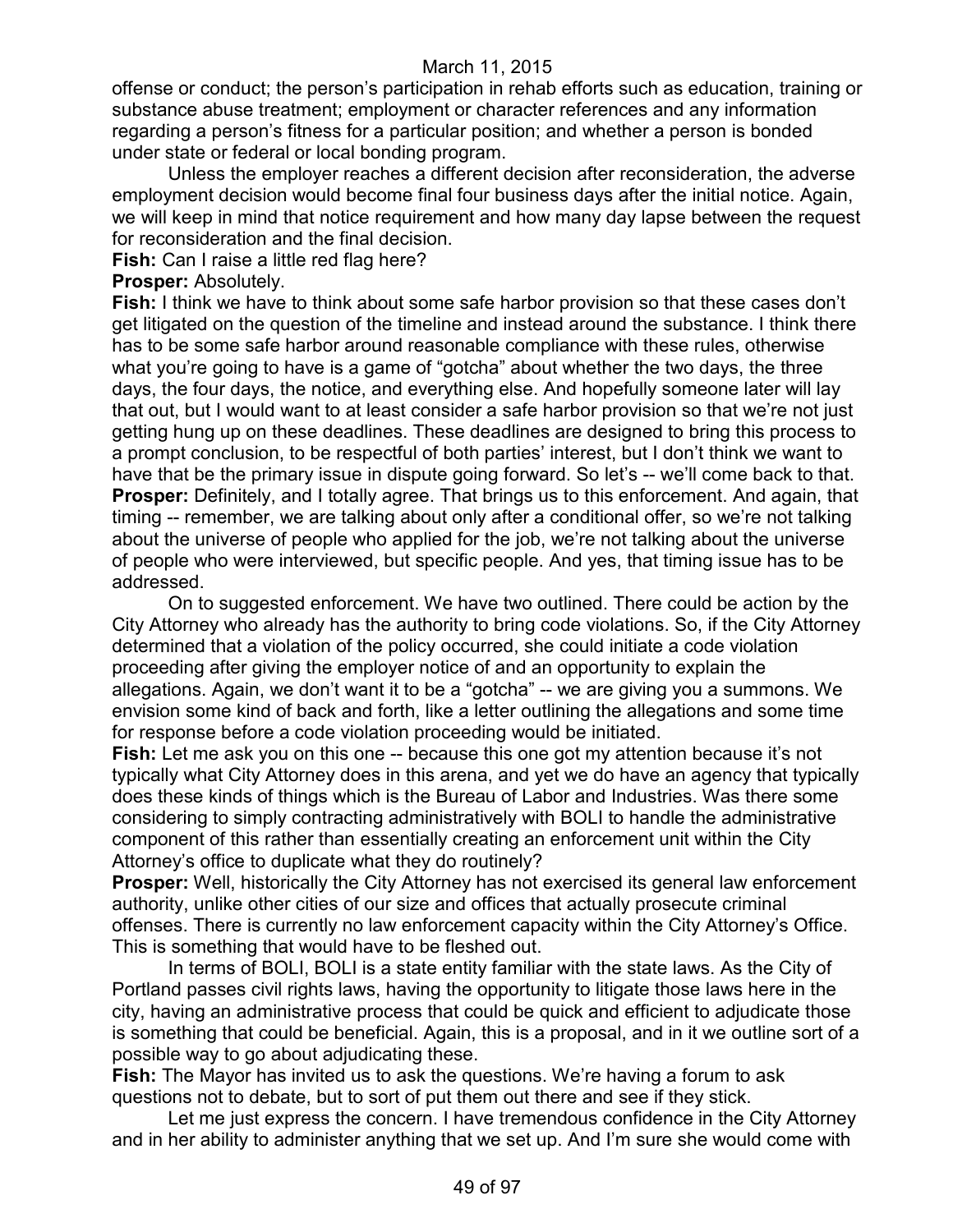a specific request that's a budget request, a staffing request. She would set up the administrative machinery necessary to do this, 'cause I'm guessing in the first couple of years we could see a lot of action.

The question I have is since there are people already highly trained to investigate and hear at the administrative level these kinds of things at the state Bureau of Labor and Industries, why not consider contracting so that they would enforce this particular statute on behalf of the City and then test-drive that relationship? I'm just throwing that out as an idea.

**Prosper:** Mm-hmm. My understanding is we already contract with BOLI to do the sick leave ordinances, and they are also handling our civil rights ordinances, if someone brings a claim --

**Fish:** And they will be handling in due course some additional action around fair housing. So, there is -- and I'm guessing some other city -- there's some other jurisdiction that has done something similar. I'm just raising it as an issue.

**Prosper:** You mentioned the term contracting. It costs the City money to asked BOLI to adjudicate those cases, they don't just do it. So, part of it --

**Fish:** One of the questions would be is, it a better or not as good remedy in process? That's a question. And then two is, is it more cost effective to have them do it or create a parallel administrative structure at the City Attorney's Office? I don't know the answer to that.

**Hales:** That's worth fleshing out. Good point.

**Saltzman:** You didn't talk about private right of action.

**Prosper:** Did I not? I'm sorry, I just skipped right over it. Thank you, sir. The other enforcement mechanism we envision is a private right of action under Oregon revised statute 659.885, which is a civil rights action on a court of competent jurisdiction.

**Fish:** That one got my attention, too, because I've sued a lot of people in another life under that statute. So, you're just laying this out as a concept, right? Because it's currently a seven page statute that has carefully tailored remedies and procedures according to the kind of claim. So, you get jury trials with some, not others. You get punitive damages with some, not others. Compensatory damages, you get caps on damages for some claims and not caps on damages for others and on and on.

I take it what you're saying is this would be the statute we would look to to craft the remedy, but right now, we would have to decide what is this most like in terms of state law? Because there's seven pages of tailored remedies depending on the claim. Am I right on that?

**Prosper:** Absolutely.

**Fish:** OK.

**Saltzman:** Wait a second. I'm a little confused. Are you are saying that statute is what becomes the basis for a private right of action? Are you saying we would create a private right of action that would be modelled after that statute?

**Prosper:** We would create a private right of action as happened with -- tell me if I am saying it wrong -- the [indistinguishable] case, where sexual orientation was the class of person at issue. That case has been litigated, and the City of Portland passed a statute extending that protection and the case was able to be brought under 659A. **Fish:** In a --

**Prosper:** In a circuit court, Multnomah County Circuit Court.

**Saltzman:** Describe for me just in ordinary English what a private right of action would look like to somebody who receives an adverse determination? What would the attorney writing the demand letter to the employer say -- in English, not legalese?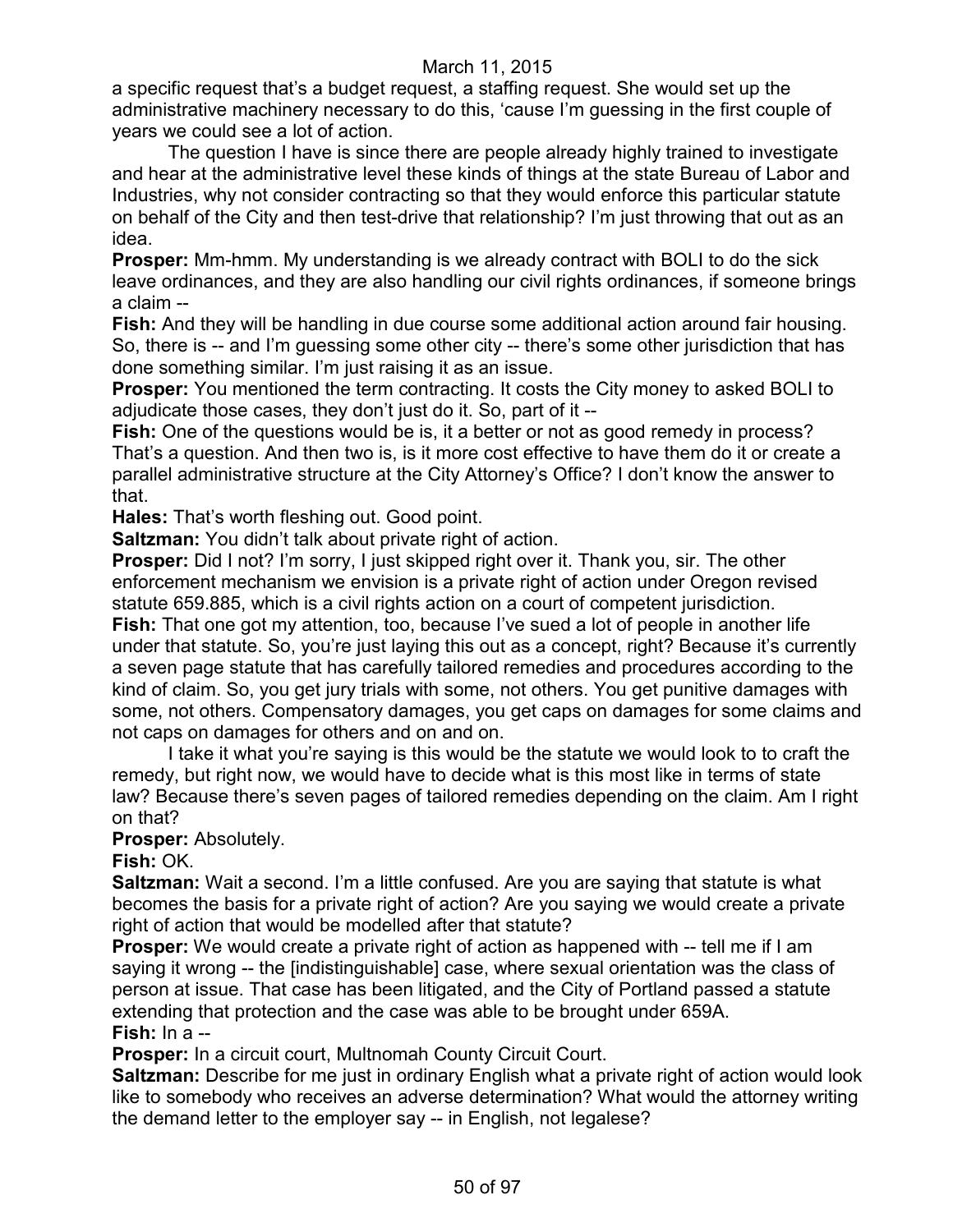**Prosper:** You got me on the fly, so here we go. They would have received a conditional offer of employment, and the argument would be that the individualized assessment was not reasonable. That their offense was not reasonably related to the job description. So, the case I like to use -- it's very simple -- a former bank robber recently released to prison who applies for a bank teller job. The employer, the bank, could reasonably say, "I've done an individualized assessment, and I'm not offering you this job." You would never get to the -- I'm sorry, the conditional offer would be revoked. So, it's what I mentioned earlier, and I'm going to dare actually -- oops. I knew I shouldn't dare to do anything because -- **Hales:** Karla will help you.

**Fish:** Now you've done it.

**Prosper:** I know. Thank you, Karla. The little things. See, this is what happens when you give me technology.

**Saltzman:** So just sticking with your example, if the potential employee responded well -- I robbed a bank when I was 17, now I'm 40. Is that a basis to file private action -- or I guess prevail?

**Hales:** Let me try to create an opposite scenario. So, that would be a reasonable decision by that employer not subject to a private right of action, because the previous conviction was reasonably related to the likely risk of that employee being employed there, right? **Fish:** Not quite, Mayor.

**Hales:** Stick with me because I'm trying to paint the opposite picture.

**Fish:** I know but just to be clear -- whether you think it's reasonable or not, the private right of action is just the door to the courthouse.

**Hales:** Right.

**Fish:** Anybody can file a claim saying anything they want.

**Hales:** You may not win, but --

**Fish:** You may not win. But you'd have to establish your protected party -- that is, someone covered by the law. You'd have to establish that you were given a conditional offer -- they have to prove that. You have to prove -- you have to then allege that it was then discovered or disclosed that you had a prior criminal conviction, and that the employer did not exercise a reasonable -- was not reasonable in saying that that disqualified me from the job when they withdrew the offer. And that that constitutes a violation of the law and I'm entitled to damages. What we haven't figured out if we do have a private right of action is what kind of damages, jury trial, attorney fees -- what do you get? But that would be the prima facie case.

**Saltzman:** If you were the bank robber and you were only 17, you could sue, but you may not prevail in the courts.

**Prosper:** You bring up a really good point, Commissioner Saltzman, and that is the nature time nature test, which is part of that individualized assessment. The nature and gravity of the offense -- so, the robbery -- and I'm sorry if the example -- but the robbery having occurred 25 years before would bring you to the second criteria, which is the time that has elapsed since the offense took place.

Now, remember that after the rescinding of the conditional offer, there's that opportunity for mitigating circumstances and evidence of rehabilitation. That would be a mitigating circumstance. You know, "I've lived a law-abiding life. At 17, I made this error and I've lived a law-abiding life. Now I'm 45 years old." Those would be the questions that would decide whether the decision was reasonable.

**Fish:** And currently, if you've received an offer and you request a reasonable accommodation because you have a disability, the employer has to go through a reasonable process to determine whether you get that accommodation and that can be tested in court. So, the legal question would be a judge deciding whether the time limits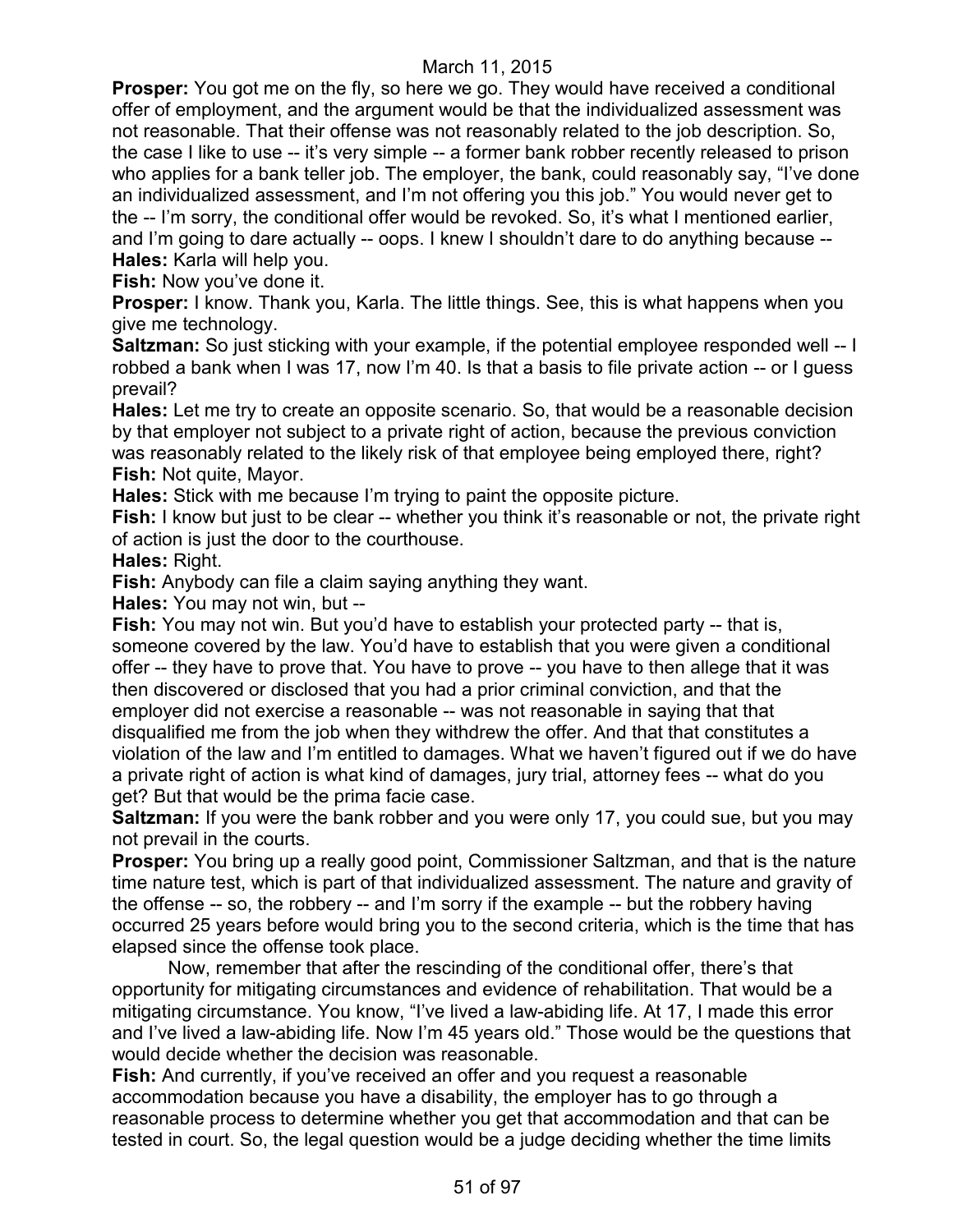have been followed, you qualify as a plaintiff, the law applies to you, and you've alleged that it is not reasonable and there is some basis for that. And that potentially could then go forward but that's a lot of burden to get to that point.

**Prosper:** Which is why the first option was presented, the option of the City Attorney or another administrative process. In a lot of the jurisdictions that have an administrative process be the last step or as far as you can go on your claim, they have robust administrative agencies that are adjudicating these cases -- investigating and adjudicating them. So if as you said a place like BOLI could be contracted, then that could be the final level of adjudication. That's an option.

**Fish:** Well, it's going to be a better option for most people because most people have trouble feeling an employment lawyer to take a case like this. It's a case that's typically taken on a contingent fee basis, because most people don't have the attorney fee. If you don't have an administrative process that's relatively easy -- and by the way, the employer sometimes benefits from an administrative process because you get a quicker outcome. **Prosper:** And they don't necessarily have to pay lawyers --

**Fish:** Yeah and there's mediation, there's a chance to get it right before you're stuck in a two-year piece of litigation, and -- so.

**Prosper:** I think you're talking about the access to justice piece, where people who are not typical plaintiffs could still bring a case somewhere and have it investigated and adjudicated without having to seek out a lawyer who's going to make this cost/benefit analysis.

**Fish:** And again, I'm not saying anything out of line here. Most people with claims like this have trouble finding a lawyer who will take the case. Let's just be clear, there's not a lot of people who do these kinds of cases and they're very careful in their screening. That's why BOLI and the EEOC are so important to people seeking to have their claims resolved. **Hales:** OK, so let's finish you last slide. Sorry we -- not sorry, but we got on to a good discussion there.

**Prosper:** So, a public education and outreach piece. This will not be successful if there is not a strong public education piece developed by the City implementing outreach to both employers and people with criminal histories to explain exactly what it is such a policy would do, what rights each party would have. So I'm going to end there and just say if this is something that the City would pursue -- and I hope it is -- that piece would be essential to the success of such a policy. Thanks for your attention.

**Hales:** Thank you.

**Fritz:** Just going back to the beginning of the presentation where you said that we couldn't ban the box. What's to stop a potential employer putting in their ad "foreigners need not apply" or "felons need not apply." Is that prohibited in other parts of statute?

**Prosper:** In other jurisdictions, it is. Here in Oregon -- and I am not an expert on article one section eight -- others here are -- but we could not prohibit we believe employers from having that question. But in determining whether a violation took place later in the process, the fact of the box or the question could be used later --

**Fritz:** I understand that part. What I'm concerned about is will employers now go even further upstream and put something in their announcement about don't even apply if you have a conviction?

**Fish:** Only if they have an enormous amount of money in reserve for legal fees, because what they have done is create a blanket class of plaintiffs. Anybody with a criminal background who applies to that employer is going to say, "of course I never got a fair shake because of their advertising." That would be the gold standard for a plaintiff's lawyer to have such a thing. If someone chooses to do that, it would make the cases a lot easier for the plaintiff.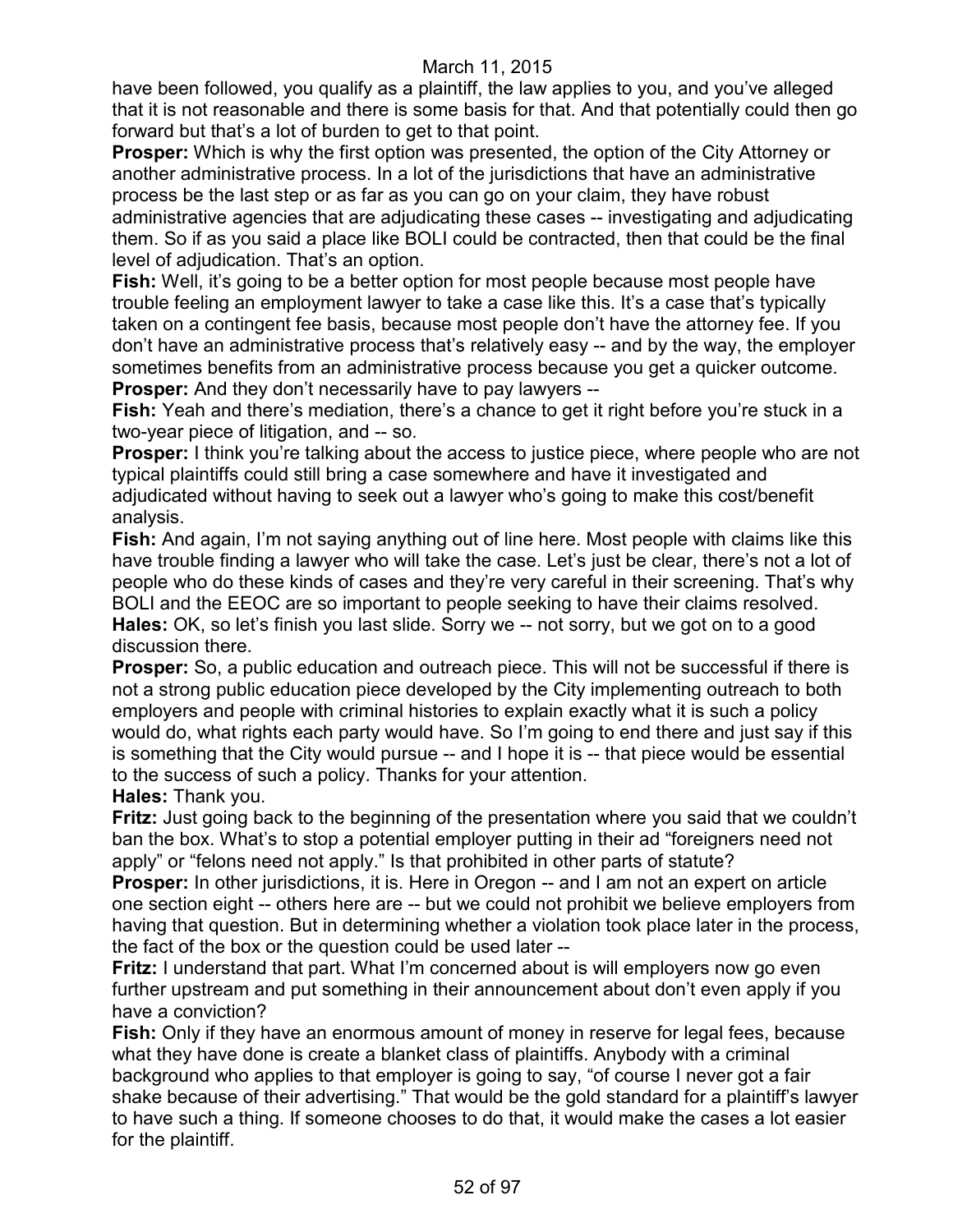**Fritz:** Thank you for that.

**Fish:** You can't prevent them from doing it, I guess, under the first amendment. But the plaintiff's bar would be delighted if employers --

**Hales:** If someone exercised their right to be that stupid -- [laughter]

**Fish:** If they hired someone to collect those kinds of announcements.

**Fritz:** I figured, so thank you for clarifying that. That would be part of the public outreach that you go to at the end there.

**Prosper:** And also the EEOC's guidelines are based on disparate impacts. So, such a blanket policy by the employer would probably -- as Commissioner Fish states -- invite a disparate impact claims from all kinds of protected classes.

**Hales:** Judy, thank you. Couple more questions and we will call her back.

**Saltzman:** Would that apply to full and part-time employment or simply full-time? **Prosper:** It would apply to all employment. We would probably fashion something that would apply to all people in all positions.

**Saltzman:** So if you're hiring summer youth and things like that, we would have to go through this?

**Prosper:** Yes, with the exceptions outlined on that exception slide and if it's a policy. And one of those exceptions was a position designated by the employer as part of a program to encourage employment of those with criminal histories. That is one of the exceptions. So, if you had a youth employment program with that bend that was trying to rehabilitate youth, then it would fall under exception.

**Hales:** Great.

**Saltzman:** Maybe this isn't the question for you to answer, but I guess -- I can see this maybe working in a large company, but I have a hard time grasping how this is going to work in a sole proprietorship corner market. I mean, I don't think you have to answer that question. I'm having a hard time seeing this working outside of sort of typical corporate America.

**Hales:** I think some of the people we'll hear from today are small businesses that already do this, so I think we can hear how they made it work.

**Fish:** We also have a chart that says that every jurisdiction has taken this up has debated that very issue.

**Hales:** Right, set a threshold somewhere.

**Fish:** In San Francisco, which is a pretty liberal place, they said you have to have 20 employees. That would be well above the sort of small neighborhood -- the typical neighborhood small business in Portland has five or fewer employees. So that's just a way of comparison.

**Hales:** Judy, thank you. We'll have you back either at the end of this or at our next phase, but thank you for your great work. Appreciate it.

**Prosper:** Thank you for your attention.

**Hales:** We have some panels lined up, starting with some folks that actually place people now into employment that are coming out of the criminal justice system. I'll call a panel of one first because of the number of chairs and then more people. Let me start with Holly Whittleton from SE Works. Welcome.

**Holly Whittleton:** Thank you, Mayor Hales and City Commissioners for the opportunity to speak this afternoon. I've been asked to speak to SE Works and workforce development efforts with individuals with backgrounds and second chance employers, as we call them, and the impact of employment on recidivism. We know that employment matters and that we want to endorse ban the box or fair chance.

For over 18 years, SE Works has delivered workforce development and youth education and career development through our nonprofit community-based development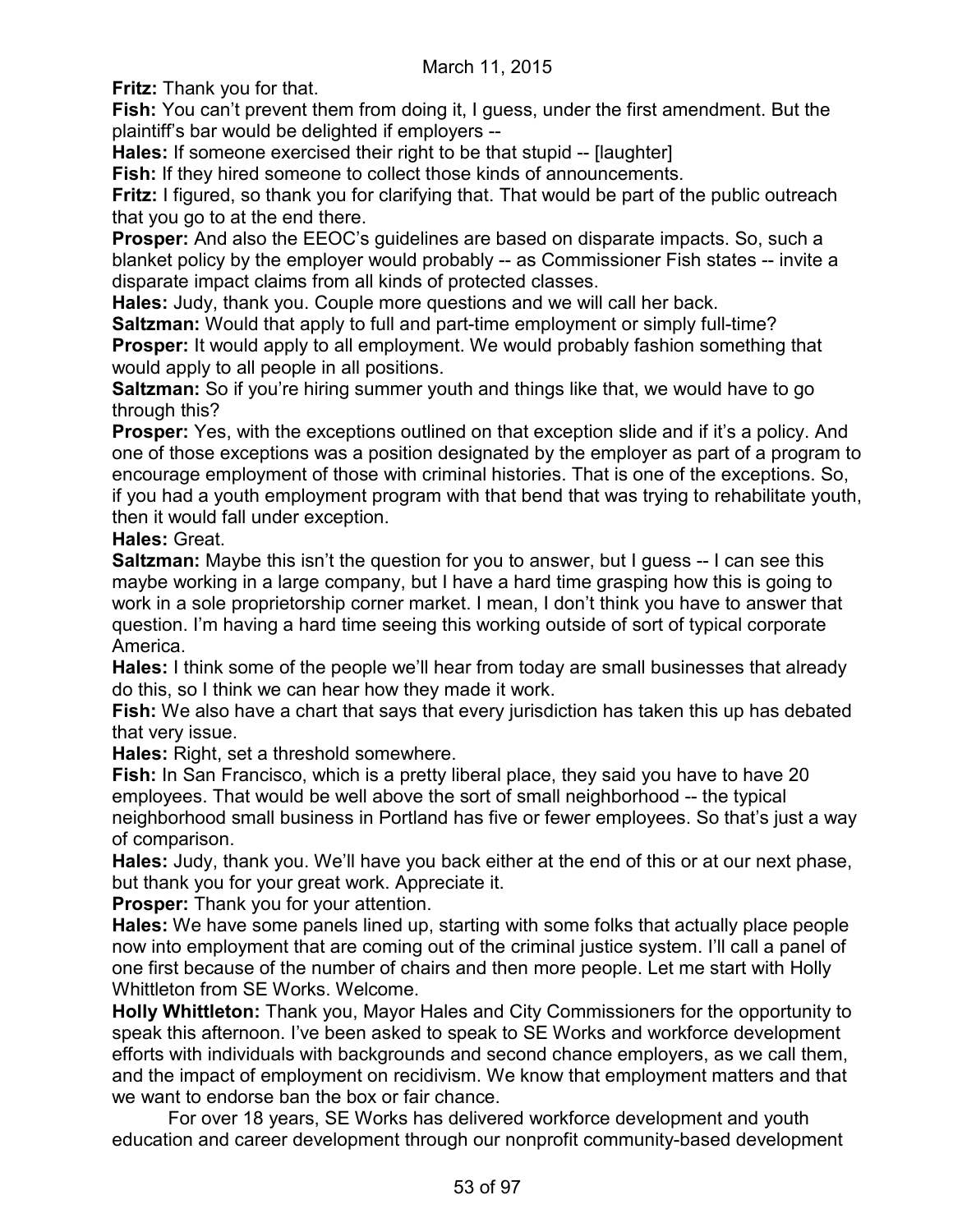organization. In 2013-14, we served over 3000 individuals with backgrounds including adults and justice-involved youth ages 16 to 24. Our WorkSource Portland metro southeast center serves the highest percentage of those who self-attested in the system to a background, and we have about 17% of our population who are coming through the WorkSorce center self-attesting.

We have really moved to pre-release work versus post-release work. Pre-release work is work on securing identification for employment, working with employers prerelease for an individual, and securing health care to ensure that they have a job, that they have housing, and that they have health care in place. We also work around temp programs for re-entry through our integrated workforce development model with drug courts and the court diversion programs and a multidisciplinary treatment and justice program for gang-involved youth in Rosewood.

And these programs really work to empower individuals with backgrounds by teaching them through really relational case management, tailored workshops, and through one-to-one work with their case manager, how to explain their skills and their abilities, not their background. We need to get to that, but we need to start talking about their skill and ability first.

And so, we work with individuals to get them training through the WorkSource center -- that could be anything from forklift certification through to HVAC training -- and then working through employers who have deemed themselves second-chance employers to get those positions so that they're not constantly stuck in transitional or survival jobs. They're looking at career track employment, which is really important.

One of the integrated programs that's been one of our most successful has been the prisoner re-entry employment program actually funded by the City of Portland and through WSI, Worksystems Inc. Through a three-year career track model, which is highly relational with the case manager, the individual is placed in a job and case-managed and worked with the employer on a constant basis to see if there's any issues that are happening with the particular customer who's been placed.

In 13-14, we placed 102 participants in that program and of 102 participants, 76% became employed with an average hourly wage of \$13.71 and we have a recidivism rate of 1%. If you look nationwide, recidivism rates are over 67% in some states. So, we believe its highly relational model, the follow-up, the work with the employer, and the front end which we do a lot of job carving on behalf of the customer to get the proper placement. We're not going to take somebody with a background, you know, as Judy just explained, maybe that had robbery and putting them in a position that the employer is not interested in hiring them. We really try to tailor make the jobs to the individuals.

We've also been very successful with a very large Department of Labor grant over a five-year window that we have tracked. We had 809 participants. 631 or 70% of the individuals were placed in employment. And only 69 out of that 631 recidivated -- 11%. So, we're saying that employment is the answer, along with housing and health care. Employment really does drive recidivism rates.

We've worked for many, many years -- for anyone that knows SE Works -- in cultivating second chance employers. We have a huge database of those individuals, and what we know it takes a lot of time and it takes education and context for the business to embrace hiring those with backgrounds. It really does. There's a lot of mythology with backgrounds, and employers are not well educated in relation to that.

Not all employers are keen to hire, and the box is used as a deterrent to hire individuals that we do put forward. But we do have businesses that do give individuals a second chance, and I think we're really honest with our employers, and we sell skill and ability and not character and that is what we are clear about. And really building that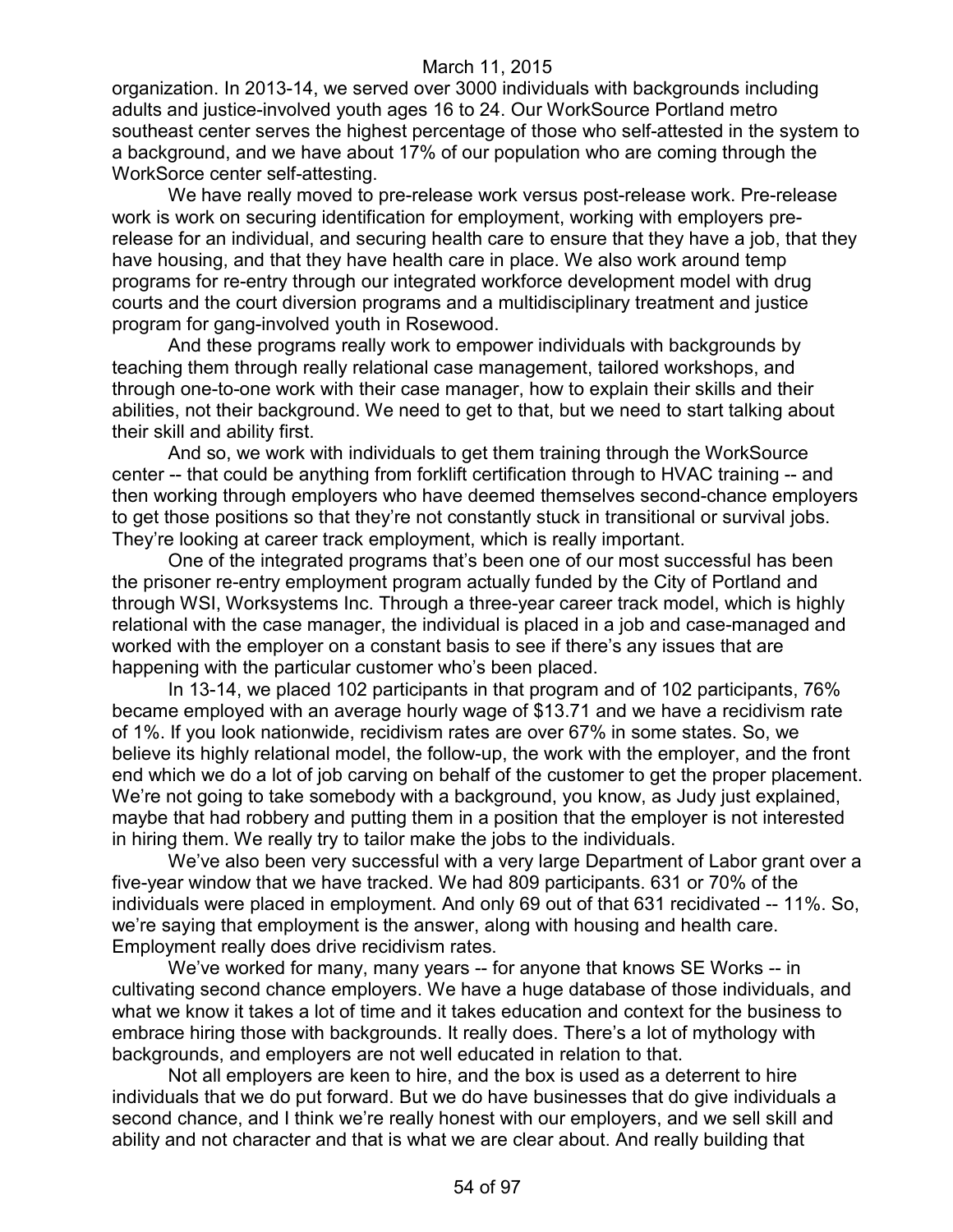relationship with the employer is absolutely critical from our end so that there is a trust between the employer and SE Works that we're going to give them the best candidate possible for the job.

I did get the chance to talk to a few employers before I came here today, and some of them are second chance, and some of them quite large employers who do hire individuals, and they felt they needed to get some of the best champions on this initiative, which are chambers of commerce; PHARMA, the Professional Human Resources Management Association; and get employers to understand what ban the box or the fair chance initiative is really all about. There's a lot of misinformation out there already about it.

When I was talking to employers about coming today, there were just like, nope, don't want to have that discussion about banning the box. So I think there's a lot of work. We did a lot of work on the phone about this, and they asked about City and County outcomes. If this has been endorsed over a year ago with the City and County, what are the outcomes and what were the lessons learned? One of the largest employers wanted to know.

They felt that an education campaign for employers -- that they understand the benefits and that they've really reduced the mythology and fear. One employer asked me, "what is the enforcement? I heard Judy talk about that." Because without enforcement, he called it a toothless tiger.

In closing, I want to say that SE Works is a second chance employer and 16% of my labor force have backgrounds. I've established baselines for hiring. We have a school on premises, and so contractually I have to look at that, but we want to give people a second chance. We really believe that a charge and a criminal background is not a life sentence, and this is what happens when you are checking off boxes for employment or housing.

Applicants are being put in a situation of being screened out before they're able to really describe what they have to give to that employer. They don't have the chance to say how long ago the criminal activity has been or what they were charged or incarcerated with. What they've done since then -- we have many who have come in and done a lot of community work. So, how do they get to explain that if they're screened out? Most of all, what are their skills and abilities? And the ability to sit in front of someone and discuss that.

We also know that this check box really affects communities of color who are overrepresented in the justice system, and we need to think about that as we look at this.

We really encourage employers to ban the box, take a thoughtful look at this, establish a baseline for hiring, and assist those who want to work and be crime-free and overall reduce recidivism and really make that change in the community. I thank you today for the opportunity to speak.

**Hales:** Thank you. Questions? Thank you very much, Holly. Appreciate it. We have some more folks in the business of getting people hired. Patrick Gihring, Andrew McGough, and Pat Daniels from Worksystems Inc. and Constructing Hope, would you come up? **Jacqueline Whitt:** Hi, Mr. Mayor and Commissioners, my name is Jacqueline Whitt and I'm here representing Constructing Hope.

**Hales:** OK. Who's first?

**Andrew McGough:** I guess I'll kick it off because I'm the more generic spokesperson here. My name is Andrew McGough, I'm the executive director of Worksystems Inc. Thank you, Mr. Mayor, for the opportunity to speak with you today -- and Council members the same.

Part of our responsibility is -- as Holly just testified -- is to oversee the regions workforce development system. We call that WorkSource Portland metro locally. And in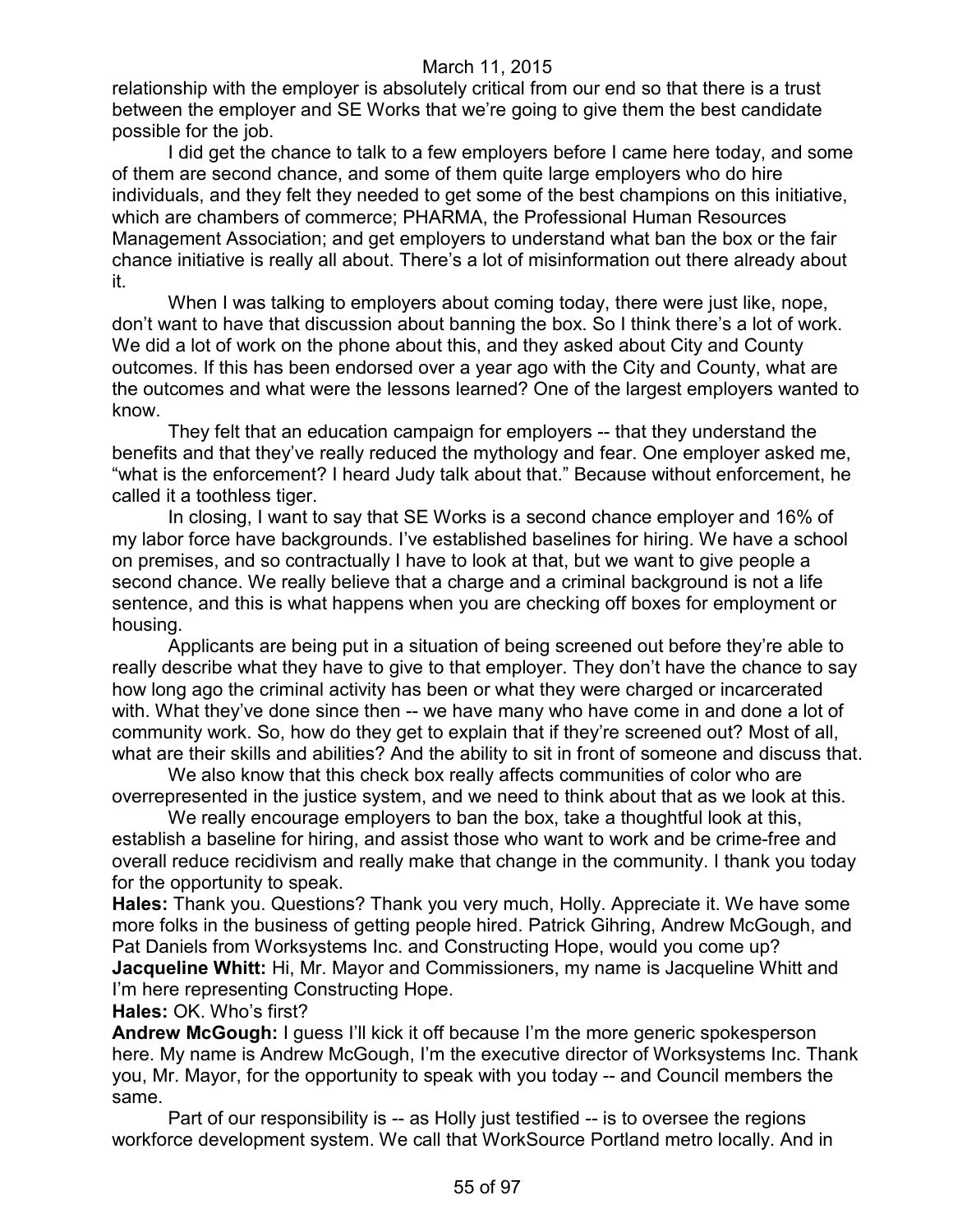our five centers last year, we served 101,000 job seekers across the region. Nine percent of those job seekers or more than 9000 people self-disclosed having a criminal background.

Research shows that a good job is one of the best ways to prevent ex-offenders from committing new crimes. Unfortunately, finding a good job is one of the most difficult tasks for former offenders. Recent survey results suggest that between 60% and 75% of ex-offenders are jobless up to a year after release.

Research conducted by the National Institute for Justice has shown that most employers are reluctant to hire applicants with criminal records. In a study conducted in New York City, for example, a criminal record reduced the likelihood of a call-back or job offer by nearly 50%.

In the same New York City study, employment prospects for applicants with criminal records improved when applicants had an opportunity to interact with the hiring manager. The study concluded that personal interaction between the applicant and the prospective employer was a key factor in successful hiring.

While I know there will be some controversy surrounding the specifics -- and I think Commissioner Fish pointed that out quite well today -- I'm convinced we can find common ground and figure out ways to remove impediments for people with criminal backgrounds to reconnect with the labor market.

Basic things we know are effective, like removing the question from the application and ensuring that people have an opportunity to interact face-to-face -- these should be front and center with whatever policy or regulations emerge. As a local employer, I can speak from personal experience to the benefits of these kinds of practices. We have the option to do a criminal background check as a condition of employment. This does not happen until the offer stage, and it is at our discretion. We made an offer to a person where we discovered an extensive criminal record, including spending time in prison. However, through the interview process, we decided to give her a shot. She has turned out to be a great member of our team and she has proven to be the right person for the job. Thanks for the opportunity to testify.

**Hales:** Thank you. Welcome.

**Whitt:** Hi, my name is Jacqueline and I wanted to share part of my story because I think it's imperative that we ban the box to help individuals like myself be able to secure employment so we don't return back to the same behaviors that we had.

I have a lot of skills to present to an employer, and I've done a lot of programs in public service, and I have really began to understand the important things in life and how to go about establishing relationships. I have had wonderful people teach in in organizations such as Mercy Corps and Constructing Hope and Better People, and I'm currently employed at Red Lodge Transition Services, which is an agency that helped me. I volunteered for them when I got out of prison and they actually hired me for a part-time position. Had it not been for them, I wouldn't have an income and I want to ask that ban the box be instated so individuals like myself can raise ourselves up out of poverty and secure a decent income to be able to live and thrive instead of just survive. Thanks. **Hales:** Thank you. Thanks very much. Welcome.

**Patrick Gihring:** I'm Patrick Gihring, I'm also from Worksystems, Inc. We manage the economic opportunity program which is a city program that serves about 700 low-income Portland residents who have barriers to employment. Of the people served in this program, about 300 or 40% are ex-offenders. Ex-offenders are served across the array of partners within the network and, as you heard, there are special projects at SE Works and Constructing Hope that are focused on serving these populations with employment services.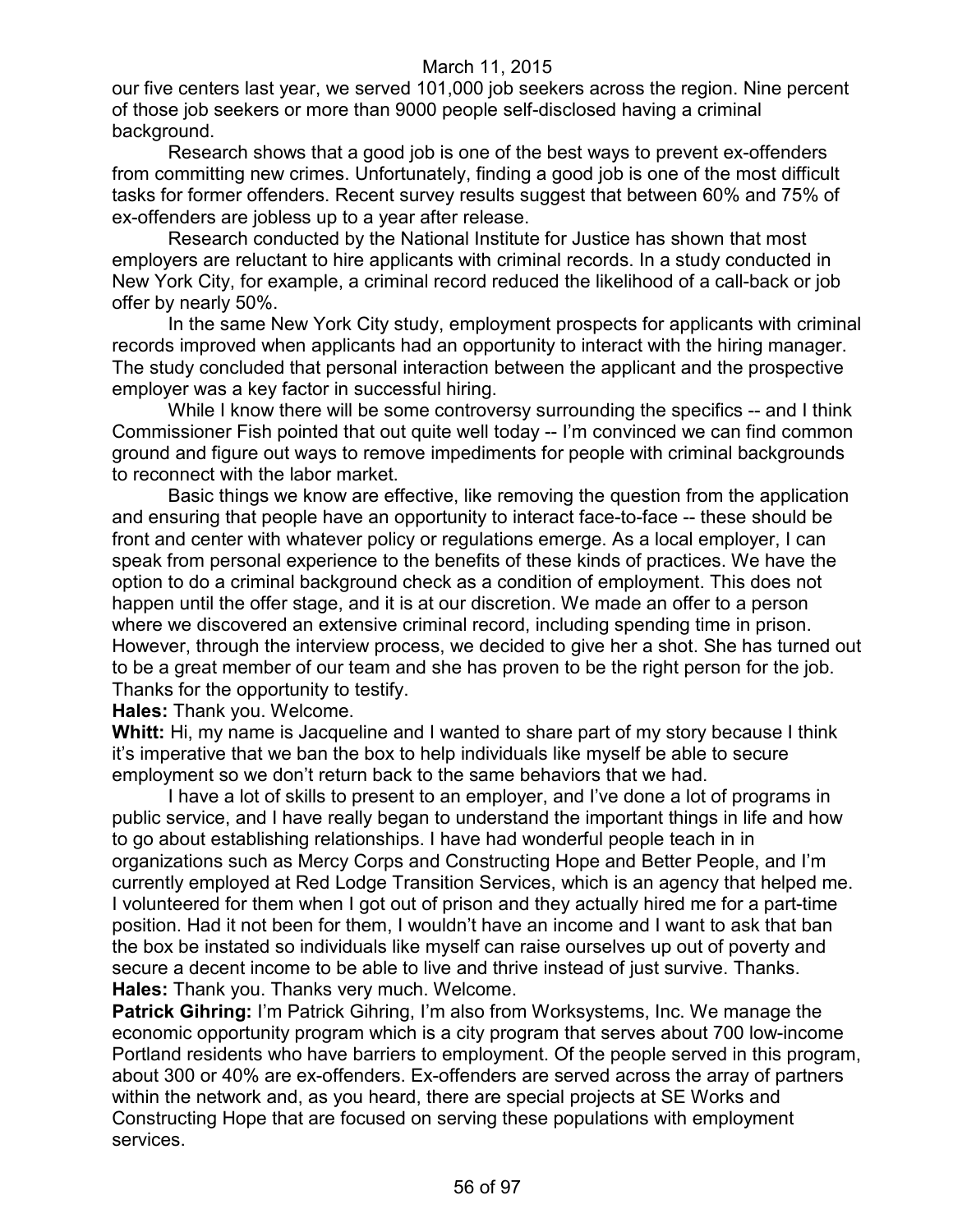We provide an array of specialized services through the WorkSource system - you've heard a little about those earlier from Holly -- that support the employment goals of people served in the economic opportunity programs. These services include job clubs for ex-offenders, workshops to help people communicate with employers about their backgrounds, internships for people with limited work experience, and training in occupations that offer more opportunities and open doors for ex-offenders.

58% of the people who have criminal backgrounds served in this program enter employment during the course of their participation at an average wage of \$13 an hour. We think that's good, but it could be a lot better if there were more open doors for this population.

The approach of leading with strengths and giving job seekers a chance to communicate what they have to offer to an employer before they're screened out or need to talk about the checks against them is something that we support.

I'd also add for the many people we serve who have a 10 or more year gap in their employment history, for them the barrier is bigger than a box. They often need career coaching, job training, and help connecting to employers. That's why I'm also here to support the employment program services you're hearing about today and we believe this is also an important part of the solution.

**Fish:** Mayor, can I ask Andrew a question?

**Hales:** Yes, please.

**Fish:** Andrew, you may have touched on this, but you estimate -- how many people might in Multnomah County might benefit from this change in the law?

**McGough:** If it's 9%, 10% of the labor market, that's 15,000 people.

**Fish:** And from your experience, what are the kinds of jobs that people are competing -- I know it's hard to generalize -- but what are some of the kinds of jobs, categories of jobs that people who are coming out of the criminal justice system are competing for?

**McGough:** Well, we hope they're middle skill jobs that pay livable wages. We like to focus on careers in manufacturing, construction -- there are certain industries that are definitely more favorable for people re-entering the labor market with criminal backgrounds. Health care, for example, is not an industry that we have a lot of success with with ex-offenders. **Fish:** You have had some with the trades.

# **McGough:** Yes.

**Fish:** We also know that there are some programs that the trades are running in facilities, where people can do their apprentice work, get their certification, and be job-ready. **McGough:** Absolutely, yes. So, there is a lot of that work going on. It's increasing. And, you know, the use of industry-recognized certifications and other sort of competencybased measures are really effective with these kinds of populations.

**Hales:** Thank you all. **Saltzman:** Andrew, you said we haven't been particularly successful in the health care

sector --

**McGough:** With ex-offenders.

**Saltzman:** Yeah. Is there a reason?

**McGough:** I think a lot of the occupations within the health care system require relationships with patients and individuals and access to -- potentially -- drugs and just the environment is a little bit more challenging, I think.

**Saltzman:** OK. Thanks.

**Hales:** Thank you all. Thanks very much.

**Whitt:** Thank you so much for your time.

**Hales:** Thanks for coming. Speaking of employers, let's call a panel of four of them. Jim Houser from Hawthorne Auto, Bill Dickey from Morel Inc., Llondyn Elliot from Family Story,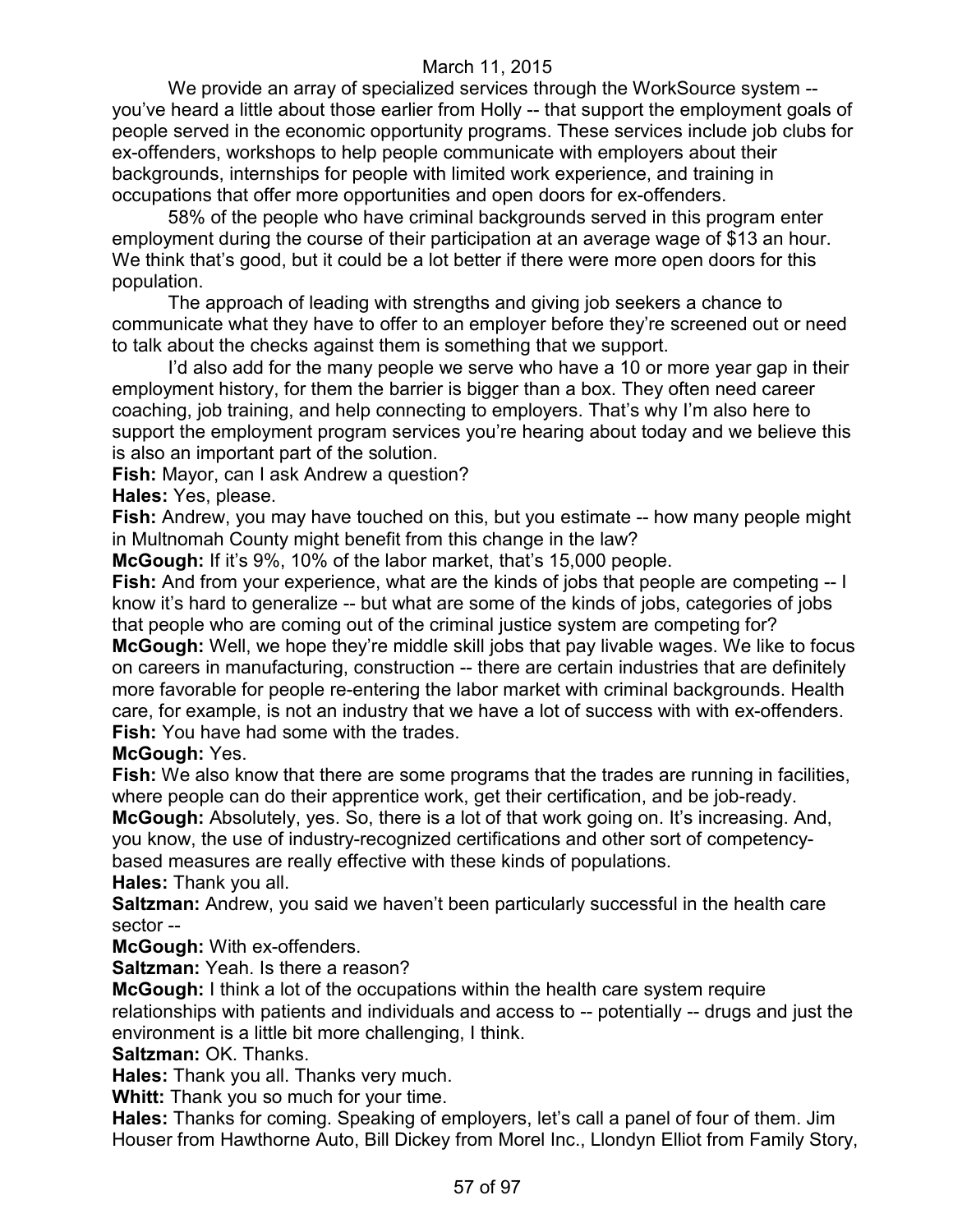and Judd Rench from Bula Kava House. Come on up, please. Jim, I think you're on first if you like to be.

**Jim Houser:** Thank you very much. Thank you for the opportunity to speak to you. My name is Jim Houser and my wife and I own and operate Hawthorne Auto Clinic at 4307 SE Hawthorne Boulevard -- we have for 32 years. I'm also co-chair of the Main Street Alliance of Oregon, a network of 2500 Oregon small business owners working together to lift up the real voices of small business on public policy.

Twenty-eight years ago, I hired an employee who was upfront about his criminal history. He just recently retired after three decades of one of our best employees. Having a criminal record doesn't mean being a bad employee. In my experience, people with criminal records are often model employees. They are frequently the most dedicated and conscientious. A lot of doors are shut to them, so when someone gives them an opportunity, they make the most of it.

Postponing a criminal background check or asking candidate questions about arrests or conviction records unrelated to job duties until after a job offer has been made gives an employer the opportunity to appreciate that the best person for the job may in fact have a record. In fact, company policies requiring early background investigations may not be in the best interest of either the applicant or the company.

From my perspective, why would an employer want to short-circuit the hiring process and deny themselves the opportunity to hire the best person for the job? In the end, what's good for my community is good for my business. As a small business owner, I know that when people have opportunities to succeed, the local community and economy thrives, and in turn, my company thrives. Thank you.

**Hales:** Thank you. Mr. Dickey, why don't you go next?

**Bill Dickey:** Hi, my name is Bill Dickey, I'm the co-owner of Morel Ink our in Northeast Portland. We're a commercial printing company. I apologize, I left my talking points at home so I'm going to have to do this off the cuff.

I think that this banning the box movement itself is just sort of ending a stereotype. I think that from our personal company's experience, we've about 12% of our workforce have criminal backgrounds, one that developed while they were on staff, one that the person came to us and said "I need help getting a job, I have this problem" and we hired them. And in all cases, these employees have worked out to be great people and do a wonderful job, and we haven't had a negative result in the case of any of it.

I think that the -- listening to the ordinance, it got very confusing for me because to me, all this does is just eliminates the out-of-hand -- eliminating an employee out of hand without having a chance to have a conversation with the employee first. If you and the prospective employee have a chance to get to know one another and the employee divulges this thing in his past, then you get to make a decision. But if you're just looking at a stack of applications and this box is checked and you pass that without talking to the person first, it eliminates you from the opportunity to maybe develop a great relationship and have a great employee.

So, I don't think it really changes anybody's hiring practices, it just gives you an opportunity to meet with a person that you might otherwise not get to talk to who could be a great and valuable asset for your business. And I think that pretty much covers my testimony.

**Hales:** Thank you very much. Mr. Elliott?

**Judd Rench:** My name is Judd Rench, I own a business called Bula Kava House. We're a cafe in Southeast Portland. I have an online store as well. This is our fourth year in business. Pretty quickly, we have gone to -- we're projecting about a half million in sales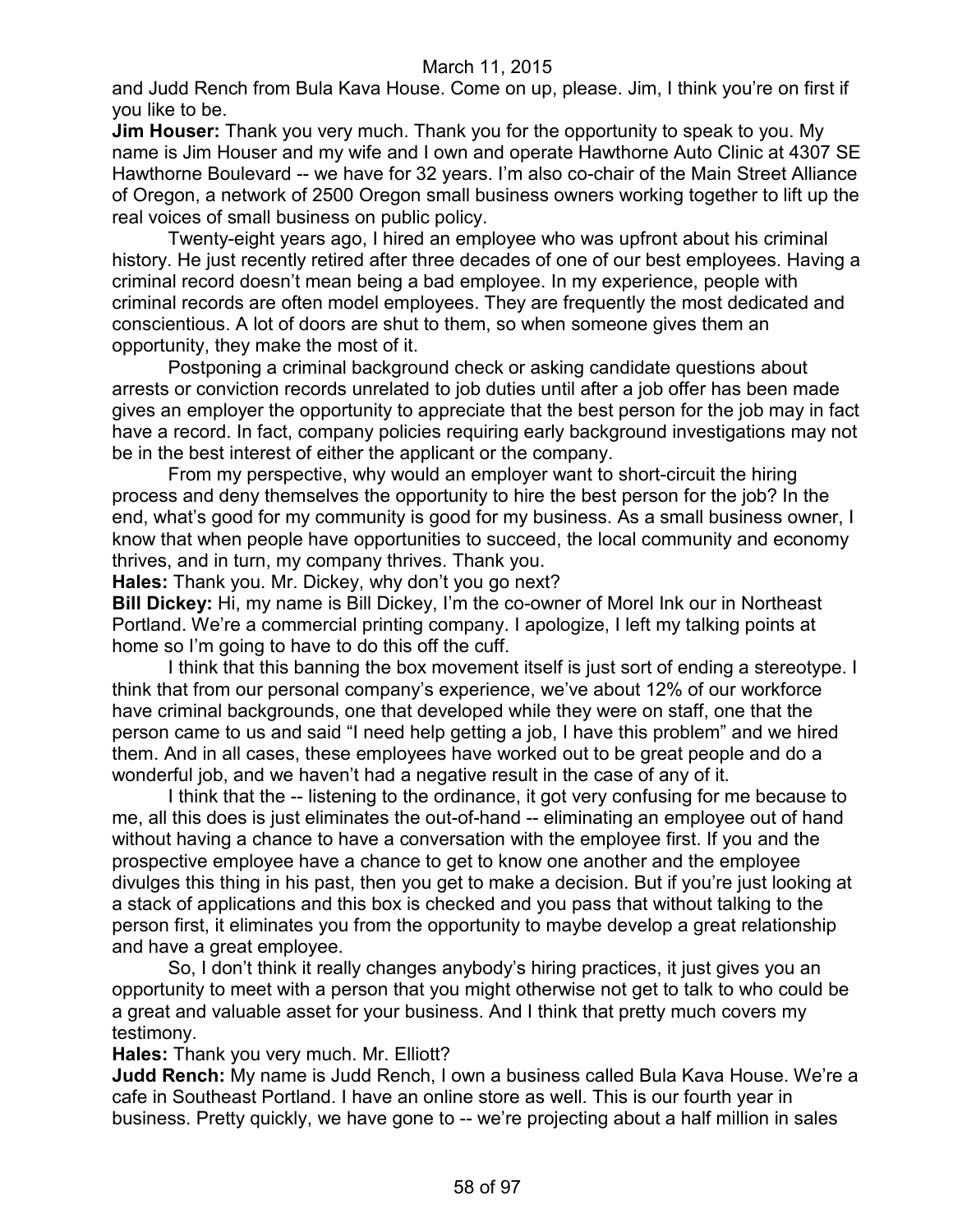this year from my small business. I'm also a convicted felon and I have two other misdemeanors as well on my record.

I was pretty lucky when I had this idea for my business, I had some good support financially and also just some backing otherwise. But a lot of people with the background like mine -- they don't have that same support. And if I didn't have the support that I did have, there's no way I would have been able to do what I'm doing now. I definitely would have a hard time finding any job because I think as he was saying, you know, having that box on an application that's on so many is just -- I mean, people just automatically look at it like "well, this is no longer a viable employee." And I think my story is so applicable because obviously I'm a viable employee. I think if I didn't own my own business, I would be valuable to a lot of different employers.

I think banning the box and -- it's just really important to get past that and to decide if someone is a viable employee based on something else. Right now, I have six employees. I haven't done a background check on any of them. I just don't see it very -- in my business -- and I know it is different in different business, but in my business, I just don't see it as very valuable to know that. I think it's much more valuable sitting down and talking with someone and then talking to their other references. I think it makes a lot more sense.

So, I support this and I think that I am proof that a criminal background check is definitely something that shouldn't exclude you from a job offer in the first place. **Hales:** Thanks very much. Appreciate you being here.

**Rench:** Thank you for listening.

**Hales:** Thanks for coming. Welcome. A little button on the bottom of that. There you go. Push that button and it will turn it on. There you are.

**Llondyn Elliot:** Good afternoon, Mayor Hales and members of the Portland City Council. My name is Llondyn Elliot, and I am currently a senior at Jefferson High School and also an emerging leader with the Urban League of Portland's social justice and civic leadership program. I urge you to support the fair chance for all ban the box ordinance because I believe it can help families like mine.

I've seen firsthand the problem that people with prior arrests or convictions have finding a job when they come back to wider society. I've seen my grandma struggle with finding a job that would help her support her family as a single mother. I've seen how stressful it is and how hard she has worked to put food on the table, to keep the water on and lights running, to keep a roof over her and her five children's heads.

Currently, my older brother is in jail, and we have to worry if he will ever be able to get a job because he didn't something stupid when he was 15 years old. Once he gets out, he'll be expected to be a member of our society, which means getting a job.

I have a cousin who is now an award-winning author, but wouldn't have this chance if no one gave him that chance. If they looked at his prior jail time instead of his abilities, he wouldn't be where he is today, an Everybody Reads author. Who knows what my brother could be when he gets out of jail? Without passing the ban the box ordinance, he will be another person in our economy struggling for a job. Thank you for your time, and I really hope you pass the ordinance to give a fair chance to all people.

**Hales:** Thank you very much. Well done. [applause] Thank you all. Questions? Appreciate you being here. Thank you very much. Our next panel are some folks that are also personally involved in the transition -- getting people through that transition: Sonja Skvarla, Meg Worden, and Aidan Worden from A Social Ignition. Welcome.

**Sonja Skvalra:** Thank you. Hello, my name is Sonja Skvalra.I'm the founder and CEO of an organization called A Social Ignition. We teach entrepreneurship and business inside of our incarceration, and we coach members of our class through their transition and into the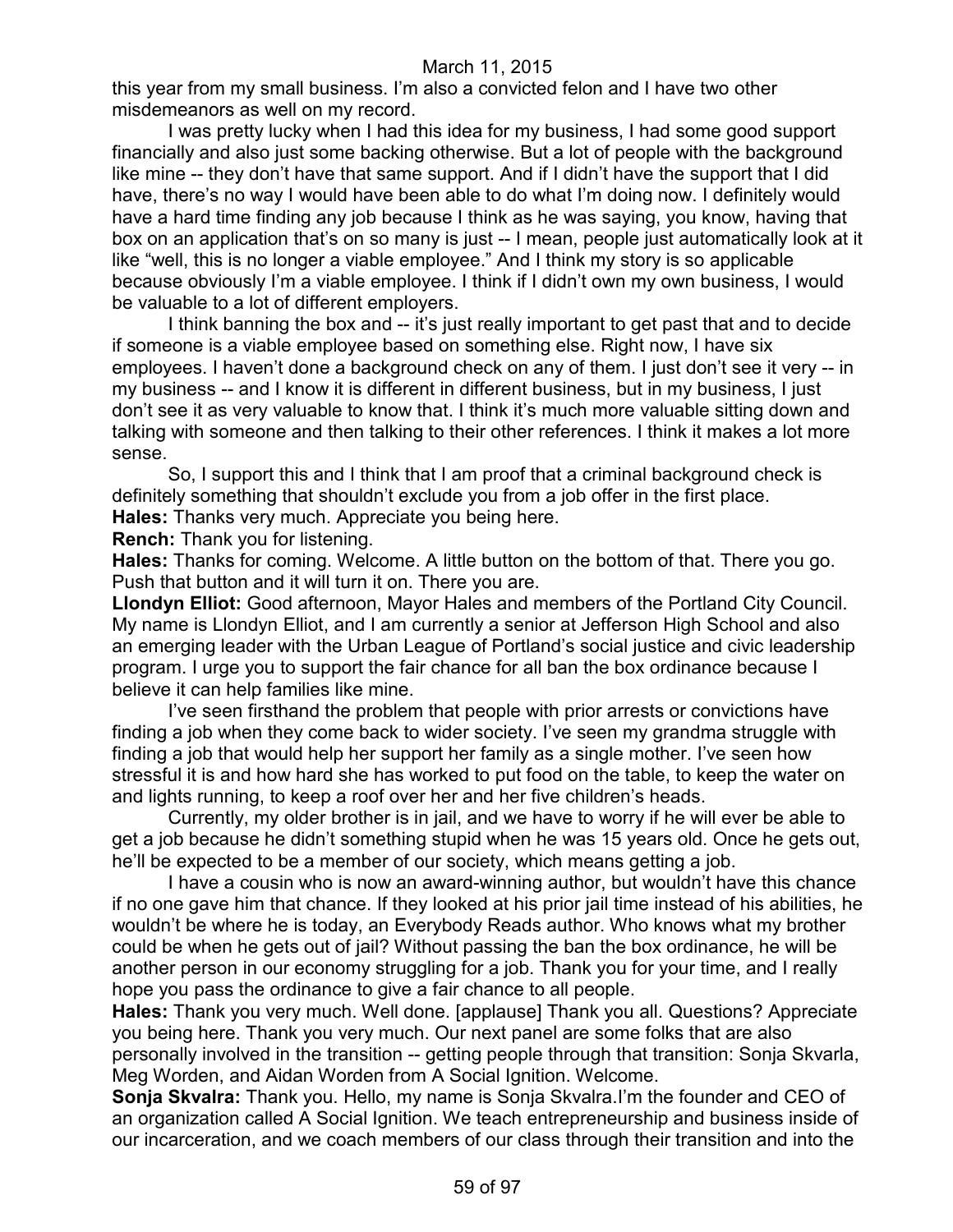job force. We teach both at Columbia River Correctional Institution up on Columbia Way and in the Multnomah County Jail.

I'm here today to talk to you about this particular issue because it's close to my heart, but not because I've ever been incarcerated, not because I have ever known anybody who had been incarcerated -- although now I know many -- but before I started this work, I didn't. For me, it comes from a place of participation and economic accessibility and the fact that without true economic accessibility for all people, we don't actually have a democracy. In my opinion, the economic accessibility and everybody's ability to participate will actually help us solve all sorts of social problems due to the diverse -- this is making me a little emotional, thank you for bearing with me.

#### **Hales:** Not a problem.

**Skvalra:** The diverse voices although I've not been incarcerated so I can't speak to the experience of someone who has. So, it is really important for me to hear their voice in all decision-making arenas, which is why I teach this work.

Business is a key to any sort of positive change, it is huge power source in the way that we conduct ourselves in this country. And providing men with an opportunity to speak the language of business will help them move forward in that way. So, the other piece to our program is not only teaching business, but every time we go into the prison, we bring business leaders with us so that the ban the box is not an issue because they're breaking down the stigmas and stereotypes and building relationships based on the language of business and not on any prior conviction. Thank you.

**Hales:** Thank you, thanks for being here. Ms. Worden, welcome.

**Meg Worden:** Hi, thank you. My name is Meg Worden, thanks for letting me speak. I am the director of strategic partnerships for A Social Ignition with Sonja. I have a private health coaching business and speak all over the country and soon internationally to entrepreneurs.

I am very open about my criminal history. I have a felony. I served time in prison for selling drugs from 2003 to 2005. It has been from the beginning of my release incredibly important to me that I would be able to live in a place free of stigma, which has taken a lot of work because that's not where we're living. It was really important to me that my son isn't have the stigma of my criminal activity that happened before he was born and so I've worked really, really hard on being able to tell this story in a way that engenders compassion and support rather than judgment and fear.

Fortunately for me, I have some privileges -- financially and culturally and educationally -- that other people don't have, and I've been able to withstand the long process after prison it took to try to find a job, which never really happened. It was incredibly dehumanizing. It was incredibly discouraging every time I had to check that box without a face-to-face meeting. I never got a face-to-face meeting.

When I did get a face-to-face meeting, I was put in a position -- after having served my time, after having actually done everything I was supposed to do to pay for this crime, I was still paying for it. I was still being asked to prove myself as a person and as a human, and that's an incredibly hard thing to do with the privileges I had. So, I want to say I cannot even imagine what it is like to be in another position, but I've been fortunate enough actually at this point to have worked as a mentor and as a teacher to many people inside and outside of prison.

This is a population that is in huge part incredibly hungry for opportunity. They are amazing workers. They are people who also in large part have done something with their available skill set and tools rather than nothing, and often those available tools were not viable or legal. And I've watched them -- myself included -- be able to take new skill sets and new tools and new support systems and do amazing things with them.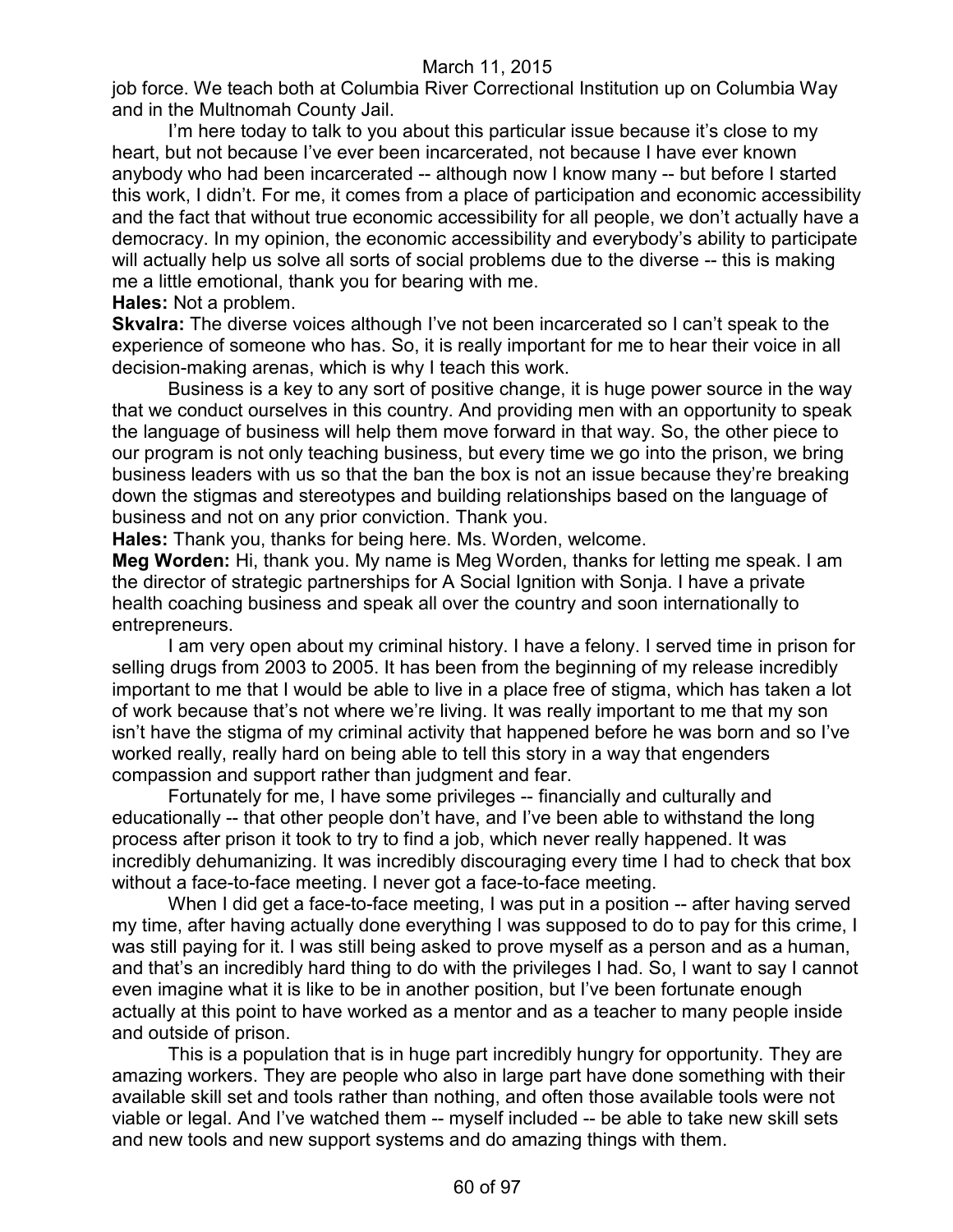I'm absolutely in support of this ordinance because it effectively eliminates legal discrimination for our group of people that, when employed, when they're able to have the opportunity to participate in our economy, it not only benefits us fiscally but also gives us the opportunity to live in a society that is richer, more diverse, and more merciful. Frankly, this is a world I want to live in. This work is really important to me and it's a world I really want my son to live in. And I think that's about it.

**Fish:** Is this poised young man your son?

**Worden:** The guy to my right is here to hopefully pull your heartstrings a little. [laughter] He's done a great job and it is my absolute -- [laughter] -- you don't have to say anything if you don't want to.

**Hales:** He looks like a very serious man --

**Worden:** Just his presence is here to pull your heartstrings. But it's really important to me that he gets to live in an environment that is free from stigma, because there is -- you know, I don't have the exact numbers, but it is very common that the children of people who have been incarcerated are incarcerated as well. And also, he doesn't deserve to grow up in a world where he has to live with the stigma of my mistakes.

**Fish:** Can I ask you just to get parenting advice. Because I think your son is about the age of my son.

**Worden:** He is 12, almost 13.

**Fish:** My son is almost 12. When we go to church or we go to special events, he refuses to wear a tie or a jacket. [laughter] Do you have any --

**Hales:** Maybe Aiden has some advice for your son.

**Worden:** Would you like to answer that question, Aiden?

**Hales:** We'd love to hear from you.

**Aiden Worden:** I don't really know, I just am fine with wearing a tie -- [laughter] [applause] **M. Worden:** He has great style.

**Fish:** Man of few words but very powerful words.

**Hales:** What has this whole experience of your mom being able to finally work been like for you?

**A. Worden:** I don't know. It's been hard to -- a lot of stuff has happened. I don't really know how to explain it, I'm bad at speeches.

**Saltzman:** You're doing alright.

**Fish:** Are you proud of your mom?

**A. Worden:** Mh-hmm. Very. She's worked very hard to get where she is. So, I support the ordinance.

**Hales:** Well, thank you. We appreciate you being here.

**Fritz:** Aiden, thank you for standing up for your mom and for all people who need a little bit of help like her. Thank you for being here. That was really helpful.

**A. Worden:** You're welcome.

**Hales:** Thank you all. Thanks very much. [applause] We have folks who are now in the process of seeking work that we want to hear from, Trenton Anderson and Mike D'Epiro, are you here? Yes, they are. Good afternoon and welcome.

**Trenton Anderson:** Thank you, Mr. Hales, for letting me come up and speak to you today -- and members of the board.

**Hales:** Give us your name and say your piece.

**Anderson:** I'm Trenton Anderson. I'm a convicted felon. I just recently got released probably about three days ago. You know, there's a lot thoughts that go through my mind when it comes to going out and looking for work. That box is one of them. I've made some pretty poor choices in my life. It took me about three minutes to make choices that costed me three years of my life. In those three years, I made a lot of choices that helped me re-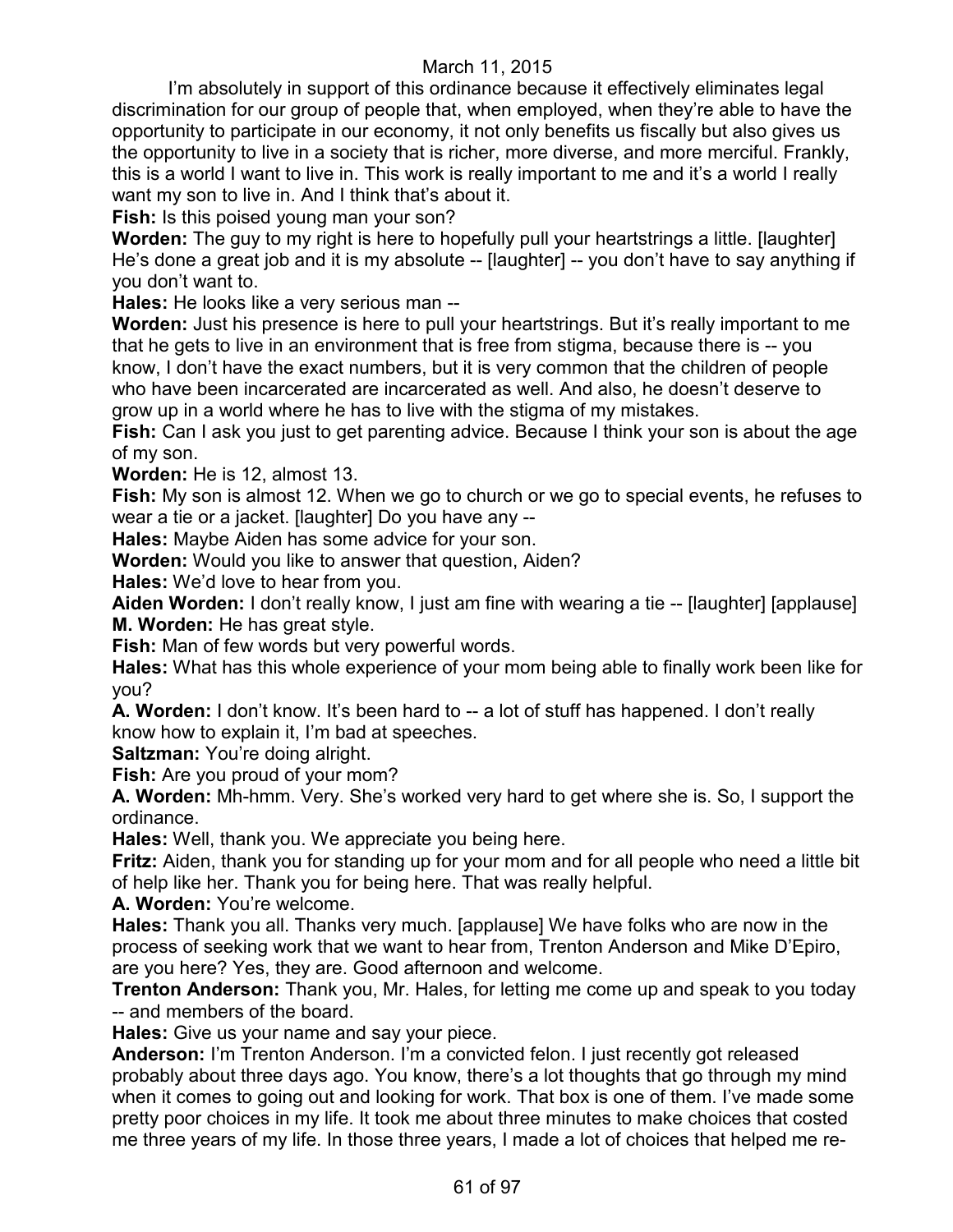channel my thoughts and my thinking and become a part of groups that help me make the right choices, which is Phoenix Rising and A Social Ignition.

With that said, I was able to work with them in there. Not only in there, but they were here to support me once I got out. I totally am against the whole checking the box thing because the choices that I made in the past should be left in the past. Whether it gives them the right to discriminate against me for the fact of what I committed in the past, I feel shouldn't be valid at that point in my application or even in my resume. Because I've done a lot of work being in prison. I've gotten 23 certificates of completion. I've spent three years correcting a choice that I made in a matter of three minutes.

So with that said, I think that there is a lot of things that need to be done here. Social stigma to me is the same thing as racism. I think they coincide because it helps somebody make a decision upon somebody for what the appearance of what they look like is, and I don't think that's right. I don't agree with it. So, I'm pretty much on the equal opportunity rights. We're all Americans. We're all here to try to do the right things for the right reasons because that is the right thing to do.

**Hales:** Thank you. Thank you very much. Welcome.

**Michal D'Epiro:** Mr. Mayor, members of the Council, my name is Michael D'Epiro. I want to thank you for having me.

A lot of the things that Trent here said -- there is a lot of similarities to my story as well. I was just released in December after doing six years in prison. Before I was in prison, I had an extensive employment history with a couple of different employers. I had a lot of sales jobs that I was involved in, a lot of sensitive customer information that I was used to handling. Now that I've gotten out of prison, it has been absolutely impossible to get back into the field I was in because of the crime that I committed.

I have had a dozen or so employers that have denied me immediately once they found out that I had a felony. I am in the process right now where I actually do have two conditional offers, one from a large company and one from a smaller company, but it's all pending my background. I've been absolutely up front about what I have done. Even in the interview, there was a gap in my employment when I wasn't involved in school while I was in prison, where they questioned me about it in the interview. And I humbly spoke to them about it. They said, we really like you and would like to offer you the job, but it's pending on what our corporation says.

It makes it difficult -- definitely very, very difficult having a felony. Like I said, the dozen or so employers that I have applied with -- for them to just deny me just because I have a felony, I do believe that is a form of discrimination because I'm more than qualified for the positions that I've applied for. I mean, the positions I have applied for -- again, I'm more than qualified to do them but just because I had to check that box, they denied me.

I have four children, and they do live with me. It makes it hard, you know. Luckily, I am in a position where I have somebody in my family who owns a business that I'm able to work for at this time -- not enough to support my children the way they need to be supported, though. I've spoke my piece.

**Hales:** Thank you. I heard great presentations from people involved in this program, including you. And seeing the skills that these programs impart to people or let them polish, and then have them get out in the workforce and not be able to put them to use is wrong. So, we wish you well. Thank you for being here. Thanks for coming.

Our next panel is from a number of organizations in the community that have worked on this issue. From the NAACP, James Posey; from APANO, Joseph Santos Lyons; from NAYA, Carrie Walters; and from Hacienda, Victor Merced. Come on up. There is a fourth chair if you are all here.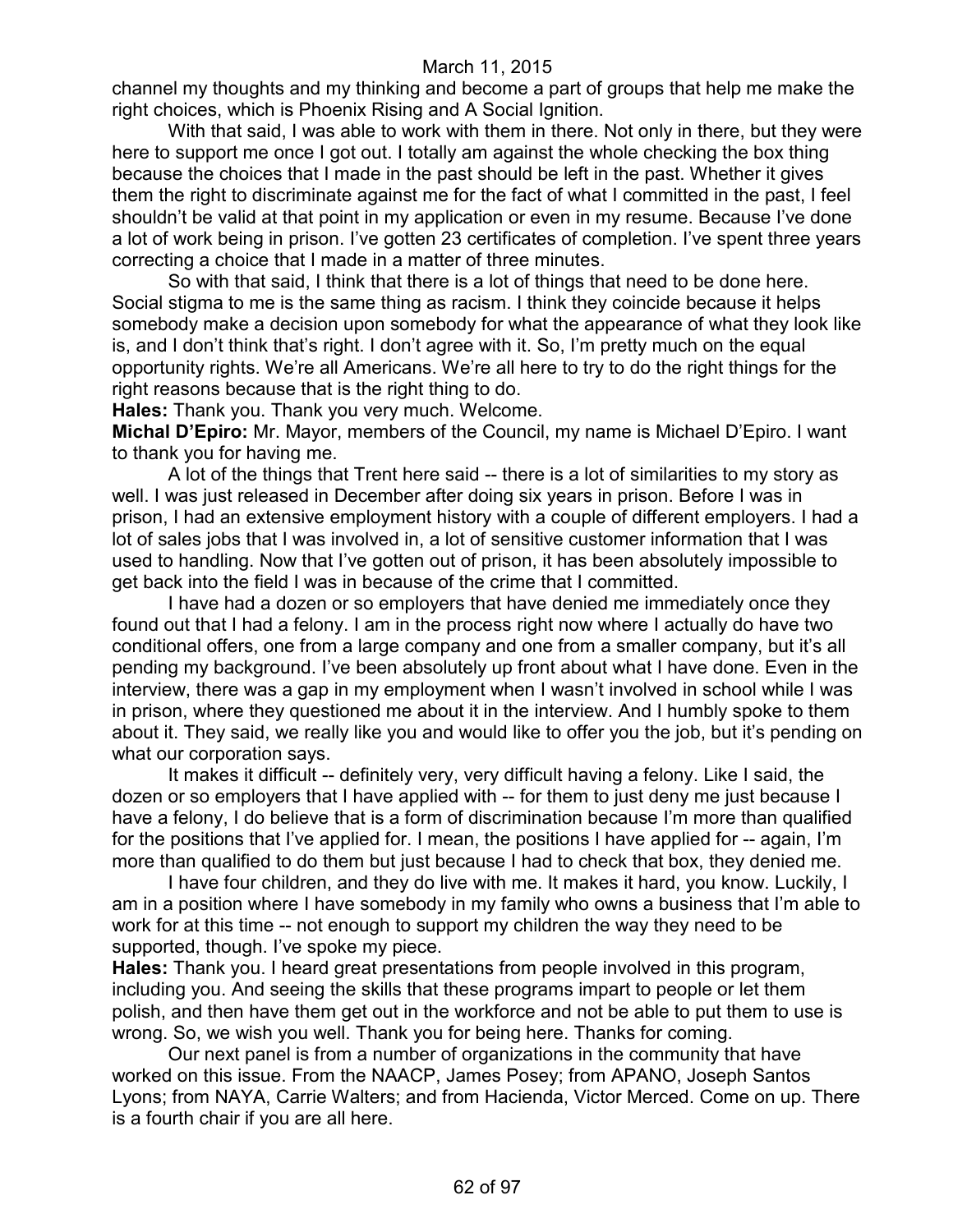**James Posey:** Mayor and Commissioners, somehow my name got on for the NAACP, and actually we have JoAnn --

**Hales:** Oh, she's here?

**Posey:** She's here. She can talk about --

**Fish:** James, she put you on. It's the only way she can get you to pay the dues --[laughter]

**Posey:** I would like to come up and talk about my small business.

**Hales:** We will do that, too. Thank you. Alright. JoAnn, would you like to go ahead? **JoAnn Hardesty:** Yes, I'd be happy to. Good afternoon, Mayor and Commissioners. For the record, I'm JoAnn Hardesty. And I am not speaking on behalf of the NAACP because of a time period that's required for a membership organization to take a vote. But as longtime community member who has worked on criminal justice issues, I am here in total support of the measure that you're voting on today.

I want to remind the audience that we Oregonians went from a rehabilitation to a punitive state in our constitution as it relates to people being incarcerated. Where we passed ballot Measure 11, we decided that 15-year-olds should go to adult jails. We decided that five years and 10 months because Kevin Mannix at his kitchen table decided that was an appropriate mandatory minimum sentence. When we voted that into law, we forgot that 97.5% of people who go to jail come back to the local communities. We forgot that state law requires them to come back to their home county. Those resources don't follow those people back to their home county.

If we want people to have dignity and be part of our community, part of dignity is having a job. Part of dignity is being able to feed your family. Part of dignity is being able to say, "I paid for my mistakes but today I'm a better person because of it." If we don't believe in second chances, then we are community that I don't want to live in. I think but for the grace of god, certainly myself, my family members, many people could be incarcerated. It's the luck of the draw, especially if you are African American, if you are low income, if you are from communities that investments have not been made in, because those are the people that end up in our criminal justice system. And if you have mental health issues, those are the people that end up in the criminal justice system.

So when people come back and are willing to work -- because we make them work 40 hours while they're in prison, and they're making slave labor wages while they're in prison. We make them do that 40 hours a week. But when people want to voluntarily work, we create barriers for people to do that.

They're from our communities, it's not like these are foreign-born aliens that somebody dropped in to our community. They came from this community, they should come back to the community, and we should do all we can to make sure that they can be productive members of our community.

And so I appreciate this ordinance coming in front of you. I appreciate your attention today to this and I hope that you will set a standard and a model that says that everyone is entitled to a second chance and if you show that you're willing to work, we'll show we're willing to work with you. Thank you.

**Hales:** Thank you. Thanks very much. [applause]

**Cary Watters:** My name is Cary Watters. Thank you for the opportunity to speak on behalf of the Native American Youth and Family Center here today. I'm also a member of the Tlingit tribe and a Portlander, and a former team member of Commissioner Fritz, so it's exciting to be here in this capacity.

For the past 500 years, we indigenous peoples of North America have experienced terrible injustices. We are disproportionately impacted by the criminal justice system at staggering rates, and I know many amazing community leaders and families that have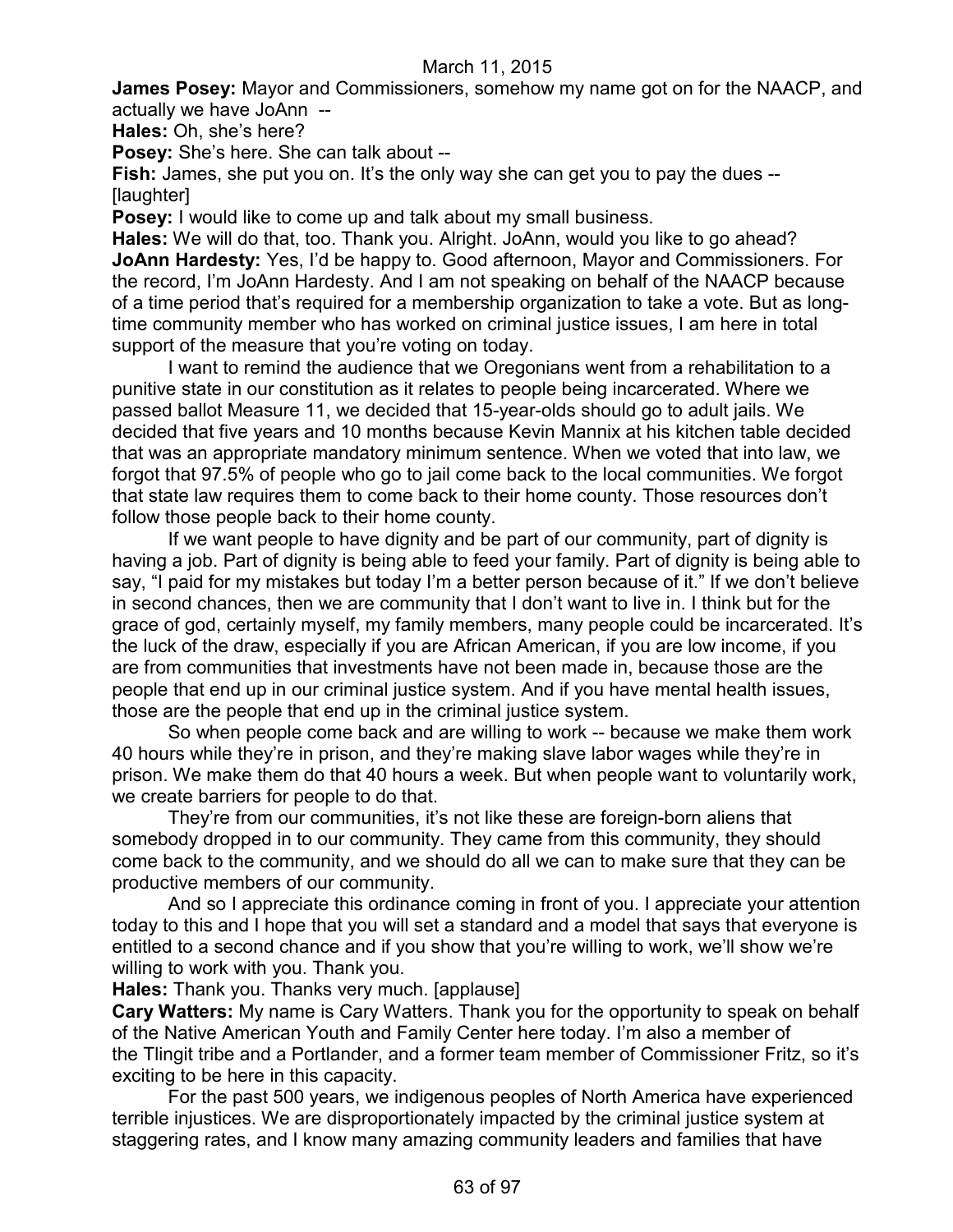been impacted directly and indirectly by the system, myself included, that have so much to give and should not be unfairly impacted by the stigma associated with this status.

Through our engagement on this issue, our community has become very excited and encouraged by this step in the right direction to reverse the injustices of our society. By your action here, you are affirming your commitment to equity and justice. I hope that this is eventually extended to the state and housing as well, but even having this conversation is a victory in and of itself. Thank you for your bravery and leadership on this initiative.

**Hales:** Thank you.

**Victor Merced:** Thank you, Mr. Mayor. For the record, Victor Merced, the executive director of Hacienda CDC. Commissioners, thank you for inviting us to testify on of the ban the box initiative. I will say that at Hacienda, we employ 44 staff. We have some exoffenders on staff. As a matter of fact, I just recently hired someone to the management team that had an extensive criminal history. One might ask, why would you hire that person? Quite frankly, she was the best and continues to be one of the highest-performing employees that we have at Hacienda.

We have close to 400 units of housing that we have on Killingsworth and Cully, and we have ex-offenders that live in those housing units. We are opening the first Latino Mercado on 72nd and Foster, and there is an ex-offender among some of the micro mercantes. So we believe in giving people a second opportunity, second chance, and not having to repay their debt to society over and over and over again.

I just want to say one little thing about when I was the housing director for Governor Kulongoski. To get ex-offender housing funded was one of the most difficult projects we ever had to undertake at the state. As a matter of fact, it took me three years before we actually funded an ex-offender housing project both in Klamath Falls and Eugene. And it took an extraordinary lift from myself, from my staff, from the governor himself to intervene because of the NIMBYism that was associated with relocating those folks through those projects.

I believe that once you've paid your debt to society you're done and you move forward, so I thank you for taking this initiative forward. By the way, there are about a half dozen television cameras outside waiting to talk to you all and I plan to be one of them because I want to address the issue publicly as well. I think this is a great opportunity for you all to show some leadership, and I'm glad that you are taking this forward. Thank you. **Hales:** Thank you. James?

**Posey:** Good afternoon, Mayor Hales and the rest of City Council. You know, as I listen to the testimony here, I have so many emotions because I come at this at so many levels. I am actually here as a representative of the Coalition of Black Men.

I'm also a small business owner -- I have a deli on the corner of MLK and Stanton that's been there for 15 years. I had an open invitation to Commissioner Fish to come by, he says he's never been there. But I don't know, 15 years ago on the corner was a cross between prostitution and druggies coming from Dawson Park -- that intersection was really kind of a hole in the wall. So I started this deli restaurant, a place where people can come to the internet and do their laundry. It's really a pretty novel idea.

Most of the people that I hire come from that community and I feel pretty proud of trying to hold down that corner because there really is a stigma about Northeast Portland and especially African Americans, and to be able to overcome that stigma, to be able to provide jobs and give people a productive, insightful look at Black people doing something productive. You know, I hasten to say that the stereotypical view of what Black men do and how they do it is not a good one. And it's another reason why I started my construction business. You all see my crews out there putting down asphalt and doing work -- it's a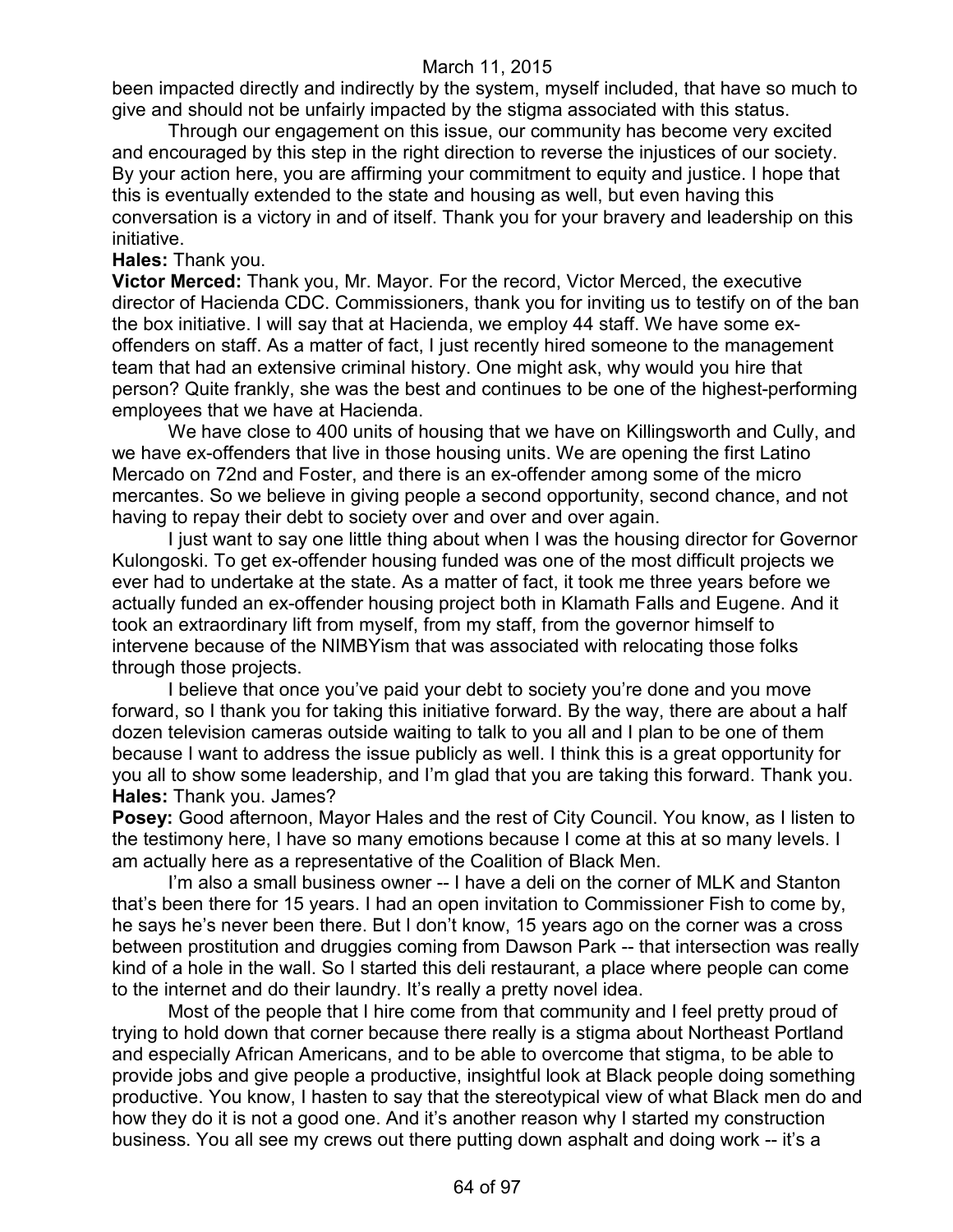labor of love trying to introduce the idea that Black people can do something positive, constructive.

I don't know if people understand that work defines you and if you don't have a job, if you're not doing anything productive, then it becomes more than a depressing thing for you, it really colors your whole existence. I was struck by the lady's comment about being a death sentence. I don't know if people understand when a person can't get a job, it's not only a death sentence for that individual but it's a death sentence for the entire family. We have grown men living with their mothers who can't feed their children.

This is just the minimum that you can do in terms of changing and turning that around. So, I implore you to continue to make these situations available for people to work who really want to show what they can do in this community, and your leadership is greatly appreciated. Thank you very much.

**Hales:** Thank you. Thank you very much. [applause] We have a few more folks we've asked to come to today -- some more folks looking for work. Welcome.

**Jill Heimensen:** Mayor Hales and Commissioners, my name is Jill Heimensen. Thank you for giving me the opportunity to speak today, I really appreciate it. I live in Southeast Portland.

After a series of unfortunate family events, I was married almost 20 years to a dentist, when we split he decided to stop working the practice, so the practice went under, we went through bankruptcy, foreclosure, and then he got remarried and decided to go after my kids. And that's when I made a huge mistake -- we were in a long, protracted custody battle and I made a mistake and landed with two misdemeanor assault charges. That mistake landed me in three years' probation, which included plenty of taxpayer rehabilitation services including anger management classes, parenting classes, community services, and so forth.

My first point I want to make is having to go through these rehabilitative services and then when you're finished with them being basically discarded by society, it makes it so it's kind of pointless to go through the services to begin with.

My second point is after this incident -- well actually during the incident, I was going to college Portland State getting an economics degree with a goal to earn enough money to take care of myself and children. Unfortunately, I ended up with \$70,000 in student loans that I cannot pay off because I've been applying for full-time jobs in the past year and have barely gotten an interview. And when I have gotten an interview, it's been do I bring the topic up or do I not bring it up? And if I don't, then they hire me -- it makes for a very unfortunate, complicated situation.

So, I admit my mistake, I have taken full responsibility for it and now I'm just really looking forward to having a chance to move on and this ban the box would make a huge difference for me.

I just had a few other points I want to bring up with the testimony. Commissioner Saltzman, you were wondering how this would work with a small business. The last job I did have, I was working at McCullough Research. It's a very small consulting firm, there's only a few people work there. During the interview process, he didn't ask about any of this kind of stuff because he's an economist -- and typically I have an unusual background --**Saltzman:** Robert McCullough?

#### **Heimensen:** Yes.

**Fish:** We're the reason he has a thriving business -- [laughter]

**Heimensen:** Well, good -- I'll be sure to tell him that next time I see him. Well anyway, the topic never really came up until several months after me working there and it was just - this process would give somebody like me a point in the interview process where I can be -

- because I am not interested in not telling the truth and not disclosing things to have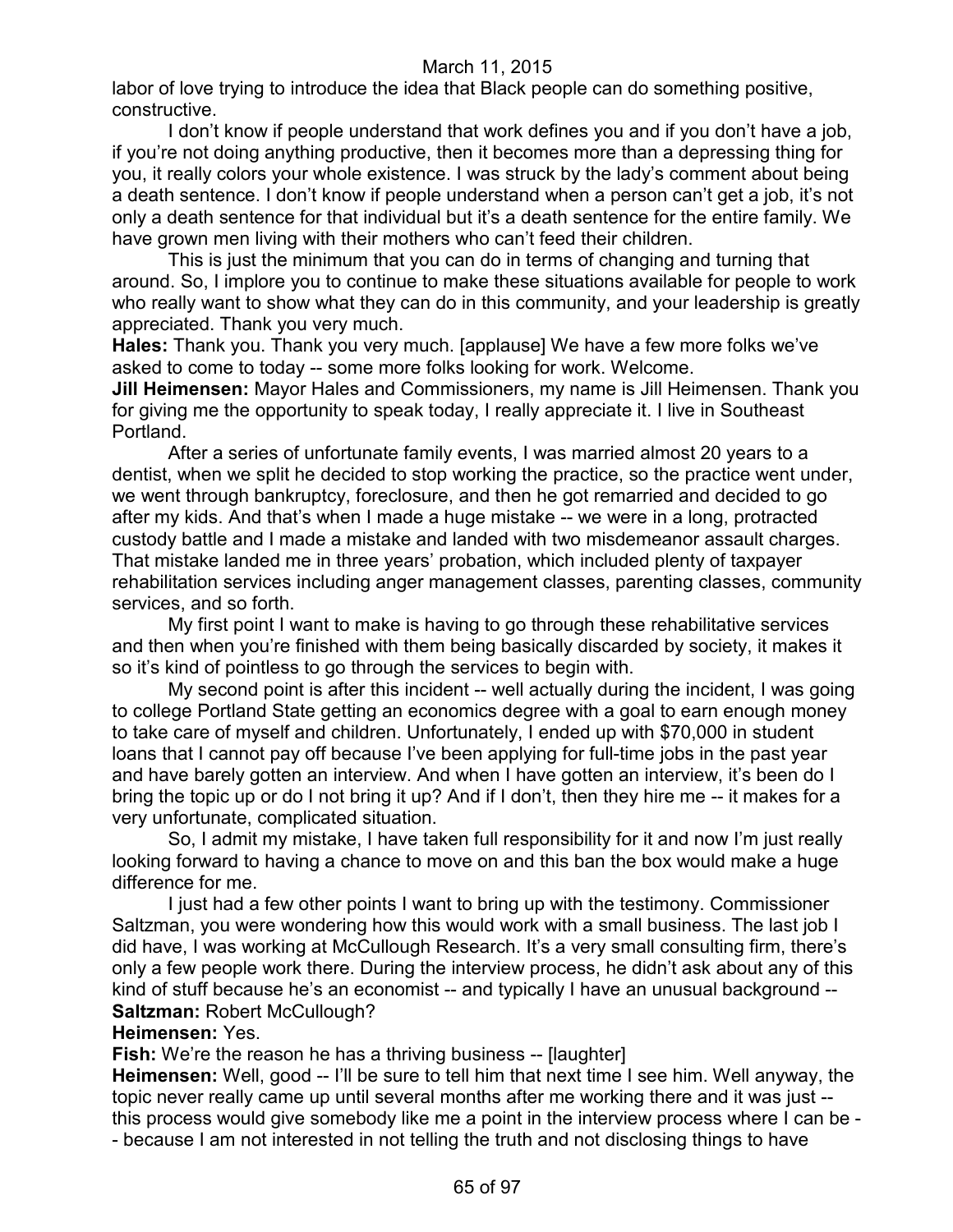happened to me. But in the same token, I want to be able find employment. This process gives me a chance to be honest with the employers before they're hired and so that everybody knows we're on the same page.

So, the second thing -- Mr. Fish, you had mentioned about the notices -- you were saying the employers with the --

**Fish:** I was just saying as a former employment lawyer representing plaintiffs, I was just trying to think of an example where when you did not hire someone, you were required to give them a document that sets forth all of their legal rights. Because what I was looking for was an analogy that we could piggy back off of. The forms you're talking about are legally required to be posted, like the minimum wage and sick leave, those kinds of things. This would be a separate notice. I'm just trying to figure out where has that been tried and has it worked?

**Heimensen:** OK, I don't actually -- I was just thinking they had the employment notices up there.

**Fish:** Well, that's a good idea. It might be something that is simply posted at the workplace so that that takes care of the notice. It might even be better than giving a separate notice. **Heimensen:** Correct -- OK. That sounds great. The other thing is the two-day notification period -- I agree with you that it is too short. I've been in a situation where I've been given notice and next day I have to be in court and there's very little time to prepare. I'm thinking at least five business days would be fair -- that's just my humble opinion.

And then of the final thing I wanted to say is about having the administrative process to go through as opposed to having it be a court process because like you were saying, hiring -- I've called on many lawyers, and they all want \$5000 for a contingency fee. If you're unemployed looking for work, it's not going to happen. So, with that, thank you for letting me speak today and I truly hope you will support this.

**Hales:** Thank you. Thanks very much. Thanks a lot. Thanks for coming.

**Thi Vu:** Hi, my name is Thi Vu. Mayor Hales, Council members. My niece and nephew say I'm the greatest uncle in the world. But today, what I am is that I'm a student of Portland Community College, I'm a full-time employed member of society today. I balance my passion for art and my passion for helping others. It doesn't always work the way I plan but in the end, like everyone else, I do my best and leave the rest up to the power greater than myself. So, this wasn't always the case.

As in the past, my being able to be gainfully employed was hampered by many things, the most significant one being a past felony record and the box that read, "have you ever been convicted of a felony?" When I would answer truthfully, I was always denied an interview. When I would lie and get the interview, most times I would get the job. Unfortunately, I always worked hard. I would get promotions and eventually would have to do the background check in order to advance further and my felonies would be found out and I would be terminated.

My employers always said they regretted having to do this because of policy. But when I asked them if they would have given me the interview had I answered truthfully, the answer was always no. So when the campaign came for ban the box, I saw this as a solution not only for myself, but for many others that will come after me searching for a chance to fit back in and participate in society.

Banning the box will allow someone such as myself the opportunity to get into an interview and present myself as how I am today, not how I was. It will allow my potential employers the opportunity to weigh my worthiness based on my present self rather than my past self. So, what I'm asking today is to help support ban the box campaign. Vote your approval for it, please. Allow men and women like myself a chance to prove ourselves based on our actions today. Thank you.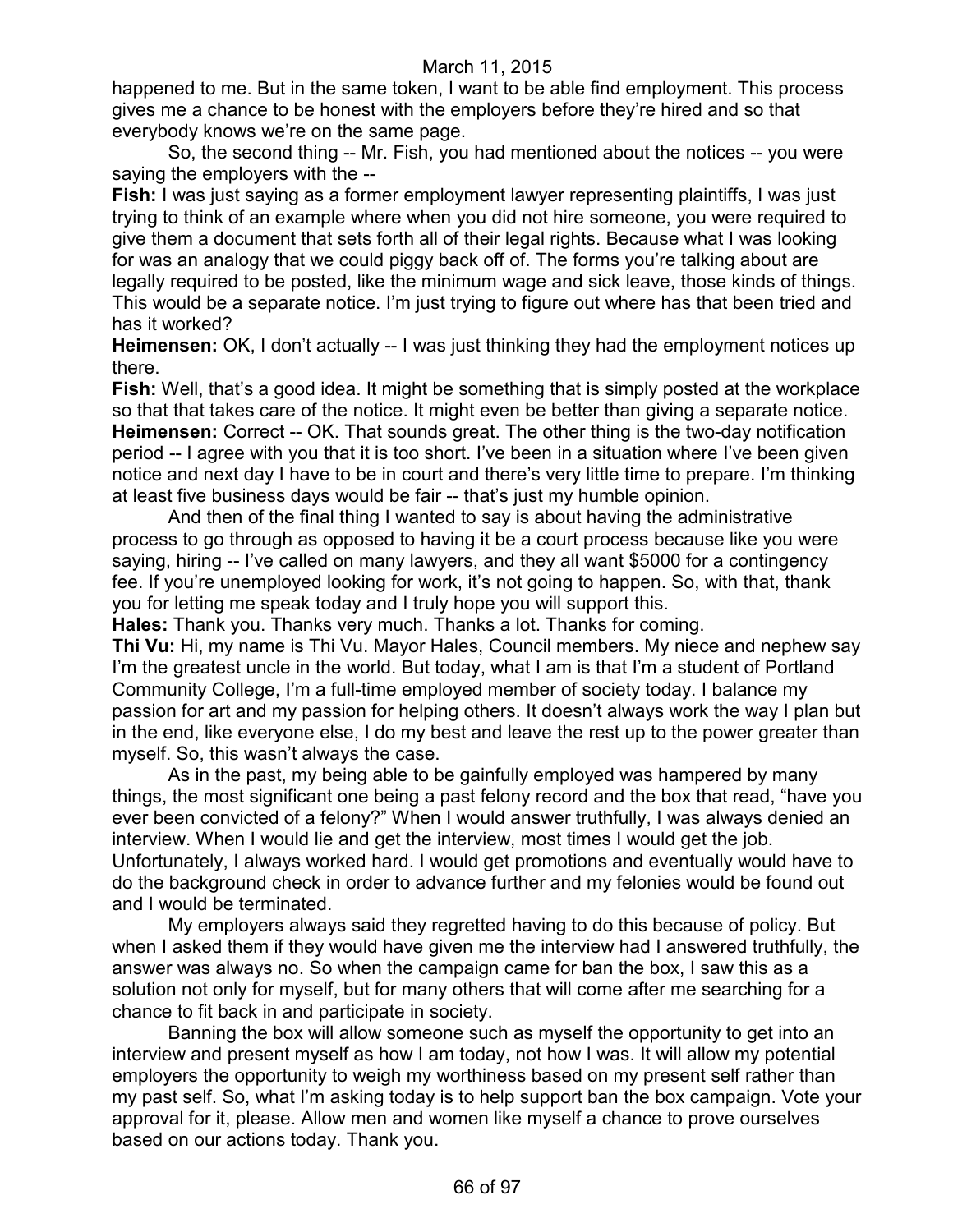**Hales:** Thank you. Welcome.

**Emanuel Price:** Thank you. My name is Emanuel Price. I'm the founder of SCAFE, Second Chances Are For Everyone. It's a nonprofit organization I founded four years ago to help men and women after they transition from prison to society. I also am a Human Rights Commissioner. I also am a metropolitan public board member. I'm also an HIV/AIDS awareness prevention person which all of the work they do is inside the prisons.

I'm also a convicted felon. I spent four and half years of my life in Oregon correctional facilities. I'm born and raised in Portland. After completing my sophomore year in college in Virginia, I came back to Portland and made idiot mistakes with some idiot friends and ended up going from a full-time student to a full-time prisoner in the correctional facilities.

A lot of what we do at SCAFE and some of the other work I do is about building relationships with businesses and employers. And for me, I suffer the same things everybody else has suffered as far as looking for employment. Most recently, I'll share this little story. I was hired by one agency to work with pretty much kids in the school district. I'm very transparent about my background; it's on the back of my business cards, and instead of letting society hold my background over my head continually where it would cost me a job or an apartment, I decided to take all of that pain and anguish and turn it into SCAFE.

So, I disclosed my background on every application and the entity that hired me had a contract with someone else to work in the district. They hired me. I had three interviews. I was kind of questioning whether I would get the job or not. And I eventually got hired, and one thing to working with the kids -- my background was ran. I never didn't disclose my criminal history, and I was fired -- let me stop. This is how it happened. I was hired, fired, hired, fired, and rehired again.

I am 37 years old. Like everybody else, I have needs and things of that nature. I have a four-year-old daughter who actually goes to a school where I am working at. And that for me was just another blow to continually trying to debunk the myth that folks who have prior criminal convictions are all those stereotypes that we think of without having to name them. But I know it has made me a stronger person and a better advocate for people who have faced the same background I have.

I really support ban the box because oftentimes, people don't get the chance at all. They fill out the applications. I've interviewed three or four times for positions and like the gentleman said earlier, sometimes I'm overly qualified. I've even flipped burgers and pumped gas and bartended -- and not that I'm above that, but that is not what I saw my career as being.

So, being able to remove that question from the application and housing applications would really help because it gives people hope. And often, the people who want to work will work. Not everybody is going to be a perfect outstanding citizen, but the ones that want to get out and work and reclaim their lives and show people that they can make it and that they're not a stereotype and will not fall into the cracks -- I think it's important to show case that. And since Oregon is always the number one entity in leading and doing things, I think it will be great for you all to support this.

I don't think that all of the titles that I have -- they don't make me who I am. I would never have thought I would be a Human Rights Commissioner. I never thought I would sit on the board of the Metropolitan Public Defenders. That was the furthest thing from my mind. But they don't look at my background. In fact, they were actually more welcoming of someone like myself who has continually gone through barriers to get to where I am today. And I'm not at the pinnacle of my success. I always feel like I'm five or six years behind because of the time I lost.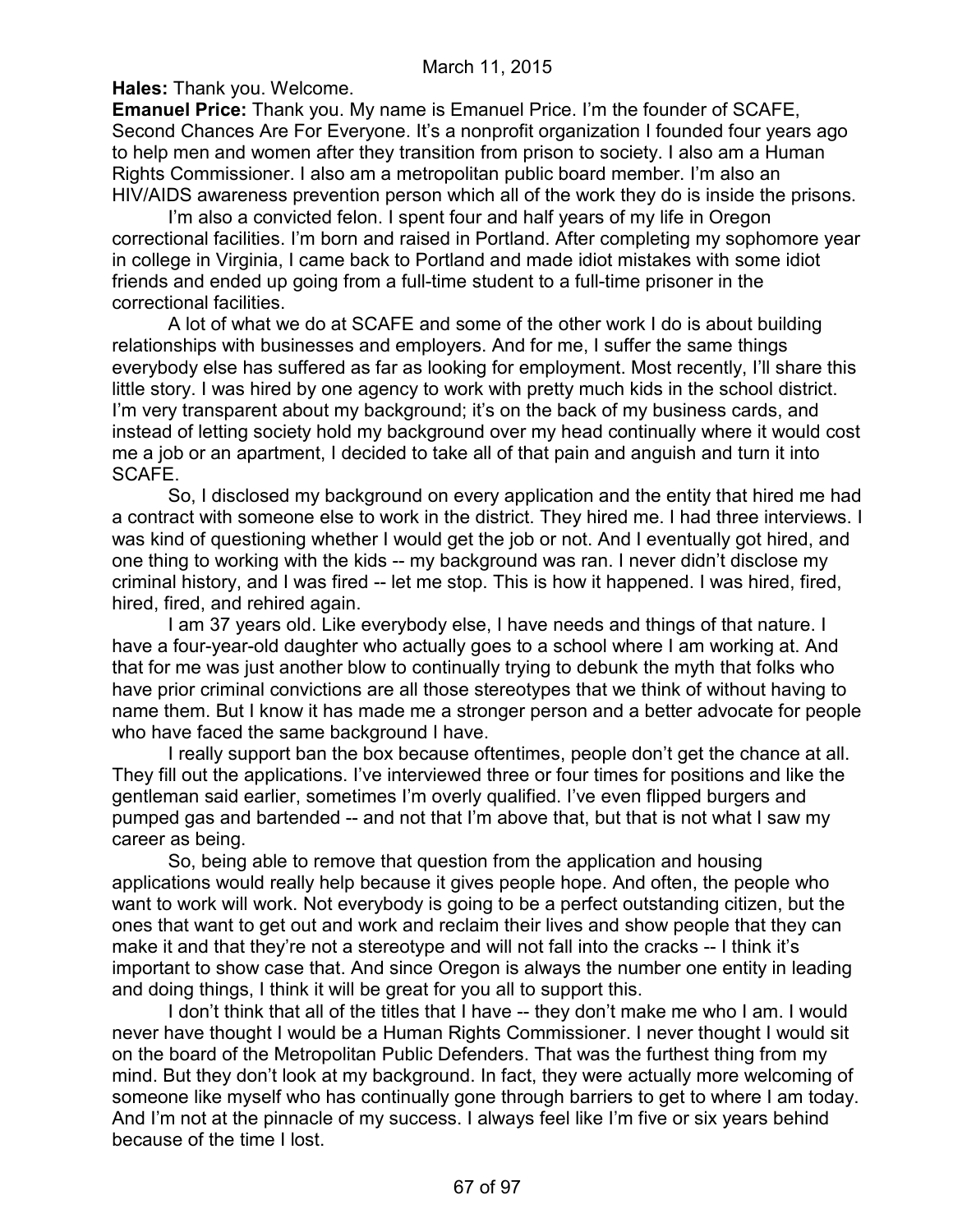Overall, I really know this will be good for Oregon. Instead of us spending \$32,000 a year to house and incarcerate an individual, it would be great if we could empower them and employ them to earn their own \$32,000 a year, which is about \$2600 a month. Not everybody will have the opportunity, but I guarantee you once this ordinance is passed it will boost Oregon's growth. It will build relationships with families. It will make more employees more employable, and it's just something that I believe in because I'm a victim of not being employed or having to go through barriers to get employment.

It's the same thing I tell the kids I work with -- let me be an example. Don't make the same mistakes I made. Even though I know better and I was in college and all those good things and home-grown, I still fell through the cracks. And as we heard earlier, the school to prison pipeline is real. And if we are not able to get a hold of that and really tackle that right now -- we don't want to come back 15 years from now and talk about statistics and percentages by way of the school to prison pipeline and then another ordinance to remove an additional box for people who have barriers.

I am in support of this and I appreciate the time you guys are taking to hear this. This is something that is important. It not only affects Black folks, it affects white folks, Latinos -- it affects everyone. I support it and I ask that you guys do the same and I appreciate your time.

**Hales:** Thank you all. Thank you all very much. [applause] Let's bring up folks that worked to bring this all together: Tom Chamberlain from AFL-CIO, Doug Cooper from Mercy Corp, and Mike Alexander from the Urban League. Come on up. Good afternoon. Welcome. Who would like to be first? Tom?

**Tom Chamberlain:** You know, it's pretty much been said. The process screens people out who have served their debt to society.

I have lived in the city all my life and I've seen Portland grow from a city that had a lot of prejudice in the '60s to a city today where we consider ourselves to be pretty tolerant. My Portland is about giving people a fair chance and ban the box.

The only thing I would add to the conversation is don't create a policy that's hollow. I don't think that's the course you're going down, but create a policy that really does something. Create a policy that gives people a chance to get in the workplace and turn their lives around. If you're not going to do that -- and I don't think that's your intention - don't go through the exercise. But these people deserve a chance. That's all they are asking for. My name is Tom Chamberlin. On behalf of the 300,000 men and women of the Oregon AFL-CIO, we support fair chance.

**Hales:** Thank you. Thanks very much for your leadership on this. Welcome. **Doug Cooper:** Thank you. Thanks for having us this evening. My name is Doug Cooper, I'm with Mercy Corps Northwest. I'm here because of the work that we do in helping people reenter the community from incarceration.

We operate the RTC, the Reentry Transition Center that sees about 1000 people a year coming from incarceration back to our neighborhoods. We also teach classes. I've been teaching a class for about seven years at Coffee Creek on entrepreneurship and selfemployment to the women there.

I would echo what Mr. Chamberlain said, that I can add very little to the experience you've already heard. What I would like to add to the testimony is our experience at the RTC of the great number of people that we work with who've made real serious mistakes in their past but who are now making good faith and honest efforts to become productive citizens. Their success is really the best case scenario for everybody. It's the best case for them, for their families, and for their community.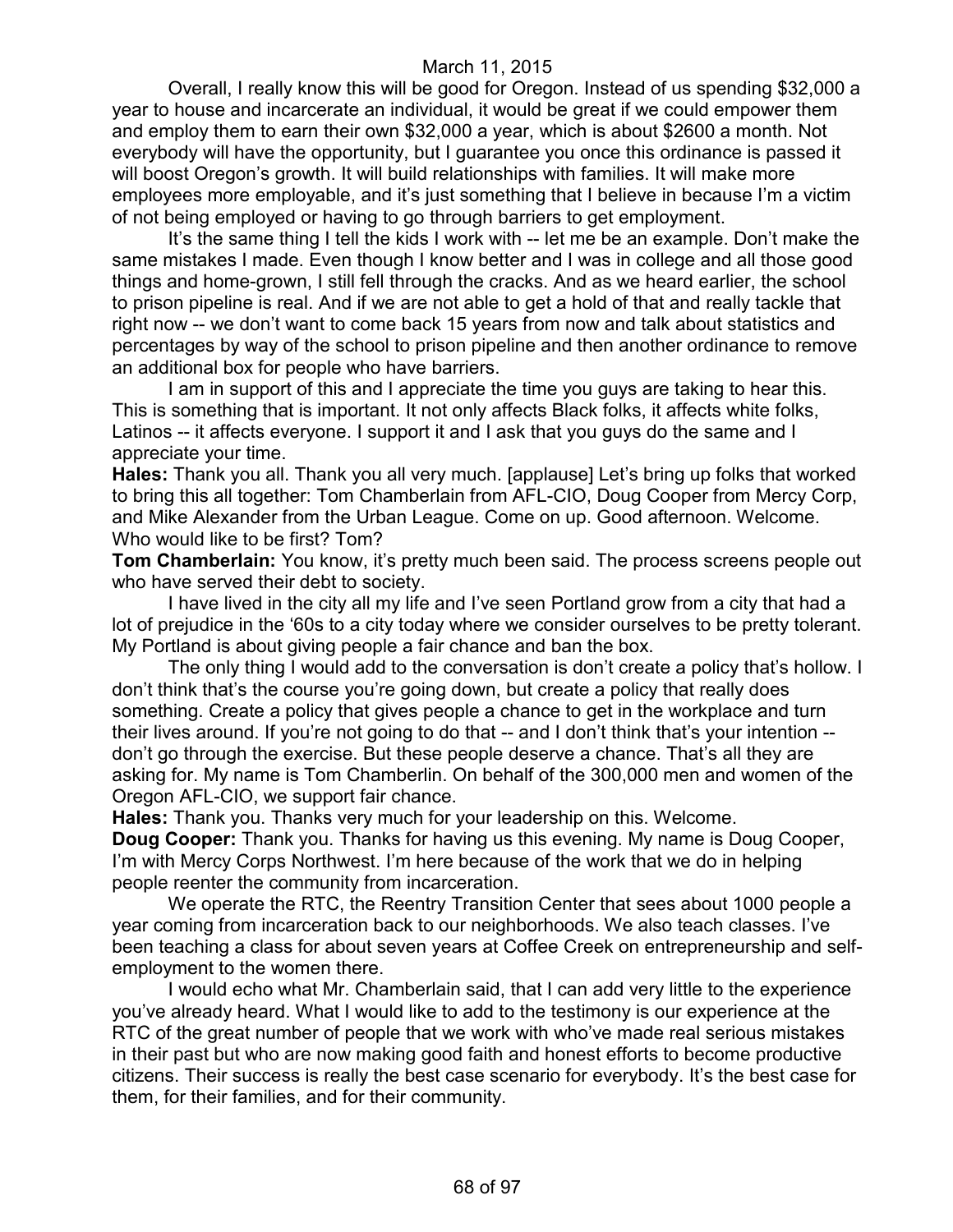This proposal helps create that best case scenario, so we fully support it. We hope that it's enacted by the City and we expect to see it having great positive effect on people we work with. Thank you.

**Hales:** Thank you. Thank you for the work you do. Michael, welcome.

**Michael Alexander:** Good afternoon. Mayor and Council, thank you for having me. I'm Michael Alexander, I'm President and Chief Executive Officer of the Urban League of Portland.

Yesterday afternoon around one o'clock, I saw a poll conducted by the Portland Business Journal that asked, "should employers be banned from asking job seekers about criminal backgrounds on job applications?" This was around one o'clock. 74% felt the question shouldn't be asked and that removing the box would broaden the talent pool available to employers and give applicants a chance to explain their past problems. And that gave me tremendous lift and validation because it seemed to me that the general leadership of the Business Journal was in agreement with the work that we were doing on this issue.

Well, last night before I left the office at 6:30, I thought I'd check the poll again. And the percentage of support had fallen from 74% to 33%. And the number of people who felt that employers should be free to decide on their own whether or not they screen for criminal backgrounds at any time had gone up to 50%. This morning, it was at 53%. It's clear that this is a proposal within our city that does not have universal support.

Being able to institute a change of this type has monumental impact to many people in our state and our nation. Across America, 65 million people have criminal histories. That's 20% of the population of this country. 33,000 Oregonians are either incarcerated or under the supervision of the Department of Corrections. And although African Americans constitute 2% of the state's population, we constitute 11% of those who are under the supervision of the Department of Corrections.

The work of the Urban League and numerous other organizations is focused on assisting these individuals to reenter communities, families, and workforces successfully because we all know that -- as has been stated several times -- the best deterrent to recidivism is a job. The bottom line is that all of these individuals who are committed to redirecting their lives deserve a second chance and a fair chance.

The challenge that we face today is a daunting one, but we're joined by a number of people in our Portland family in support of banning the box and removing this structural barrier to employment. It is with particular appreciation that I acknowledge that the Portland Business Alliance has publicly stated that they're fundamentally in agreement with the goals of banning the box. The League and the Alliance both agree that we have an opportunity to create a more equitable path to employment for many in our city. We agree on the principle of moving the [indistinguishable] regarding criminal history and the use of background checks further into the interview process. We do, however, find ourselves in a position of what I would call violent agreement when it comes to the issue of when that inquiry can be made for criminal history or background checks.

I know that many of the concerns that have been raised by some of our colleagues within the business community are related to the potential legal exposure we heard about earlier or the belief this policy will be administratively burdensome. But as has been stated, we have the opportunity of looking at the experience of almost 100 cities, states, and municipalities who have enacted various types of ban the box legislation to find out what works and what didn't work, not whether we should do it or not do it.

Many of our friends and colleagues within the business community prefer a policy that would allow for background checks after an interview has been given but before a conditional offer has been made. And on its face value, that may sound to be a reasonable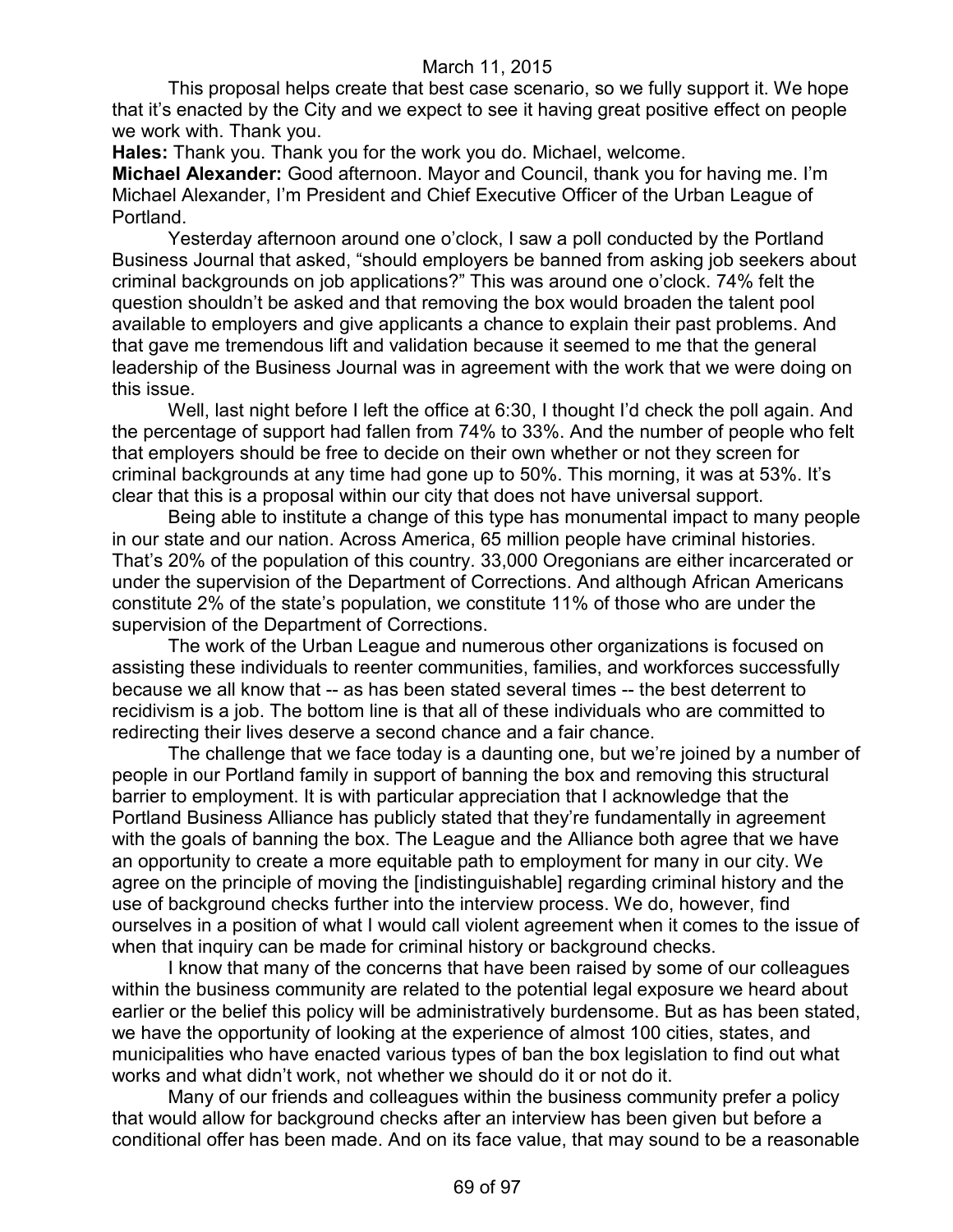approach. But we would ask you to consider the following concerns that we have at the League as to why that is not the best approach.

One, we know that the EEOC has recognized tying criminal histories and background checks to a conditional offer as a best practice. We also know that many of the corporations within our city currently follow this process. And in looking at creating the recommendations for this ordinance, we looked to see what was a best practice within industry, within business that was currently working, and this is one.

Allowing the use of background checks after an interview and before conditional offer creates a high risk that the decision will be made to eliminate a candidate before the determination has been made as to who the best candidate is. Waiting until an offer is made ensures that employers are gathering information for the purpose of determining a hire, and not as a process for eliminating consideration of candidates.

And I have to say that it also gives some sense of confidence to people who are making applications for jobs that background information collected on a group of individuals under consideration will not be kept within the database of an organization so that it comes back to haunt an individual who may apply for a job in the future that they are the best candidate for, but that information is housed within the database of an employer who will use it in future considerations for employment.

I know this is a complex situation. As we work our way through it, I hope that we will keep in mind that honorable people can disagree. Let's also keep in mind that all sectors of this community agree on much more around this issue than we don't agree on. I hope that if we can stay the course, we can then turn around and begin to address that 55% of the respondents of the survey yesterday who didn't think this was even worth our taking the time to talk about today. Thank you.

**Hales:** Thank you. Questions?

**Fish:** I have a question for my friend Tom Chamberlain. Tom, you said you were concerned about the possibility of hollowing this out. And you've been working on this issue for a long time, it runs very deep. Is the concern you have primarily focused on the timing of the background check and preserving a private right of action? Are those the two things that you would consider a hollowing out?

**Chamberlain:** Enforcement and when you have that background check. I think you can play around with that background check to really, you know, negate your policy. So, I don't think there's a lot of room to play with it.

**Fish:** So the timing is important. And on the enforcement side, the proposal that's before us has both an administrative remedy and a private right of action. Do you have a strong view based on your experience as to whether the City did the enforcement mechanism or whether we contracted with state labor commissioner to do it?

**Chamberlain:** I really can't speak to that.

**Hales:** So what we should do -- [speaking simultaneously]

**Fish:** [indistinguishable] I'd think you might have a strong view. But we're talking about whether the Bureau of Labor and Industries has that subject matter expertise that the people who know how to do it -- that we should contract with rather than creating our own. **Chamberlain:** What I think is important -- whatever which side you come down on whether it's BOLI or private right of action -- that it's real, it has teeth in it, and it's enforceable. **Fish:** Let me be clear on that because you've been very thoughtful on this. My question is about the administrative side. Do we want the City Attorney to be handling the administrative mechanism or do we want to contract with BOLI? I think it's a big question we have to look at and it will in part depend on what our distinguished Labor Commissioner thinks about whether that's an appropriate role to play. Just wanted to get your sense. Thank you.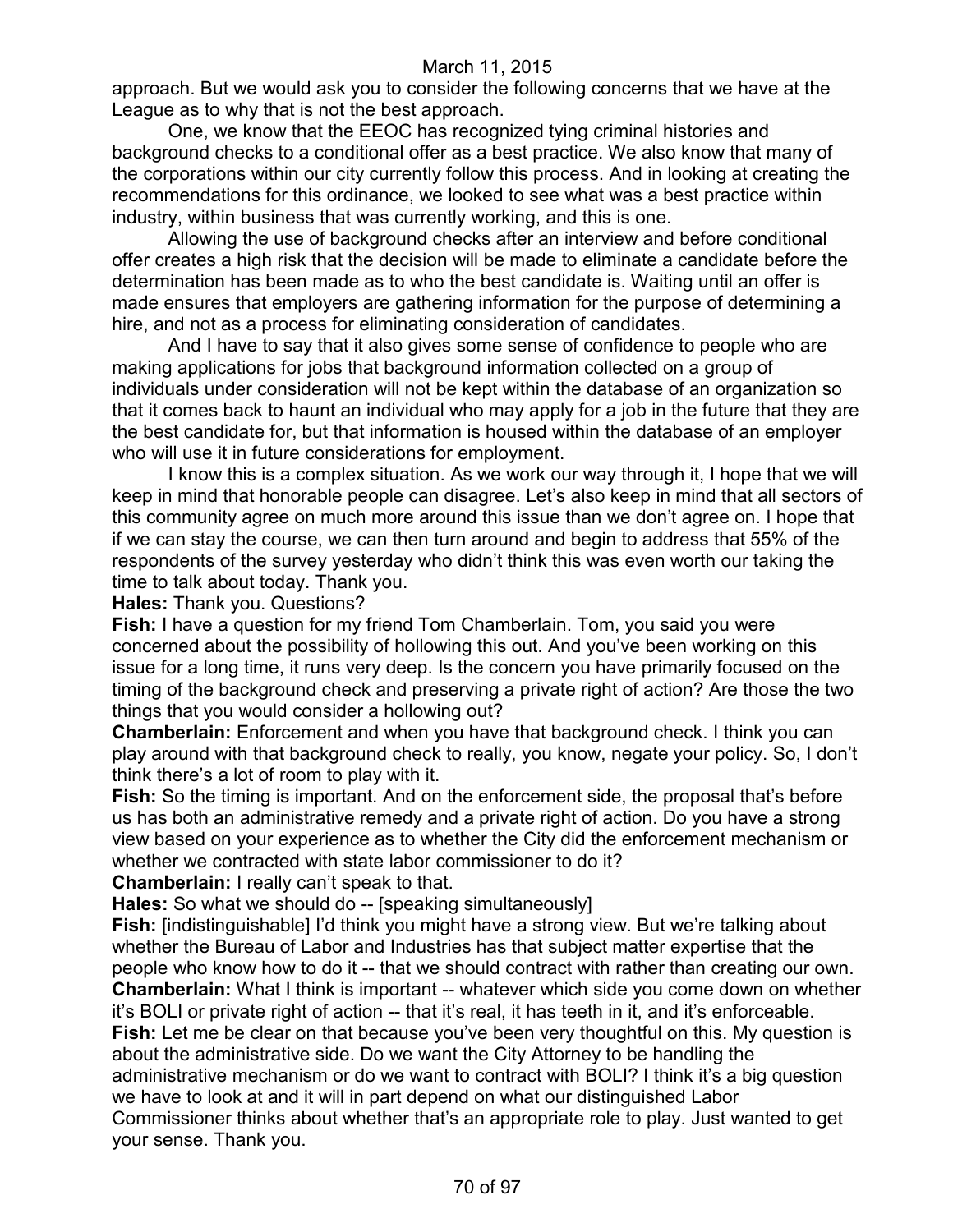# **Chamberlain:** Thank you.

**Hales:** Questions? Thank you all very much. Now, I want to call up some folks whose help we'll need to make this work, and that is Marion Haynes from the Portland Business Alliance and -- if she's still here -- Heather Hoell from Venture Portland. I think we'll go another 20 or 30 minutes with testimony. We'll see how much longer people can stay. Go ahead, please.

**Marion Haynes:** Heather left, so you just have me. Marion Haynes of the Portland Business Alliance. I want to thank Michael for his comments. I do think that there is a lot of agreement on this issue.

The Alliance was aware that there were groups interested in pursuing this issue as early as last summer and so we took the steps of pulling a group of our members together -- large businesses, small businesses, local businesses, multi-state, and some of whom have banned the box voluntarily on their own employment applications. So, we had a wide ranging view.

I want to be really clear that the Alliance does support removing the box from employment applications. I think Michael gave a little preview of some of the areas where we do think that the details matter and we hope to have more conversations about the timing of criminal background checks.

Flexibility is important for employers. Every employer is different, their hiring practices are different, their workplaces are different, the requirements of jobs are different. And so, having some level of flexibility in the timing of those background checks for different kinds of employers is important. Do we have some that wait until a conditional offer is made? Yes. Do we have others that don't wait until that point? Yes. Do with have some -- like the Alliance itself, we don't have applications. We have no box to check and we don't do criminal background checks. We've hired a number of people that do have criminal backgrounds.

So, every business is different and that flexibility is something that we want to be mindful of as we're looking to adopt an ordinance to get to this really important goal. Because whatever we do, it should work. And so working for prospective employees and for the employers that will be hiring them is important.

The private right of action is also something that gives us some concern. We have reviewed ordinances and statutes in other jurisdictions around the country and have found that the private right of action and waiting until the conditional offer -- while they do exist out there in other ordinances -- are kind of the outlier. Not as many jurisdictions go that direction.

So, thank you for the opportunity to comment. This is a really important issue. We support the goal. We support removing the box from the application and we look forward to more dialogue about some of the specific details. Thank you.

**Fish:** Marion, you've been very clear -- your organization has been very clear about your values on this, which is that you support the movement to ban the box and you support the goals. This hearing is not to do the sausage making, this hearing is to frame the issue and find out people's concerns and then we're gonna draft something. Let me put the question to you. Do you have a strong feeling one way or another about having either the City Attorney do an administrative remedy or contracting with BOLI?

**Haynes:** We have not taken up that issue specifically, Commissioner. I would offer two thoughts but I could come back to you in more detail.

**Fish:** Please.

**Haynes:** Cost effectiveness I think will be something that we would want to look at and ensure that we're doing something that is most cost effective. I would note that there is some familiarity and existing relationships and interactions with businesses and BOLI. So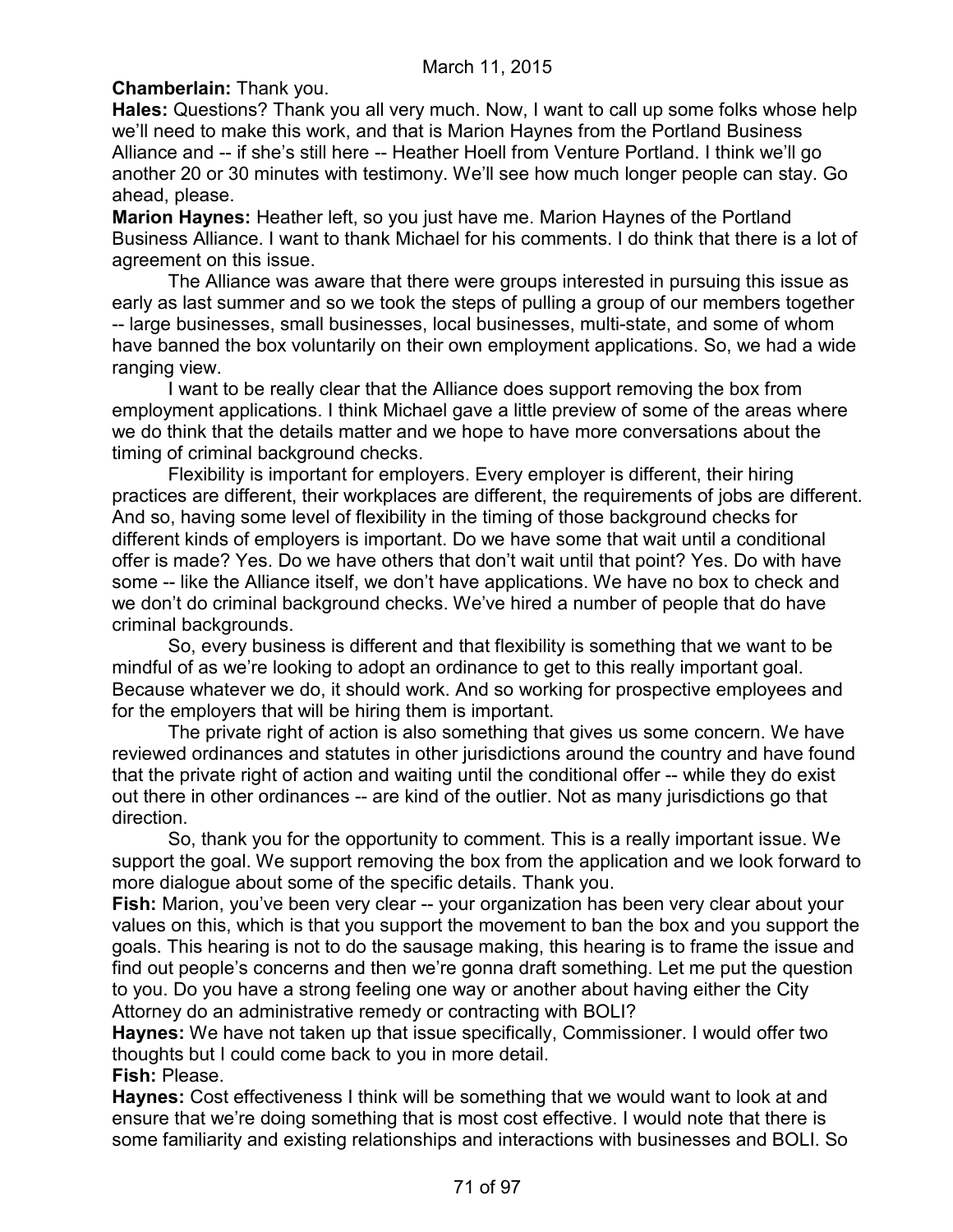again, I'll come back with more information, but I think that existing relationship provides some value since they're doing a lot of other employment law oversight. **Fish:** Thank you.

**Hales:** Thank you. So Marion, thank you. We will call on you for more feedback as we get further along. Let's take a pause here for a second. Let me talk about the process which based on this discussion and Council's agreement.

We're going to ask that the City Attorney prepare an ordinance that addresses the issues that Judy laid out at the front end and that we also queue up Council discussion of the questions that have been raised today. We also have folks who've signed up to testify and I know we're going to run out of a quorum today. So, one option would be to just not take public testimony now and let those folks who are signed up be first on the list when we come back to the ordinance. That's probably our best choice even though some of you have waited a long time. I know we're going to lose a couple members of the Council in the next 15 minutes, right?

**Fish:** And Mayor, let's be clear -- the Council is going to draft an ordinance. We're going to come back and debate it. For people here who want to testify to do something, the Council is going to do something. The question is the details.

Judy did a wonderful job laying out the framework. Might I suggest that in whatever timeline you establish for getting legislation drafted, one thing we do is just arrange for her to visit each office just to get some feedback from this hearing and then have a chance for us to do our follow-up questions, also based on what we have heard from the testimony. Then perhaps a draft piece of legislation could be posted for comment and then we come back for hearing.

**Fritz:** Could we see a show of hands for who hasn't yet spoken that was hoping to? **Hales:** OK, we've got about a dozen or so. So, you want to take 15 minutes and take the folks that we can take?

**Fish:** Commissioner, what's your conflict?

**Hales:** When do you have to leave?

**Fritz:** In about 15 minutes.

**Fish:** I have about 15 minutes.

**Hales:** OK, let's take 15 minutes. Let me make a couple suggestions. One, if you can wait, we will make sure that we keep your contact information and sign you up first for the next hearing. If you would really prefer to testify this evening, we're going to try to give you the chance. If we call your name, again, if you defer, one, we want to make sure we have your email address so we can send you a copy of the ordinance when it's drafted if you'd like that; and two, we'll keep you on the list as someone who can testify first at the next hearing.

**Fish:** Can I just offer one other suggestion. Mayor? We've all been taking copious notes. We've had a full presentation on the issues. Frankly just from my point of view, having someone say they support doing this and then an issue that maybe we haven't heard about. If there's something you don't think we has been put before us, that's especially useful right now so we get to have a full record to make the legislation off of.

**Fritz:** The other piece -- Mayor, you mentioned in the State of the City address that you are looking at some tax breaks so there's in addition to the requirement there would be some incentives. That I assume will come as part of the budget process?

**Hales:** Yes, it'll come as part of the budget process but we should at least have those conceptually before us when we act on the ordinance itself. **Fritz:** Great.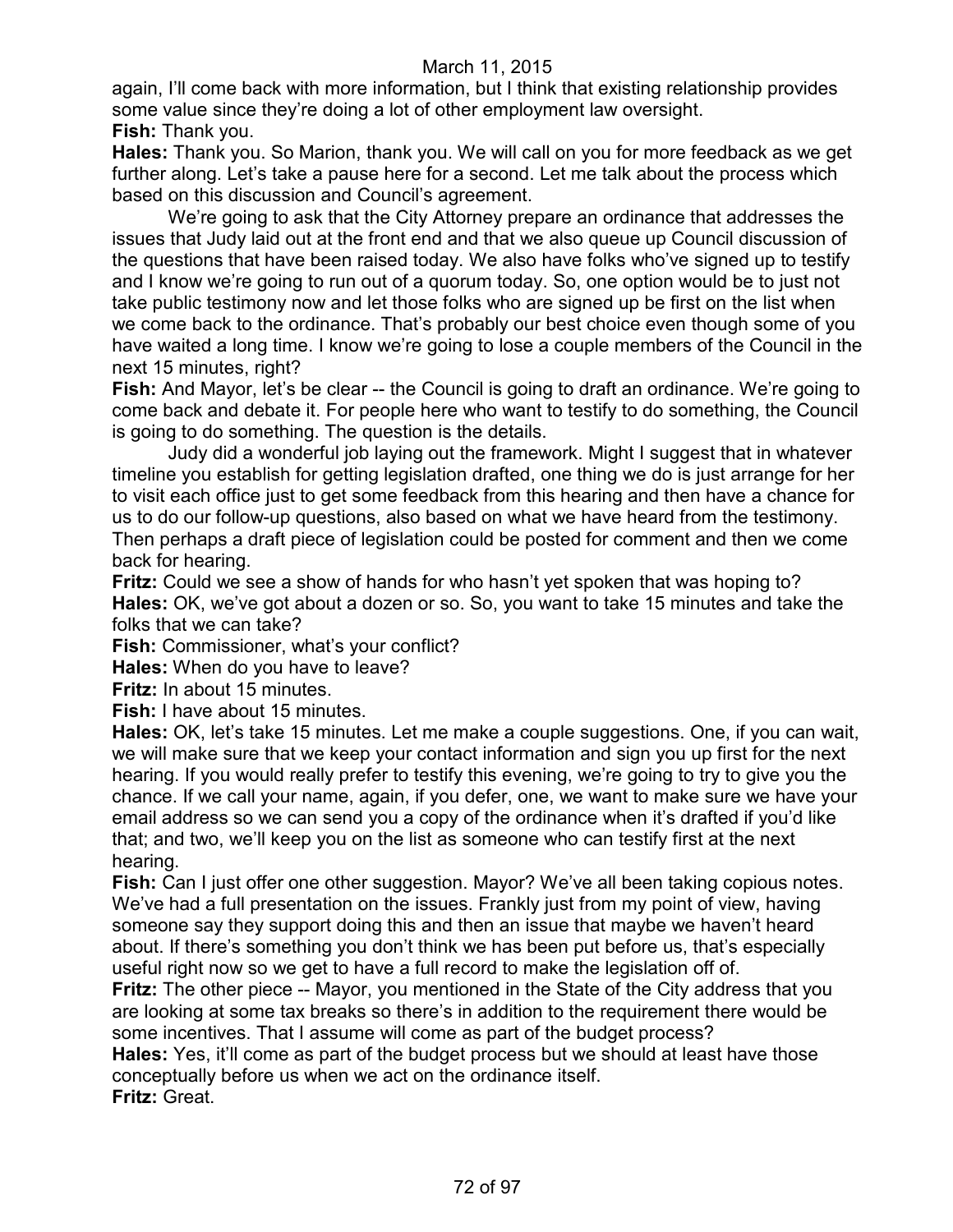**Hales:** Good. So, with that understanding we'll call the list of folks that are signed up. Again if you defer, you're not going to just get lost in the system, we'll call you back at the next one.

**Fish:** Mayor, I think your practice is you get called first at the next hearing. If you defer, you're first for the next hearing, which actually is a pretty good deal.

**Hales:** Come on up. Jamie, please.

**Jamie Partridge:** Mayor and Commissioners, I'm here representing Portland Jobs with Justice, which is a coalition of 95 organizations, labor unions, community groups, and faithbased organizations for workers rights. I'll cut through my remarks and say we're basically here to support fair chance, ban the box, and we're particularly concerned that the criminal justice system is a biased system that disproportionately incarcerates people of color, and this is a race equity issue -- banning the box. It's exciting that you're going forward with this. Thank you very much.

**Hales:** Thank you. Welcome.

**Katy Murphy:** Hi, Katy Murphy. I am an advocate and also a concerned citizen. While I appreciate this ordinance and I think it's a start in the right direction, I worked with many people helping them expunge their records. It's a process. We have one organization here, clean street, I think -- I haven't seen anyone from here -- but it's a process that I had to learn how to do working with 26 of my clients.

When people come to me with a criminal history and they don't even know how to decipher the information, they don't even know where to get their background checked, they don't know how. And some of our partners -- the nonprofits also do not have the resources to help people to get their records expunged. And so I'm afraid that when we draft this ordinance and it happens, there's going to be a bottleneck. Because just like when people request their credit histories and they get 30 days to dispute it and there are some changes going on now nationally where that's really going to speed up, there's going to be a bottleneck in the process because it's going to take time.

It took me time from picking up my client, taking them down to the Metropolitan Public Defenders office where I partnered with myself and them to help them get their records expunged, to help them get at a low cost -- it costs money, it costs \$500, \$600 to get an attorney. People are poor.

And so this is great, this is a step. But unless we can get it expunged before the unnecessary things that are on there that they don't even know can be expunged when they go in front of that employer and have that criminal history -- it's really going to create a lot of -- take a lot of time.

**Fish:** Ma'am, we hear you loud and clear. I think you meant Project Clean Slate, and we fund that. You're absolutely right, if we don't expunge those violations on people's records not only does it prevent them from getting a job but it prevents them from renting successfully.

# **Murphy:** Exactly.

**Hales:** I appreciate that. Make sure Josh Alpert, who's behind our Council Clerk, has your contact info because we would like to work with you on that specific issue. **Murphy:** That's great, thank you.

**Hales:** Thank you very much. Mr. Walsh?

**Joe Walsh:** My name is Joe Walsh, I represents individuals for justice. We would just echo the AFL-CIO -- if I understood Mr. Chamberlain's position -- not to have you create a paper tiger here. That if you just take the box out and then you back up and allow people to do preliminary checks before there's a job offer and those things, that's how you weaken this. You make it a paper tiger.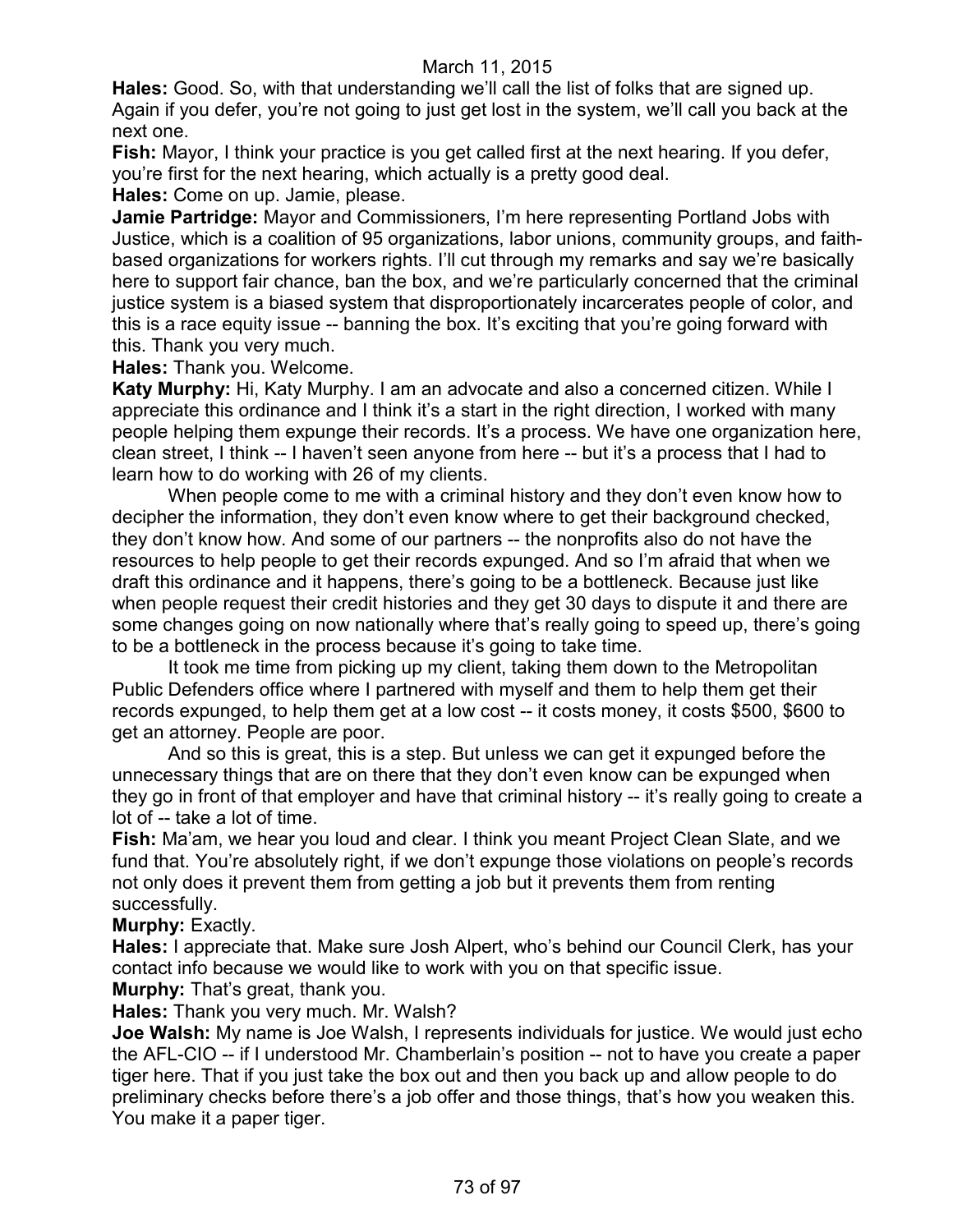When I first heard about this, I thought it was such a small step. Every day, we incarcerate more people than anyone else in the world. So yes, you have a right to be concerned about this because it's a major issue of people coming out, not being able to get a job and being excluded by a check mark for god's sakes. I congratulate you for taking it up. Please don't make it a paper tiger. Thank you.

**Hales:** Good point. Thank you. Come on up, Ms. Young. Welcome.

**Sonji Young:** Hi, there. Mayor Hales and Commissioner Fritz, Saltzman, and Fish, I'm Sonji Young. Currently, I serve as the former chair of the Human Rights Commission for the City of Portland. I also serve on the governor's task force on elder abuse. But today, I'm not here on behalf of either of those organizations. I'm actually a recruiter by day -- I work in human resources -- and this conversation has sparked a lot of volatile conversation among human resources professionals. I thought that I would bring the perspective as a recruiter.

The concern that I have is from not only an enforcement perspective but the education and public outreach perspective. As we have seen with other employment law, there needs to be teeth behind it in order for it to actually work. As an employer -- as someone who works for a fairly large employer -- unfortunately, there are instances where we have had to work around these types of initiatives because of the type of work that we do. But I think the public outreach and education piece is paramount in making sure that something like this is actually successful.

My suggestion and something that I would ask that you all consider is perhaps instituting an employer advisory board, something that would enable local employers to actually bring forth their concerns about the ordinance before it is actually voted on and passed. I think that's an opportunity to really provide that initial outreach piece. The Portland Business Alliance obviously has done a great job of providing some level of outreach, but to have an even keeled platform for employers to bring forth their issues and ask those questions to vet them in a very reasonable context. That would be my recommendation and I appreciate your time.

**Hales:** Thank you.

**Fritz:** Yeah, that was what Commissioner Saltzman and I did with sick time, as you remember.

#### **Hales:** Right.

**Fritz:** And that was just three meetings, it wasn't like the endless task force. But it was very helpful in crafting an ordinance that we all were able to then support. I appreciate that suggestion.

**Young:** Thank you.

**Hales:** Thank you. Welcome.

**Shalonda Menefee:** Good afternoon, Mayor Hales and City Council members. Thank you for the opportunity to testify before you on this important issue. My name is Shalonda Menefee, and I'm on the steering committee of PFLAG Portland Black Chapter. PFLAG Portland Black Chapter provides support, education, advocacy, and resources for Black lesbian, gay, bisexual, transgender, and allied communities. We represent an important and significant part of this city.

We support and urge you to pass an ordinance that will remove barriers for countless Black LGBTQ people, specifically youth and young adults and thousands more throughout the City. As we live in a culture of homophobia, social stigma, anti-gay violence, transphobia, ignorance, and unacceptance which too often push Black and Brown gay and transgendered people into a cycle of homelessness, unemployment, and sometimes leads to crimes of survival.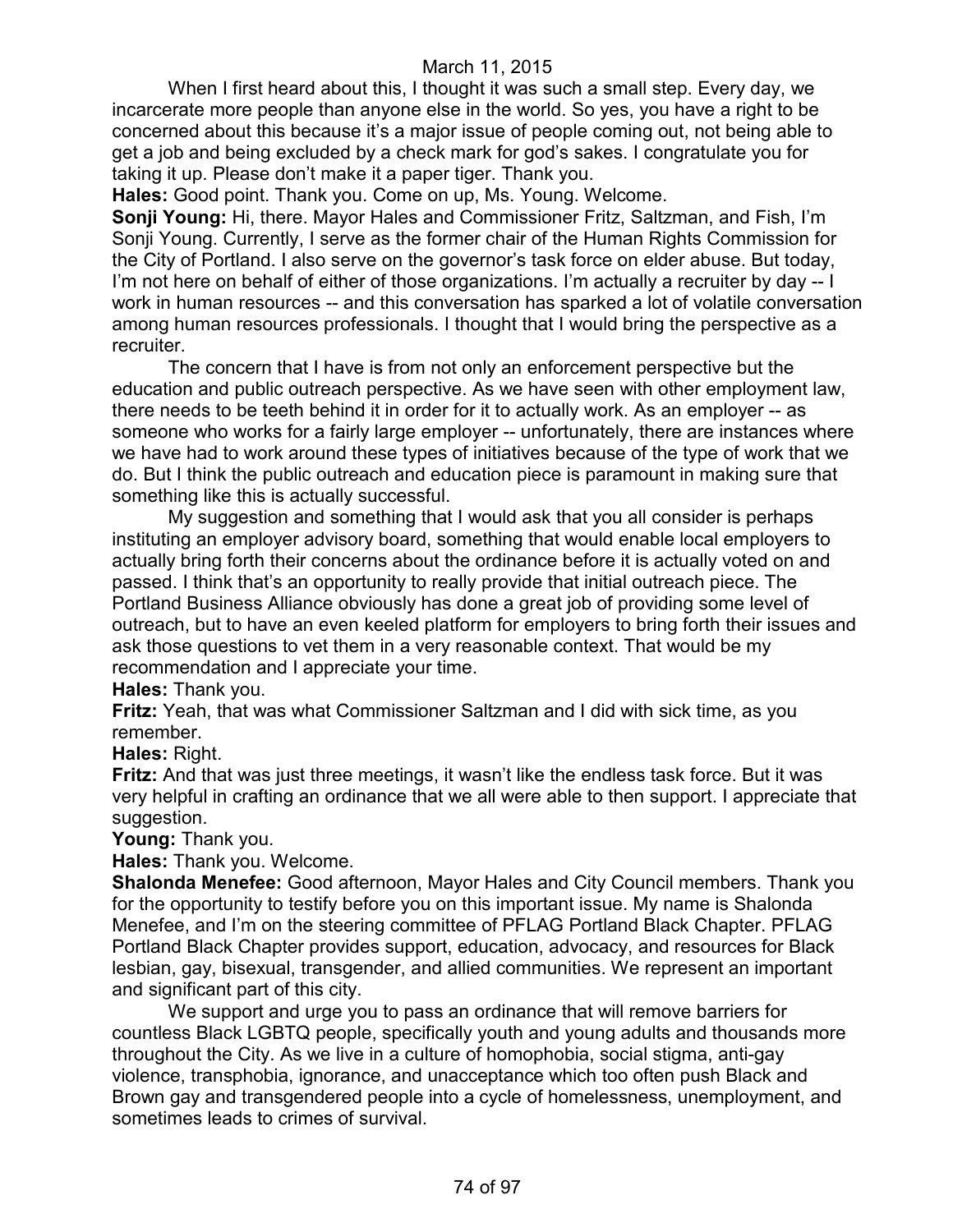In our groundbreaking 201 Lift Every Voice report created in partnership with the Urban League of Portland, it highlights the experiences and disparities impacting Black LGBTQ Oregonians. The report quantifies our concerns and what have known about our LGBTQ community. We are still highly disproportioned. In 2012, there were startling rate of 18% unemployment in our community and an estimated 42% of homeless LGBTQ youth of color.

In fact, in every highlighted issue area of disparity we face, the numbers are even higher than our straight Black or white LGBTQ counterparts. As we have heard, there are countless stories of family members and friends who struggle with landing employment or housing due to their criminal background. Nine times out of 10, if they are on parole or probation it is a requirement they find stable housing and employment.

As we have heard, although they have done their time, are rehabilitated, desperate and willing to be a productive citizen and be responsible, they are often discouraged, embarrassed or ashamed to have to disclose their criminal history knowing that it can hinder their opportunity to be called for an interview of get approved for housing. Oftentimes, they feel as if they are still being punished for their crime. For some, this may contribute to the cycle of recidivism.

This is an opportunity to change that, to give individuals who have paid their debt to society a chance to start other and thrive without the criminal history being used against them. We know how important removing barriers are to the members of the Black LGBTQ community. It is imperative that we create opportunities and policies that will remove barriers for equal opportunities. Banning the box will allow individuals with criminal history a better chance to be considered a viable candidate without being prejudged by the check in the box. Now is the time to ban the box. We as PFLAG Portland Black Chapter urge you to pass this ordinance and show that we matter, that we are part of this community, and that the City of Portland is supportive of and invested in the success of our Black LGBTQ community. Thank you for your time.

**Hales:** Thank you, thanks very much. LaQuida, I think you're going to get the last word for tonight.

**LaQuida Landford:** Thank you so much, Mayor. Mayor, Commissioners, I thank you so much for this opportunity. You know, I usually speak when it's of importance to me and the community.

I became familiar with ban the box last summer when I mentioned that I moved back to Portland and prior to that was in Houston doing administrative assistant work at a college where half of the students had been incarcerated. I had students coming to me on a daily basis -- it was a small barber college -- and they were coming to me expressing that they were very much in need of work. I pulled together a small group to have this conversation about what it looks like when you have barriers or when you have a criminal background.

So, we came up with just a little project called BOB, because of my background. BOB can be anyone. In that process, I moved home to Portland and I saw a flier last summer that had a conversation about a fair chance. I rushed over to that meeting which was at Highland Church and I learned a little bit about ban the box.

I also linked up with some folks from the Urban League at that time and wanted to be involved and be a volunteer for whatever canvassing and whatever conversation they were going to have in the community. We did that last summer. It was my first opportunity jumping on the bus with them and doing it in the New Columbia area. So, we went door to door canvassing. It was a very difficult conversation to have with African Americans in the community that felt like, you know, nobody really heard or cared about what they had been through and that they weren't going to have a second chance, period.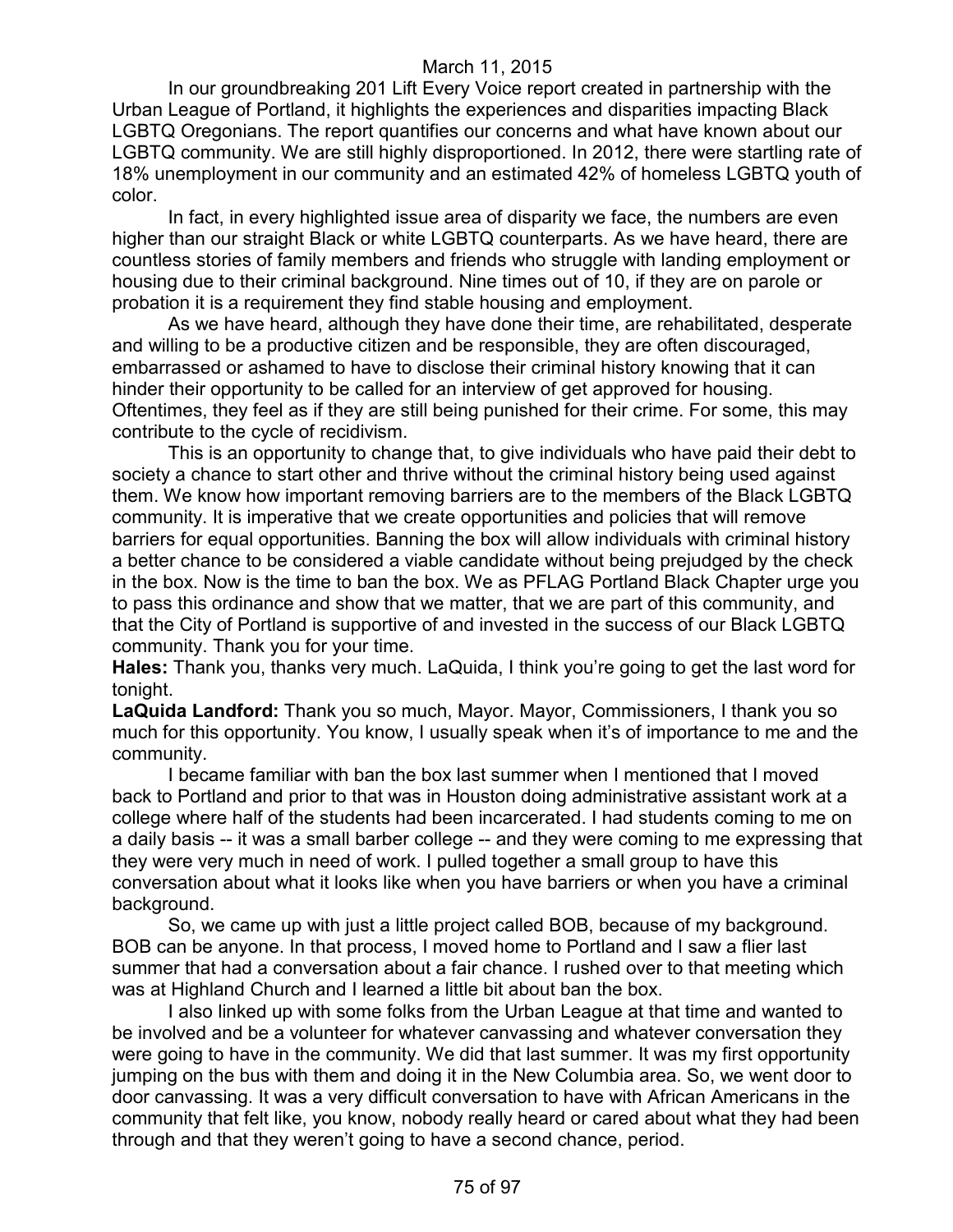And so with this initiative continuing to keep going, I totally support it. I support second changes. My mom spent 15 years in prison on two terms. So that's affecting not only to myself but my whole entire family. I really would like for this to be something that we can look forward to as we are unique in Portland. You know, we're breaking barriers. I thank you guys for this opportunity.

**Hales:** Thank you very much. Thank you all for being here. We want to apologize -- [applause] -- for anyone that wanted to speak today and can't, but we are going to lose a quorum. We will make sure we keep you on the list for the first position for when we resume. I'm going to direct my able staff member Josh Alpert, who is trying to hide -- not succeeding -- to continue to work with the City Attorney's Office to develop an ordinance. I'd like to have Council members give us feedback. And again, anyone who wants to stay in touch, make sure we have your email contact as well as having you on the list. Other directions, suggestions?

**Fish:** Mayor, just something for the good of the order? **Hales:** Sure.

**Fish:** Just -- scheduling. We are scheduled tomorrow evening to do the rate have a review hearing. I understand -- I hope we have a quorum. Every member of Council has received a PowerPoint. We got that today. Any questions or comments before tomorrow night.

Mayor, at the execs meeting we were told that there would be no vote tomorrow afternoon.

**Hales:** That's right, and I misspoke today on the radio.

**Fish:** Just so we're clear -- also at execs, I submitted a memo to Council asking that this be put over two weeks with the rationale and laid out some issues. So, we'll take that up tomorrow. Partly it's because last week when I was sick I just wasn't able to do what I intended to do and I think a little more time gets us a better result. I'll make that request tomorrow.

What we have is the Uber matter and then we have everything else. There are a handful of the urban renewal amendments that I think are no longer controversial, but it'll be your call whether you want those disposed of. We have asked that the matter be set over for two weeks.

**Hales:** OK, we can take up that question tomorrow because we're not going to vote tomorrow.

**Fish:** We're not voting anyway, but I just wanted to be clear to everyone else that we've asked for a two-week set over and I will not be bringing amendments tomorrow.

**Hales:** OK. Anything else? I'm going to direct our able assistant City Attorney and my staff continue to work to develop an ordinance based on what we've heard here today.

**Saltzman:** Are you going to convene an employer group?

**Hales:** I think we'll take those suggestions under advisement. We certainly want to hear from the employer community one way or the other. Again, thank you all very much. We're recessed until tomorrow at 2:00 p.m.

At 5:38 p.m., Council recessed.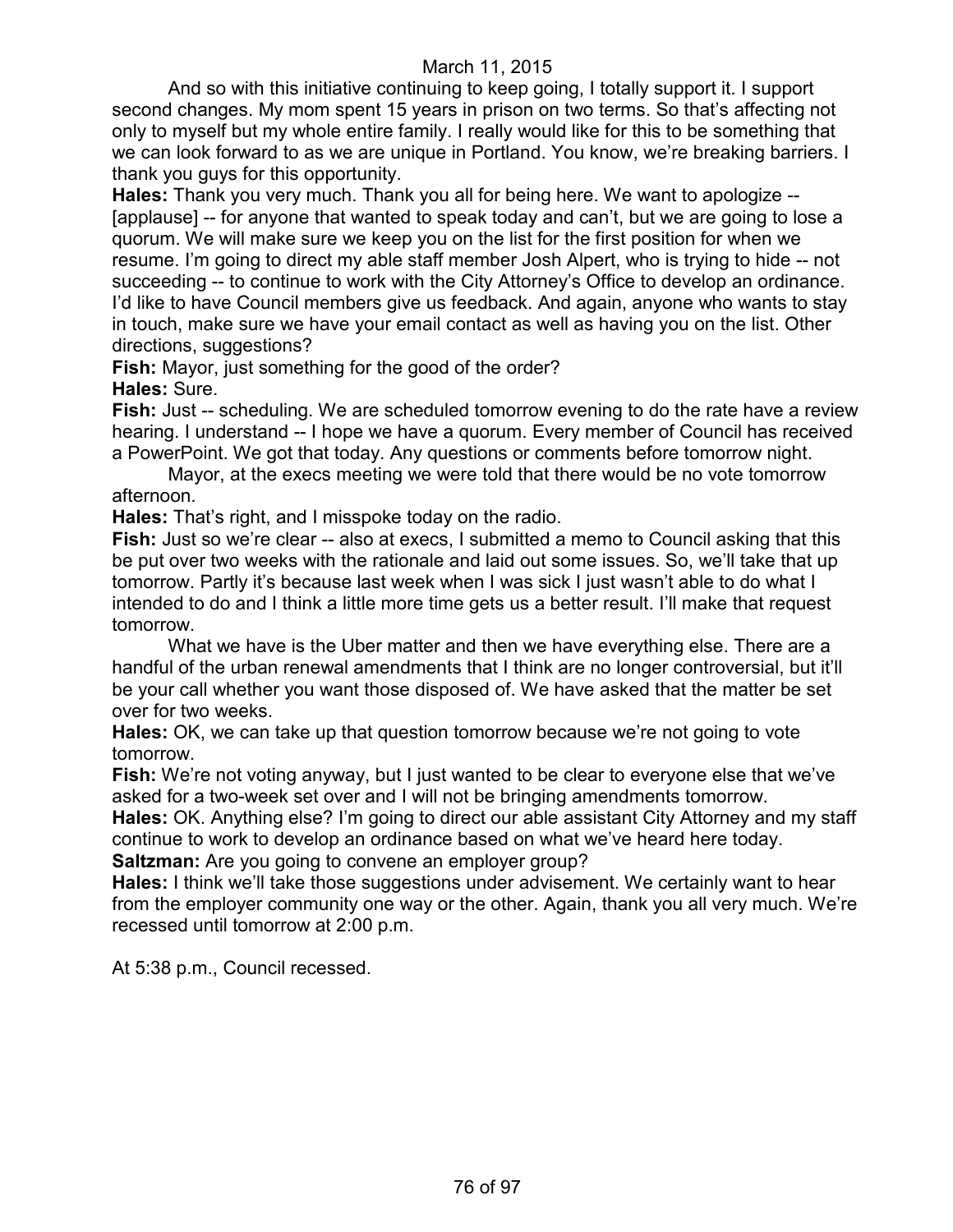# March 12, 2015 **Closed Caption File of Portland City Council Meeting**

This file was produced through the closed captioning process for the televised City Council broadcast and should not be considered a verbatim transcript. Key: **\*\*\*\*\*** means unidentified speaker.

# **MARCH 12, 2015 2:00 PM**

**Hales:** Good afternoon and welcome to the March 12th meeting of the Portland City Council. Would you please call the roll?

**Fritz:** Here. **Fish:** Here. **Saltzman:** Here. **Novick:** Here. **Hales:** Here. **Hales:** Welcome, everyone. We have two time certain items and let's take the first one. **Item 267.**

**Hales:** Commissioner Novick.

**Novick:** Colleagues, the very brief summary of what we're doing today is first of all, we are quite certain that our existing regulations of taxi cabs can be applied to transportation network companies and their work. However, we thought that it wouldn't hurt to add provisions that make it crystal-certain-absolutely-clear that we can regulate those companies.

The private for-hire transportation market has seen many changes as consumer demands change and technologies evolve. Starting in California in 2012, new types of private for-hire transportation companies emerged that directly connect passengers with for-hire drivers through a mobile app. Companies offering this type of private for-hire transportation service, like Uber and Lyft, have been launched in many cities across the United States and abroad. These companies which came to be known as transportation network companies provide for-hire transportation service that other companies like taxi and town car companies provide which have long been regulated to protect consumers, ensure accessibility, and allow for a fair and competitive market for drivers and companies.

The private for-hire transportation market in Portland, as in many other cities, has experienced changes in consumer demand. To better align private for-hire transportation with the City's transportation system planning goals, the private for-hire transportation regulatory division was transferred to PBOT in July 2014.

In January, I convened a private for-hire transportation innovation task force to review and evaluate the service, performance, and regulatory framework of Portland's private for-hire transportation industry. The task force will provide guidance and recommendations on how the industry should evolve and respond to new developments in the industry, including the entrance of transportation network companies.

Distinguishing transportation network service operators from other for-hire operators -- including taxis and town cars -- sets the state for regulations that specifically pertain to these operators. Now, again, I want to emphasize that we're confident that legally, our current regulations apply to the transportation network companies. And I anticipate that if we allow those companies to operate and we regulate them, generally speaking, they will have to follow the same regulations existing taxi companies. But we thought that it was worth recognizing their existence and defining them.

This ordinance defines transportation network service operators in keeping with how other for-hire operators are defined and distinguished among other for-hire companies, drivers, and vehicles. And I want to thank Commissioner Fritz for suggesting that in addition to defining transportation network companies, we make it very clear that they have to have permits in order to operate and they're subject to penalties if they don't get permits or violate other rules.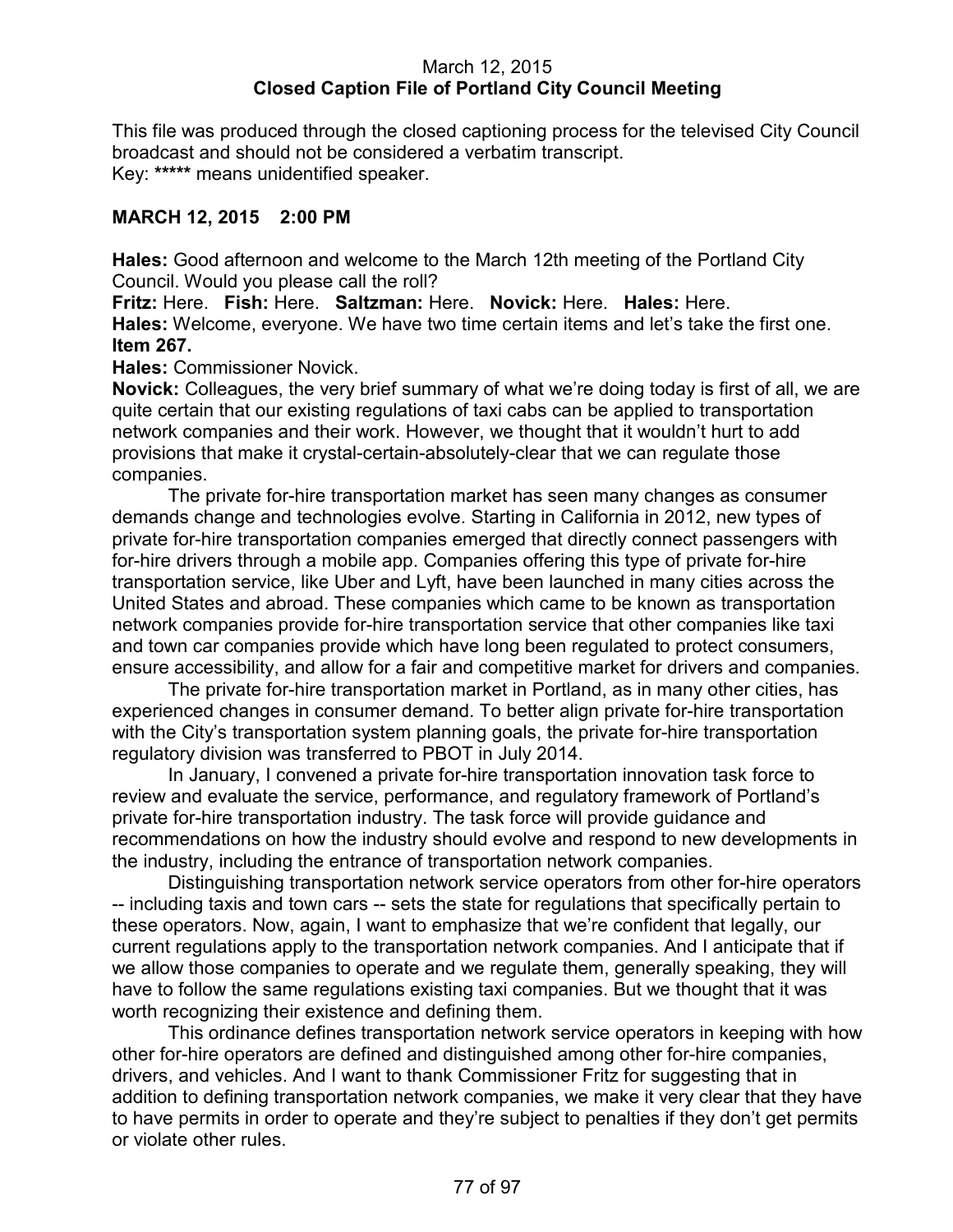One thing as a caveat is we're going to be proposing to apply the same kind of penalties to the transportation network companies as we currently do to taxi cab companies and their drivers. I actually think that there should be a bigger differential between the penalties applied to companies and penalties applied to drivers than their currently is, but for purposes of simplicity for right now today, we're just simply duplicating the level of penalties that we have for the taxi cab companies. Here to further explain this proposal is PBOT Director Leah Treat.

**Hales:** Thank you very much.

**Leah Treat, Director, Portland Bureau of Transportation:** Good afternoon, members of the Council. Thank you for allowing me to come here today. My name is Leah Treat, I'm the Director of the Portland Bureau of Transportation.

As the Commissioner mentioned, the private for-hire innovation task force has been meeting since January and so far, they've held four meetings open to the public and two forums were convened to follow the task force to hear directly from private for-hire drivers and consumers. Additionally, the task force has and continues to solicit public input as it develops recommendations.

The task force reviewed the definitions included in this code amendment. The task force was asked to provide preliminary recommendation on key safety requirements that specifically pertain to transportation network companies -- or TNCs -- and taxi operators. Those key safety requirements include standards for driver background checks, vehicle inspections, and insurance coverage. The task force will be prepared to present recommendations on those issues on April 9th.

They will likely address other issues being considered by the task force including accessibility, the availability of for-hire permits, and the regulation of fares. Following the April 9th Council hearing, the task force will continue to meet to address those issues and that will be in the phase two of their scope of work.

The ordinance before you today defines TNC service operators in City Code as a distinct model of private for-hire transportation service. The ordinance defines transportation network service operators as follows. A transportation network company means any entity, other than a taxi cab or an LPT company -- and a LPT is limo or nontaxi-type of service -- that operates private for-hire transportation by connecting passengers to transportation network drivers who offer and provide transportation network services through an internet-based, digital, or software platform application.

Second, transportation network driver means any individual operating a private forhire vehicle who connects with passengers through an internet-based, digital, or software platform application operated by a transportation network company.

Third, transportation network services means private for-hire transportation services offered or provided for compensation by a transportation network company that connects passengers with transportation network drivers through an internet-based, digital, or software platform application.

Fourth, transportation network vehicle means any vehicle driven by a transportation network driver to provide transportation network services. So, these are the four definitions we are putting in the ordinance.

Creating these distinctions is a key step in the process of establishing the regulatory framework in light of changing consumer demands and the changes in the market. These definitions affirm the City's assertion that any person or entity providing private for-hire transportation service must comply with the City's private for-hire transportation regulations.

Including these definitions does not establish a permitting process for transportation network service operators. The permit requirements will be established following the task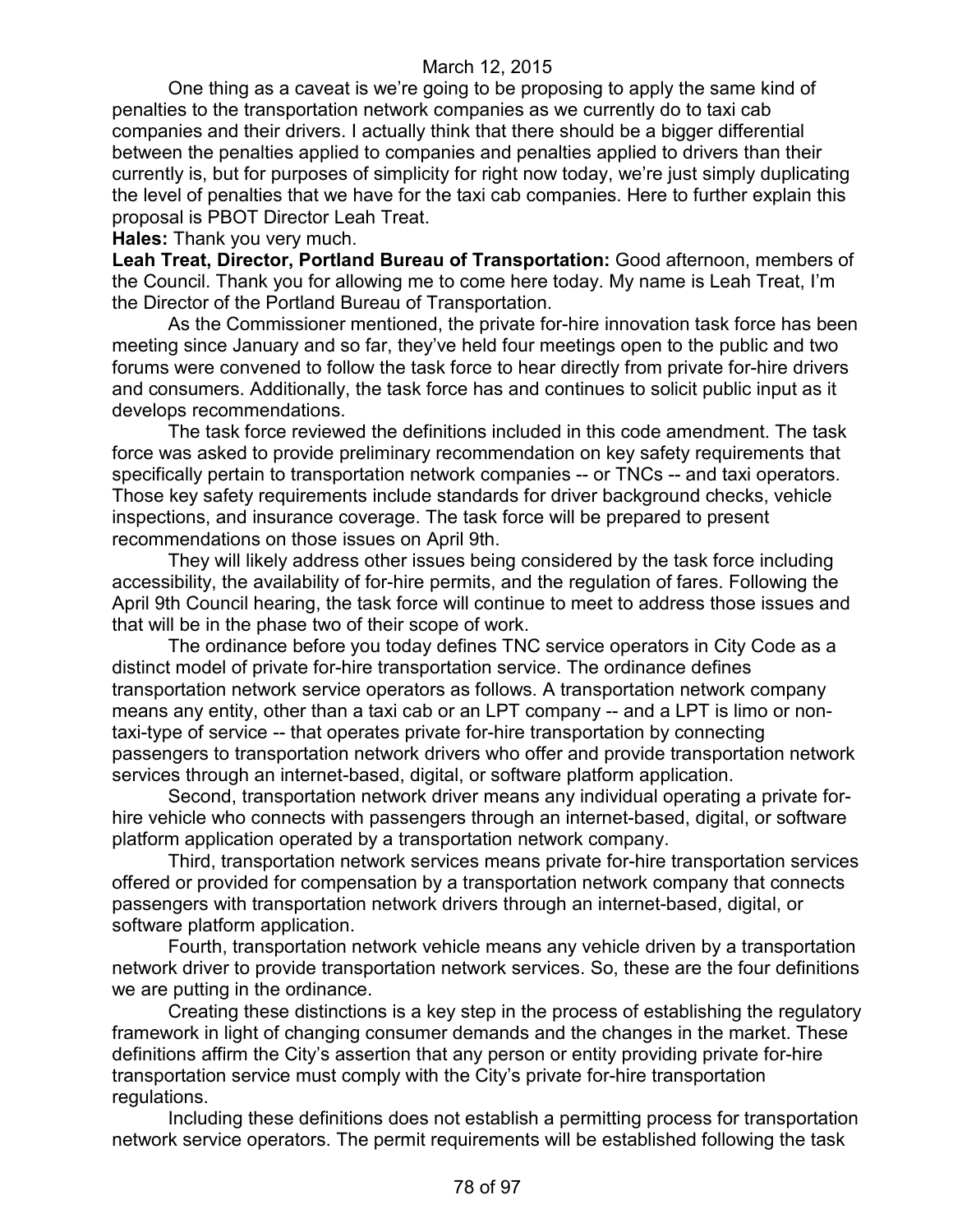force's presentation of the recommendations. And I should have mentioned at the beginning that I am joined by Rob Burchfield, who is doing a lot of work on this with us at PBOT. Sorry, Rob. That concludes my testimony, and Rob is here to help me answer any questions you may have.

**Hales:** Questions for Leah or Rob?

**Saltzman:** What is the timeline for the committee to present recommendations? **Treat:** The task force --

**Saltzman:** Task force, yes.

**Treat:** April 9th.

**Saltzman:** That's to report --

**Treat:** To Council. They're going to come to the Council to present the recommendations is my understanding.

#### **Saltzman:** OK.

**Novick:** I don't have a question but I can't think of another time to say something about Rob Burchfield, who is our City Engineer and management of the transportation systems management group. He's going to be retiring after 28 years with the Portland Bureau of Transportation. Rob started with what was then the Bureau of Traffic Management as a district traffic engineer reviewing operations issues and providing traffic analysis and land use proposals, is that right?

**Rob Burchfield, Portland Bureau of Transportation:** Yes -- [laughter]. It's actually 29 years now.

**Novick:** Oh, wow. In 1998, Rob was promoted to senior traffic engineer and provided technical leadership to the City's new neighborhood traffic calming program. In 1992, Rob was promoted to principal traffic engineer and was responsible for signals, traffic engineering, project support, traffic safety, and the emerging bicycle program. In 1999, Rob became the City Traffic Engineer, with all of the engineering responsibilities and City Codes surrounding traffic engineering and parking. In 2011, Rob was promoted to the role of transportation system management group leader responsible for parking operations, enforcement, traffic design, and [indistinguishable] transportation.

Rob has been instrumental in the design and implementation of cutting-edge neighborhood traffic calming, bicycle planning, and design, and was a primary author of the NACTO bike design guidelines. I'm particularly grateful for his and his group's work in establishing a new system regulating parking for people with disabled placards, which I think I can say without much contradiction has been a resounding success. Thank you very much. I want to wish Rob the best in his retirement and his next career move. **Burchfield:** Thank you very much. [applause]

**Hales:** Before he gets away, we should consider -- you know, my son was in the army and they had a stop loss provision where if it was an essential person, you could keep them for an extra year or two. I think we might want to consider that because Rob, you're pretty essential and you are going to be missed around here.

**Burchfield:** You better act quick -- [laughter]

**Hales:** It will be a loss for us, and congratulations for you.

**Novick:** Thanks, Rob. Colleagues, before we get into discussion and testimony, I would like to introduce an amendment in concurrence with Commissioner Fritz's suggestion of establishing specific penalties for any person or entity that provides transportation network service without valid current City permits, which are consistent with the penalties already established for taxi and LPT operators. And I've got copies of the amendment here. **Fritz:** Second. And actually I believe, Commissioner, we're just introducing a substitute, because it also numbers it out a little differently in order to be able to do that.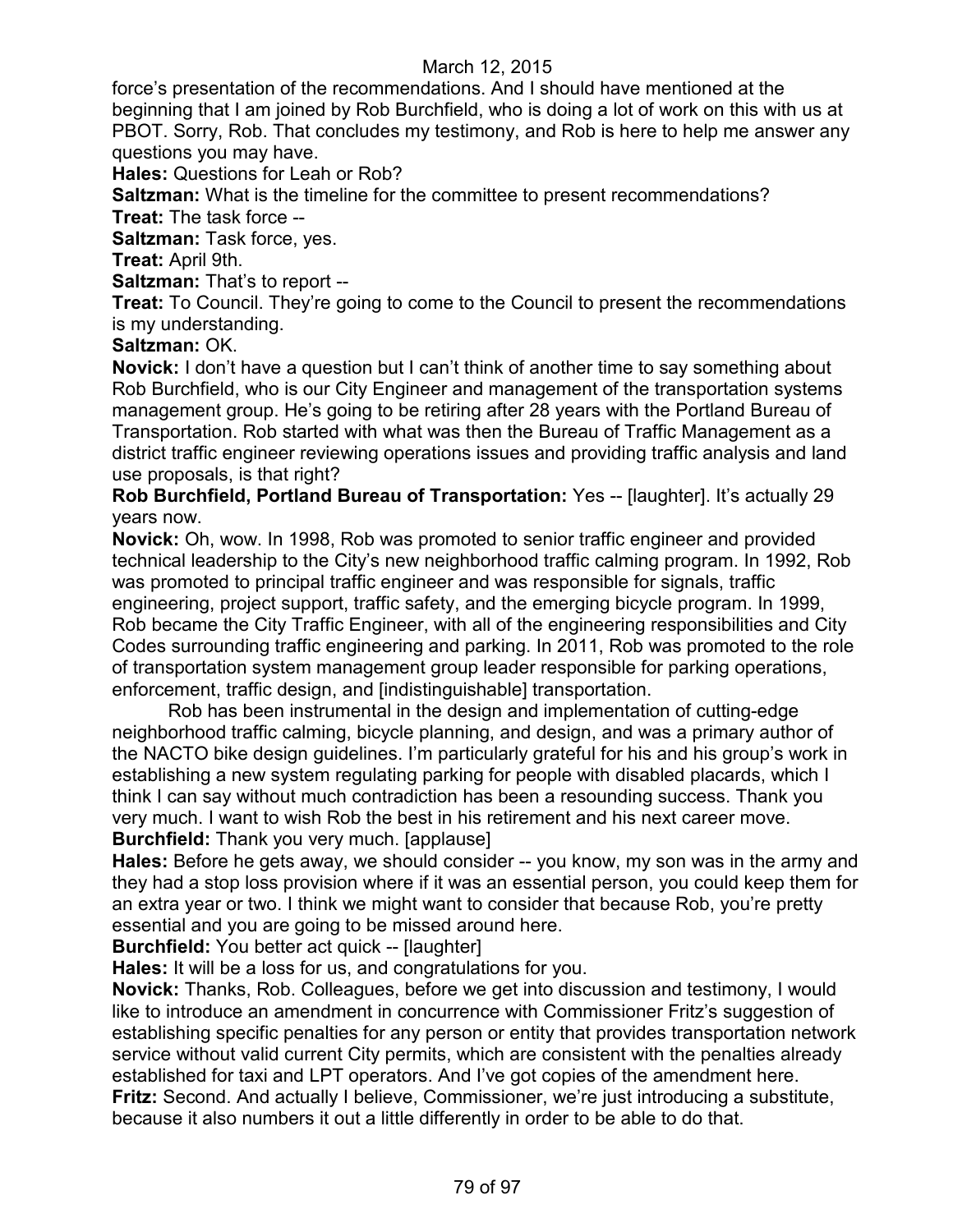**Novick:** I think it's a substitute for some of it, but I don't think the amendment includes the definitions.

**Hales:** Let's take a look.

**Fritz:** I believe we renumbered -- instead of just having 16.40.720, we pulled it out 16.40.720, 730, and 740.

**Novick:** Yes, but I don't think that the amendment itself includes the definition of TNC.

**Hales:** Right. 16.40.030 has the definitions in it in and your amendment does not. It would not be a full substitute --

**Fritz:** A substitute to 16.40.720.

**Novick:** Exactly.

**Hales:** Commissioner Fritz moves and Commissioner Novick seconds the amendment - or vice versa. Any Council discussion about adopting the amendment?

**Fish:** These are the same penalties that apply to everyone else currently, correct? **Novick:** Yes, it applies to taxi cab companies.

**Hales:** That's an important consistency. So, let's take a Council roll call vote to accept the amendment and then we'll take testimony.

# **Roll on amendment.**

**Fritz:** Thank you, Commissioner. Aye.

**Fish:** Aye.

**Saltzman:** Aye.

**Novick:** Thank you, Commissioner Fritz. Aye.

**Hales:** Aye. Any further questions?

**Fish:** I have two questions, one is either for the Commissioner or the Director. So, any future action that you may choose to take against a transportation network company - does that come back to us or do you have the authority to proceed on your own?

**Novick:** You mean for violation of these rules?

**Fish:** Yeah.

**Burchfield:** We have enforcement authority under the code.

**Hales:** Already.

**Burchfield:** Yes. And it's basically the staff that administer the program have enforcement authority under the code.

**Fish:** OK. And with respect to the process that you're going through with the citizen body to look at transportation network companies generally -- and I'm particularly interested in background checks for drivers, insurance, inspections, pricing, and access both in terms of making sure that passengers have access to the service regardless of any disability or other barrier.

And also, frankly, a second issue which has been brought to our attention which is it seems that you have to have a smartphone to access certain of these networks and not everyone has a smartphone and not everyone thinks it is a great idea to have payment made in that way as opposed to using legal tender. Would any proposals to change our existing law with respect to these things come back to Council?

**Treat:** They could. I believe -- and I will follow-up -- that I have the authority under the regulatory provisions to write the regulations.

**Novick:** Commissioner, at this point what we anticipate doing is we're going to get recommendations from the task force on background checks and vehicle inspections and insurance on April 9th. I also want to develop a proposal for TNC contributions to accessibility. Because although it might be impossible for them -- if we allow them to operate -- to have 20% of their fleet to be accessible, they should be part of providing accessibility perhaps by paying a fee of some sort that goes into some accessibility fund. So, we're also going to be looking at that.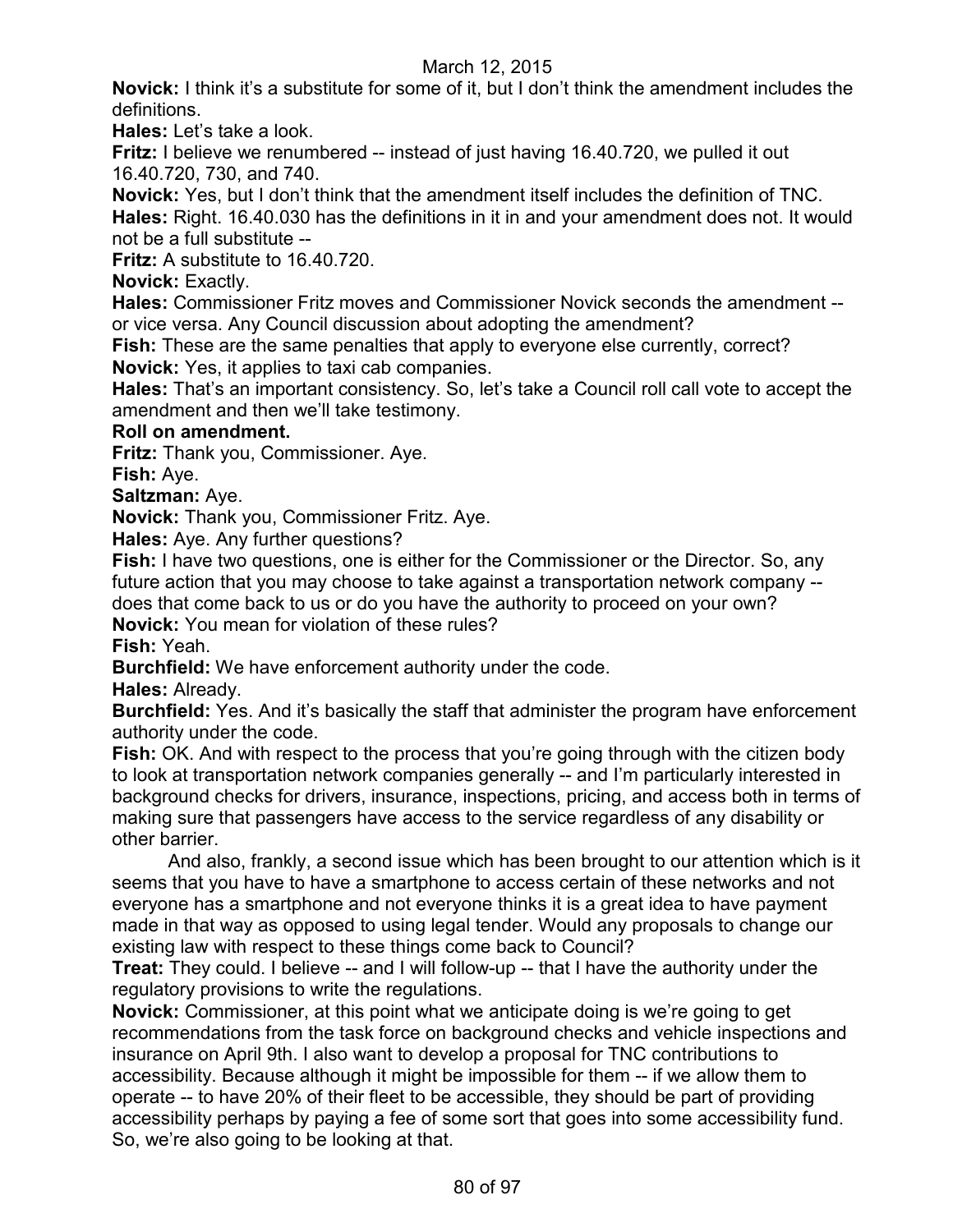We anticipate that it's possible that we might want to do a pilot project authorizing TNCs after we've addressed those four issues but before we've made final decisions about whether we will continue to have a cap on the number of taxi cab style permits and before we make a final decisions on what we might do on price regulation. So, we anticipate we may want to do such a pilot program, however, our intent is to bring to Council a resolution authorizing such a pilot program before it's implemented and to do that after we get the task force recommendations.

**Fish:** Thank you. That was the confirmation I was looking for -- that you would first come to us with a resolution and then the Council would have a chance to weigh in. And frankly, the more I learn about this -- particularly around the issue of pricing, where we with our regulated taxi cab fares, they are required to take certain rides that are not economical because of the distance they have to go to pick someone up and the short route that they then pick up versus those who might cherry-pick which rides they take and the imbalance that that will make in the marketplace. I hope if there are recommendations along those lines, my hope was we would have a chance through a resolution to discuss them. You have now confirmed that. Thank you, Commissioner.

**Novick:** And Commissioner, we really appreciate any suggestions that you might have to address the issues that you're raising, because they are important issues.

**Fritz:** Well, I appreciate Commissioner Fish raising that because it was not my understanding that this is the last chance that we have to change the ordinance. I was expecting that there could be changes to the ordinance, not just a resolution before you move forward with any kind of OK-ing for ride sharing companies to operate.

**Treat:** I'm glad you brought this up, and it is my intention or hope and preference as well that I am directed by Council, whether it's through ordinance or resolution on how we should proceed -- that I would not move forward solely with my authority and code.

**Novick:** Commissioner, my apologies if we haven't communicated this to you as well as I had hoped we had. I mean, the Director does have authority to implement temporary regulations up to 120 days. And we were thinking that -- I mean, I've been saying for the past year that I think that the absolute limit on the number of taxi cab permits and the price regulation regime that we have are somewhat unusual in the broader context of American capitalism and there are things that we might want to reconsider. And I think that it might be valuable to run an experiment where we see how the market works without a limited number of permits and without price regulation, but again, before launching any such thing we plan to come back and get a resolution from Council.

**Fish:** And just speaking for myself, I'm agnostic as to whether it is a resolution or ordinance, I just was hoping that the Council would have a chance to have that conversation and you have confirmed that we will. I appreciate it.

**Fritz:** I hear Commissioner Novick saying you will not do that pilot without coming back for permission from Council. Because we are having a hearing next week, I believe, on the taxi cab permit issue, it's kind of strange to have that hearing if there's some suggestion that all bets might be off or all rules might be gone.

**Novick:** Although, if we ultimately come to the conclusion that there is not a limit on the number of taxi cabs and similar entities that having approved additional permits for the taxi cab companies sooner will be helpful to them because they can start ramping up for a new world. They're better off if they have authorization for it because it takes them a while to ramp up. If we might at some point eliminate the cap on permits, they're better off if we lift the cap now.

**Saltzman:** So I have a potential amendment that I want to flag here. I've talked with Commissioner Novick about this. There is a bill in the legislature that has actually passed the Senate Transportation Committee that would exempt taxi cabs and TNCs from having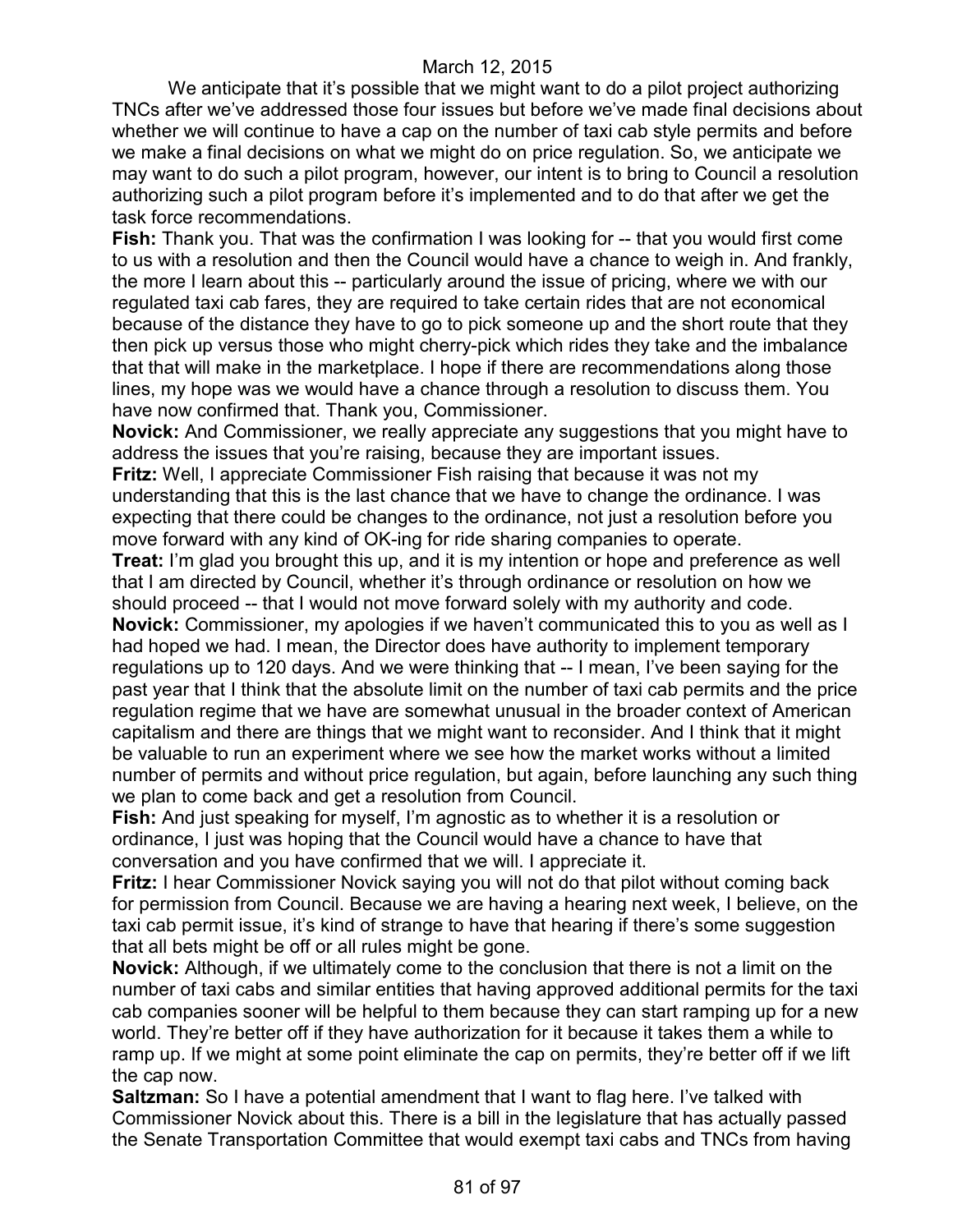to use the hands-free devices. In other words, it would permit them to use their cell phones. I think that's a recipe for disaster. I would like to put an amendment here in this ordinance that says all private for-hire vehicles must be equipped with hands-free devices, all private for-hire drivers must use hand-free devices. And I want to add it today because if this bill does pass the legislature, we probably face a risk of preemption. So the sooner we get this in the ordinance, the better. So, I would make that motion.

**Novick:** I certainly appreciate the intent. What I'm wondering is for existing taxi cabs that may not be using phones at all, do we require them to have hands-free devices? Director Treat, do you have any thoughts about this?

**Treat:** My only thought is that state law already prohibits the use of a cell phone without a hands-free device.

**Saltzman:** I know, but there's a bill working its way through Salem that would grant that exception to taxi cab and TNC drivers.

**Fritz:** Commissioner, I'm willing to second that motion for discussion. I'm wondering though, is it something that we could bring back next week with the other taxi cab issue so that we could -- do you think that would be time enough?

**Saltzman:** Are we dealing with an ordinance next week? I mean, I want to make sure it's part of an ordinance.

**Fritz:** It's the permit thing coming back to Council.

**Burchfield:** The hearing next week is not an ordinance. It's basically -- as I understand it, it's a hearing in which you will make a de novo decision regarding an application for a new taxi cab company.

**Fritz:** So that doesn't affect the code.

**Burchfield:** No.

**Saltzman:** I think we need to get it in code so that we will not be preempted.

**Novick:** Commissioner, is the real point you want it clear that no operator of a private forhire vehicle shall use a cell phone while the vehicle is in motion without a hands-free device?

# **Saltzman:** Yes.

**Hales:** And your theory is -- and I think your theory is correct -- that if we act by ordinance prior to the legislature's action, we would have standing as that regulation would be grandfathered. You feel that way?

**Saltzman:** That's my feeling. I don't know that for absolute certainty but that's my theory, yes.

**Burchfield:** Clearly a better position to be in than the converse.

**Hales:** Similar to other issues where we've tried to get to where we think policy should be before the legislature heads us off at some pass.

**Fish:** Can I seek clarification on something? If it doesn't pass the legislature or is vetoed by the governor, then this would be moot. But we would otherwise have -- this would just be reaffirming our existing prohibition, correct?

**Saltzman:** Exactly. I don't think it would hurt to have it in here.

**Hales:** Do you have something written out? I want to do this, but I'm a little nervous about doing it verbally. Do you want to try to --

**Fish:** Do you have copies of the amendment, Dan?

**Saltzman:** I don't. This is something that I -- I've been tracking this issue, it's something I've been concerned about. I've talked to Commissioner Novick about it and I just felt here's an opportunity to get something in an ordinance and hopefully insulate ourselves from a bad law passing.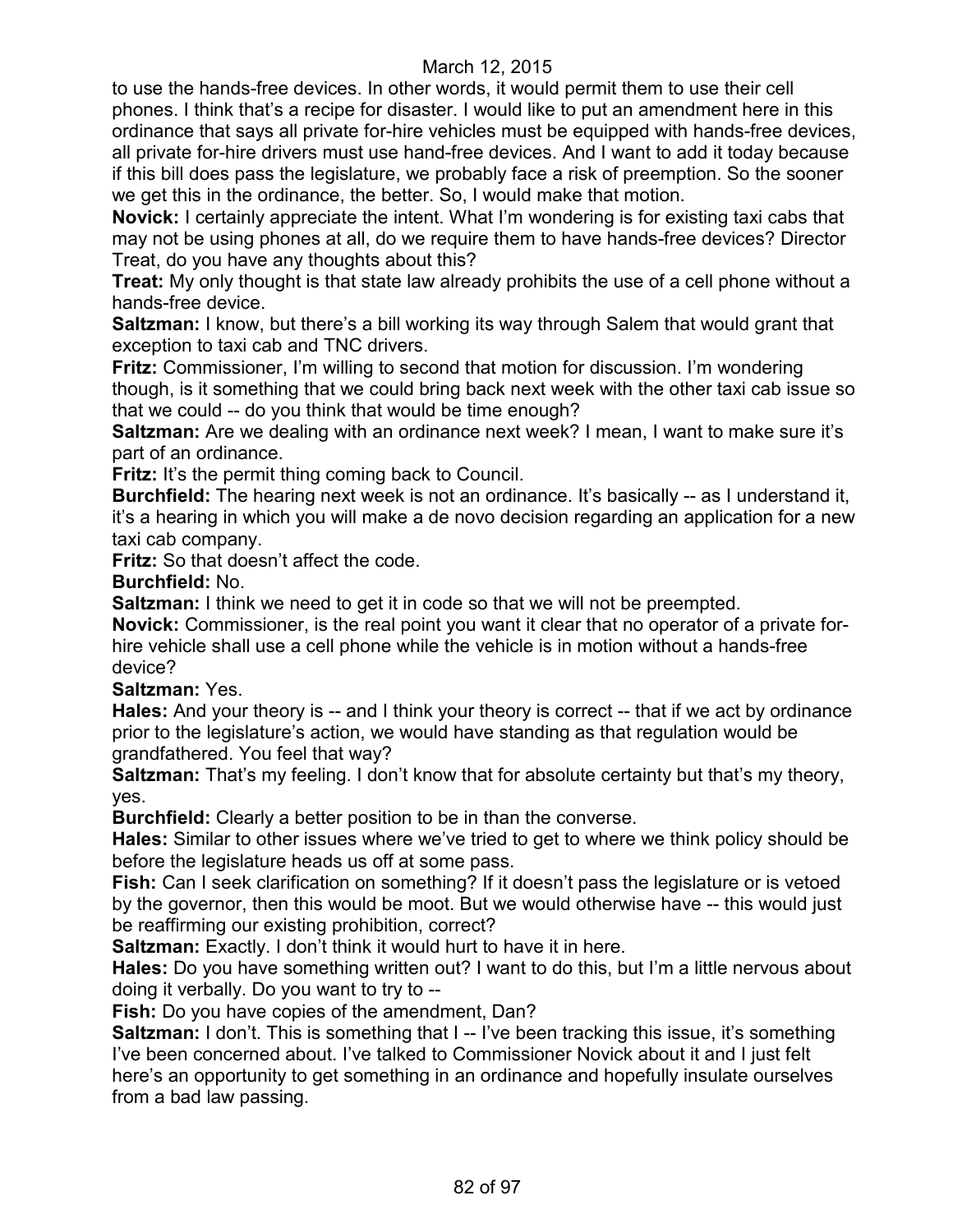**Novick:** I'd ask the City Attorney and Director Treat of what they think of the language I rattled off a minute ago, that no person shall operate a private for-hire vehicle -- so use a cell phone while operating a private for-hire vehicle without employing a hands-free device. **Saltzman:** That sounds good to me.

**Linly Rees, Deputy City Attorney:** It sounds good to me, too. My question is, should TNC also be included in that since we are setting them up as a separate entity in the code? **Novick:** OK. Should we say then, private for-hire vehicle now includes TNCs once we adopt this. Rob, what do you think?

**Burchfield:** I think it does. I prefer to -- do you want to come up?

**Hales:** Let me make a suggestion. I think there's probably Council consensus that we want to do this, but what I would recommend is that we continue this item until later in the Council calendar today and that gives you a chance to go check in with the City Attorney and make sure that we got words right, bring it back to Council as an amendment. Because this is an emergency ordinance, so we would like to adopt this amendment today included in the ordinance, but make sure that we have the words on the page to capture the sentiment. Because I don't see any disagreement about the idea.

**Saltzman:** No, I'm fine with that.

**Hales:** I think you're catching this in time, Commissioner Saltzman, and I don't think there is any questions about whether we should have this policy, which is the law today.

**Fritz:** Good catch, Commissioner Saltzman. I would suggest it can go in 16.43.40, which is driver conduct requirements and prohibitions. And it includes things like driver shall not use profane or obscene language offensive to the passenger or smoke or defraud people. It would go very well under there.

**Saltzman:** Mm-hmm, yeah.

**Fritz:** So it would go very well under there under 14 -- what Commissioner Novick just said.

**Saltzman:** Yeah, and I'm fine if staff want to caucus and come back to vote on this later this afternoon.

**Hales:** So, why don't we take testimony? Because the public may not want to sit around and make that sausage later but they might have some opinions about the policy in front of us and then we'll continue this until the end of the Council session.

**Fritz:** May we vote on putting the amendment on the table or are we waiting on that? **Hales:** Why don't we vote on the amendment as stated?

**Fish:** Didn't we get advice last time that a second is sufficient?

**\*\*\*\*\*:** It's been moved and second --

**Hales:** OK, so the amendment is before us. We will complete the process when we have a document in front of us, whereas in the other case we already had the document in front of us. Alright. So, any other questions for our team? Or any other curve balls for our team? If not, thank you both. Does anyone want to testify on this?

**Moore-Love:** I show two people signed up.

**Hales:** Please come on up. Oh, other item. Alright. Is anyone here that wants to speak on this item? Going, going -- OK. Then we're going to continue item 267 until later this afternoon and take up the next set of items, which are 268 through 273. If you could read those, please, Karla.

**Item 268. Item 269. Item 270. Item 271. Item 272. Item 273.**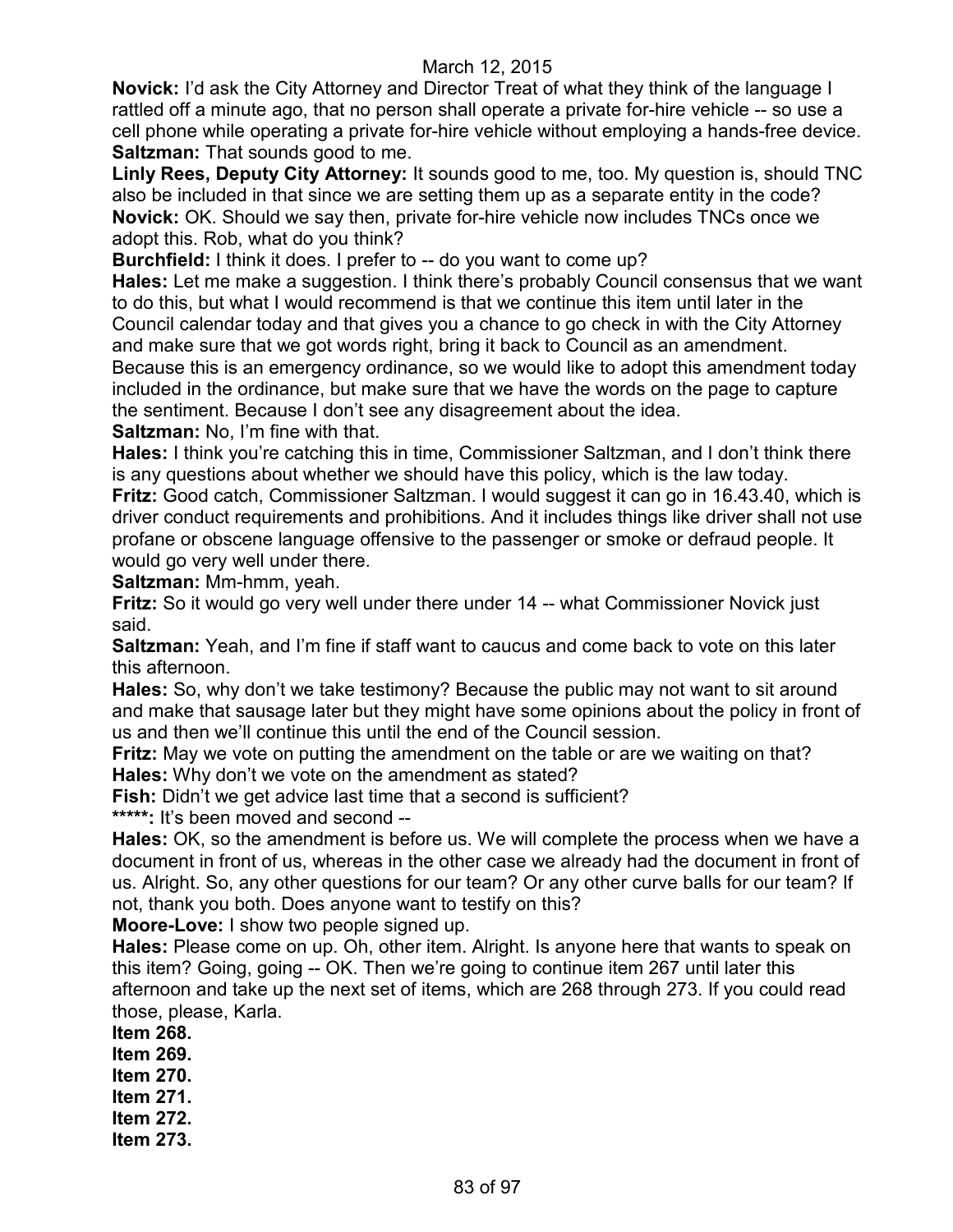**Hales:** Thank you. Patrick Quinton is here to respond to Council questions and direction from the public hearing.

**Patrick Quinton, Director, Portland Development Commission:** Yes, thank you, Mayor Hales. Good afternoon, Commissioners. What I have here is a quick presentation that responds to the range of issues that were brought up in testimony from our last hearing. It's somewhat of a disjointed presentation, it jumps around to a lot of different issues. And then I am happy to talk about any other issues that you want to bring up.

So, this is the quick summary of the topics we were asked to come back and address and we'll walk through them, but the issues were the -- we had a summary of the impact of the changes to affordable housing. We were asked about parks and transportation -- we have that. There were some questions about the history of our Block 33 transaction in North Macadam, so we can bring some information on that. There was also some questions about both previous expenditures in Central Eastside, as well as the request from the Brooklyn Neighborhood Association on their request to be included in the expansion area. And lastly, there was some questions specific around things like the post office and more general about the level of our budget and the projects in the River District. And I guess the general question was, are these all necessary or do we need to have funds allocated for these projects?

Taking these one by one, this is a consolidated chart to talk about the impacts of the changes and expenditures to parks and transportation with respect to the full package of the urban renewal amendments. The big picture here on this is the Education Urban Renewal Area was very specific around the set-aside, it was specific around payments to the County as a result of the impact of urban renewal on the County's budget, as well as a handful of buckets of expenditures related to the investments around the PSU campus. It was not as specific to transportation and parks expenditures as you would have seen in other urban renewal areas. So, the net effect is that this is net positive obviously to both parks and transportation.

The top line is just a summary of the overall numbers. So, it's not -- parks and infrastructure start below that top line. There's a net reduction as was the intent of the overall package of over \$76 million in non-housing-related TIF. But when you go into parks and infrastructure, we've been able to through the expansions proposed in North Macadam and Central Eastside in particular actually fill out a number of line items related to parks and transportation. So, you do see increases in both of these categories in both urban renewal areas. And then as a result of the contingency left at the end of North Macadam that is un-programmed but we presume the direction of Council after the setaside would be to think about additional parks and transportation expenditures. There's a net increase of over \$16 million to those two categories.

I can walk through the actual line items, but that's the net effect of this and like you said, it's largely because there wasn't much programmed in the high level summary of the forecast for the Education Urban Renewal Area for parks and transportation.

Moving on to the summary of the North Macadam Block 33. And without getting into all of the details here -- people can read these but -- Block 33 is a super block, basically two city blocks, very large block in the central district of South Waterfront that was purchased by OHSU. So, it's an OHSU property. And around you see the timeline in 2006, PDC acquired air rights. So, not the land, but the rights to develop above a future garage for affordable housing, and so we paid essentially \$6 million at that time for that. \$3 million was a prepayment on parking in the garage to be built and then the other \$3 million was the payment for the air rights on that.

The agreement also stipulated that when OHSU broke ground on that property - and once again, it's a super block, so it's a pretty massive project that would have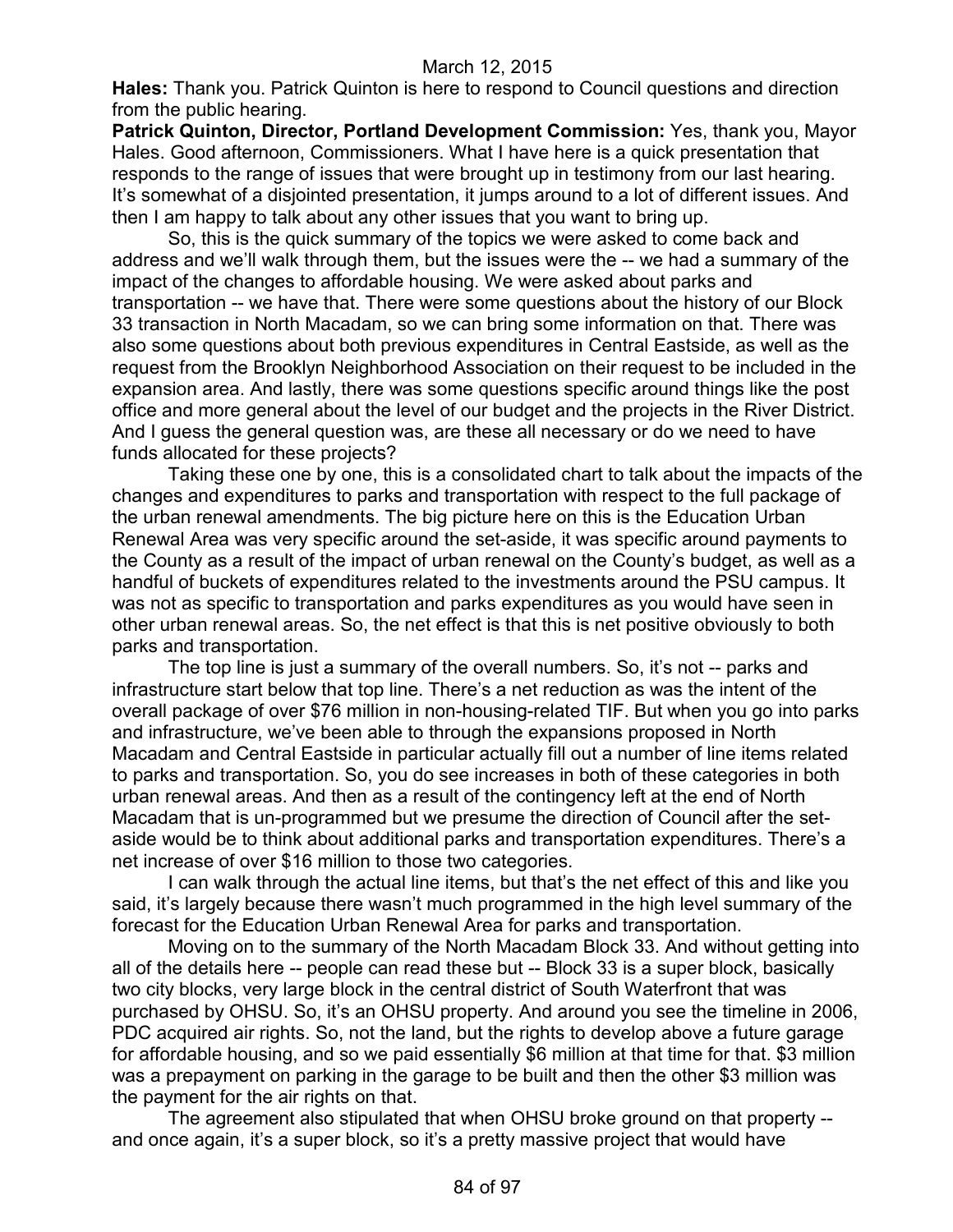happened on there -- that they would have built a garage that would serve as a development platform for two buildings. One would be an affordable housing tower, the other would be OHSU administrative offices. And then at that time would have to contribute our share of that garage, which was estimated to be \$4 million. Once again, we paid the money up front for the air rights. Some of it was a prepayment but we would have to have paid an additional \$4 million to build this parking structure.

In 2010, both OHSU and PDC in the middle of the recession realized this is not going to happen. We were not going to move forward with the project as envisioned, and so we both set out to unwind the transaction. Had OHSU broken ground, we would not have had \$4 million to put into the garage. So we unwound the transaction, and you can see here OHSU repaid to us \$3 million that was a prepayment on our rights to parking. They also paid us \$1 million in transportation SDC credits which we have been slowly selling off and getting the cash, and then we have another \$2 million remaining in the property should OHSU develop it. And so, that money has come back to us and it is replenishing the set-aside. So when it comes back to us, it's as if it was never spent so it doesn't count permanently against the set-aside.

**Fritz:** But we would get that \$2 million back?

**Quinton:** It's contingent on the sale of that property, so it would be built in to the - whatever OHSU makes on the increase in value of the property, they would share with us \$2 million to make us whole on that property.

**Fritz:** And is there a time limit on that?

**Quinton:** It's -- you can see it is in the next seven years. I don't know if we have -- I can get back to you on whether or not there is a requirement that they sell it at a point in time, but we can give you an answer on that.

**Saltzman:** It does not count towards the set-aside, that \$2 million?

**Quinton:** As it gets paid back, it doesn't count towards a set-aside. We're assuming eventually that that money will come back to us and so it would not count against a setaside.

The last thing which I think you all have a copy of -- if not, we'll make sure -- but at the time, the PHB/PDC split had occurred and so we went to PHB and asked for their consent on this transaction. And there's a letter that Margaret Van Vliet wrote in response to this saying that PHB agreed that this was the best move for all, that PHB wouldn't really have an intent of building such a building and incurring this kind of expense on this kind of project.

Next one, jumping back to Central Eastside. There was a question about whether we had considered closing out the Central Eastside Urban Renewal Area and creating a new urban renewal area to make an investment in the Clinton Triangle. Once again, a lot of numbers on this. On the left side, you have the current scenario in which we're unable to unlock \$32 million from both the expansion and the extension of the urban renewal area. To generate that amount of resources would require obviously another 30-year time horizon of a new urban renewal area and would require the creation of an urban renewal area bigger much bigger than the triangle. So, we still would need to look at an area that would capture about \$125 million in assessed value. That would be a substantial geographic area just to get access to the same resources.

The other point to make on this is that the resources would not come online -- as is the case with new urban renewal areas -- for quite a while. We would not have access to \$32 million in any of the time frame that we think makes sense for the redevelopment of the area around the Clinton Triangle.

And we've had different conversations with you over the past couple of years as we have looked at this. We looked at a number of different scenarios as to how to accomplish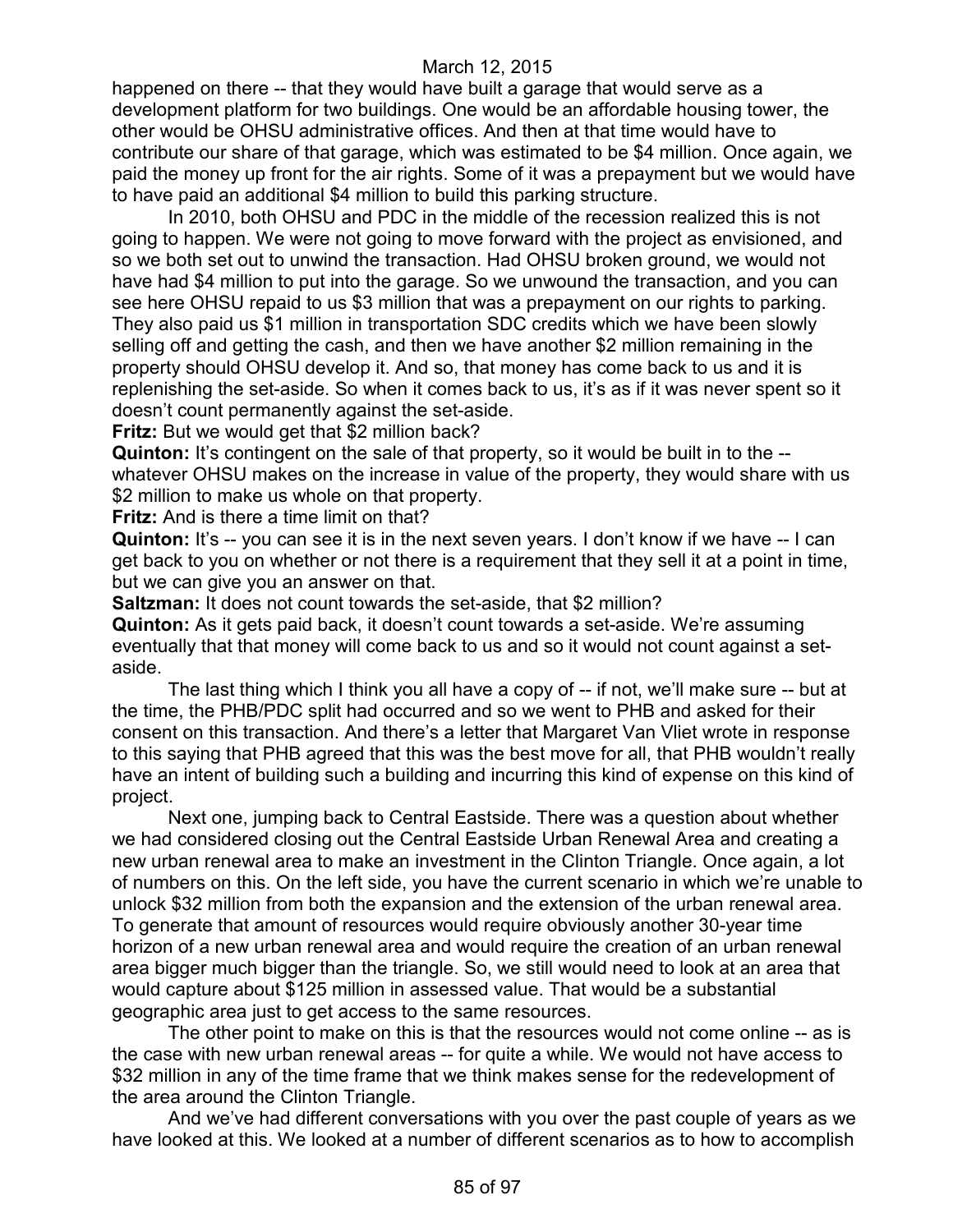these objectives. And Commissioner Novick was particularly interested in a variety of scenarios. We ran a lot of different scenarios on new versus existing urban renewal areas and so we are quite familiar with these dynamics.

The extension of an existing urban renewal area presents the best opportunity to access resources in the near term to get projects done now. New urban renewal areas really are designed to accomplish long-term objectives that don't require immediate investment in projects, and that's really the trade-off that we are making here with this urban renewal area package.

There were questions about investments in the Central Eastside outside of the categories we were talking about, and we wanted to remind people about the history of expenditures since '98. You can see the breakdown here. In addition to the property redevelopment investments, we have made significant investments in open spaces. It's really the esplanade. So, the esplanade was funded by this urban renewal area and with tax increment. And then of course, the streetcar was funded in part from tax increment here.

We've had relative to other urban renewal areas significantly less investment in this urban renewal area in loans to businesses, affordable housing, and you can see other types of community development -- kind of smaller grain activity that we do, particularly in our neighborhood, particularly urban renewal areas.

Central Eastside Industrial Council has been very clear in expressing the desire to make investments in growing the business base within this urban renewal area given what they believe has been a front-loaded investment in things like parks, like the esplanade and the streetcar.

Moving on to the request from the Brooklyn Neighborhood Association. Obviously, there were a lot of different scenarios considered in how we were to expand any of the renewal areas on the Central Eastside. We looked at a number of different iterations. There's no right and wrong. The major logic which we talked about last time and which the steering committee that met on this -- you know, they came to the same conclusion as that. The addition of a geography of this size -- and you can see the is size on the map relative to the expansion area as proposed -- would significantly dilute the limited resources that are going to be created through this amendment.

It's not that there aren't worthy investments to be made along the corridors highlighted in yellow, it's just that it really does stretch limited dollars and there is a strong priority in supporting development along the light rail line and keeping it as close to the current boundary of the Central Eastside as possible. That's why this would -- this part of the scenario was rejected. And in addition, the expansion area -- this additional expansion area would also dilute some of the other planned expenditures that were be proposed for the core part of the legacy part of the district.

Lastly, I just want to kind of highlight some of the priorities that still remain in River District. As City Commissioners, I think we have conversations about these projects all of the time. Sometimes it's helpful to remind people who don't hear about these projects that they still are queued up and remain priorities. These are four of the major categories, but just last year, the City Council passed the Old Town/Chinatown Action Plan and through that plan we committed to \$52 million over five years in investments in redevelopment activity and other activities to support the development of neighborhood. We have part of that money allocated for seismic assessments and hopefully work to do seismic improvements on buildings, we have the hope of improving the parking infrastructure within the neighborhood. We view that as a commitment. Council passed that and we view that as a commitment.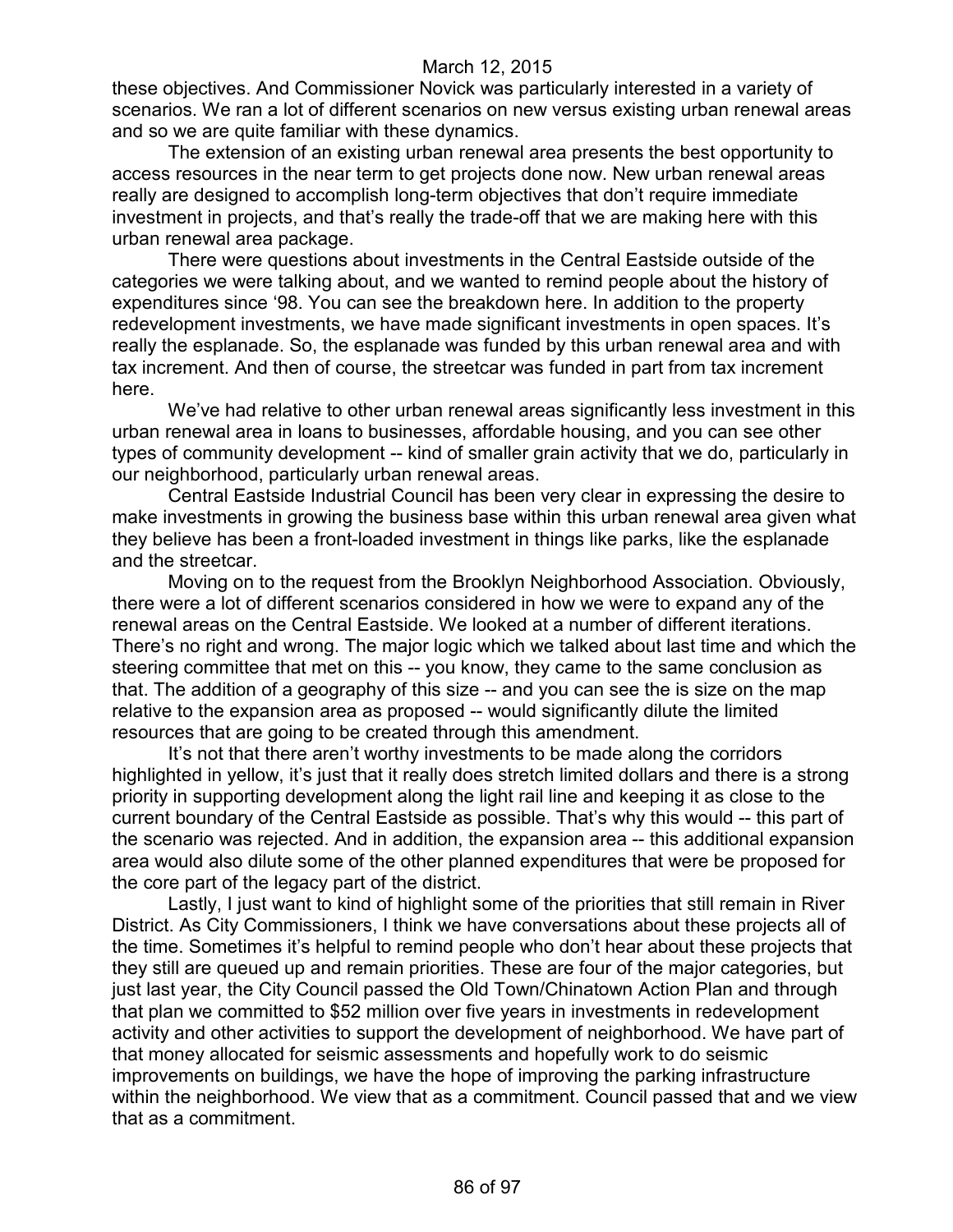The next one, Centennial Mills -- there's been a lot said previously here about Centennial Mills. I won't go into it. It remains -- it's a property that we own and that we have an obligation to address in some form or fashion. It will have a cost to it no matter what, whether it's \$20 million or slightly less than \$20 million or more than \$20 million, we're actively in the process of scoping that out. We are scoping out the cost of demolition as we speak. If it comes in and it's less than that and there's a way to not do anything else -- which I think it is premature to talk about that -- that would obviously be money freed up for other things. Right now, we're taking a somewhat conservative approach and saying \$20 million needs to remain in our budget for Centennial Mills. You were leaning in there, Commissioner Novick.

**Novick:** You said that you are trying to determine how much less it might cost if we simply do demolition and make it safe. I wanted to ask what that might be and you said you are analyzing that. So, we don't know yet how cheap this could actually be.

**Quinton:** Right. And we also don't know, if you were -- and this isn't about Centennial Mills here -- if we were to totally demolish that site -- and that's not the current plan, but if we were, what we would be left with what would be a hole because it's all below street level. What else we would need to do as well -- there's a lot of unknowns in determining whether 20 is too much, too little, or the right amount.

Union Station. Of course, we still have an uncertain path of completing the rehabilitation of the station. It's not a structurally sound facility with regard to seismic events and would need substantial upgrade. The dollar amounts required are significantly more than nine million, but our history to date has been to access federal money and use our money to leverage federal money, so we need to have match but we have \$9 million allocated for that.

Last but not lease, the post office. There was specific reference made to the post office and whether or not the transaction that we have contemplated for the post office requires us to maintain any money in the budget at all. I'll just state -- it does. The number is big but it's just like any other transaction. If we are able to go in and buy that property, we would need to hold it, do all sorts of things -- master plan it, do the proper way of soliciting interest in the property, making sure that the needs of the community are met. So whether there's additional open space requirements, affordable housing requirements, there's rights of way that need to be developed. So, it will not be flipped -- which was what was characterized here at the last hearing we had -- it will be either money -- in the best scenario, money that we invest and get back out but it would still take a few years. In the worst case scenario, it's money that we put in and don't get out but we get a new district that adds significantly to the community, and that's also part of the role that our money plays.

**Fritz:** Once we sell it, what happens to the money?

**Quinton:** The money would come back into the district. And the way our districts currently operate, it's money that could be used for additional projects so it increases the resources available. But you know, decisions could be made at that time as to what happens with it, if it needs to retire debt or some other purpose. So, it doesn't automatically have to go into the new projects. But once again, the number on here -- this is a big number relative to the projects. If I have a million dollar piece of property and we sell it and get a million dollars back, the current practice is to put that million back into the community. It's treated as TIF, so it goes back in as TIF to another project or into five projects. So, we treat it as resources that are available for future investment.

**Novick:** Patrick, suppose we spent \$35 million and got \$45 million back. Would we have to spend it in the district or could we at that point close the district and say that \$45 million goes back to the various taxing jurisdictions?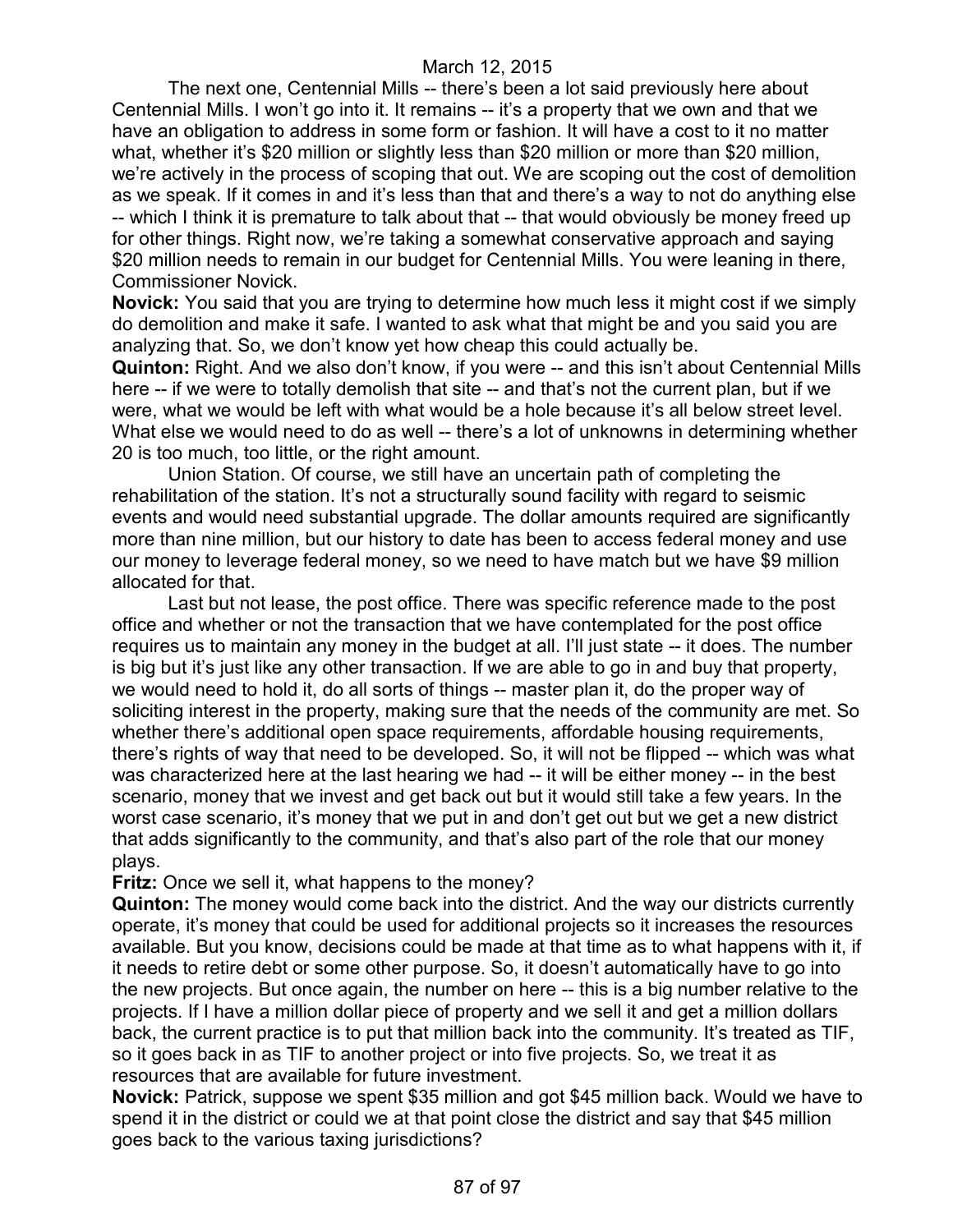**Quinton:** That's kind of an incomplete scenario, if you will. We've talked about this enough, so you know there's always complexities to this answer. The ability to shut down the district depends on how much debt we have outstanding and our ability to repay that debt and whether the bonds are due, and so those are all the considerations. The 10 million above what we paid alone is not going to shut down the district, but --

**Novick:** Actually -- I mean, no matter when we shut down the district -- if at some point we shut down the district and we have X million left over, does it get redistributed -- can we redistribute it to the taxing jurisdictions?

**Quinton:** I think it is unclear where those resources go, whether they're redistributed, whether they retire debt, whether they return to the City. We can get you more definitive answer from -- I actually would go to our bond council on that one because I think it's unchartered waters, I would say.

**Saltzman:** Are we expected to acquire the site from the postal service and then to pay for their relocation also? Is that part and parcel of --

**Quinton:** The principle all along with the post office -- or at least the most recent iteration of this deal is that they will -- they would have an interest in selling their site to us if they could move into a new facility without any additional cost. So, the trick is, do those values match up? That's where we're at right now in terms of our conversations with them. So, it's not in addition to -- we're not buying it from them and paying to relocate -- they simply want to be able -- if they are going to vacate that site, which is functional site for them right now, they would need a comparable site and they would have to have no money out of pocket. Otherwise, they would stay with the current operation. That's the balancing act that we're working on right now with them. I would say -- we think it's possible. We think it's possible to achieve both of those outcomes.

**Hales:** Other questions for Patrick? OK, then stand by because I think --

**Fritz:** We're all done with the presentation?

**Hales:** Unless you have questions?

**Fritz:** I do have some more questions about the Central Eastside district. I'm wondering why the TriMet tracks are included in the expansion area.

**Quinton:** You did ask that question. I might have to call somebody up who is -- yeah it's just the way it was drawn. There's no investment attached to the tracks. It could be drawn out. We've done that in the past, if that's what you are asking, but it isn't meant to imply that we are going to make an investment or we've made an investment in the tracks. The investment we made was on the North Macadam side. Is that what you are asking? I'm sorry.

**Fritz:** For the Central Eastside.

**Quinton:** Yeah, so for the Central Eastside, it was drawn -- just been drawn in a basic triangle. It hasn't tried to exclude anything in between --

**Fritz:** So the proposal to add 16.23 acres but 8.72 of that is right-of-way. I understand why Powell needs to be in there, but I don't understand why the TriMet tracks are in there because what I'm hearing you say is we're not planning to do any kind of improvements there.

**Quinton:** And I don't know where the eight acres comes from. I don't know how much of the right-of-way is developable. So, some of the right-of-way that was acquired by TriMet -- Jillian Detweiler probably knows more than I do -- is actually developable. They relocated businesses and so there is a buffer there that is still developable that TriMet actually owns that has development potential. I don't know how much of the eight includes the actual tracks themselves -- yes, there's no planned investment. We can look at what that encompasses.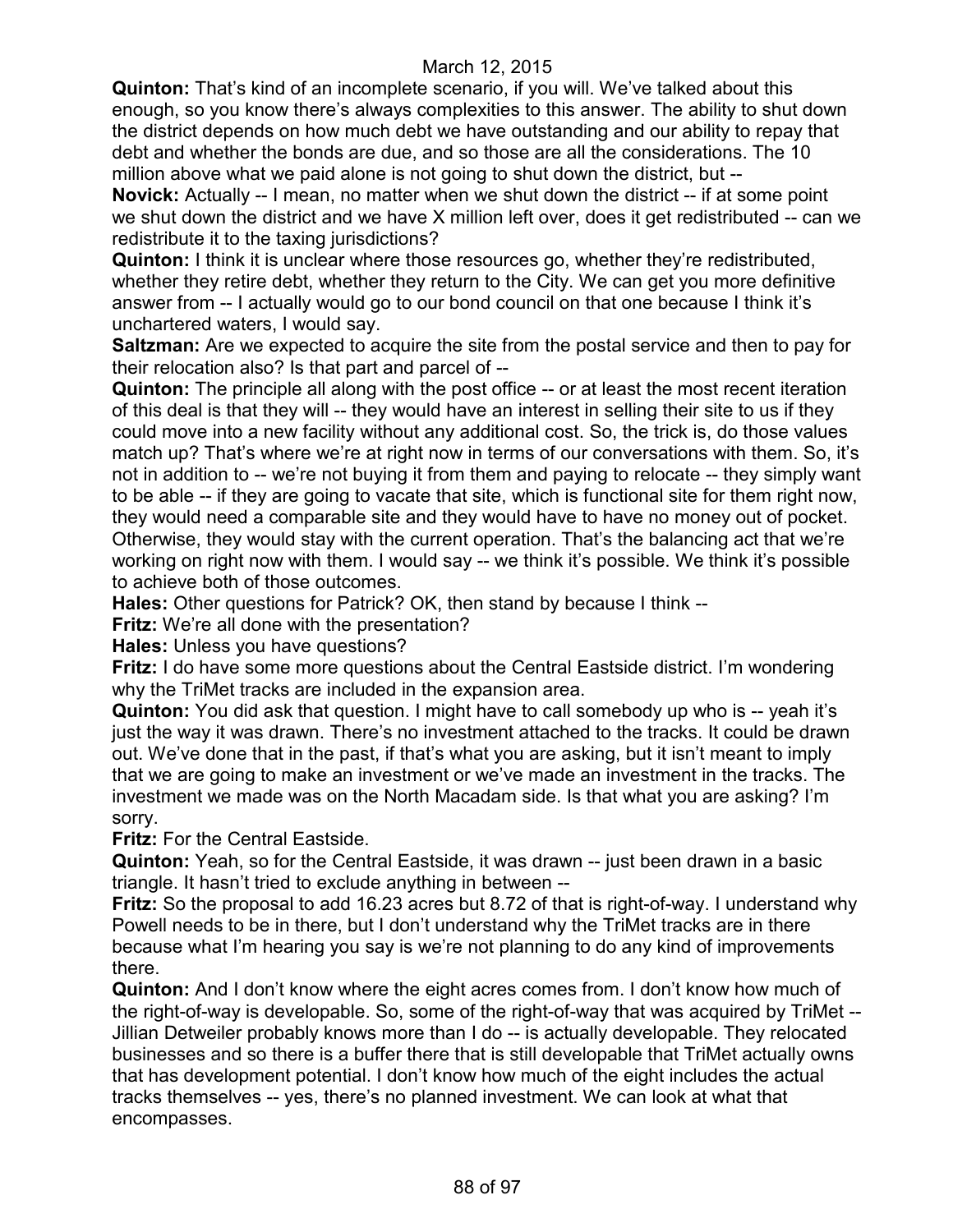**Fritz:** So perhaps before the next hearing, I would like to get that information because it makes it appear that the expansion is 16-plus acres, and it looks to me like at least eight or half of that, it is TriMet tracks and right-of-way. Then it comes down to there's only 7.5 acres of actual developable lots and the question is -- the next question is, have we yet determined how much of the Fire Bureau property may be co-owned or was purchased with Water Bureau money?

**Quinton:** I think we know that. It's the question -- the next questions are what the value of the Water property relative to the rest of the site? It's a very complicated land ownership and so it comes down to the valuation. So, if you talk about how to properly dispose of a Water Bureau property and make sure that ratepayers are made whole, we have to determine that value of the piece of the property and we're not there yet and it's interlocking.

**Fish:** Patrick, some of the wealthiest people in New York City are people that bought fractional interest of land and then sold them for an astronomically amount of money because you could not build a high-rise without their five square foot. So, we're certainly willing to sell for a reasonable price. [laughter] We think we're in a strong position. **Quinton:** We're well aware of the disposition procedures that have been put in place, and we obviously are going to work with the Commissioner's office to work within those boundaries on that part of it as well.

**Fritz:** I would like to have more of that information as soon as possible. If we only have \$20 million and maybe a large part of that is owed to the ratepayers and is not available for investment in the triangle, it becomes even more questionable whether we should invest in the Stacy and Witbeck 3.37 acres. The Fire Bureau has got 3.32. There's only four other very small land owners. The majority of that site is City and so it's important to know how much the Fire Bureau's and how much is going to go back to the ratepayers.

**Quinton:** Yes, we can get you that information. You know, the proposed investment in the triangle is really infrastructure to create developable parcels. It's not necessarily to acquire the properties, it's to make them developable so that someone can come in and acquire those properties. So, there's utilities that run underground, there's street infrastructure that needs to be addressed, and there's the stuff on Powell that needs to be addressed. The bulk of the investment isn't around acquiring properties, it's around putting infrastructure in for development.

**Fritz:** Yeah, but why would we then -- who then benefits from the development? **Quinton:** First off, we're improving the value of publicly-owned land. The sale would benefit taxpayers and ratepayers. But that's also the question we are have about community benefits for development. We talked about affordable housing, we've talked about other things. I still think that's a conversation to happen, but there would be community benefit and expectations around anybody who acquired that site and benefited from the infrastructure investments.

**Fritz:** And since there is just one other major land owner other --

**Quinton:** I'm sorry -- and Commissioner Saltzman, he has put out the covenant on affordable housing, right --

**Saltzman:** I think as shared with all of you after the last hearing, you know, if the Fire Bureau property does transfer, then I intend to make sure there is a covenant, a deed restriction that requires that affordable housing be developed on that Fire Bureau property. **Fritz:** Are you going to be able to do that within the next two weeks -- to put that deed restriction on?

**Saltzman:** I'm happy to come up with some language, I guess. **Fritz:** I think that's important --

**Quinton:** Being able to -- [speaking simultaneously]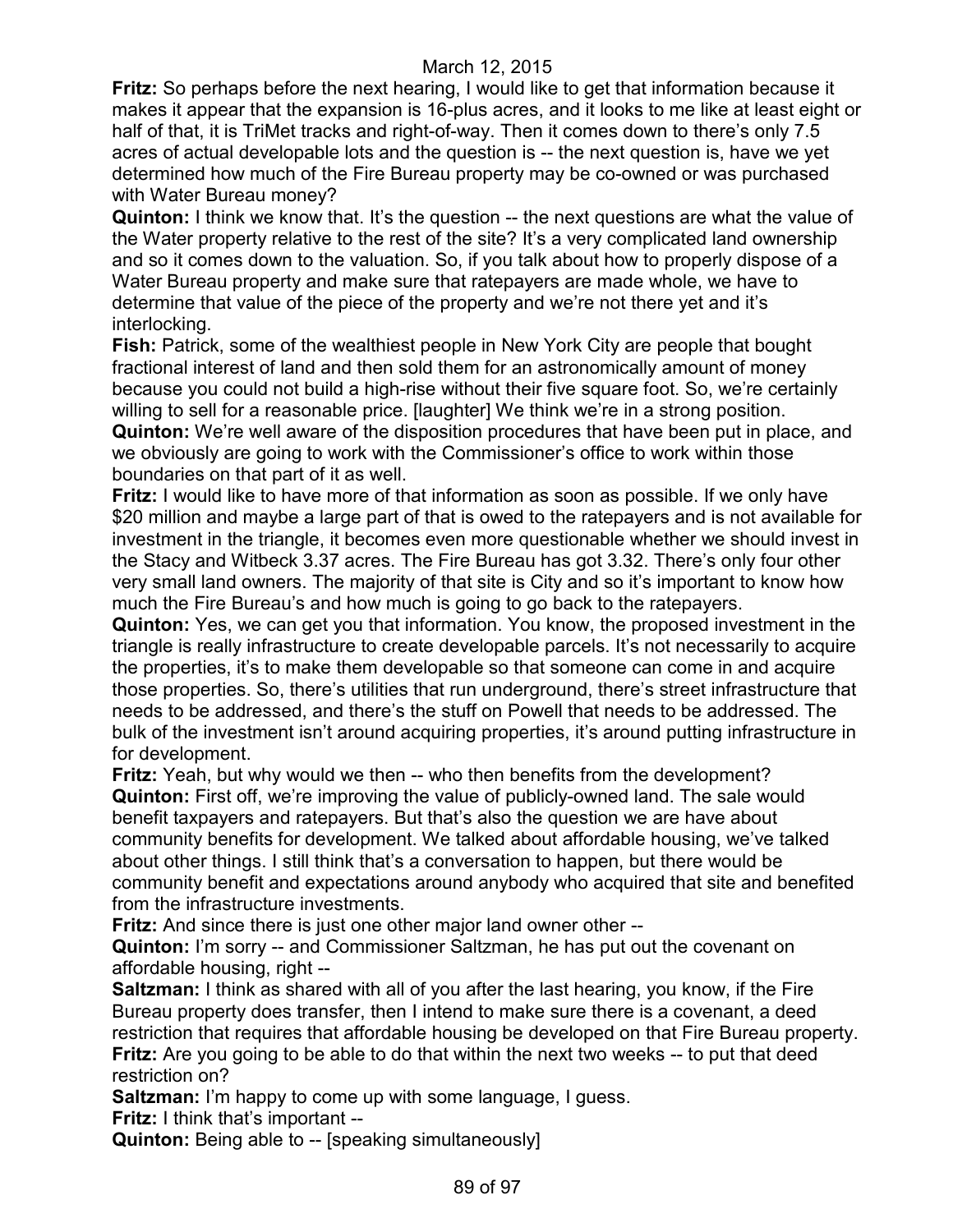**Fritz:** You might not be the Commissioner-in-Charge of Fire at the point that it's --**Saltzman:** Yeah.

**Fish:** That's outrageous.

**Hales:** [laughs] But we're nowhere near being able to be ready to sell --

**Quinton:** Procedurally, all of these things would come back to Council. So, sale of property comes back to Council, development agreement on that property comes back to Council -- I mean, all of these things would come back to Council for separate approval. **Fritz:** Well, comparing the specificity that Commissioner Fish has been valiantly working on in North Macadam and that I and Commissioner Novick are hoping to look at with the Zidell property, has there been any discussion with Stacy and Witbeck about a development agreement for their property?

**Quinton:** There's been plenty of conversation. We've had actually collective master planning conversations. I don't believe we've crossed over to the stage of the development agreement, but they've been part of our conversations around what development is possible in that full triangle.

**Fritz:** In the information that you've given us, there's some break-out about how much might go to affordable housing, how much might go to transportation infrastructure, etc. off of the 20 million. If part of that money needs to be given to ratepayers, that's less than 20 million. So, can you come back with a greater specificity on how much really we're going to have to invest in that triangle?

**Quinton:** I can come back with scenarios. Once again, I'm not convinced that we're going to be buying the Water Bureau property. So, we could make the investments for the infrastructure and then we have development parcels that can then be put out and sold, and ratepayers are made whole through the sale. It's -- I mean, our normal process wouldn't have us having us figure it out at this moment. But as you saw through development scenarios, there's a scenario in which it's better for us to acquire it and then complete the parcels and sell it. There's also scenarios in which we allow it to be sold. Either way, our intent is to get full value for those parcels so that it is not -- so that it's at least a net zero to us on the land. We believe that what's missing -- because the utilities that run under the site are significant enough that no private investment will take care of that. That's what we feel that is the most necessary piece for us in that part of the district. We have other investments on the Central Eastside that are in that list, but this is particular to the infrastructure utilities within this triangle.

**Fritz:** Right. And it just seems to me that we're proposing to spend at least \$10 million on the infrastructure which then will benefit a private party as well as the Fire Bureau and the Water Bureau, and then we should have more certainty that we're going to get some payback from that private party.

**Hales:** We're nowhere near proposing the expenditures -- they have a list as they do on each of these districts of potential expenditures, but the property is zoned industrial, occupied by a Fire Bureau maintenance facility, and has a giant sewer under it. There's so much work to do before we know what the development scenario is. We can ask Patrick to supply this information, but it is still all entirely speculative, right? **Quinton:** Yeah, and --

**Hales:** We've no idea of what's going to be developed there or when.

**Quinton:** And I think there's probably room to have the intent expressed now about being affordable housing and other outcomes. We have to make sure that we can still track the development to make these things happen. I think that's appropriate as outcomes, but I don't know that we can get into project specifics in this triangle given all the unknowns. I think that's where we are at. Like I said, our goal is not to be in an ownership position of the Water Bureau site or the Fire Bureau site. Our goal is to --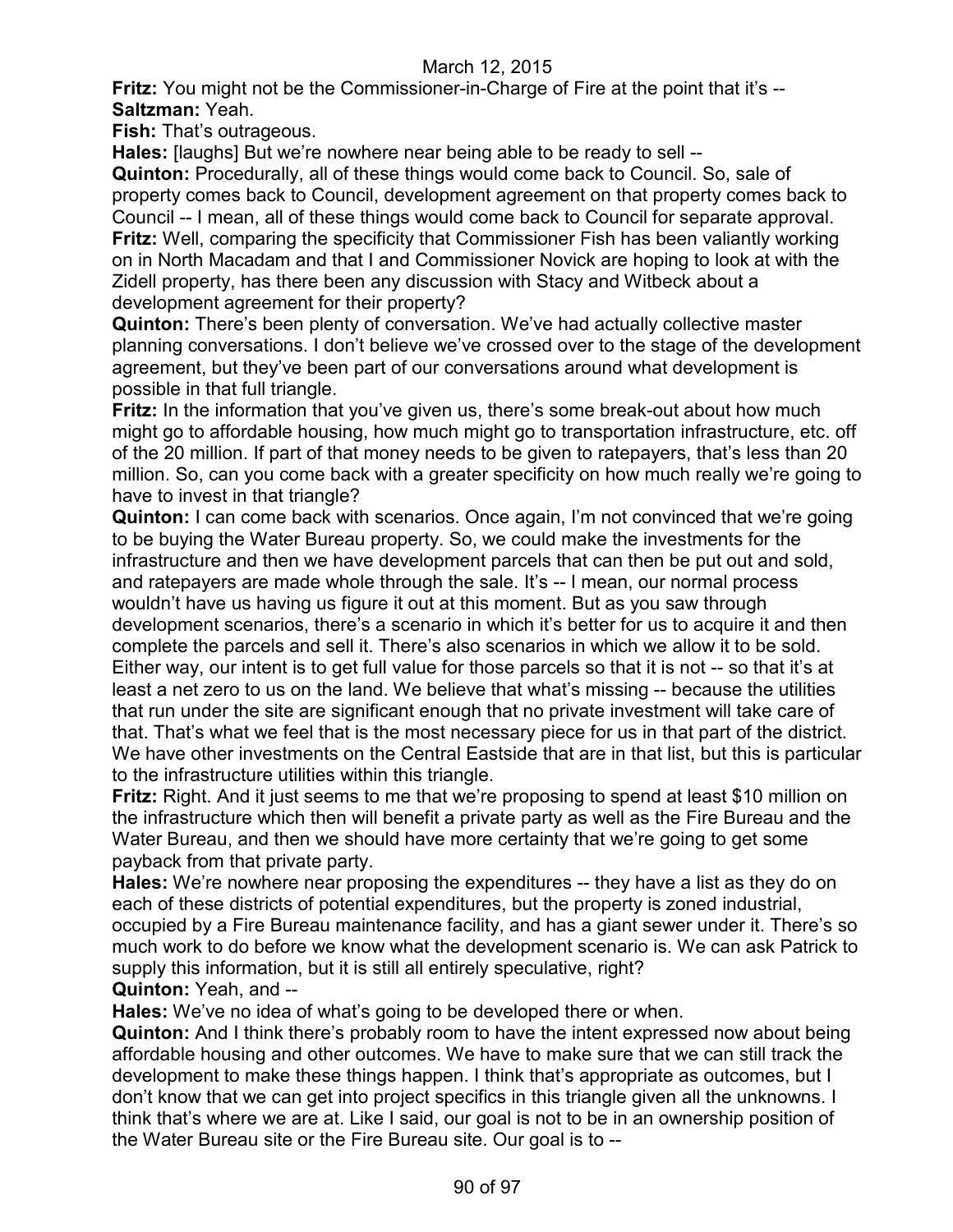**Hales:** It's a little bit like the situation in the Pearl District, when at this stage of the process, we knew we needed to take down the Lovejoy ramp. And we knew we couldn't have development there until we took down the Lovejoy ramp and built streets because it didn't have any. And to try to see around the corner to exactly what kind of building was going to be on the block that was then occupied by the Lovejoy ramp would have been no more predictive of reality than trying to predict exactly what's going to be built on the Fire Bureau property.

**Fritz:** With all due respect, Mayor, that's not what I'm asking. In the Pearl District, we had a development agreement or were moving towards it with Hoyt Street Properties. In the North Macadam, we had talked with OHSU, we knew who the major land owners were, and we had a framework for an agreement. I'm not hearing that we have that with Stacy and Witbeck.

**Hales:** We absolutely don't, nor do we have one with ourselves -- we're the other big property owner.

**Fritz:** I'm less worried about ourselves, because we are for the public purpose and we are investing public money around public properties. I'm concerned about moving forward with a major expansion which sends the timeline out to 2051 for the payback to the taxing jurisdictions without knowing what the public benefit is on the Stacy and Witbeck property. **Hales:** And you think we need to know that before we expand the urban renewal area in

every case?

**Fritz:** Yes.

**Hales:** OK. Well, that's an interesting theory.

**Quinton:** Just a point of clarification -- I was just checking on that. The bond -- under the current scenario, the debt paid off in Central Eastside by 2030. So, the calculations tossed around about 2051 relate to the payback for how long -- but the district ends, the debt is paid off in 2030.

**Fritz:** But the payback is still 2051 if we extend it.

**Quinton:** The payback -- if you're saying how much was forgone and when do we make up for it in tax revenues, but the debt is not outstanding until 2051.

**Fritz:** Right.

**Quinton:** OK.

**Fish:** Mayor, is this a good time to talk about timeline and next steps?

**Hales:** First, it's a good time to talk about amendments because I think there are some. And then it's my intention to take action on proposed amendments today and set this package for second reading on the 25th. So, that was our intention for today. We are now going to open the floor to amendments on any of these items that Council members want to bring forward.

**Saltzman:** If it's appropriate, I would offer an amendment that says upon the transfer of any Fire Bureau land in the Clinton Triangle, an affordable housing covenant be recorded against the deed. That removes the issue of who's the Fire Commissioner at the time if we put in in right now.

**Hales:** OK. Is there a second?

**Fish:** Second.

**Hales:** Alright, any further discussion on that? Let's take a roll call on accepting that amendment. And that's to -- sorry, we have to make sure we are talking about the right one -- that is to 268.

**Fish:** So Mayor, Dan had previously circulated that his intention to do that. Since you're the sponsor of the package, do you have a position on it? **Hales:** I'm comfortable with that amendment.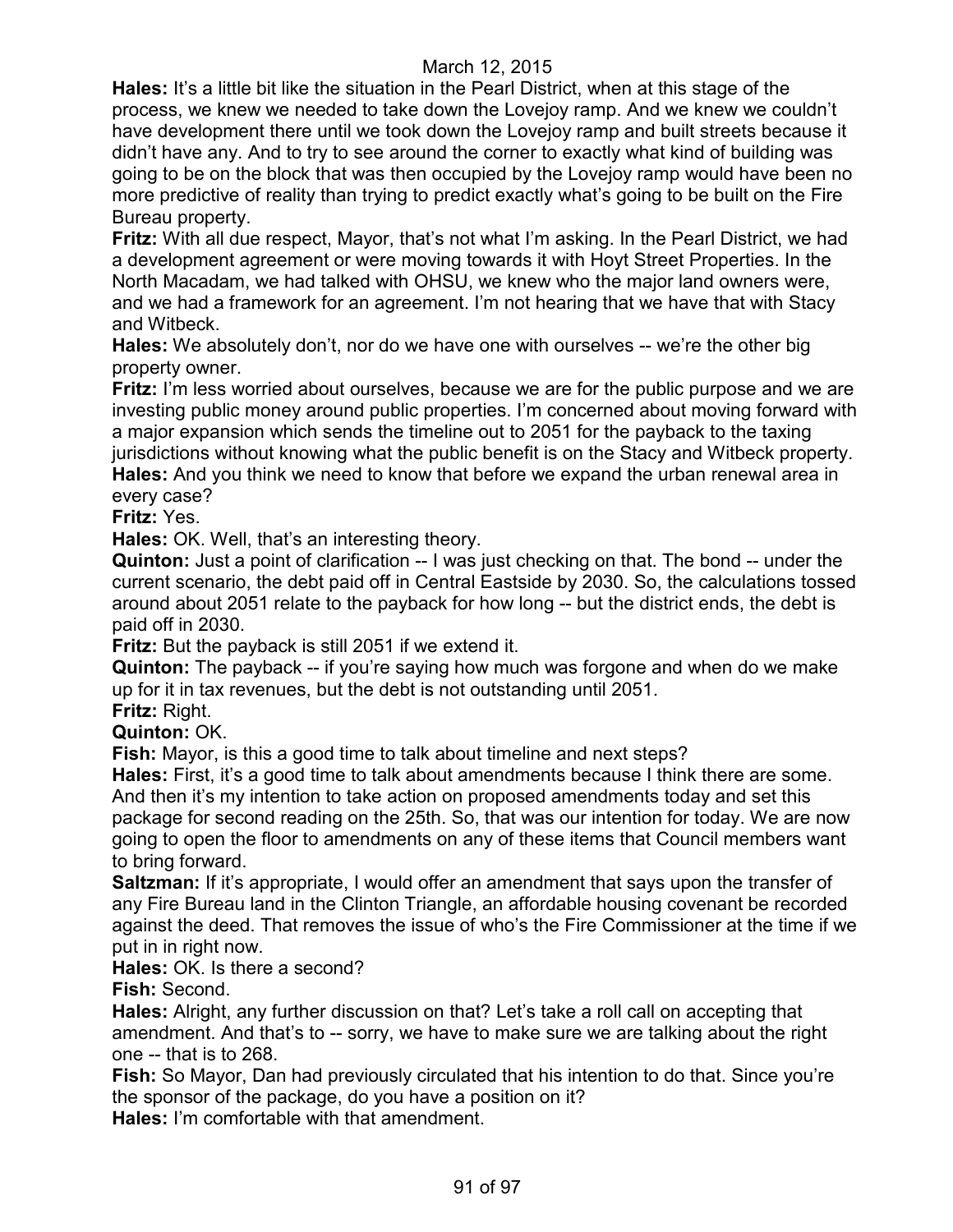**Fritz:** And Mayor, your intent is we will vote on proposed amendments and take testimony?

**Hales:** I don't believe we can take testimony on amendments, but let's hear what you have to say about that.

**Fish:** Well before we get to that, I think we have some potential confusion about -- let's - should we vote on this and come back to the timeline?

**Hales:** Let's vote on accepting the amendment first.

# **Roll on amendment.**

**Fritz:** I don't usually vote without knowing what the vote means, but I appreciate the amendment. Aye.

**Fish:** Aye. **Saltzman:** Aye. **Novick:** Aye. **Hales:** Aye.

**Fish:** So Mayor, in terms of our timeline here -- as you and I have discussed, there are a host of issues that -- first of all, there are a number of ordinances which I'd be prepared to vote on today or next week because I think they're now non-controversial. I understand from your office that you would prefer to have the whole thing taken up as a package. **Hales:** That's right. This is the first comprehensive reform of urban renewal in the history of urban renewal and I'd like to go big or go home, and therefore I would like to do this as a package.

**Fish:** I respect that. I just want to be clear there are items here I would be prepared to vote on today or next week. The two-week interval was intended to address a number of issues I have raised with my colleagues in writing at execs and then privately. I want to be very clear, with the follow-up discussions with PDC and PHB that have been terrific to work with the Housing Commissioner; your office, Mayor, has been great to work with; and my colleagues, I may very well have an amendment to offer. So, I appreciate the two additional weeks. What I can't say today is that -- is that I won't be -- I won't be bringing forth an amendment in two weeks. With that understanding, and reserving the right to bring amendments, I'm comfortable with the two-week set over.

**Hales:** OK. Other amendments to other items on the docket?

**Novick:** Yes, Mayor. I have a small amendment to the North Macadam item which I freely admit might not even draw a second. It's meant to be a compromise of a certain issue which might not satisfy anyone other than Patrick Quinton and myself.

In exhibit B, a report accompanying the fourth amendment to the North Macadam urban renewal plan -- I'm going to pass out both the amendment and strike-through that shows what would be replacing it. What it currently says is that, among other things, 4.5 million of set aside for commercial -- anticipated for commercial redevelopment, loans, and grants; 7 million for infrastructure/open space; and 2 million for target industries. And I was rather inclined to take some of the money currently slotted for commercial redevelopment loans and target industries and reallocate it to infrastructure/open space, and I suggested that. Patrick wasn't too excited about that, but was comfortable with the idea of saying that we should have one over-arching category of infrastructure, open space, redevelopment, totaling 13.5 million given that at this point, PDC doesn't know what kind of commercial loans or targeting it might do and I can't say for certain exactly how much I would be planning to insist on for transportation. So, this amendment would postpone the debate over how that \$13.5 million is allocated to another time, in effect.

**Hales:** In both -- for it's own sake and to help out Patrick Quinton, I'll second your amendment. Further discussion of Commissioner Novick's proposal? **Fish:** Mayor, do you intend to support this?

**Hales:** I do.

**Fritz:** Could I get a clarification on whether we are taking any testimony on amendments? **\*\*\*\*\*:** The question is about public testimony?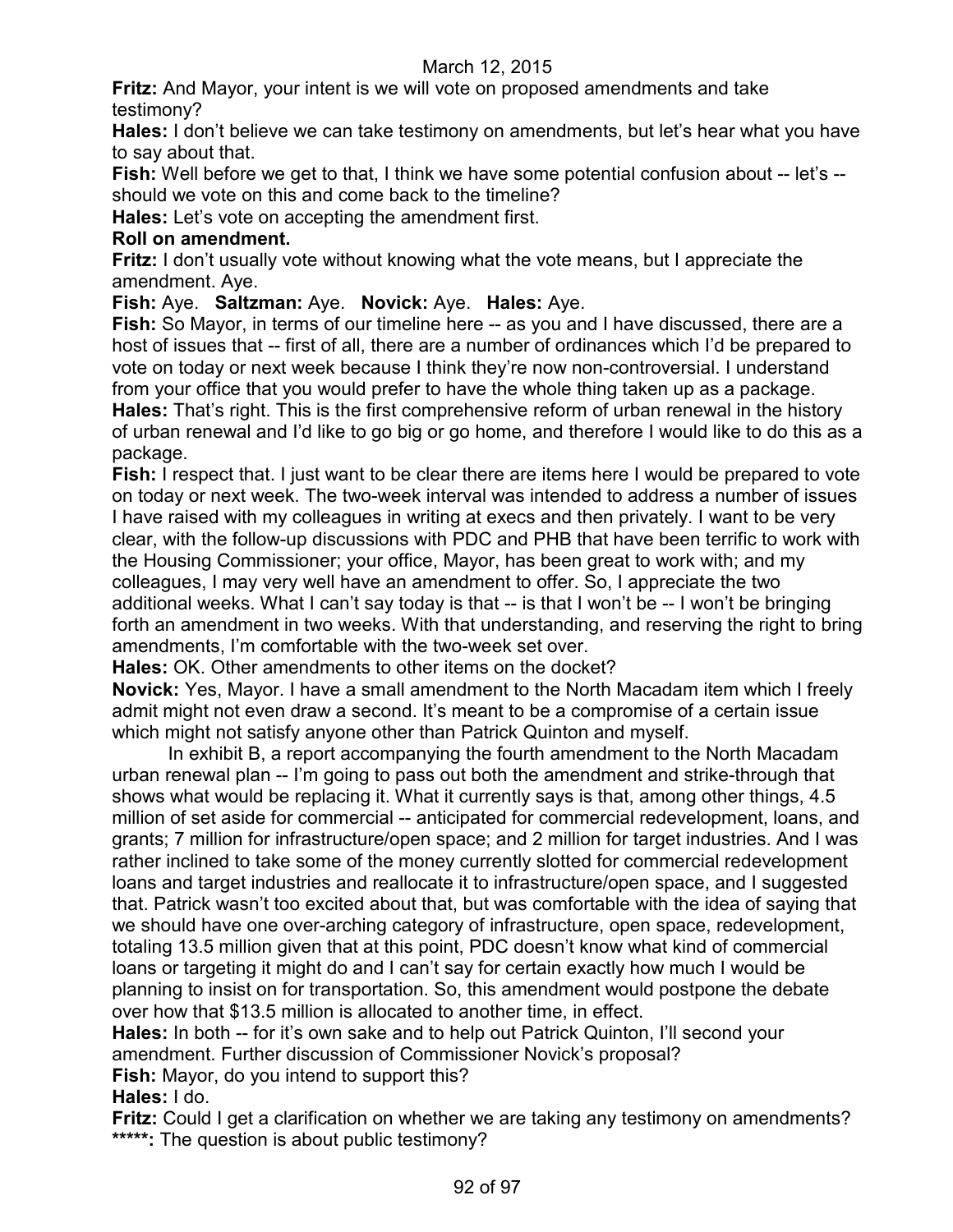# **Hales:** Yeah.

\*\*\*\*\*: If you look at the code, the code says that public testimony shall only be taken on the first reading of an ordinance. My understanding is that the first reading was a couple of weeks ago of all of these, that the public hearing or testimony portion was closed. So, I don't believe there should be any public testimony today.

**Hales:** I'm always happy to take public testimony, but if that's what he thinks, I don't think we should.

**Fritz:** The challenge is I haven't seen this amendment prior to two minutes ago, so I haven't had any opportunity to discuss it with my bureau directors or my staff, and I would like to hear from the public as to whether they think it's a good suggestion or not.

**Fish:** Can I just ask a question of the sponsor? It looks like you are doing is just putting a new header and just aggregating dollars, is that correct?

# **Novick:** Exactly.

Fish: You're not actually prioritizing how the money will be sent within the category, you're just putting a new header and lumping the money together.

#### **Novick:** Quite so.

**Hales:** Here's why I support that. At the risk of sounding a little pedantic and referring back to the other discussion, please look at the label at the top of the graph, it's estimated project expenditures. This is not a budget, it's an estimate. Urban renewal areas are a box on the map in which we sequester new tax value and do things with the money. Two things have to happen for that money to be real: assessed values have to go up and people have to build things. This is an estimate, not a budget, because we don't know how much development activity is going to happen in this district or any other. I think, frankly, the Council has become -- has taken a very detailed interest in spreadsheets that are estimates as if they were budgets. My opinion. I think they are what they say they are, which is estimates.

**Fish:** Patrick, can I ask you a question on this? Because I haven't seen this either. Does this amendment in any way either decide the question or tilt the field about how money might be spent as between the two priorities of open space and infrastructure? Does it substantively change --

**Quinton:** No. It changes the flexibility but doesn't tilt it in one way or the other. As the Mayor just pointed out, it puts the question off. And we still will go through a budget every year and we go through -- as you know from our budget -- we come to a budget you actually vote on the upcoming fiscal year budget, and we present you with five-year forecast. So, there are multiple looks at our budget year after year after year, both the current year and down. So, my guess is should something come up two years from now and it's something we're proposing or someone else is proposing out of this line item, it would then be broken out of this as a budget line item and say park, or it'll say a street, or it'll be some redevelopment project and then you get a chance to vote on it at that point. Fish: So, we're not moving money from one proposed pocket to another, we're just sort of lumping money under a new category.

**Quinton:** Yeah. And remember, the conversation started because -- whether we had it characterized properly or not, we had money allocated in the report that we sent that said it was I think open space or whatever. So people were saying, "why it is open space, why isn't it transportation?" I think this is way to say we're not trying to decide that today, we're leaving it open to use it to the best way at the time to achieve the outcomes of the district. **Fish:** Commissioner Novick, is that consistent with your understanding as the author? **Novick:** Pretty close. As I said -- although the Mayor is perfectly right, these are estimates, these are not budgets. But I was paranoid about the presumption that \$6.5 million would go to commercial redevelopment, loans, and target industries while leaving 7 million to be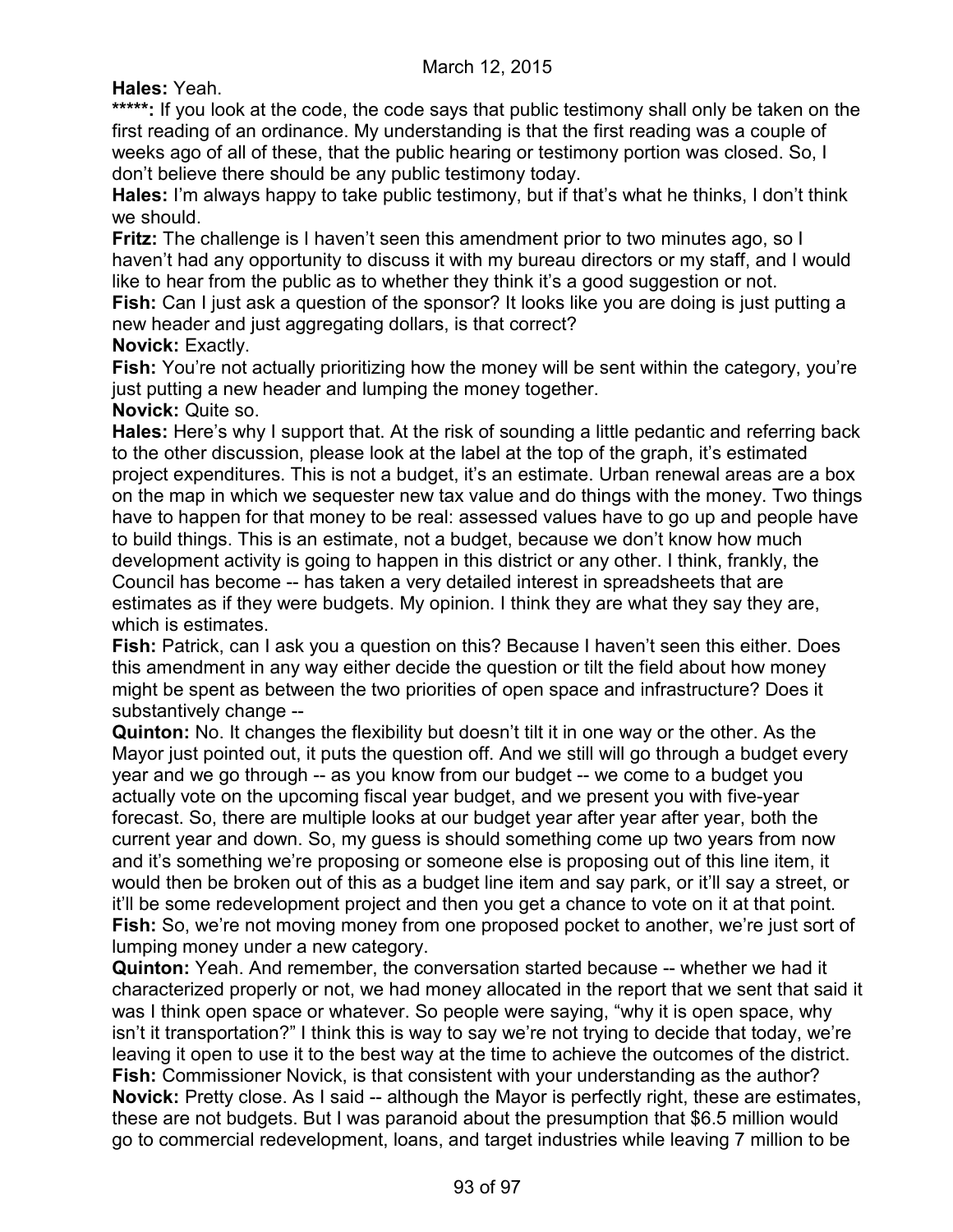divided between infrastructure and parks. So, I was inclined to say infrastructure and parks we should say up front to get more than that. Patrick wasn't excited about that particularly given the preliminary nature of all of this, but he was comfortable about the idea of having one catch-all category, and my assumption is that without that presumption, about half of that 13 million would go to commercial redevelopment loans in target industries, in the future, I might have a fighting chance to get more than half of 7 million out of that 13 million pot.

**Fish:** I think I've also heard him say also on an annual basis is at the discretion of the Council whether it approves the budget, and it includes each URA.

**Quinton:** Yeah, and as the Mayor said, part of my job is to remind everybody that that is have to be tax increment generating projects. That was the reason I pushed back when Commissioner Novick recommended -- it could very well be that that money could be spent on other things. We just didn't want to leave out the possibility that we need to help the taxable projects in the district in addition to doing the infrastructure and open space. That's why we have that bucket that still allows us to do that. And it could be that a street is the best thing that we can put money into, or a park is the best thing we can put money into to generate taxable development. So, it does leave open that for when we actually have opportunities in front of us.

**Fritz:** Commissioner Novick, why did you not also add the 8.3 million for the SW Bond design engineering construction? It seems to me that is still a question as to whether that's the more appropriate transportation priority than, say, the South Portal?

**Novick:** I think that Bond is a high priority for OHSU and also to handle additional bicycle traffic in particular that we expect to have after the Tilikum Crossing was built. So, I was comfortable with the idea of leaving Bond as something we assume we're going to invest in and hoping for the South Portal that we might get some of the resources but also -- I mean, the intent is to give us a chance to fight for a bigger share of that \$13.5 million for the South Portal at some point in the future.

**Fritz:** The challenge, of course, being there's not enough money for parks and transportation in the entire district. So, if we're looking at transportation as a whole, \$8.3 million for Bond I think should still be under discussion.

**Hales:** I disagree with that. Again, as someone who was involved in creating this district, the point of this district was to enable Oregon Health and Sciences University to remain in the City of Portland instead of building an expansion campus in Hillsboro. It seems like ancient history now, but that's why we did this and built an aerial tram and extended the streetcar. And SW Bond is essentially to carrying out the street grid map that Vic Rhodes and I drew on a piece of paper -- hastily, but fast enough to keep someone from building a gated community on the South Waterfront waterfront, and to enable Joe Robertson and his predecessors to make the commitment that they've made to expanding our largest heath institution there. So, I don't think there should be any wobbling by this Council on our commitment to OHSU to be true to our part of this very large joint venture.

**Fritz:** I think we've been more than fair to OHSU, considering the tram was going to cost \$9 million when it started and ended up costing \$57 million of taxpayers' money of tax increment. So to come back to OHSU at this point and say, could they as they are doing their billion-dollar Knight Cancer Institute perhaps pay a little more of the street infrastructure needed to support their campus seems reasonable to me.

**Hales:** I'll let you have that conversation with President Robertson.

**Fritz:** I'd be happy to.

**Fish:** Mayor, I will be filing a public record request for that napkin. **Hales:** It's a heck of a napkin here.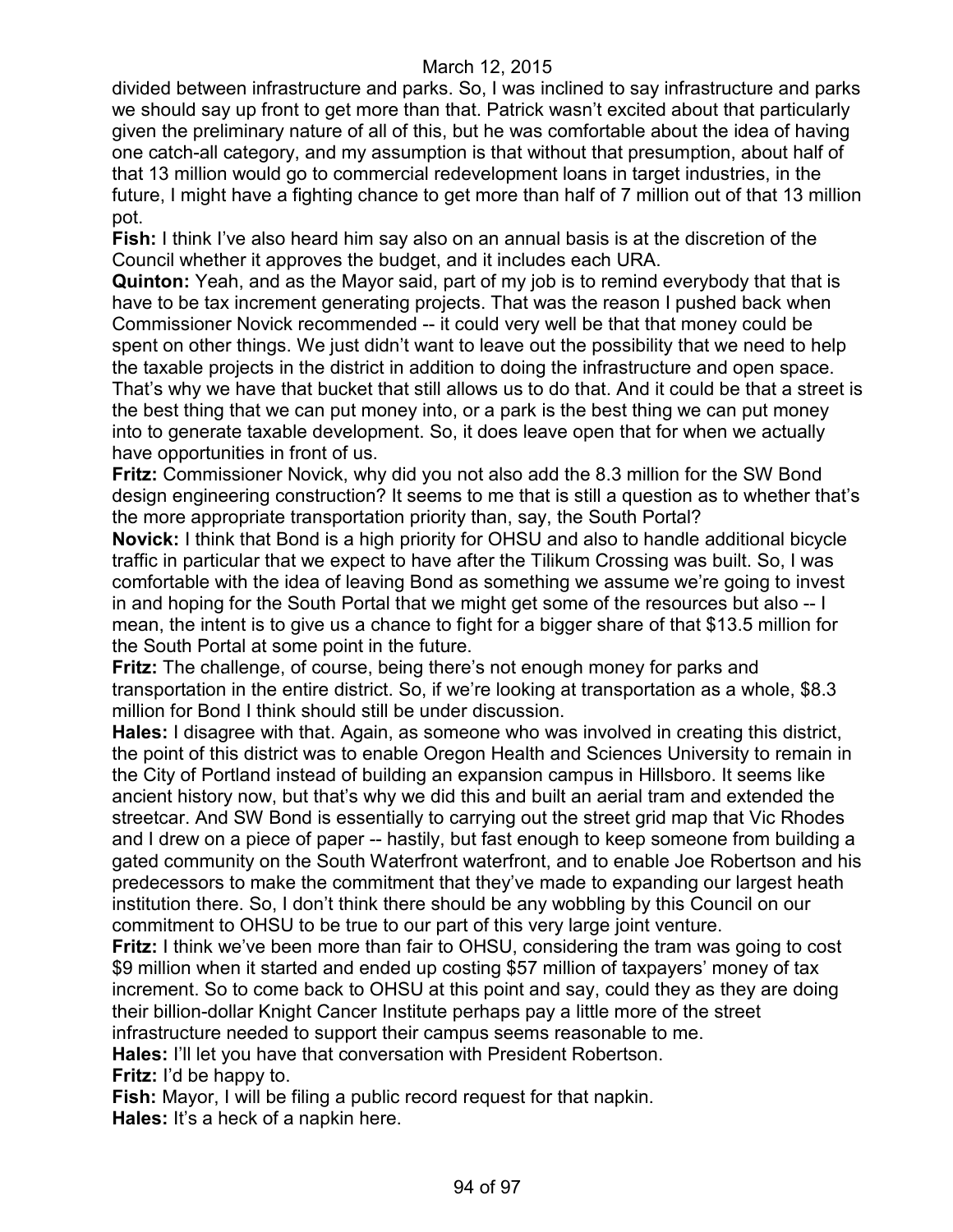**Fish:** Making sure it's part of the record here. I think this has been a good discussion. I'm going to support the amendment, so I would move the vote.

**Hales:** Further discussion? Roll call.

**Saltzman:** Before the roll call, I just want to announce that I'm recusing myself from any discussion on North Macadam due to a potential conflict of interest.

**Hales:** Understood.

# **Roll on amendment.**

**Fritz:** The problem remains that there's not enough money without the Zidell development agreement to do all of the things that need to be done to make this a great district. That said, I appreciate Commissioner Novick's amendment. It does potentially put some money out of redevelopment and grants and put it into parks and open space. Aye.

**Fish:** Aye.

**Novick:** Thank you colleagues. Aye.

**Hales:** Aye.

**Hales:** Aye.

**Quinton:** Mayor -- and we can clean this up after, but 10A is a table that summarizes 10B. **Novick:** My apologies. I meant to ask that PDC restructure 10B.

**Quinton:** So, we'll restructure 10B. OK, thanks.

**Hales:** Duly noted. Alright. Any further amendments? Now again, normally I would love to take public testimony but you don't believe that we should. So unless there's any further amendments, then I'm going to set these all for second reading on March 25th for the regular Council calendar.

**Fish:** Again, Mayor, just reserving my right to bring amendments on that date. **Hales:** Right. And if people want to bring amendments on that date, I would recommend that we already consider at that time adding the emergency clause to anything that's amended just so that the package can be adopted. We can do that then if that is the

Council's pleasure.

**Moore-Love:** Commissioner Fish, you're absent on the 25th.

**Hales:** Oops, alright. Then we probably don't want to let --

**Moore-Love:** 25th and the 26th.

**Fish:** I could appear by telephone, couldn't I?

**Moore-Love:** Teleconference? Sure.

**Fish:** I'd be happy to do that.

**Hales:** Which day would be better?

**Fish:** Whatever your pleasure, Mayor.

**Hales:** I was going to put it on the regular Council calendar for Wednesday morning.

**Fish:** Can we do a time certain?

**Hales:** Sure, let's do a time certain – maybe 11 o'clock or something?

**Moore-Love:** That would be it, 11 o'clock.

**Hales:** OK. 11:00 a.m. March 25th. And we're adjourned -- oh, we're not adjourned, we have to go back to 267.

**Fish:** We have to reopen the hearing for five minutes.

**Hales:** Yes.

**Saltzman:** I have an amendment that's been drafted in consultation with Commissioner Novick and PBOT that I think nails down this issue.

**Hales:** Commissioner Saltzman moves this amendment that says 16.40.340 driver conduct requirements prohibitions, no permitted driver shall operate any for-hire transportation vehicle while using a mobile communication device without a hands-free accessory as defined in ORS 11507 sub1. Is there a second? **Novick:** Second.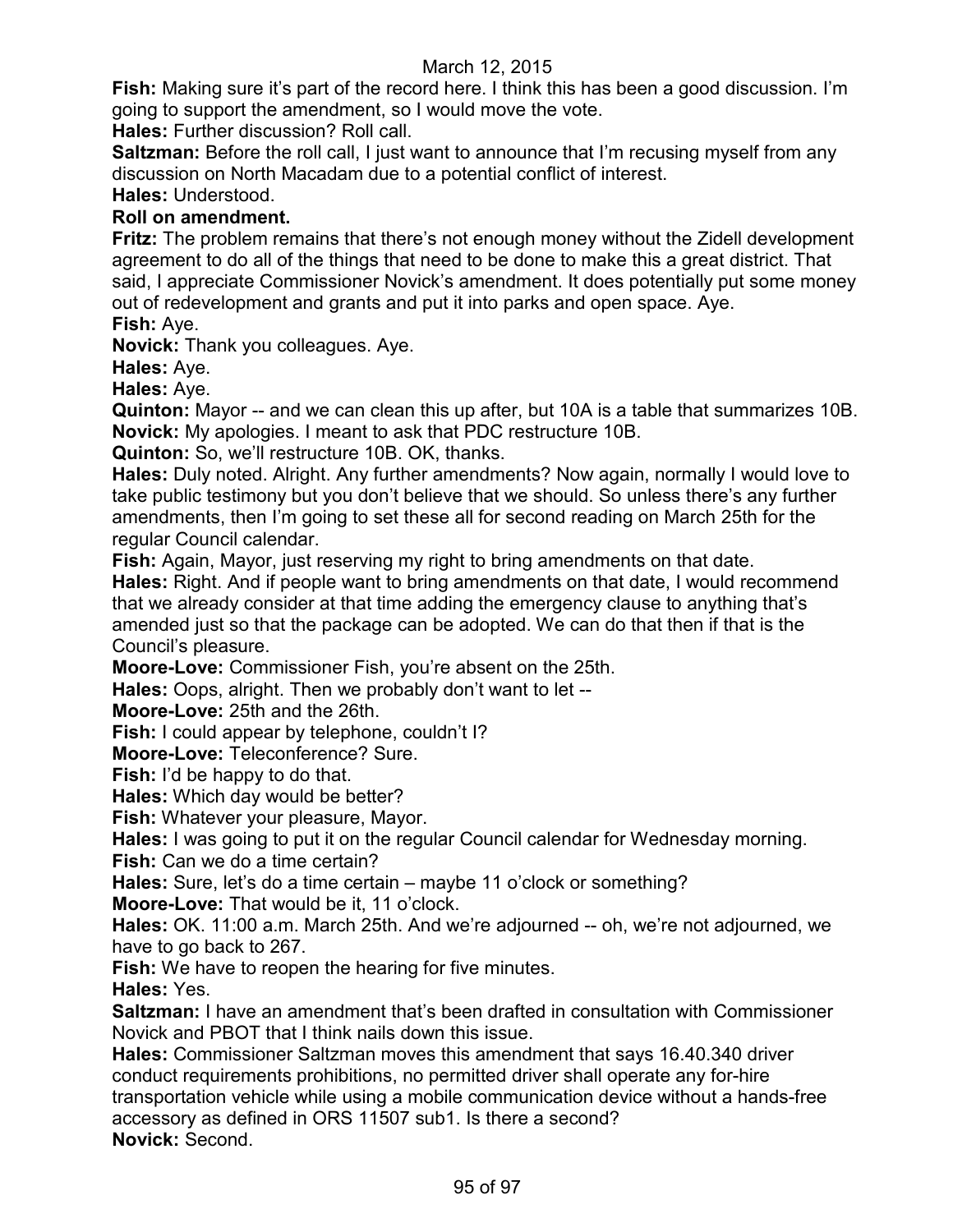**Hales:** So, Council discussion for accepting the amendment.

**Fritz:** Are for-hire transportation currently banned from using their hands on their devices? **Hales:** I think they are by state law, right?

**Novick:** I think under state law everybody is. Commissioner Saltzman says the state is thinking about changing the law.

**Hales:** So, we don't -- I think the answer to your question Commissioner, is no, not in our code, but yes in state law. I think that's the right answer.

**Fritz:** Do we have anybody who knows that?

**Hales:** Anybody know that for sure?

**Fritz:** I thought there were some other exemptions apart from public safety.

**Saltzman:** There are exemptions for public safety officials.

**Hales:** The question is, do we now prohibit this in our code for taxis or are we relying on state law that says nobody should drive their car while operating a cell phone?

**Ken McGair, Deputy City Attorney:** Are you talking about currently, before this amendment? No, it is not prohibited in our code. We rely on state law.

**Fritz:** Are there others than public safety officers who are currently under state law allowed to use a hand device?

**McGair:** There are about, I would say, a dozen different exceptions. This adds taxi cabs -- **Fritz:** Taxi cabs are not currently exempted under state law.

**McGair:** No, this adds that. The bill adds that, is what I'm saying -- the one that Commissioner Saltzman.

**Fritz:** OK, got it. Thank you.

**Hales:** They're creating a loophole and we are trying to close it.

**Fritz:** Good spot.

**Hales:** Very much so. Any further discussion on the amendment? Roll call.

#### **Roll on amendment.**

**Fritz:** Very much appreciate you forwarding this. Aye.

**Fish:** Thank you, Dan. Aye.

**Saltzman:** Thank you. Aye.

**Novick:** I very much appreciate the Commissioner's attention of what was going on in Salem. Aye.

**Hales:** No one's life, liberty, or property is safe when the state legislature is in session so said Mark Twain. Aye. Now, this is a first reading, and I do believe we should allow public testimony on this amendment, if there is any. Is there anyone who would like to speak on this item? If not -- do you want to speak?

**Fish:** This is on the cell phone?

**\*\*\*\*\*:** My name is Tess [indistinguishable] I'm from Green Cab. As far as it's allowed to use the hands free I think as a company are appreciated. It has to be the same for everybody, and that's a good idea to do it. And the drivers will be free driving safely. That's what I will say and I don't have any issue with that.

**Hales:** OK, good. Thank you very much. This is an emergency ordinance, so let's take a roll call.

# **Item 267 Roll.**

**Fritz:** I very much appreciate Brian Hockaday in Commissioner Novick's Office and Claire Adamsick in mine working on the details of this. I also appreciate Commissioner Fish's attention to the detail that absent our understanding in the conversation today that there might not have been a further issue put before the Council. So, I appreciate Commissioner Novick assuring us that no pilot or any other changes will be made until after we've had due public process. Thank you. Aye.